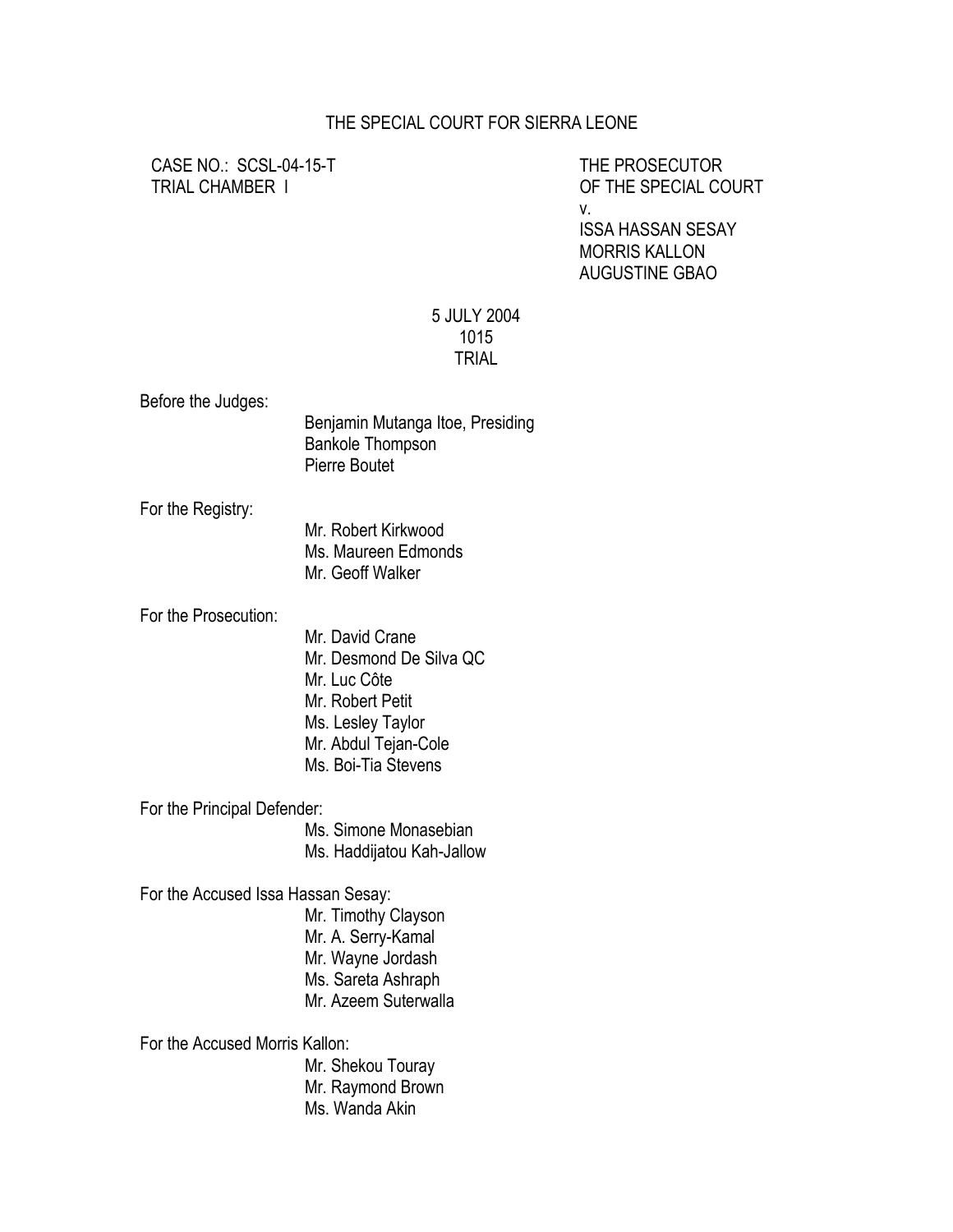Mr. Melron Nicol-Wilson Mr. Lansana Dumbuya

For the Accused Augustine Gbao:

 Mr. Andreas O'Shea Mr. John Cammegh Ms. Glenna Thompson Mr. Ben Holden

Court Reporter:

Ms. Susan G. Humphries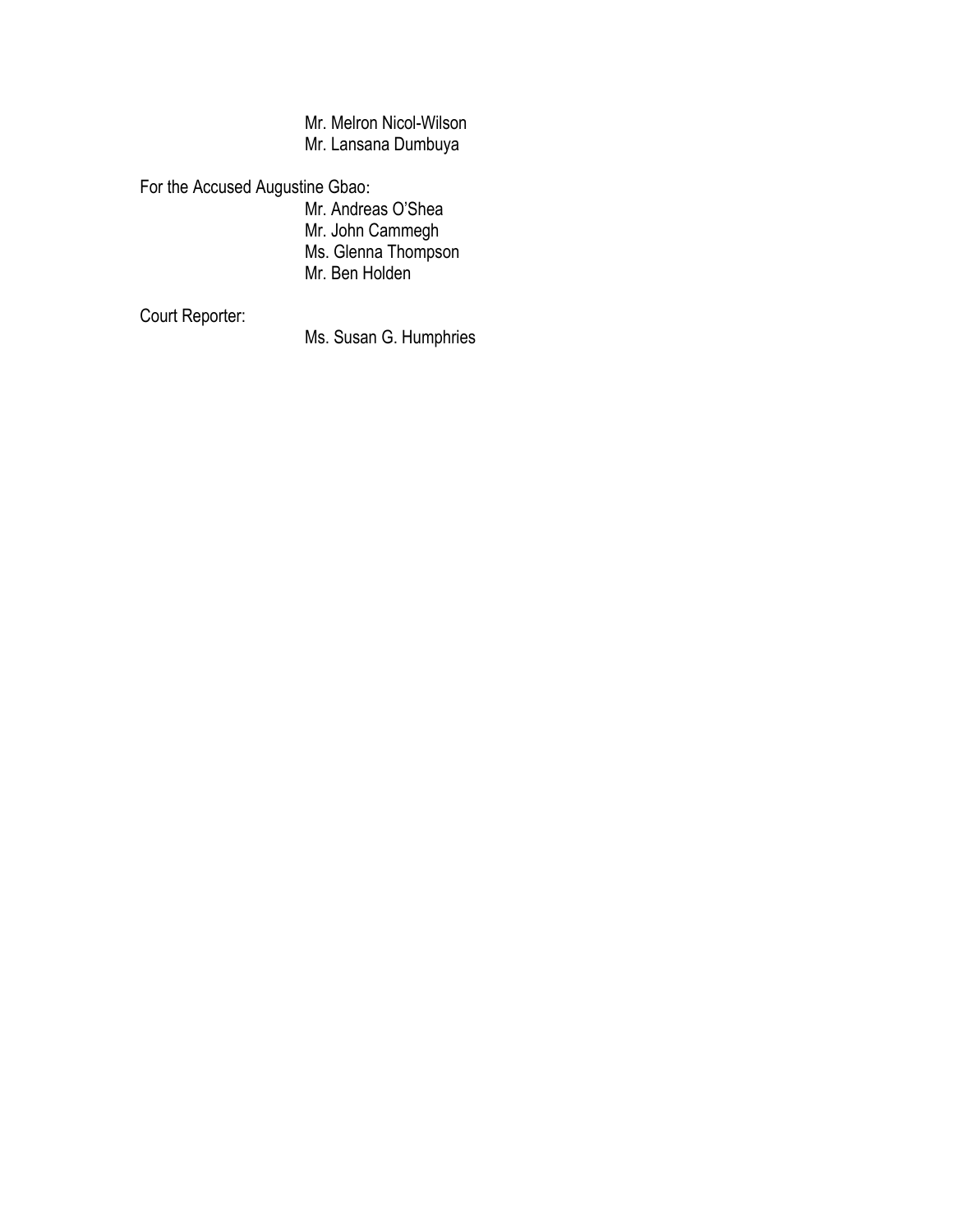- 2 MR. WALKER:
- 3 This is case number SCSL 2004-15-T, the Prosecutor v. Issa Sesay, Morris Kallon and Augustine
- 4 Gbao, which is listed for trial.
- 5

6

Would the interpreters take the oath, please.

7 MR. PRESIDENT:

8 Excuse me, are all the Accused -- are the three Accused in court?

1 PROCEEDINGS

- 9 MR WAI KFR<sup>.</sup>
- 10 Your Honour, they are.
- 11 MR. PRESIDENT:
- 12 The three of them are in court. Yes, go ahead.
- 13 *(Interpreters sworn)*
- 14 MR. WALKER:

15 Thank you very much. Will you take your places in the booth again, please.

- 16 MR. PRESIDENT:
- 17 Please take your places in the cabin.
- 18 MR. PRESIDENT:

19 Are you all right? Are you set? May we have the appearances, please? For the Prosecution.

20 MR. CRANE:

21 Your Honour, for the Prosecution, David M. Crane, the Prosecutor, Desmond De Silva, Queen's

- 22 Counsel, and Prosecution team for the RUF/AFRC as listed.
- 23 MR. PRESIDENT:
- 24 For the first Accused.
- 25 MR. CLAYSON:

26 Your Honour, for the Defence of Issa Hassan Sesay, Timothy Clayson, Wayne Jordash, Sareta

27 Ashraph and Azeem Suterwalla. Mr. Suterwalla is not presently in Court. With Your Lordships' leave

- 28 he would come into court unrobed, there being a lack of robes, unfortunately, for him to be so robed.
- 29 MR. PRESIDENT:
- 30 Where is he now?
- 31 MR. CLAYSON:
- 32 He is waiting outside.
- 33 MR. PRESIDENT:

34 He is waiting outside. We are afraid we are not only very strict on the attire, the professional attires,

35 you know, of counsel who appear before us, but we, in fact, and above all we insist on their being

- 36 robed. We do not see any reasons to digress from this. I suppose that since you are many on the
- 37 team you can share the responsibility and ensure that he is robed at one time or the other.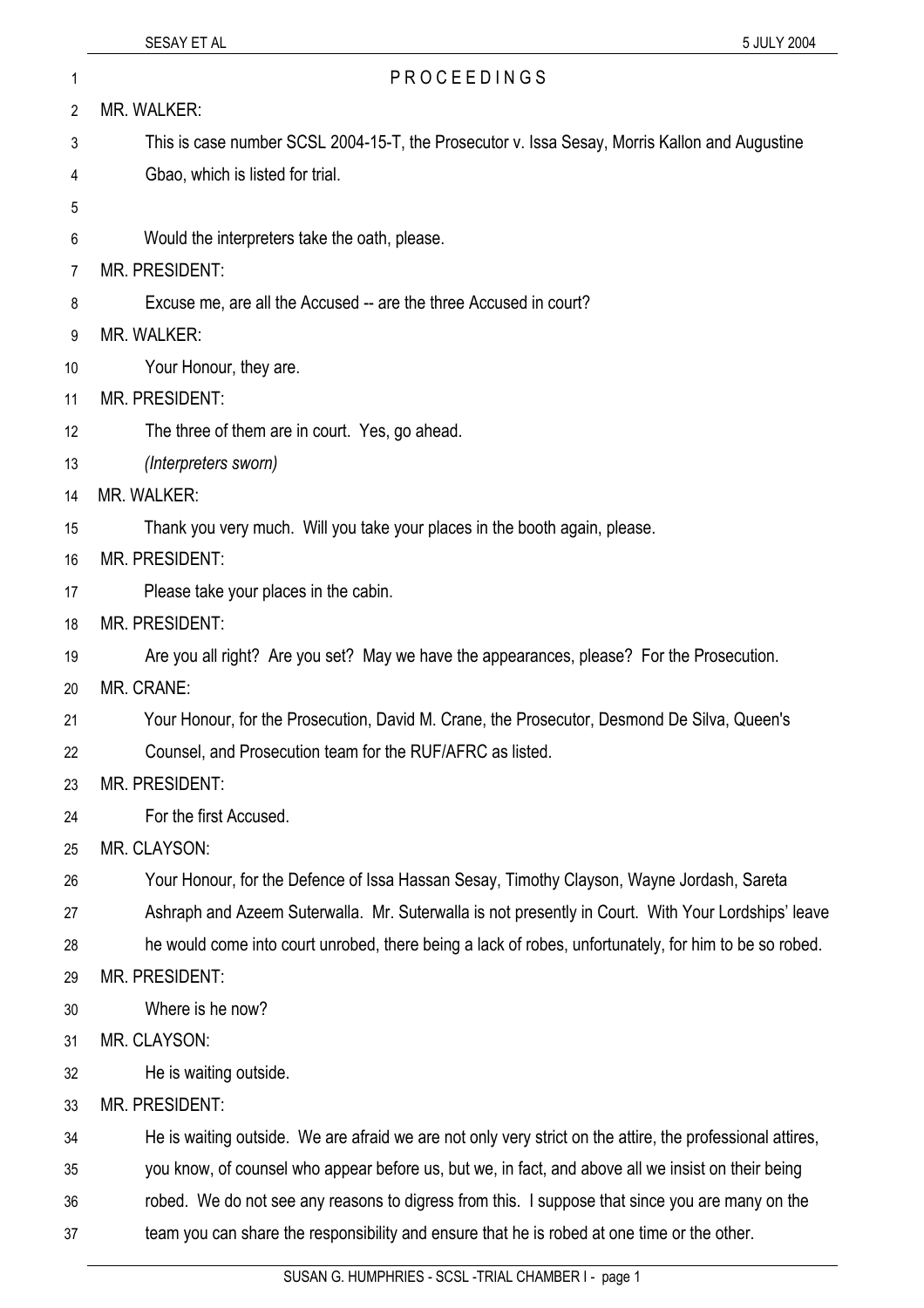| 1  | MR. CLAYSON:                                                                                                   |
|----|----------------------------------------------------------------------------------------------------------------|
| 2  | Mr. Suterwalla is not, in fact, counsel -- Mr. Suterwalla is not, in fact, counsel, he is a legal assistant to |
| 3  | the team.                                                                                                      |
| 4  | MR. PRESIDENT:                                                                                                 |
| 5  | No, we do not accept legal assistants. We do not accept legal assistants and I thought he was a                |
| 6  | lawyer, you know, who has been called to the Bar. We want only those who qualify, you know, under              |
| 7  | the Rules and the Statute, you know, to sit in the Bar. And, in fact, if there is any who has not been         |
| 8  | called to the Bar who is sitting there, we are inviting the persons, you know, so concerned, you know,         |
| 9  | to retire very conveniently.                                                                                   |
| 10 | MR. CLAYSON:                                                                                                   |
| 11 | Well perhaps I can come back to this issue at a later stage, if we choose so to do.                            |
| 12 | <b>MR. PRESIDENT:</b>                                                                                          |
| 13 | You are welcome, you can come back to it, there is no problem.                                                 |
| 14 |                                                                                                                |
| 15 | Yes, for the second Accused, please.                                                                           |
| 16 | MR. TOURAY:                                                                                                    |
| 17 | Good morning, Your Honour, Shekou Touray for the defence of Kallon, Raymond Brown, Wanda Akin                  |
| 18 | and Melron Nicol-Wilson, and last, but not least, Lansana Dumbuya, so a full team, Your Honour.                |
| 19 | <b>MR. PRESIDENT:</b>                                                                                          |
| 20 | For the third Accused, please.                                                                                 |
| 21 | MR. O'SHEA:                                                                                                    |
| 22 | May it please Your Honours, I am Andreas O'Shea, I appear for Mr. Augustine Gbao, I appear with                |
| 23 | Mr. John Cammegh, to my right, Ms. Glenna Thompson behind me and Mr. Ben Holden. Thank you.                    |
| 24 | MR. PRESIDENT:                                                                                                 |
| 25 | Before we commence the proceedings, I would like to make a statement.                                          |
| 26 |                                                                                                                |
| 27 | After the historic day of the 3rd of June 2004 when we commenced our trials with the CDF group of              |
| 28 | indictees and at which the RUF group of indictees was present, and this only slightly over 14 months           |
| 29 | of detention and after the initial appearances of other indictees, here we are today about to                  |
| 30 | commence yet another trial this time of the case involving the RUF group of indictees which we, as a           |
| 31 | Chamber, intend to proceed with alternately with the case involving the CDF group of indictees -- of           |
| 32 | indictees.                                                                                                     |
| 33 |                                                                                                                |
| 34 | The mandate for the Special Court for Sierra Leone, as outlined in Article 1 of its Statute, is to try         |
| 35 | those who bear the greatest responsibility for serious violations of international humanitarian law and        |
| 36 | Sierra Leonean law committed in the territory of Sierra Leone since the 30th of November 1996,                 |
| 37 | including those leaders who, in committing such crimes, have threatened the establishment and                  |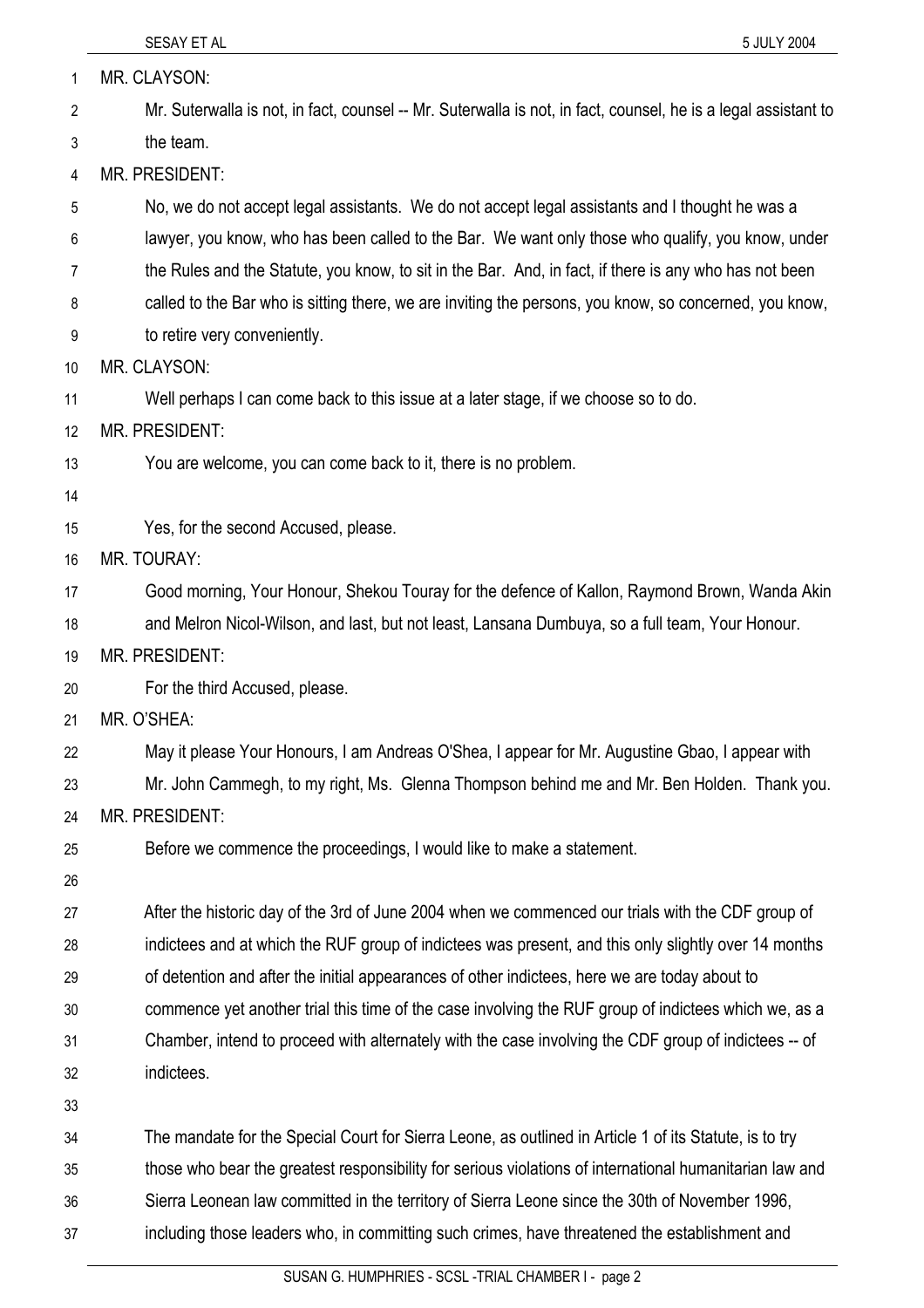|                | SESAY ET AL<br>5 JULY 2004                                                                                       |
|----------------|------------------------------------------------------------------------------------------------------------------|
| 1              | implementation of the peace process in Sierra Leone.                                                             |
| $\overline{2}$ |                                                                                                                  |
| 3              | The mission of this Court and the resolve of the international community is to bring an end to impunity          |
| 4              | for those alleged to be responsible for crimes outlined in its Statute and to contribute to the peace and        |
| 5              | reconciliation process within Sierra Leone.                                                                      |
| 6              |                                                                                                                  |
| 7              | The Trial Chamber, which started this process since the 15th of March 2003, and effectively                      |
| 8              | commenced trials on the 3rd of June 2004, is fully and unreservedly committed to the fulfilment of the           |
| 9              | mission of the Special Court to restore the rule of law and to contribute <i>inter alia</i> to the process of    |
| 10             | national reconciliation and the maintenance of peace in this country. In pursuing these objectives, the          |
| 11             | Chamber will act in accordance with its Statute and its Rules of Procedure and Evidence.                         |
| 12             |                                                                                                                  |
| 13             | Let me say here again, as I said on the 3rd of June 2004 in my opening statement, that we are                    |
| 14             | committed to ensuring that trials are fair and are disposed of expeditiously. In this regard, we are             |
| 15             | calling on all the parties to avoid engaging in irrelevancies and digressions which could unnecessarily          |
| 16             | protract the conclusion of these trials thereby compromising the rights of the Accused persons to a fair         |
| 17             | and expeditious trial on the one hand, and the determination of the Chamber to respect its mandate               |
| 18             | on the other.                                                                                                    |
| 19             |                                                                                                                  |
| 20             | To achieve this objective we will, indeed we shall, and in accordance with the provisions of Rule                |
| 21             | 90(F)(i) and 90(F)(ii) of the Rules of Procedure and Evidence, exercise control where it becomes                 |
| 22             | necessary over the mode and order of interrogation of witnesses and the presentation of evidence to              |
| 23             | make them effective strictly for the -- as attainment of the truth and to avoid devoting time                    |
| 24             | unnecessarily on trivialities.                                                                                   |
| 25             |                                                                                                                  |
| 26             | In accordance with Article 17(3) of the Statute of the Special Court, the Accused shall be presumed              |
| 27             | innocent until proven guilty. The burden, of course, of establishing guilt beyond reasonable doubt               |
| 28             | rests on the Prosecution.                                                                                        |
| 29             |                                                                                                                  |
| 30             | The amended and consolidated indictment of 13th May 2004 against the Accused persons in the RUF                  |
| 31             | case, namely Mr. Issa Hassan Sesay, Mr. Morris Kallon and Mr. Augustine Gbao, charges them with                  |
| 32             | individual criminal responsibility and superior criminal responsibility pursuant to Article $6(1)$ and $6(3)$ of |
| 33             | the Statute and for violations of crimes under Articles 2, 3 and 4 of the Statute.                               |
| 34             |                                                                                                                  |
| 35             | I would like, on this particular occasion and at this moment in time, to address myself to the Accused,          |
| 36             | Mr. Issa Hassan Sesay, Mr. Morris Kallon and Mr. Augustine Gbao, and to draw your attention to                   |
| 37             | Article 17 of the Statute of the Special Court which outlines a number of procedural guarantees for a            |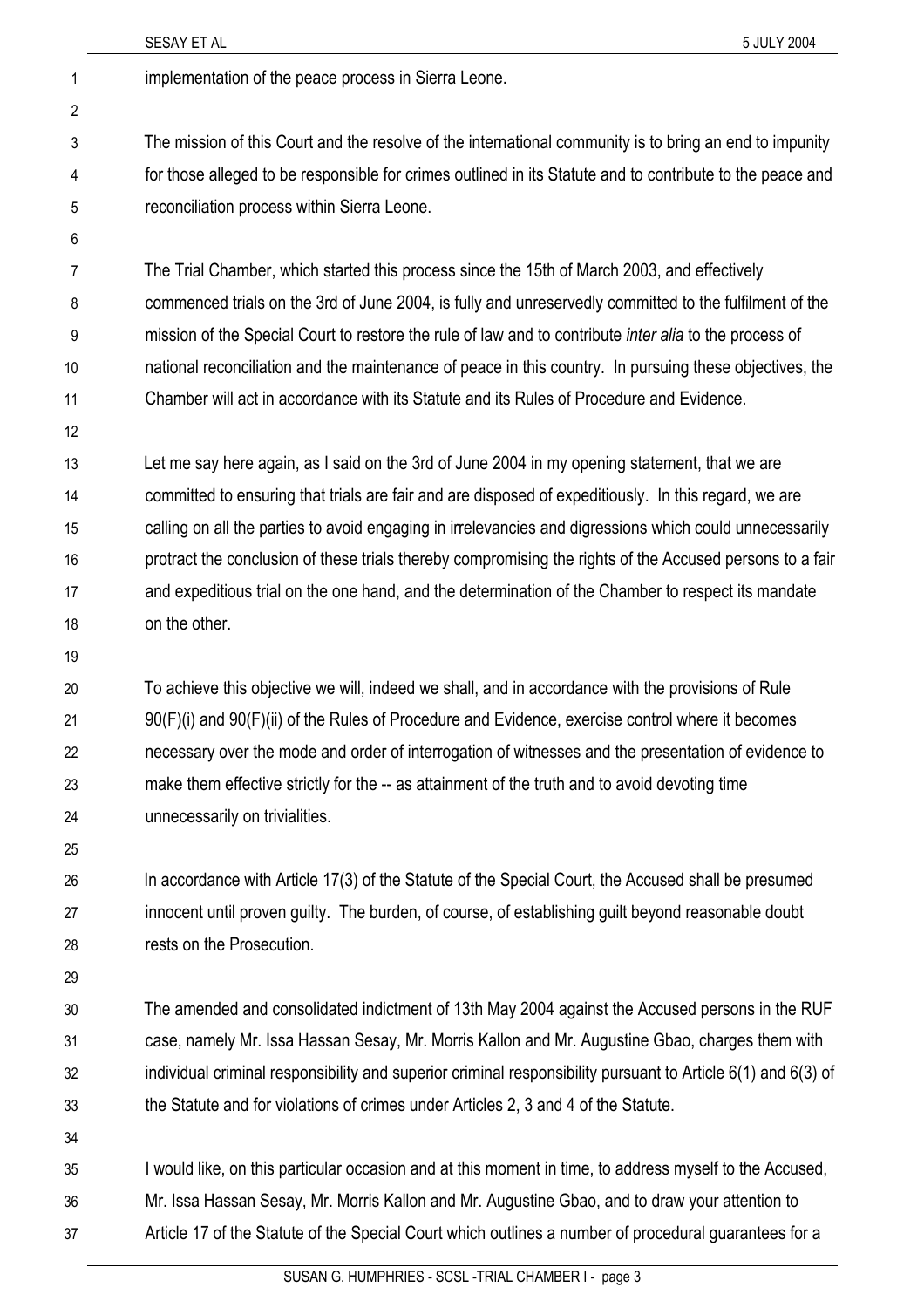| $\mathbf{1}$ | fair trial and due process. You will be afforded these guarantees which you are already enjoying up to     |
|--------------|------------------------------------------------------------------------------------------------------------|
| 2            | this moment and which are also enshrined in other human rights conventions, including the African          |
| 3            | Charter on Human Rights and People's Rights which entered into force in 1986.                              |
| 4            |                                                                                                            |
| 5            | This Article provides that accused persons, "Shall be equal before the Special Court," and as accused      |
| 6            | persons you "Shall be entitled to a fair and public hearing, subject to measures ordered by the Special    |
| 7            | Court for the protection of victims and witnesses."                                                        |
| 8            |                                                                                                            |
| 9            | You will be presumed innocent until proven guilty according to the provisions of the present Statute.      |
| 10           | And in the determination of any charge against you pursuant to this Statute, you will be entitled to be    |
| 11           | informed promptly and in detail in a language you understand of the nature and cause of the charge         |
| 12           | against you.                                                                                               |
| 13           |                                                                                                            |
| 14           | You are entitled to have adequate time and facilities for the preparation of your defence and to           |
| 15           | communicate with counsel of your choosing to be tried without undue delay, and to be tried in your         |
| 16           | presence.                                                                                                  |
| 17           |                                                                                                            |
| 18           | You have the right to defend yourself in person or through legal assistance of your choosing, to be        |
| 19           | informed that if you do not have legal assistance of this right and to have legal assistance assigned to   |
| 20           | you in any case where the interests of justice so require.                                                 |
| 21           |                                                                                                            |
| 22           | You also have a right to examine or to have examined the witnesses against you and to obtain the           |
| 23           | attendance and examination of witnesses on your behalf under the same conditions as witnesses              |
| 24           | against you.                                                                                               |
| 25           |                                                                                                            |
| 26           | You will have the free assistance of an interpreter if you cannot understand or speak the language         |
| 27           | used in the Special Court which is English.                                                                |
| 28           |                                                                                                            |
| 29           | You will not be compelled to testify against yourself or to confess your guilt.                            |
| 30           |                                                                                                            |
| 31           | I would also like on this occasion and at this moment to remind counsel to the parties to be mindful of    |
| 32           | the duties and obligations that are imposed on them, vis-à-vis the Court as ministers of justice, both     |
| 33           | by the Statute, the Rules of Procedure and Evidence and other regulations in force, and to constantly      |
| 34           | ensure that the integrity of the process is always maintained.                                             |
| 35           |                                                                                                            |
| 36           | Having said this, I would like to invite the Prosecutor of the Special Court, if he so desires, to make an |
| 37           | opening statement under the provisions of Article 84 of the Rules of Procedure and Evidence, and I         |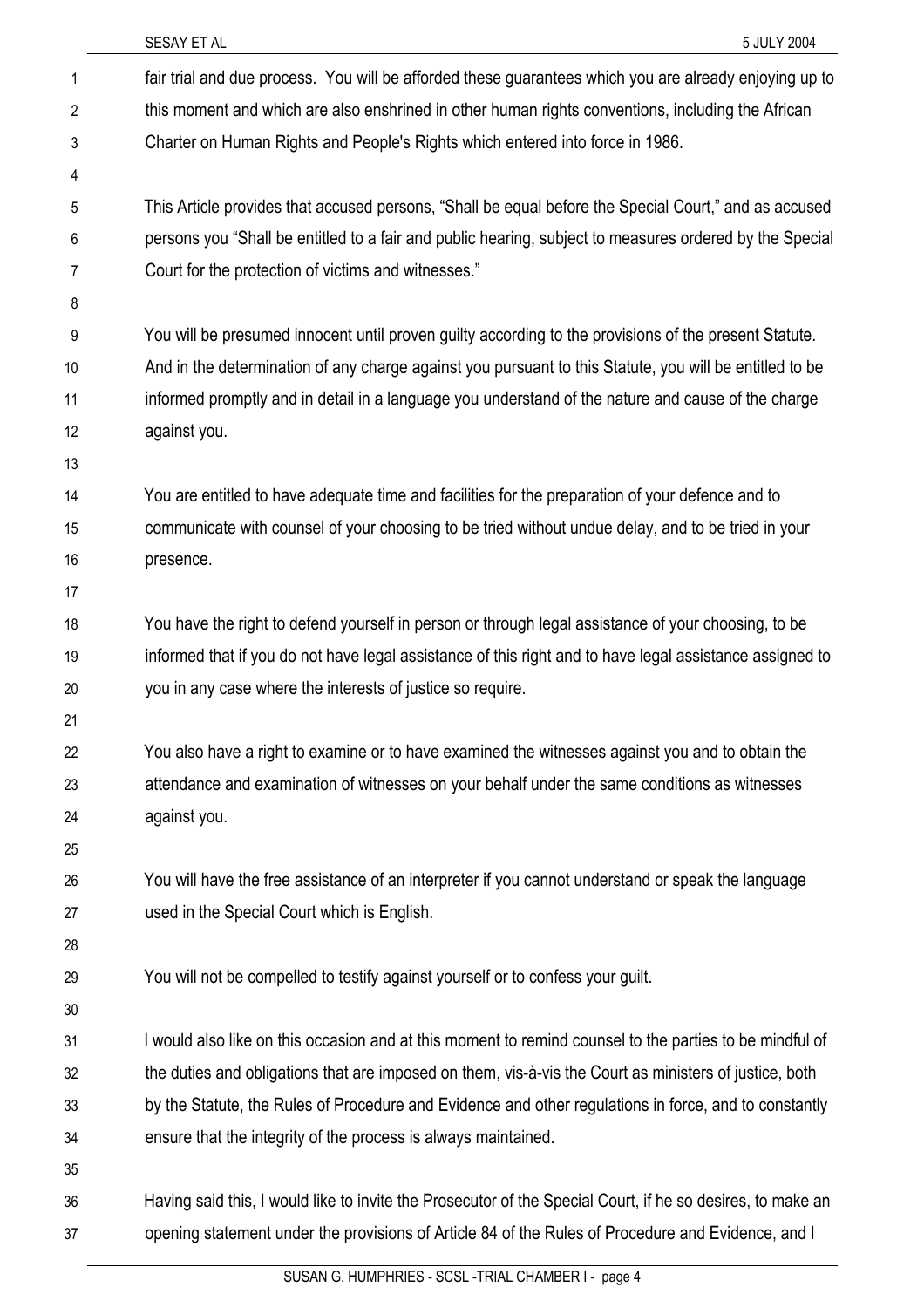| 1  | would like the parties, that is whoever opts to make a statement under 84 -- under Rule 84, that the      |
|----|-----------------------------------------------------------------------------------------------------------|
| 2  | statement should be confined, strictly confined, to the evidence it intends to adduce in order to         |
| 3  | establish its case either for the Prosecution or for the Defence.                                         |
| 4  |                                                                                                           |
| 5  | I would like to reiterate, like we did in the earlier case, that the occasion to make opening statements  |
| 6  | is not an occasion to make political declarations. We are in a court of law and we will only tolerate     |
| 7  | matters to be raised here which are strictly acceptable within our judicial practices and that any        |
| 8  | statement that tends to be political will be called to order and would, of course, not feature in the     |
| 9  | records.                                                                                                  |
| 10 |                                                                                                           |
| 11 | Mr. Prosecutor, you have -                                                                                |
| 12 | MR. CLAYSON:                                                                                              |
| 13 | Before the -- sorry, Your Honours, but before the Prosecutor opens there is a matter, I would wish, if I  |
| 14 | may have your permission, to raise with the Court at this stage. It concerns a matter which is of the     |
| 15 | greatest gravity and it arose only in the last few days and so, if I may, I would like to address Your    |
| 16 | Lordships about it at this stage before the Prosecutor makes his opening statement.                       |
| 17 | <b>MR. PRESIDENT:</b>                                                                                     |
| 18 | Please go ahead.                                                                                          |
| 19 | MR. CLAYSON:                                                                                              |
| 20 | This matter concerns the very troubled issue of disclosure of exculpatory material to the Defence in      |
| 21 | this case.                                                                                                |
| 22 | MR. PRESIDENT:                                                                                            |
| 23 | If you don't mind, counsel, this goes to the substance of the matter. Since we are on preliminary         |
| 24 | issues, the Bench would rather take the opening statements and thereafter you can be free, you            |
| 25 | know, to raise issues which you think are pertinent, you know, for the defence of your client.            |
| 26 | MR. CLAYSON:                                                                                              |
| 27 | Can I say why I invite Your Lordships to deal with it at this stage? The reason is that -- to the Defence |
| 28 | it seems clear that the issue I would wish to address you about may affect whether or not it is           |
| 29 | appropriate for the Prosecution to make their opening statement at this time, and indeed, it may          |
| 30 | impact upon the very start of this trial which, of course, takes place when the Prosecutor makes his      |
| 31 | opening statement. That is why I would seek your permission to raise it at this moment, please.           |
| 32 | MR. PRESIDENT:                                                                                            |
| 33 | Do you think that the Court is properly seized of this application that you are making?                   |
| 34 | MR. CLAYSON:                                                                                              |
| 35 | Oh yes.                                                                                                   |
| 36 | MR. PRESIDENT:                                                                                            |
| 37 | Is the Court properly seized at this point in time to take your application, because if you are making    |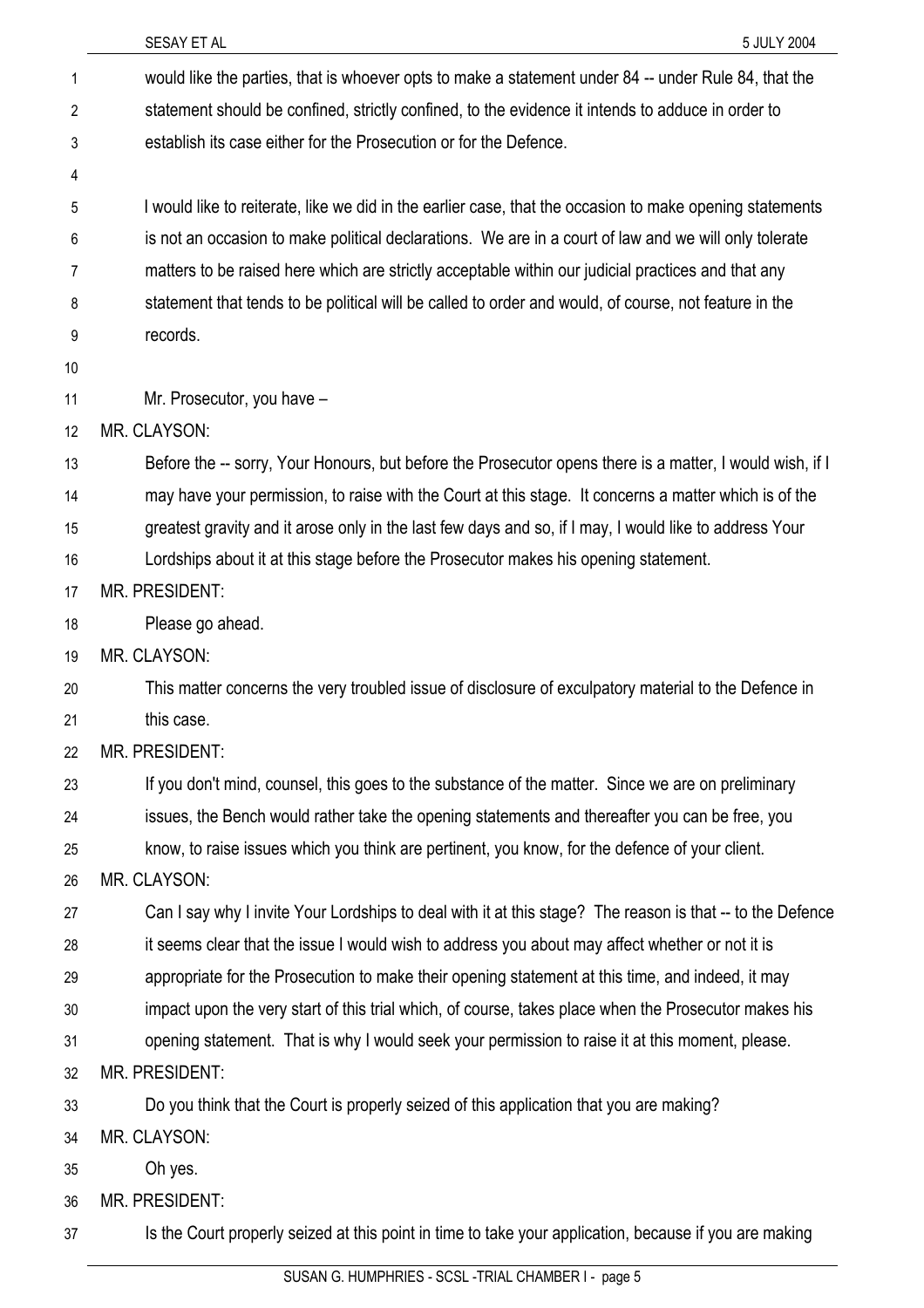| 1  | this application it would, of course, mean, you know, that the Prosecution -- it should be on notice and      |
|----|---------------------------------------------------------------------------------------------------------------|
| 2  | the Prosecution should be given the right to respond to the application. And such an application, I           |
| 3  | would like to imagine, should be in writing so that it is communicated to the parties for appropriate         |
| 4  | replies to be looked into before the Court can rule on issues like this.                                      |
| 5  | MR. CLAYSON:                                                                                                  |
| 6  | It follows from the Defence motion of the 31st of May, to which the Prosecution responded on the 9th          |
| 7  | of June. My Lords, what it comes to is this, that on Wednesday of last week, the 30th of June, the            |
| 8  | Defence received documents from the Prosecution which shows that in certain cases they have made              |
| 9  | substantial payments to witnesses who are to be called in the first trial period which Your Lordships         |
| 10 | have scheduled. Now, in one case there are payments made to a witness, who clearly is considered              |
| 11 | important by the Prosecution, that come to nearly 6,000 dollars thus far, and the Defence are                 |
| 12 | understandably aggrieved beyond measure that we should receive notification of such payments to               |
| 13 | witnesses in the pre-trial period so close to the trial --                                                    |
| 14 | MR. PRESIDENT:                                                                                                |
| 15 | Are payments supposed to be communicated to the -- how relevant is this to this issue? Section 66             |
| 16 | talks of disclosures of witness statements. I can understand it if -- I mean, I'm not wanting to go into      |
| 17 | the merits of the payments of whatever sums of money, but what I am saying is that even if it                 |
| 18 | happened, was that supposed to have been disclosed to you?                                                    |
| 19 | MR. CLAYSON:                                                                                                  |
| 20 | Most certainly under Article -- under section -- Rule 68, exculpatory material --                             |
| 21 | <b>JUDGE THOMPSON:</b>                                                                                        |
| 22 | Learned counsel                                                                                               |
| 23 | MR. CLAYSON:                                                                                                  |
| 24 | I am sorry.                                                                                                   |
| 25 | <b>JUDGE THOMPSON:</b>                                                                                        |
| 26 | Let me state my position on this that the Chamber does not -- or I do not think the Chamber wishes to         |
| 27 | foreclose the possibility of your raising these issues, disclosure or whatever you have notified the          |
| 28 | Court of, but it would seem to me to accord moral procedural regularity and propriety --                      |
| 29 | MR. CLAYSON:                                                                                                  |
| 30 | Absolutely.                                                                                                   |
| 31 | <b>JUDGE THOMPSON:</b>                                                                                        |
| 32 | -- that, in fact, these issues be raised before the Prosecution calls their first witness. At this juncture I |
| 33 | think the Court ought to hear the opening statement because, bearing in mind the Prosecution's                |
| 34 | opening statement does not bind the Court, it is not evidence, it is merely a statement of expectations.      |
| 35 | And so at this point I don't see what prejudice the Defence will suffer if the issue is raised at an          |
| 36 | appropriate time. That would be my own position.                                                              |

37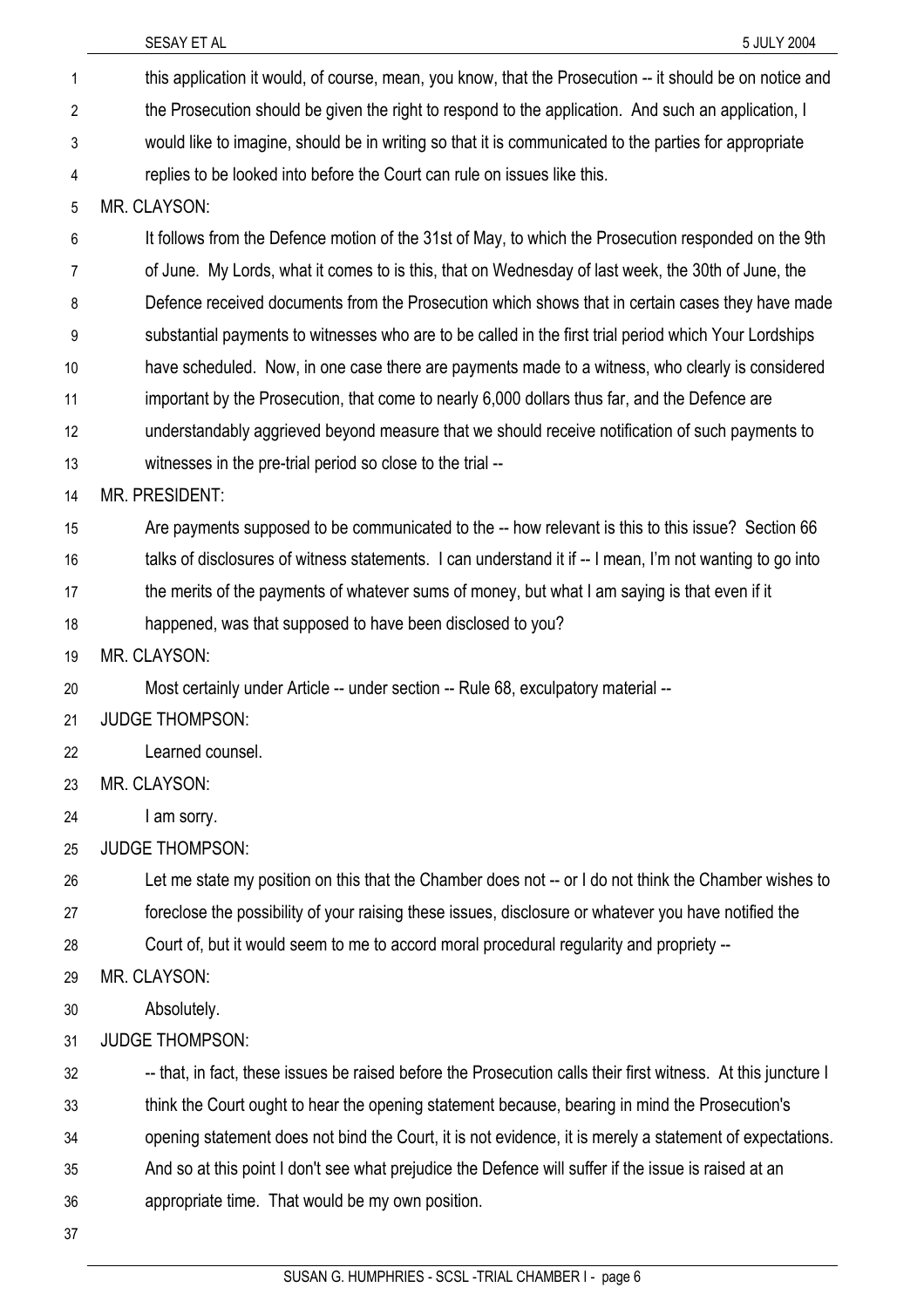|                | <b>SESAY ET AL</b><br>5 JULY 2004                                                                      |
|----------------|--------------------------------------------------------------------------------------------------------|
| $\mathbf{1}$   | MR. PRESIDENT:                                                                                         |
| $\overline{2}$ | Are you satisfied? If you are not satisfied, we will just have to inform you that your application is  |
| 3              | denied.                                                                                                |
| 4              | MR. CLAYSON:                                                                                           |
| 5              | I regret I have not completed making it.                                                               |
| 6              | <b>MR. PRESIDENT:</b>                                                                                  |
| 7              | And then we will be calling on the Prosecution to make its opening statement.                          |
| 8              | MR. CLAYSON:                                                                                           |
| 9              | Can I-                                                                                                 |
| 10             | <b>MR. PRESIDENT:</b>                                                                                  |
| 11             | Mr. Prosecutor, please, you have the floor.                                                            |
| 12             | MR. CLAYSON:                                                                                           |
| 13             | I should like to explain on the record that I have not completed my argument.                          |
| 14             | MR. BROWN:                                                                                             |
| 15             | Yes, I do not wish to interrupt counsel, but Your Honour, there is one matter which we have brought to |
| 16             | the Court's attention by means of a motion and I have carefully listened to your response to co-       |
| 17             | counsel's argument, but one aspect of our motion does seek relief in terms of the Prosecutor's         |
| 18             | opening. That is, we have received quite recently a substantial number of pages, about 2,000, of a     |
| 19             | statement of a co-accused. And we, though we have tried as much as we could, have not been able        |
| 20             | to review that matter completely and we do, taking into account the comments just made by the Court,   |
| 21             | understand that some parts of that motion can abide a time prior to the first witness, but we think it |
| 22             | would be improper, prior to our having had an opportunity to adequately review it, for Prosecutors to  |
| 23             | rely upon or quote from that statement or to refer to that statement of that co-accused during opening |
| 24             | statements and we ask for protection from that in light of the late supplying to the counsel for the   |
| 25             | Accused Kallon of this statement and see there can be no possibility other than our asking for that    |
| 26             | relief at this moment.                                                                                 |
| 27             | MR. PRESIDENT:                                                                                         |
| 28             | While you are still on your feet, what do you -- what is your reaction to the Court -- the Court's     |
| 29             | attitudes to the Prosecution's statement, because we are saying that we are not bound by whatever      |
| 30             | the Prosecutor says. It is not part of the evidence, you know, before this Court. He is going to say   |
| 31             | whatever he is going to say, but let me tell you one thing, this Court is not bound by what Mr. David  |

- 32 Crane is going to reveal here. It is his conception of the case and we will have to look at the case on
- 33 the merits after hearing the totality of the evidence in this matter and after giving all the parties an
- 34 opportunity of having been heard on all the issues.

35 MR. BROWN:

36 37 May I respond, because I want to be clear we are not expressing lack of confidence in the Court's ability to separate argument from fact or analysis from evidence, but what we are concerned about is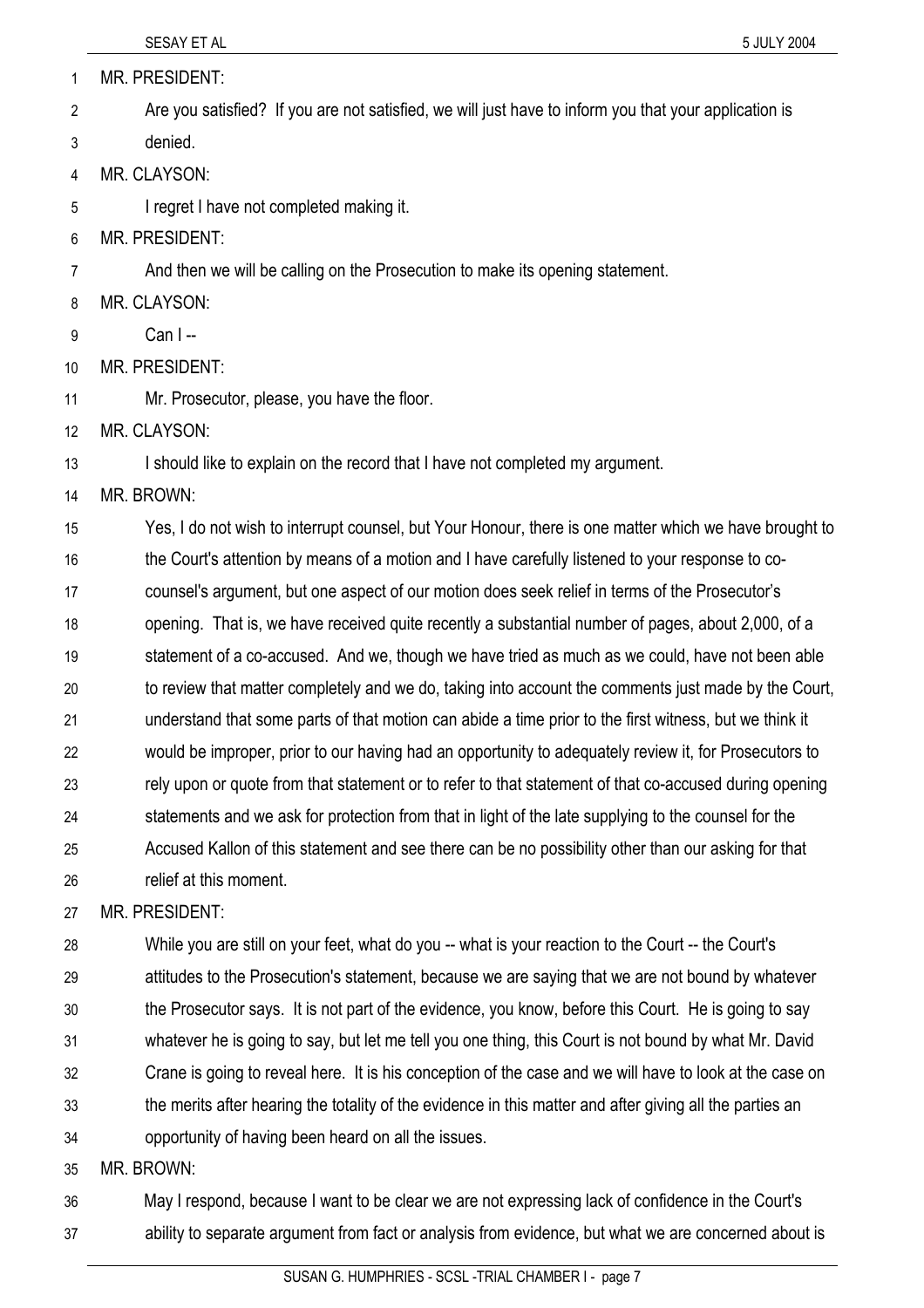we are in a position where clearly the Court has come today with an open mind, willing to hear arguments from both sides to and weigh those arguments insofar as they attempt to articulate what the facts are and how they meld with the law which is binding on this Tribunal. And to that extent when an opening argument is made and facts are offered, there is an expectation that counsel on both sides have access to those facts and can respond appropriately, either by means of objection or by means of response, and our only request is that the Prosecution, having given us this voluminous document at a very late date, not be permitted, understanding Your Lordships capacity to separate wheat from chaff, to argue from that document at this time. 1 2 3 4 5 6 7 8

9 MR. PRESIDENT:

10 11 12 13 14 15 16 17 18 What if -- what if -- what if I also told you, you know, that even if you had had enough time to respond to those statements that whatever you tell us, you know, does not bind us, it is just -- it is one of those strategies, you know, to make opening statements – it's protocolish, it goes more to the shadow and not to the substance. So, I don't know, even if you had -- given if those statements had been regularly delivered, you know, to you and you addressed us, I would say to you and the Prosecution that the Chamber is not bound by what you would say in your opening statement. What the Chamber is going to examine is the evidence that will be adduced during examination-in-chief, cross-examination and re-examination of all the witnesses both for the Prosecution and for the Defence and, of course, exhibits that are going to be tendered.

## 19 JUDGE THOMPSON:

20 21 22 23 24 25 26 27 28 Just to reinforce what the learned Presiding Judge has said, learned counsel, I am not persuaded that your client suffers any prejudice from an opening statement from the Prosecution which is a mere declaration of intentions and this Tribunal is professional enough, sophisticated enough, to see the distinction between what a Prosecutor says, he might set his expectations high and at the end of the day he falls far short of those expectations and, therefore, it is difficult to see why this particular issue should, in fact, take pre-eminence over the opening statement of the Prosecutor. I can assure you that this Court or this Chamber will not be bound by Prosecutorial statements, but that the high point of this trial will be when the witnesses begin to testify and to see whether what they say proves what is alleged in the indictment.

29 MR. BROWN:

30 31 32 33 I understand that and I do not wish to invite the Court's ire or test its patience, I simply say we feel that we have cogent argument that suggests that we come at this point as to this matter unprepared and therefore are at a disadvantage with respect to the Accused Kallon. We will abide, of course, by what the Court rules.

34 MR. PRESIDENT:

35 At this stage we do not think that you are very seriously disadvantaged because if you are

36 disadvantaged it's not as to the substance of the matter which of course we are here to examine.

37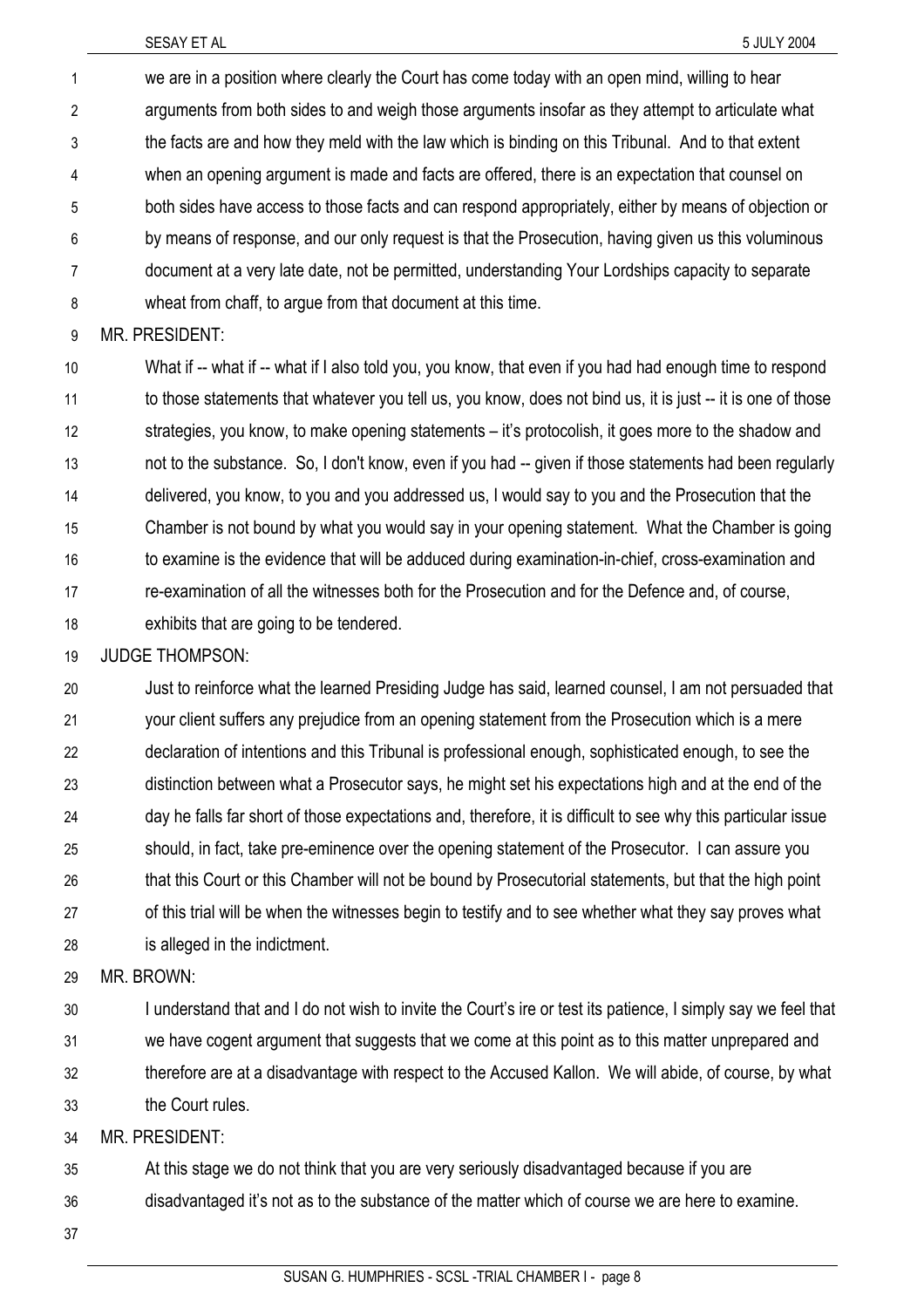| 1              | MR. BROWN:                                                                                               |
|----------------|----------------------------------------------------------------------------------------------------------|
| $\overline{2}$ | Might I just may say that we do join in the motion made by prior counsel with respect to the disclosure  |
| 3              | issue. I do not know whether your rule is by not speaking we have waived, but we do join in the          |
| 4              | motion made by prior counsel.                                                                            |
| 5              | MR. O'SHEA:                                                                                              |
| 6              | Your Honours, I am physically some distance from my client and therefore have not been able to tell      |
| 7              | him his directly.                                                                                        |
| 8              | MR. PRESIDENT:                                                                                           |
| 9              | What we told Court Management was informed -- to arrange counsel in a way that they should be as         |
| 10             | close to their clients as possible.                                                                      |
| 11             | MR. O'SHEA:                                                                                              |
| 12             | Yes.                                                                                                     |
| 13             | <b>MR. PRESIDENT:</b>                                                                                    |
| 14             | Because, I mean, spontaneous consultations, you know, could arise.                                       |
| 15             | MR. O'SHEA:                                                                                              |
| 16             | I am happy for things to stay as they are at the moment, but the reason why I raise this is because I    |
| 17             | noticed during, Mr. President's, your quite comprehensive introduction, the Accused didn't have their    |
| 18             | headphones on and I just feel that the Court --                                                          |
| 19             | <b>MR. PRESIDENT:</b>                                                                                    |
| 20             | Their earphones?                                                                                         |
| 21             | MR. O'SHEA:                                                                                              |
| 22             | Their earphones, yes. And I just feel that the Court should draw attention to the fact that they can     |
| 23             | have them on and have translation if they wish of the proceedings.                                       |
| 24             | <b>MR. PRESIDENT:</b>                                                                                    |
| 25             | Thanks a lot for this remark. In fact, we didn't in fact, I mean, what you should have taken -           |
| 26             | Mr. Walker, their ears are empty, they don't have earphones, yet you swore interpreters in. I mean, is   |
| 27             | that the duty of the Court to ensure the Tribunal -- to ensure that Accused persons have their           |
| 28             | earphones on? This is very serious; one of their statutory rights is that they don't understand English. |
| 29             | They are entitled, you know, to a translation. Please, can you educate them, you know, on how --         |
| 30             | even if it comes to the Court, you know, to be rising for this to be done. I think we would rise and     |
| 31             | make sure that, you know, that they follow particularly the statement, you know, which is going to be    |
| 32             | made by the Prosecution. And they ought to have followed my statement and others and even the            |
| 33             | debates, you know, that have been going on. Thank you, Mr. O'Shea.                                       |
| 34             | MR. O'SHEA:                                                                                              |
| 35             | Yes, thank you, Mr. President. You see, this is a matter of some significance indeed because Your        |

37 Accused. Now, I am not sure to what extent my client followed all of that, those matters which you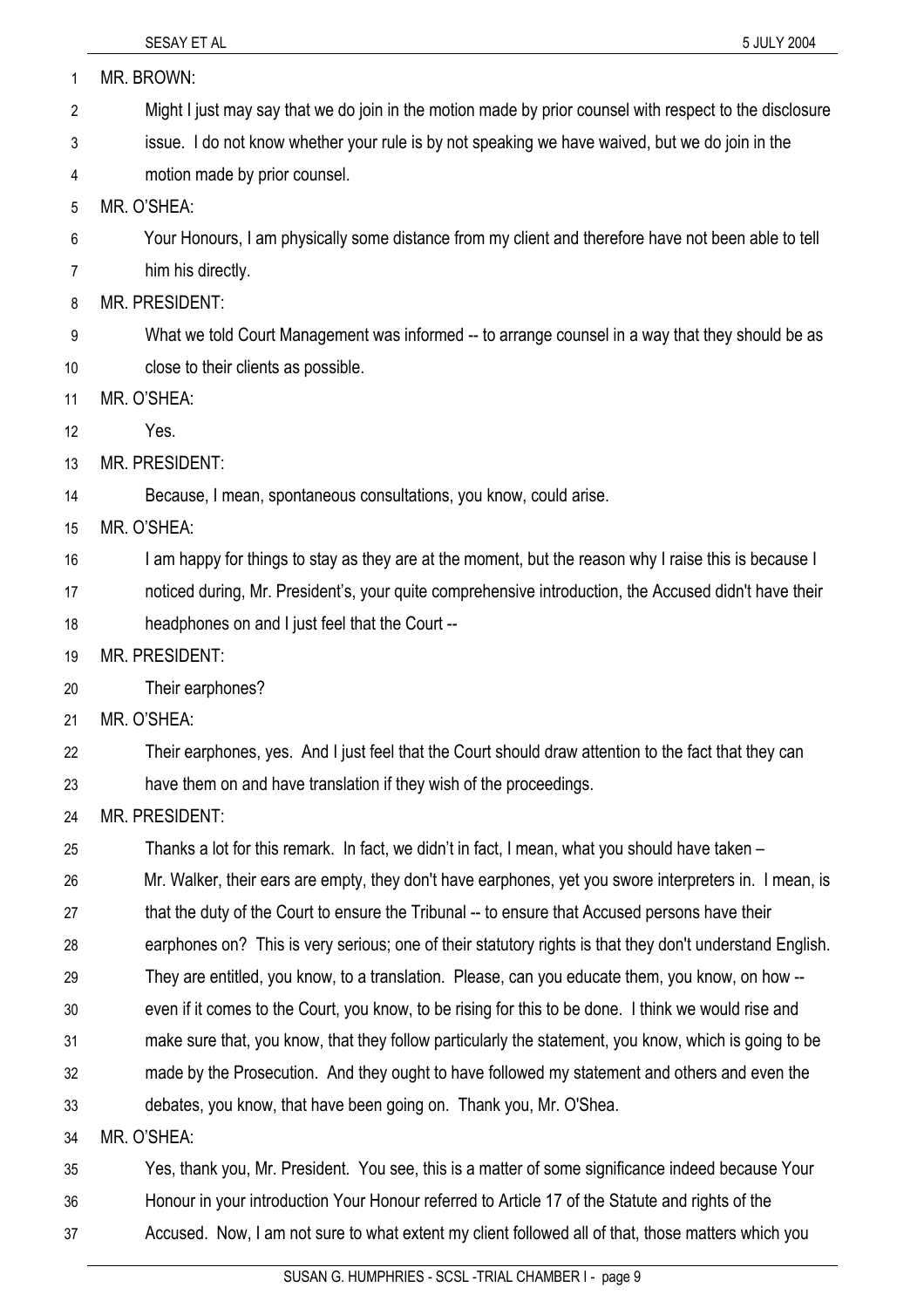|          | 5 JULY 2004<br>SESAY ET AL                                                                                                                                                            |
|----------|---------------------------------------------------------------------------------------------------------------------------------------------------------------------------------------|
| 1        | raised. However, I would just like to flag this issue up -- and I say flag this issue up because I am in                                                                              |
| 2        | full agreement with what Your Honour Judge Thompson raises with regard to the issue of prejudice                                                                                      |
| 3        | and I see that fully -- but I would like to flag this up because I would like to leave it entirely in Your                                                                            |
| 4        | Honour's hands as to whether this is a preliminary preliminary issue or one which needs to be dealt                                                                                   |
| 5        | with later as the other issues which you have mentioned. I am also fully aware of Your Honour's                                                                                       |
| 6        | statement that you need to avoid divergencies in these proceedings.                                                                                                                   |
| 7        |                                                                                                                                                                                       |
| 8        | Now, I need to indicate to this Court that Mr. Gbao has expressed to me that he would like to make a                                                                                  |
| 9        | brief statement to this Court. Now, I fully understand that under normal circumstances in a court of                                                                                  |
| 10       | law if an accused is represented, then it is the representative that makes statements to the Court and                                                                                |
| 11       | not the accused themselves. However, I would like to draw Your Honours' attention to the fact that                                                                                    |
| 12       | the statement which Mr. Gbao makes, I may not be in a position to make, or may have -- may not at                                                                                     |
| 13       | least be in the best position to make. And it will be my application, not necessarily now, because Your                                                                               |
| 14       | Honours may wish to proceed with the opening statement of Mr. Crane --                                                                                                                |
| 15       | <b>JUDGE BOUTET:</b>                                                                                                                                                                  |
| 16       | Mr. O'Shea, you have indicated that your client does not have earphones and therefore may not be                                                                                      |
| 17       | able to understand and hear --                                                                                                                                                        |
| 18       | MR. O'SHEA:                                                                                                                                                                           |
| 19       | He still does not --                                                                                                                                                                  |
| 20       | <b>JUDGE BOUTET:</b>                                                                                                                                                                  |
| 21       | That is why I am raising the issue, so before we move ahead --                                                                                                                        |
| 22       | MR. O'SHEA:                                                                                                                                                                           |
| 23       | Before we move ahead, yes.                                                                                                                                                            |
| 24       | <b>JUDGE BOUTET:</b>                                                                                                                                                                  |
| 25       | -- and hear what you are saying, so your client does understand clearly what you are saying --                                                                                        |
| 26       | MR. O'SHEA:                                                                                                                                                                           |
| 27       | Yes.                                                                                                                                                                                  |
| 28       | <b>JUDGE BOUTET:</b>                                                                                                                                                                  |
| 29       | I think we should ensure one, whether or not he does understand, two, if he hears what you are<br>saying, and three, if he needs assistance that we have earphones available for him. |
| 30<br>31 | <b>MR. PRESIDENT:</b>                                                                                                                                                                 |
| 32       | I know as matter of fact he has always relied on interpreters, so can we rise for about ten minutes,                                                                                  |
| 33       | you know, for this problem to be solved, please, because it is very important.                                                                                                        |
| 34       |                                                                                                                                                                                       |
| 35       | The Court will rise, please.                                                                                                                                                          |
| 36       | (Court recessed from 1047H to 1102H)                                                                                                                                                  |
|          |                                                                                                                                                                                       |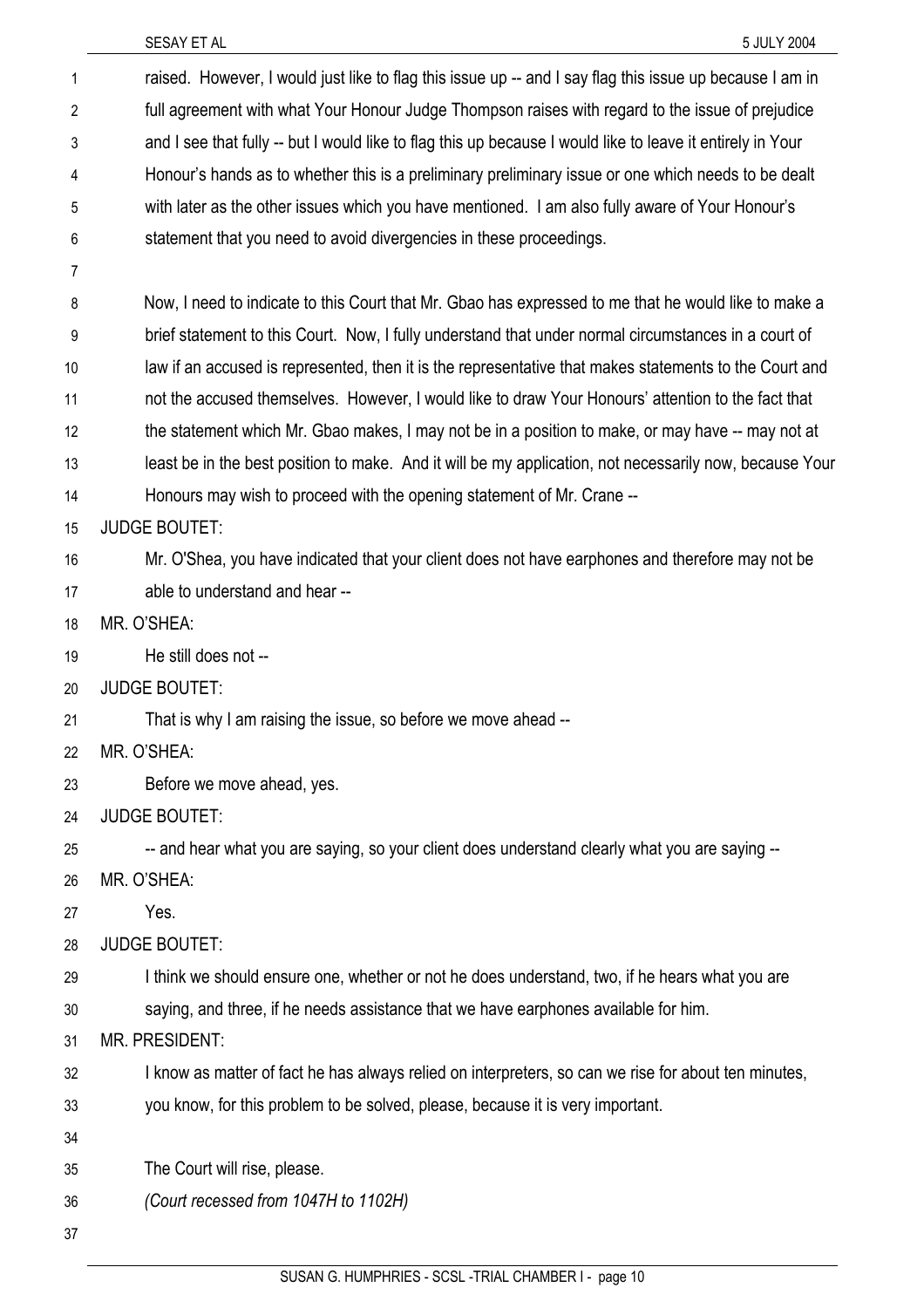|    | SESAY ET AL<br>5 JULY 2004                                                                               |
|----|----------------------------------------------------------------------------------------------------------|
| 1  | MR. PRESIDENT:                                                                                           |
| 2  | The session resumes. And yes, Mr. Jordash, you know, we left at a point -- or Mr. O'Shea, I am sorry,    |
| 3  | Mr. O'Shea, we left at a point where we thought that what you were saying was important to be            |
| 4  | communicated directly to your client. Can you please -- can you please take that all over again --       |
| 5  | MR. O'SHEA:                                                                                              |
| 6  | Yes.                                                                                                     |
| 7  | MR. PRESIDENT:                                                                                           |
| 8  | -- so that he hears you. And very, very slowly, please, because the interpreters have -- and I would     |
| 9  | appeal to counsel who have just joined us to go very slowly and audibly because the translators have     |
| 10 | to take their time to recast what you are saying to the various – to the respective indigenous           |
| 11 | languages of Krio, Mende or whatever. Yes, please.                                                       |
| 12 | MR. O'SHEA:                                                                                              |
| 13 | Yes, thank you, Mr. President.                                                                           |
| 14 |                                                                                                          |
| 15 | Mr. President, at the opening of this session you set out quite an elaborate introduction as to the      |
| 16 | nature of this Court and the rights of the Accused.                                                      |
| 17 | MR. PRESIDENT:                                                                                           |
| 18 | They don't have their -- the microphones(sic), you know. They don't have their microphones.              |
| 19 | MR. BROWN:                                                                                               |
| 20 | Mr. Kallon can follow the proceedings in English and would prefer to do so.                              |
| 21 | MR. PRESIDENT:                                                                                           |
| 22 | But this is a problem -- Mr. Kallon can follow the proceedings, this is a problem we have had all along, |
| 23 | you know, since initial appearances. The experience of the Court has always been that, "Well, we do      |
| 24 | not understand English," so we have taken the pains all along since the 15th March 2003 to ensure        |
| 25 | that there is a translation to their respective indigenous languages. So, I don't know where we stand.   |
| 26 | If they can understand without the microphones, then let them say, so we can also dispense with the      |
| 27 | interpreters, you know, if it comes to that.                                                             |
| 28 | MR. BROWN:                                                                                               |
| 29 | I agree this is an appropriate area for the Court's concern. I would think that each accused, after      |
| 30 | conferring with counsel, should indicate which is the language which he can effectively follow the       |
| 31 | proceedings and thereafter we resolve the matter. It is an important issue the Court is appropriately    |
| 32 | involved, I think that perhaps we can do even without the Court recessing is ensure that the Accused     |
| 33 | is satisfied of the language ( <i>inaudible</i> ).                                                       |
| 34 | MR. PRESIDENT:                                                                                           |
| 35 | All right. Okay, now --                                                                                  |
| 36 | MR. O'SHEA:                                                                                              |
| 37 | Just to assist Your Honours, I believe there is a means of changing the channel and they can choose      |
|    |                                                                                                          |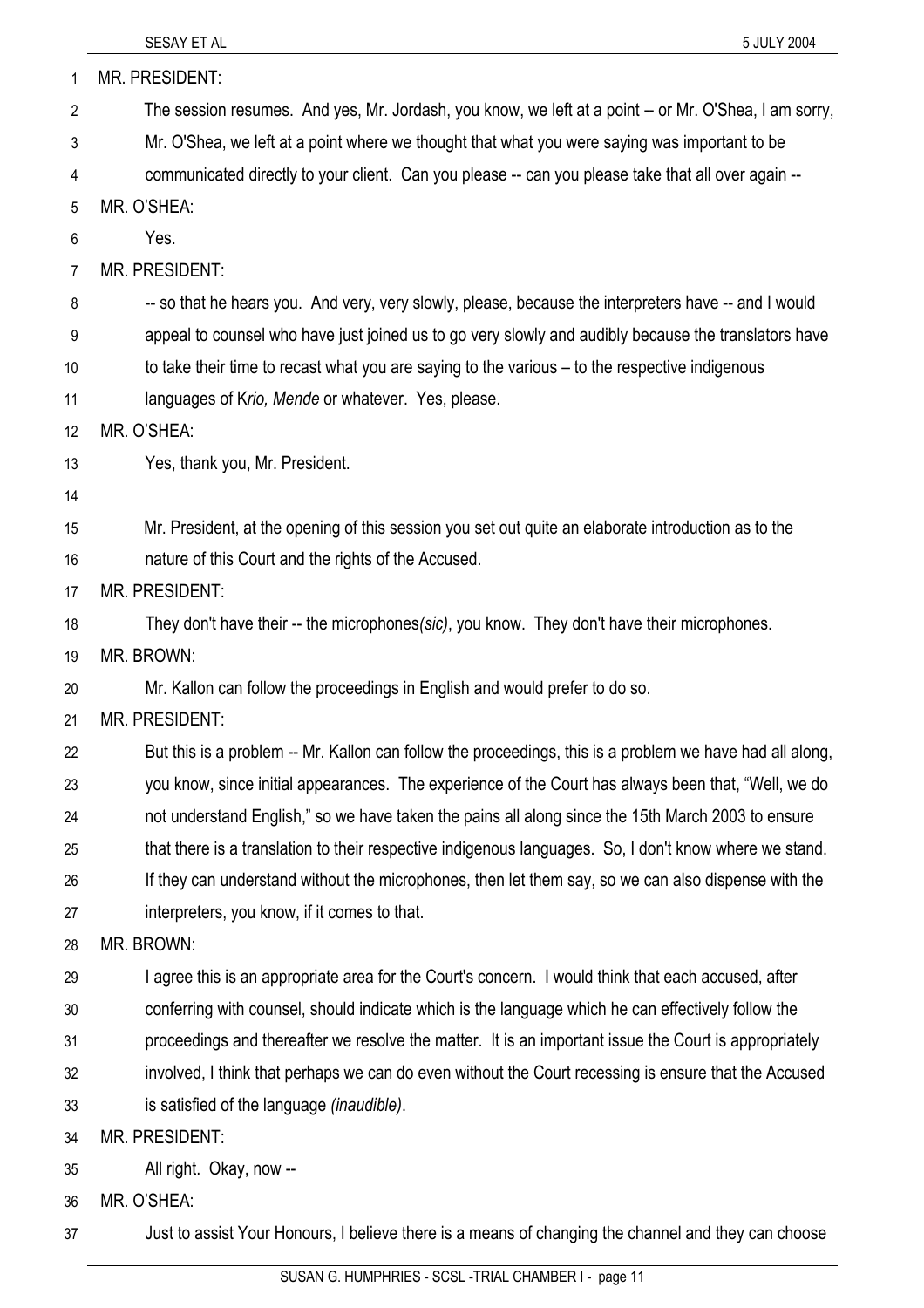| 1              | whether they wish to listen to English or Krio, if that has been demonstrated to them.                      |
|----------------|-------------------------------------------------------------------------------------------------------------|
| 2              | MR. BROWN:                                                                                                  |
| 3              | Your Honour, not surprisingly, the Court's wisdom surpasses everyone else's and Mr. Kallon prefers          |
| 4              | to listen to translation and will do so.                                                                    |
| 5              | MR. PRESIDENT:                                                                                              |
| 6              | You see, that's the difficulty we have had all along and this is why we put this infrastructure in place to |
| $\overline{7}$ | ensure that we do not violate the Statute as far as they are concerned. Right.                              |
| 8              |                                                                                                             |
| 9              | Yes, Mr. Jordash.                                                                                           |
| 10             | MR. JORDASH:                                                                                                |
| 11             | Mr. Sesay will sometimes use the translation, sometimes not. He will make his choice as we go               |
| 12             | along.                                                                                                      |
| 13             | MR. PRESIDENT:                                                                                              |
| 14             | You mean, when he says he will make his choice because, I mean, we do not want -- we do not want            |
| 15             | you to appear tomorrow, you know, we have violated his statutory rights. So, let him make one option        |
| 16             | and that is it. We want to go with the option which he has to make so that we are not delayed in the        |
| 17             | course of the proceedings.                                                                                  |
| 18             | MR. JORDASH:                                                                                                |
| 19             | We have made it clear what the equipment does; he understands how it works. Sometimes he will               |
| 20             | wish to listen in English --                                                                                |
| 21             | <b>MR. PRESIDENT:</b>                                                                                       |
| 22             | Can we hear from him? Please, let's hear from him. Mr. Kallon, you say --                                   |
| 23             | MR. JORDASH:                                                                                                |
| 24             | Mr. Sesay.                                                                                                  |
| 25             | MR. PRESIDENT:                                                                                              |
| 26             | Mr. Sesay, yes, Mr. Sesay. Yes, please. In what language would you like to follow the proceedings?          |
| 27             | THE ACCUSED SESAY:                                                                                          |
| 28             | Krio, sir.                                                                                                  |
| 29             | MR. PRESIDENT:                                                                                              |
| 30             | Pardon?                                                                                                     |
| 31             | THE ACCUSED SESAY:                                                                                          |
| 32             | Krio.                                                                                                       |
| 33             | MR. PRESIDENT:                                                                                              |
| 34             | Krio. Mr. Kallon, in what language would you like to follow the proceedings?                                |
| 35             | THE ACCUSED KALLON:                                                                                         |
| 36             | Krio, Mende and the rest of the Sierra Leone languages.                                                     |
|                |                                                                                                             |

37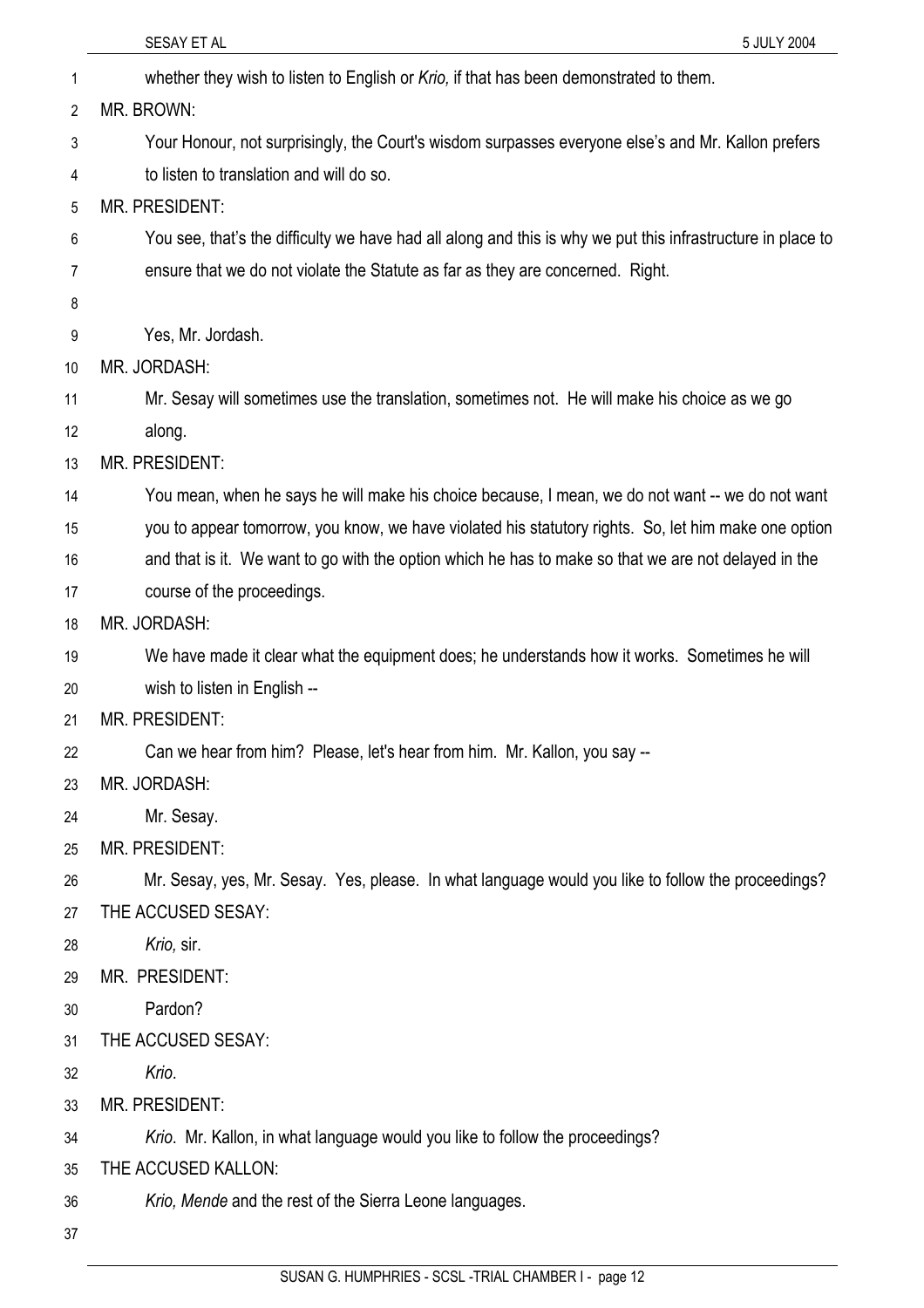- MR. PRESIDENT: 1
- Okay. All right, sit down. Mr. Gbao. 2
- 3 THE ACCUSED GBAO:
- 4 *Krio,* English.
- 5 MR. PRESIDENT:
- 6 Please stand up, please stand up, you should stand. You saw others standing, it is good to stand,
- 7 even the lawyers -- your lawyers when they are addressing the Court, you know, they stand
- 8 (*The Accused Gbao stands*)
- 9 THE ACCUSED GBAO:
- 10 I'm sorry, Your Honour.
- 11 THE PRESIDENT:
- 12 No, it's all right, go ahead. Yes, in what language?
- 13 THE ACCUSED GBAO:
- 14 *(inaudible) Krio* and *(inaudible)*
- 15 MR. PRESIDENT:
- 16 Choose one, do you want a translation?
- 17 THE ACCUSED GBAO:
- 18 In *Krio.*
- 19 MR. PRESIDENT:
- 20 *Krio, Krio*. *Krio* and English
- 21 THE ACCUSED GBAO:
- 22 Yes, sir.
- 23 MR. PRESIDENT:
- 24 Well, if it is in English, you will get us directly. It is when it is in *Krio* they will get it that way. So I
- 25 26 would rather that you had the translations, you know, directly into *Krio* from the cabin. Is that all right? That's all right. Okay.
- 27
- 28 Now I hope the cabin is aware of this. This said, I hope we have sorted this out.
- 29
- 30 Mr. O'Shea, please, we would like you to repeat integrally what you were saying before this issue
- 31 arose so that your client, you know, gets you very, very clearly.
- 32 MR. O'SHEA:
- 33 Yes, thank you, Mr. President.
- 34
- 35 Yes, Your Honour made a very comprehensive introduction.
- 36 MR. PRESIDENT:
- 37 Mr. Gbao, I don't -- yes.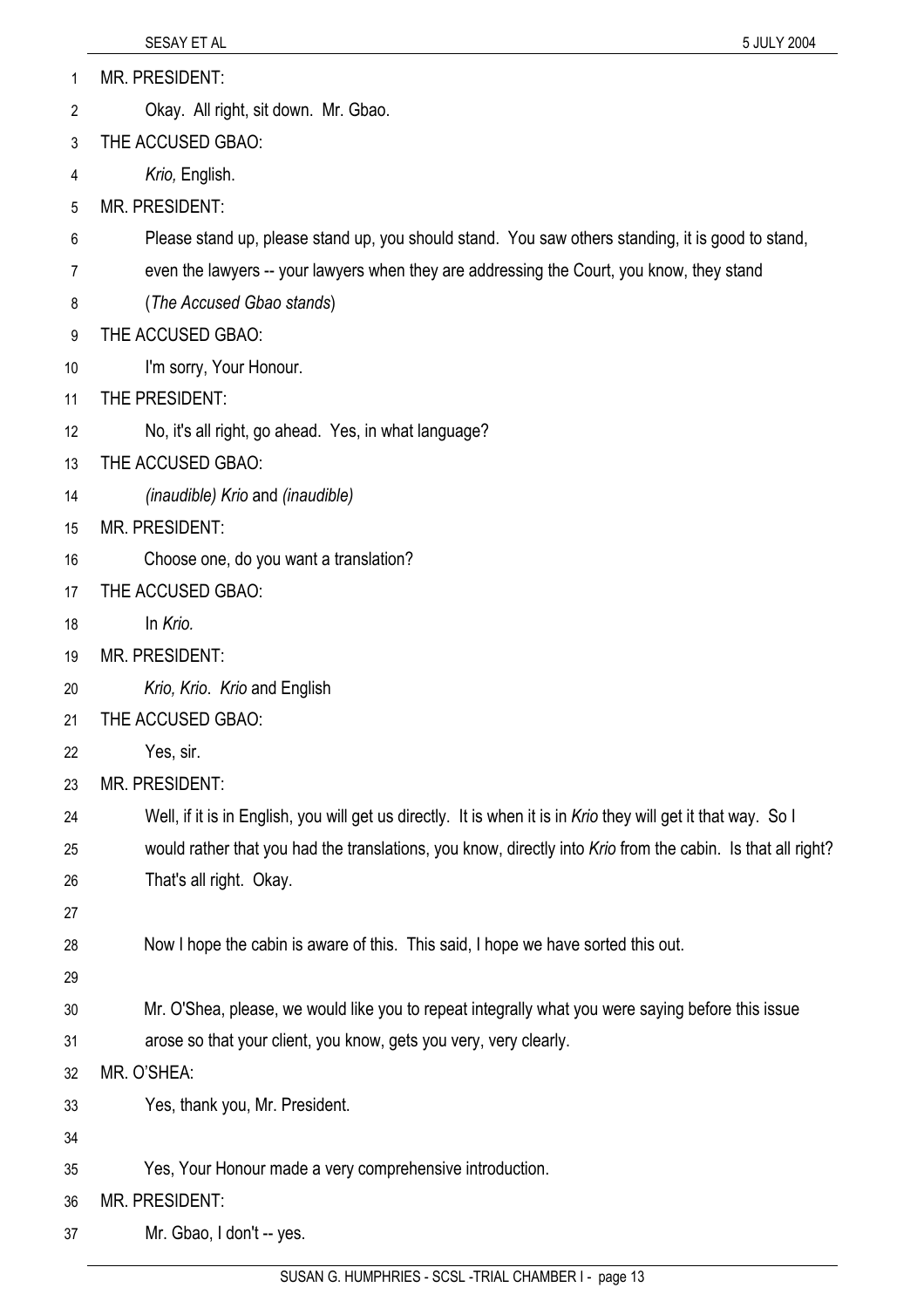| 1  | MR. O'SHEA:                                                                                                   |
|----|---------------------------------------------------------------------------------------------------------------|
| 2  | Your Honour made a very comprehensive introduction on the way in which the jurisdiction of this               |
| 3  | Court operates and the rights of the Accused under Article 17 and on other matters. And I was                 |
| 4  | indicating to the Court that Mr. Gbao has requested me that he would like to make a brief statement to        |
| 5  | the Court. I am fully aware of --                                                                             |
| 6  | <b>MR. PRESIDENT:</b>                                                                                         |
| 7  | That is an opening statement, a brief opening statement, I suppose, you know, we have to $-$ it's not         |
| 8  | just a statement because at this stage he has rights under 84 that this is what concerns us. Whether          |
| 9  | it is brief or not, you know, is another matter. What statement?                                              |
| 10 | MR. O'SHEA:                                                                                                   |
| 11 | Only that Your Honour has indicated the parameters of what Your Honour believes should be an                  |
| 12 | opening statement and it may be that --                                                                       |
| 13 | <b>JUDGE THOMPSON:</b>                                                                                        |
| 14 | May I interrupt?                                                                                              |
| 15 | MR. O'SHEA:                                                                                                   |
| 16 | Yes.                                                                                                          |
| 17 | <b>JUDGE THOMPSON:</b>                                                                                        |
| 18 | It's not -- it's not that we are indicating the parameters. If learned counsel reads 84, it clearly tells you |
| 19 | what an opening statement will contain. I think what the learned President was saying that nowhere            |
| 20 | in Rule 84 is it enunciated that an opening statement is a political statement. And so what we are            |
| 21 | suggesting is that since this Court functions by the doctrine of equality of arms and the Prosecution,        |
| 22 | under Rule 84, will only be permitted to make an opening statement relating to the evidence, not to           |
| 23 | any political ramifications of this trial. It seems that the integrity of these proceedings demand that if    |
| 24 | the Accused elects to make an opening statement, either in person or through counsel, the Accused             |
| 25 | must do so or counsel within the parameters of Rule 84. And I would have thought that is a clear              |
| 26 | position.                                                                                                     |
| 27 | MR. O'SHEA:                                                                                                   |
| 28 | Yes, Your Honour.                                                                                             |
| 29 | MR. PRESIDENT:                                                                                                |
| 30 | But my concern -- my concern is you were on the communication, you know, there are certain things             |
| 31 | you wanted your client to know or you wanted the Court to know about your client. This is what we             |
| 32 | would like you to bring up, you know, so that he can follow you directly now that we have the                 |
| 33 | translations and interpretations sorted out.                                                                  |
| 34 | MR. O'SHEA:                                                                                                   |
| 35 | Yes, yes. This is why -- Your Honour Judge Thompson, this is why it might be difficult to qualify the         |

36 statement that my client wishes to make as a opening statement. And really he and I are in the hands

37 of the Court and to some extent the hands of the Prosecution because the Prosecution will, of course,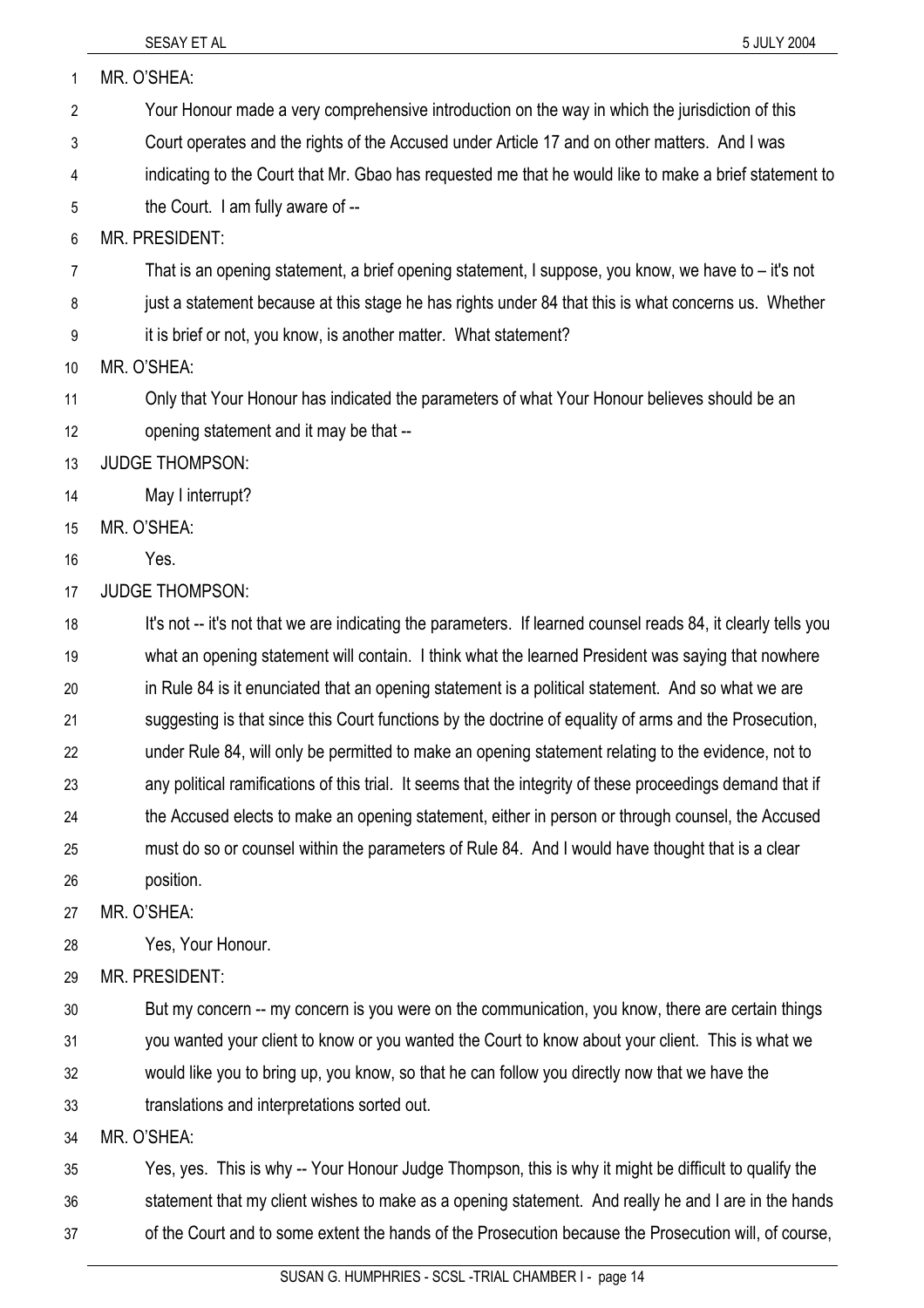| 1  | have to be heard on --                                                                                 |
|----|--------------------------------------------------------------------------------------------------------|
| 2  | MR. PRESIDENT:                                                                                         |
| 3  | Mr. O'Shea.                                                                                            |
| 4  | MR. O'SHEA:                                                                                            |
| 5  | Yes.                                                                                                   |
| 6  | MR. PRESIDENT:                                                                                         |
| 7  | If it is -- if it is not a statement under 84 --                                                       |
| 8  | MR. O'SHEA:                                                                                            |
| 9  | Yes.                                                                                                   |
| 10 | MR. PRESIDENT:                                                                                         |
| 11 | -- what other statement do the Rules admit can be made at this stage at this point in time?            |
| 12 | MR. O'SHEA:                                                                                            |
| 13 | Well, as Your Honour has rightly pointed out, Your Honour has the right to control the proceedings     |
| 14 | and under Rule 54 Your Honour can make such rulings as you may feel appropriate for the interests      |
| 15 | of justice.                                                                                            |
| 16 | <b>MR. PRESIDENT:</b>                                                                                  |
| 17 | No, we shall not make such a ruling, we shall confine ourselves --                                     |
| 18 | MR. O'SHEA:                                                                                            |
| 19 | Yes.                                                                                                   |
| 20 | MR. PRESIDENT:                                                                                         |
| 21 | $-$ to 84 $-$                                                                                          |
| 22 | MR. O'SHEA:                                                                                            |
| 23 | Yes.                                                                                                   |
| 24 | MR. PRESIDENT:                                                                                         |
| 25 | -- at this point in time. We know when 54 would apply, but at this point in time we will just want to  |
| 26 | inform you that we would be calling -- if he wants to make a statement he has to make one under 84.    |
| 27 | So we don't need to --                                                                                 |
| 28 | MR. O'SHEA:                                                                                            |
| 29 | Well, may I - may I be heard for a couple of minutes on that?                                          |
| 30 | MR. PRESIDENT:                                                                                         |
| 31 | Please, please, you remember -- you see, it is very painful for us to come back to this issue time and |
| 32 | again.                                                                                                 |
| 33 | MR. O'SHEA:                                                                                            |
| 34 | Yes.                                                                                                   |
| 35 | MR. PRESIDENT:                                                                                         |
| 36 | I hope you are aware of fact that this Court is supposed to be wrapping up its activities by December  |
| 37 | 2005.                                                                                                  |

SESAY ET AL 5 JULY 2004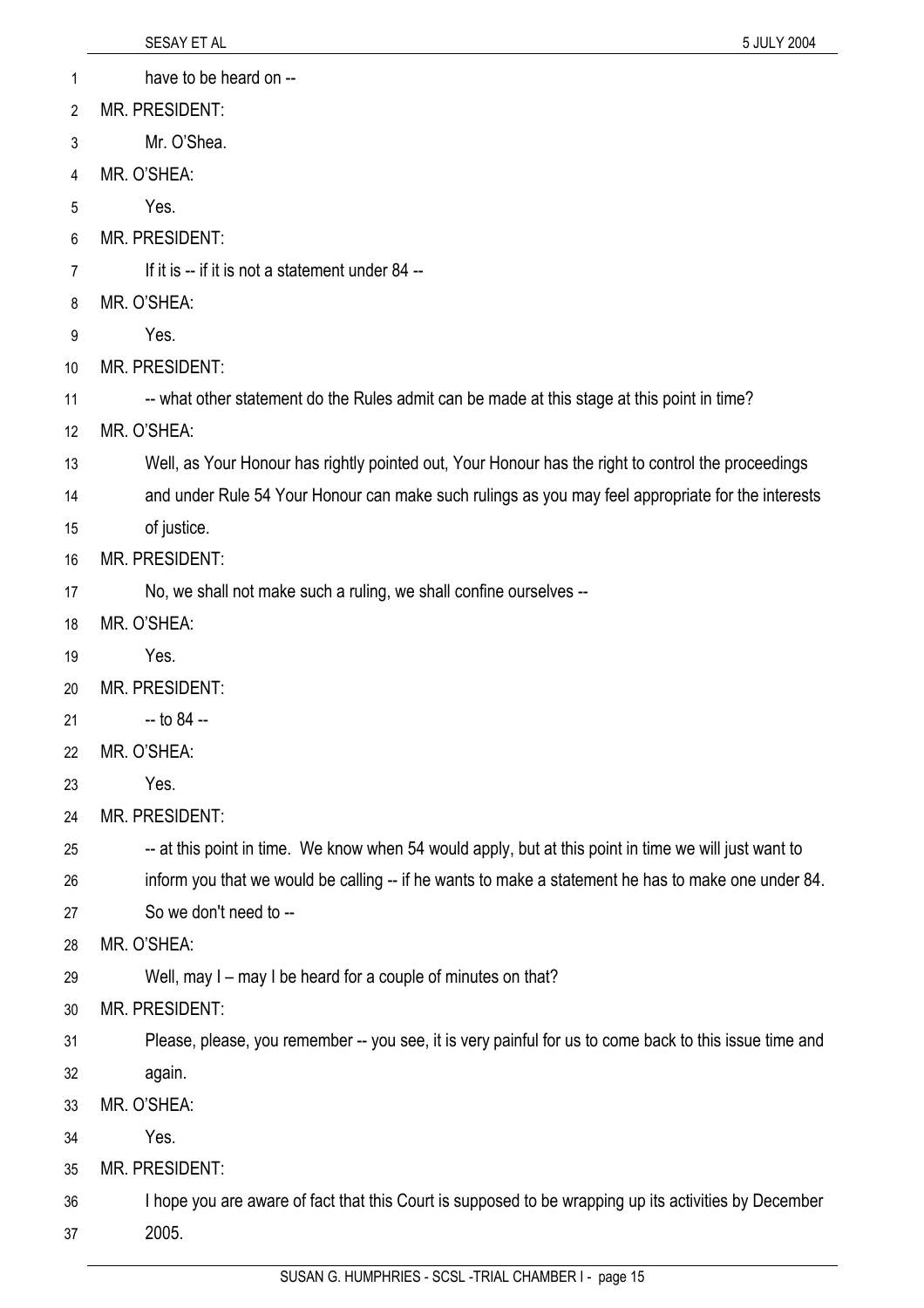MR. O'SHEA: 1

Yes. 2

3 MR. PRESIDENT:

4 Right. And we know, you know, there is a vast liberty of expression in the Bar and if I made a

5 reference to it, you know, today and to the way we intend to conduct our proceedings, it is because,

6 you know, I wanted us to concentrate on essentials. Essentials are nothing but essentials. So,

7 please can you briefly go to the point and let's be done, please?

8 MR. O'SHEA:

9 Your Honour, the point is this --

10 JUDGE BOUTET:

11 Mr. O'Shea, before you proceed, why should we hear you at this time and before the opening

12 statement of the Prosecution? Is it because you are intending to suggest to the Court that your client

13 should be heard now?

14 MR. O'SHEA:

15 16 17 18 19 20 21 22 23 Well, as I said at the outset, but I did not repeat when the headphones had been put on, I am actually flagging this issue up. I agree with the statement of his Honour Judge Thompson with regard to the issue of prejudice in the opening statement. I wanted to leave it in the hands of Your Honours to consider whether if this issue touched on the rights of the Accused in any way, whether it should be considered as a pre-preliminary issue or whether it should be an issue which comes after the Prosecution opening statement. I fully understand the Court's position on this and I am not going to attempt to dictate to the Court when I should elaborate this point. My intention or my initial intention at this stage is to flag it up. If you would prefer me to address this issue again after Mr. Crane has made his statement, I will do so.

24 JUDGE BOUTET:

25 26 27 28 29 30 The normal process would be after the Prosecution has made the opening statement and we will turn to each and every Accused and ask them if they wish to make an opening statement at this time reminding them that they don't have to. If they do that now, they will be precluded to making an opening statement after the case for the Prosecution will be closed. So that is the normal process, so if you have representation, I suggest it might be better to be made after the opening statement of the Prosecution than now.

31 MR. O'SHEA:

32 Well, if that is Your Honours' views, then I will sit down --

33 JUDGE THOMPSON:

34 I am inclined -- I would be inclined to have him flag it up and that would advance the process here and

35 expedite it and advance the course of justice.

36 MR. O'SHEA:

37 Well, Your Honour, I am glad you raise that because, Mr. President, you raised the issue of the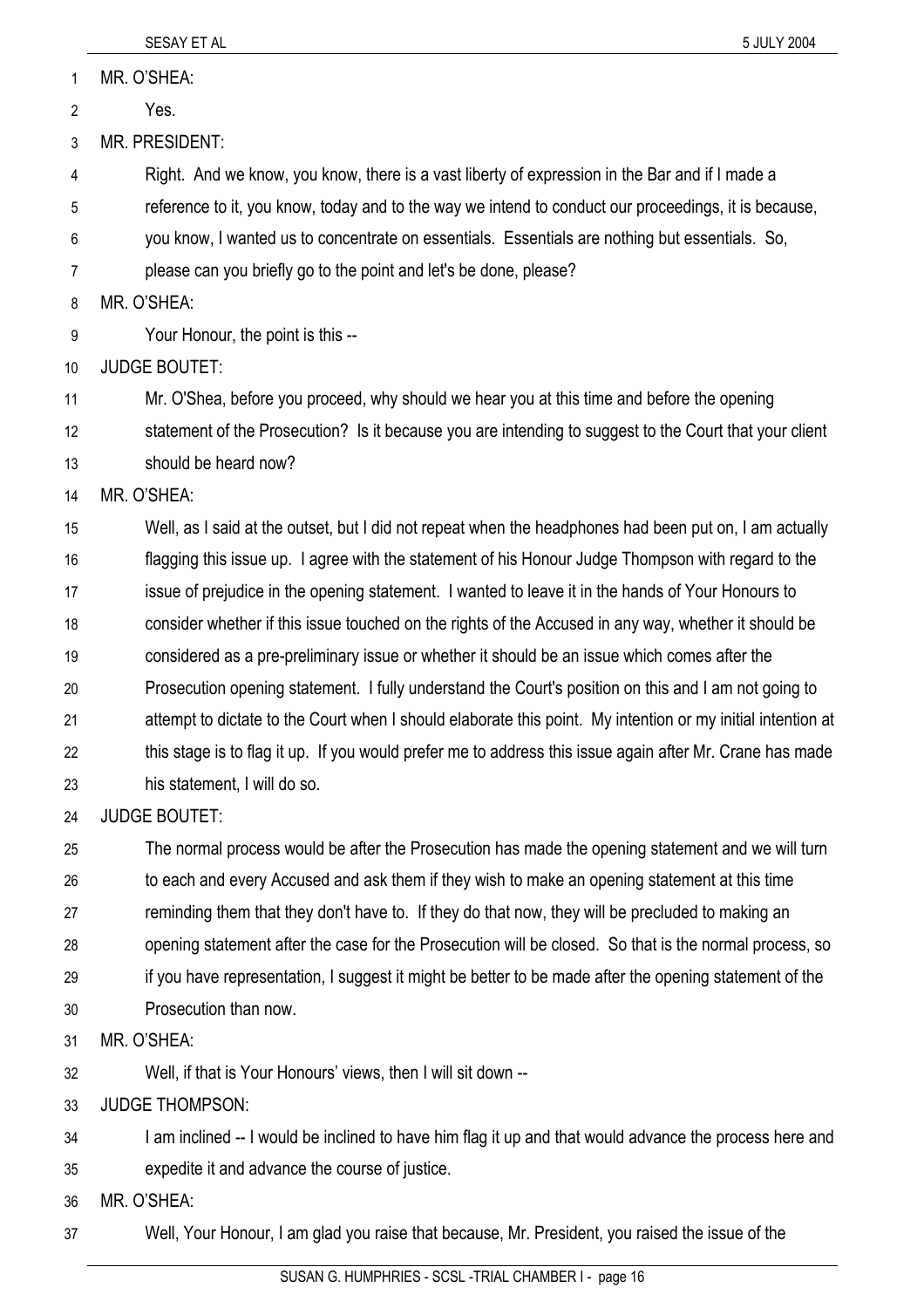| 1  | mandate of this Court and I, as counsel, would not make this submission unless there were very                 |
|----|----------------------------------------------------------------------------------------------------------------|
| 2  | strong reasons for it. 1--1 know that there is no direct link between the Court and my client, so my           |
| 3  | client is not in a position to directly put Your Honours in the picture, I can only do that and I have to do   |
| 4  | that within the parameters of my mandate as counsel with my duty to the Court                                  |
| 5  | <b>JUDGE THOMPSON:</b>                                                                                         |
| 6  | And as an officer of the Court.                                                                                |
| 7  | MR. O'SHEA:                                                                                                    |
| 8  | As an officer of the Court indeed. So, I would not raise this kind of request lightly and it will be my        |
| 9  | submission that it will, in fact, possibly assist the expediency of these proceedings, given what my           |
| 10 | client has told me, if he is exceptionally permitted to make such a brief statement and I will -               |
| 11 | MR. PRESIDENT:                                                                                                 |
| 12 | No, no, no, it is not exceptionally, Mr. O'Shea, the Court has no objection to your client making a            |
| 13 | statement.                                                                                                     |
| 14 | MR. O'SHEA:                                                                                                    |
| 15 | Yes.                                                                                                           |
| 16 | <b>MR. PRESIDENT:</b>                                                                                          |
| 17 | All the Court is saying is that this statement has to be in conformity with the provisions of Article -- of    |
| 18 | Rule 84.                                                                                                       |
| 19 | MR. O'SHEA:                                                                                                    |
| 20 | Yes.                                                                                                           |
| 21 | MR. PRESIDENT:                                                                                                 |
| 22 | That is all the Court is -- we are guided by legality and this is what we are saying. And I told you, it's a   |
| 23 | statement whether you say -- you said a brief statement, the Prosecutor's statement last time, you             |
| 24 | know, lasted over an hour. If he wants to make a statement, you know, which is in conformity with 84,          |
| 25 | for 30 minutes or 15 minutes, for one hour, that is entirely, you know, his business. We are here for          |
| 26 | that to accord him his rights. So, I would like you to remove that adjective of brief, brief, brief, well that |
| 27 | is it -- it is for him to determine, you know, how the length of his statement and it is for the Court,        |
| 28 | under 84, to determine whether the statement is getting unnecessarily long for it to be curtailed, that is     |
| 29 | it.                                                                                                            |
| 30 | MR. O'SHEA:                                                                                                    |
| 31 | Yes.                                                                                                           |
| 32 | <b>JUDGE THOMPSON:</b>                                                                                         |
| 33 | But just one point before you rest this matter. Is there anything problematic about an opening                 |
| 34 | statement from your client within the parameters of Rule 84?                                                   |
| 35 | MR. O'SHEA:                                                                                                    |
| 36 | Yes.                                                                                                           |
| 37 |                                                                                                                |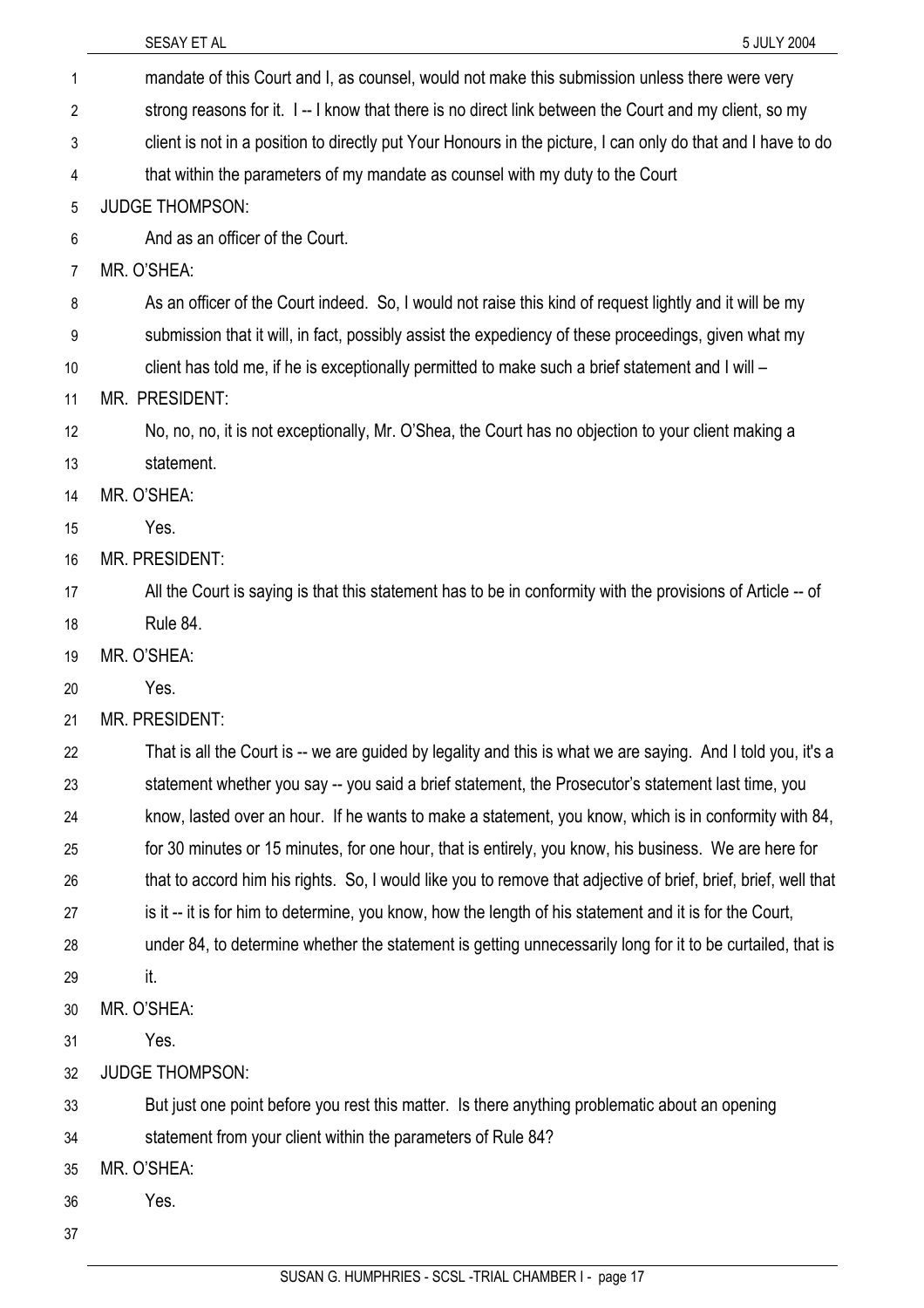| 1  | <b>JUDGE THOMPSON:</b>                                                                                       |
|----|--------------------------------------------------------------------------------------------------------------|
| 2  | I see, so in other words your client if we want, to use a familiar colloquialism, would like to get the best |
| 3  | of both worlds, in other words, opt out of 84 but still make a statement to the Court. Do I get you right    |
| 4  | or am I misconstruing it? In other words, the rights guaranteed by the Rules and the Statute, for some       |
| 5  | reason he wants to do something that do not -- does not fall within that -- the parameters of the            |
| 6  | guaranteed rights, so in other words, probably asking this Court to ignore these Rules and                   |
| 7  | accommodate him, a kind legal accommodation or something?                                                    |
| 8  | MR. O'SHEA:                                                                                                  |
| 9  | Well, Your Honour, yes. And if I may just simply submit that there are occasions, even if there are a        |
| 10 | set of rules governing the Court, there are always occasions when judges can, if they feel that it might     |
| 11 | be in the interests of expediency, exercise discretion under their general powers.                           |
| 12 | <b>JUDGE THOMPSON:</b>                                                                                       |
| 13 | But to promote the aims of justice.                                                                          |
| 14 | MR. O'SHEA:                                                                                                  |
| 15 | Exactly, exactly.                                                                                            |
| 16 | <b>JUDGE THOMPSON:</b>                                                                                       |
| 17 | Nothing else, not other aims, but the aims of justice.                                                       |
| 18 | MR. O'SHEA:                                                                                                  |
| 19 | Well, in any event, it seems as though the position of Your Honours is that you would prefer to deal         |
| 20 | with this issue at a later stage in any event and, therefore, perhaps I should sit down now and raise        |
| 21 | the issue at the time of the Defence opening statements and we will see where we are.                        |
| 22 | MR. PRESIDENT:                                                                                               |
| 23 | Right, thank you. Thank you. I think it is a good option. Yes, please go ahead.                              |
| 24 | MR. CLAYSON:                                                                                                 |
| 25 | Could I return Your Lordships to the issue of our legal assistant? I understand it may be the case that      |
| 26 | the Prosecution team does have a number of legal assistants in court in robes. If Your Lordships             |
| 27 | consider that acceptable, then may we also ask for the same facility? Our legal assistant does now           |
| 28 | have robes available.                                                                                        |
| 29 | MR. PRESIDENT:                                                                                               |
| 30 | We shall address that issue at an appropriate time. Let us -- we shall address that issue at an              |
| 31 | appropriate time.                                                                                            |
| 32 |                                                                                                              |
| 33 | Let us proceed with the Prosecutor's statement. Mr. Crane, please you have the --                            |
| 34 |                                                                                                              |
| 35 | Yes, the Court is listening to you, Mr. Prosecutor.                                                          |
| 36 | MR. CRANE:                                                                                                   |
| 37 | Thank you, Your Honour.                                                                                      |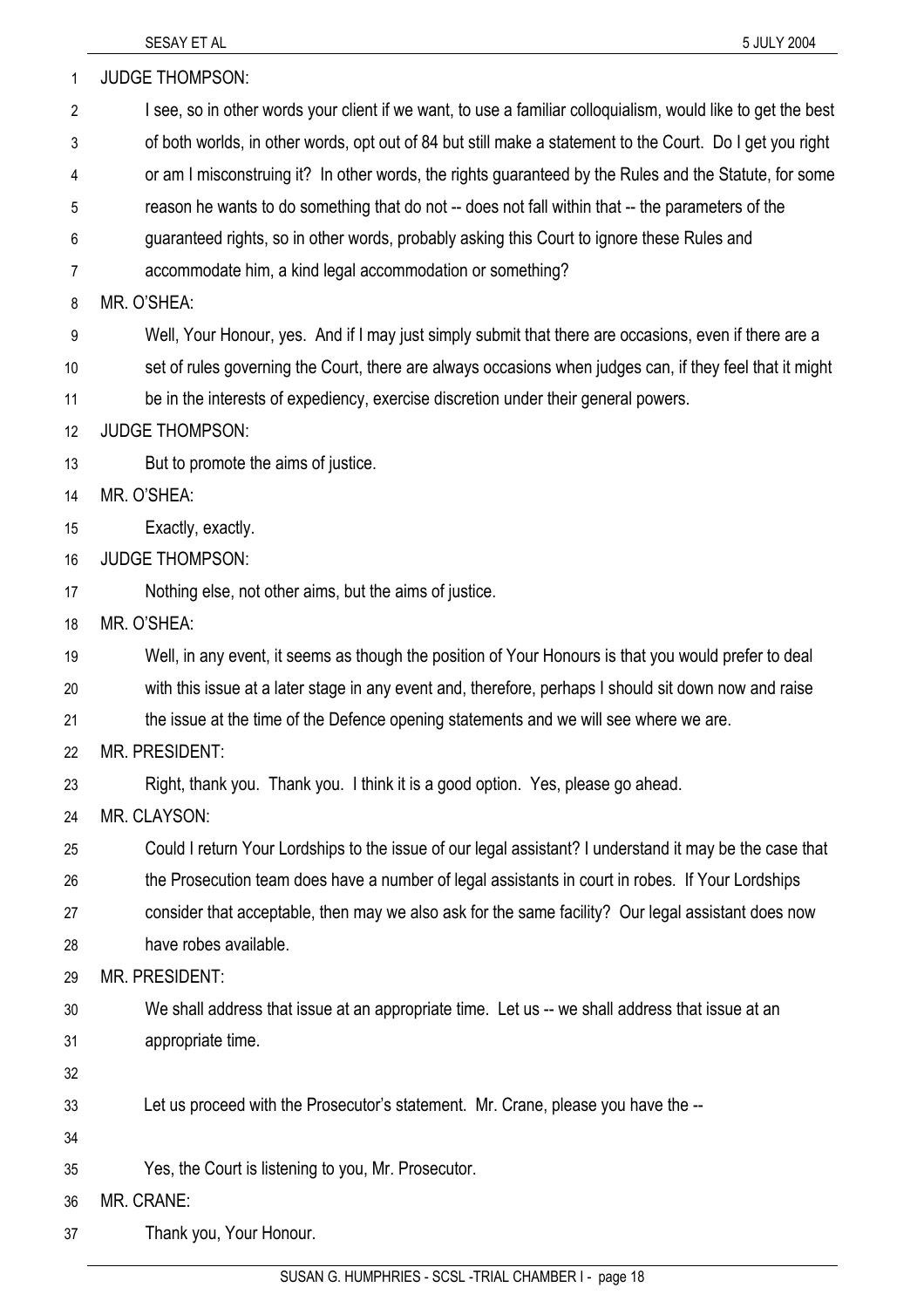|    | SESAY ET AL<br>5 JULY 2004                                                                                      |
|----|-----------------------------------------------------------------------------------------------------------------|
| 1  | Your Honours, this opening, as we have done in the past, will be in two parts.                                  |
| 2  | MR. PRESIDENT:                                                                                                  |
| 3  | And before we continue, I would like to make the same restrictions that I made on -- at the opening of          |
| 4  | the first trial, and that is that the content of this statement should be bereft of anything political. We      |
| 5  | want to listen to you on the facts and the evidence which you intend to adduce to support your                  |
| 6  | charges. And that saying this not only to you at this time, but also to the Defence when the time               |
| 7  | comes.                                                                                                          |
| 8  | MR. CRANE:                                                                                                      |
| 9  | We are certainly mindful of Rule 84, Your Honour, and the arguments, therefore, this opening                    |
| 10 | statement reflects facts.                                                                                       |
| 11 |                                                                                                                 |
| 12 | As we have done in the past, we will do it in two parts: I will set the stage of the conflict, outline the      |
| 13 | general crimes, allegations, charges and how we will prove this case; and then turn it over to                  |
| 14 | Mr. Abdul Tejan-Cole to continue reviewing the horrific crimes we allege were caused by the Accused             |
| 15 | in this joint indictment.                                                                                       |
| 16 |                                                                                                                 |
| 17 | May it please the Court, this is a tale of horror, beyond the gothic into the realm of Dante's inferno.         |
| 18 | They came across the border, dark shadows, on a warm spring day, 23 March of 1991. Hardened                     |
| 19 | rebels trained by outside actors from Liberia, Libya and Burkino Faso. These dogs of war, these                 |
| 20 | hounds from hell, unleashed by cynical -                                                                        |
| 21 | MR. BROWN:                                                                                                      |
| 22 | I object. Objection. I object, your Honour.                                                                     |
| 23 | MR. CRANE:                                                                                                      |
| 24 | Internal and external criminal actors --                                                                        |
| 25 | <b>MR. PRESIDENT:</b>                                                                                           |
| 26 | You will limit -- you will limit -- your objection is sustained. You will limit your observations to the facts. |
| 27 | MR. CRANE:                                                                                                      |
| 28 | May I be heard on this, Your Honour?                                                                            |
| 29 | <b>MR. PRESIDENT:</b>                                                                                           |
| 30 | Please, to the facts -- I am not interested in knowing, you know, whether they were trained in Libya or         |
| 31 | what have you, so please limit your observations to the facts --                                                |
| 32 | MR. CRANE:                                                                                                      |
| 33 | Your Honour.                                                                                                    |
| 34 | <b>MR. PRESIDENT:</b>                                                                                           |
| 35 | -- which intend to prove the case. Nothing political, please.                                                   |
| 36 | MR. BROWN:                                                                                                      |
| 37 | The reference to dogs of war, my client -- that may be a metaphor -- I find that objectionable.                 |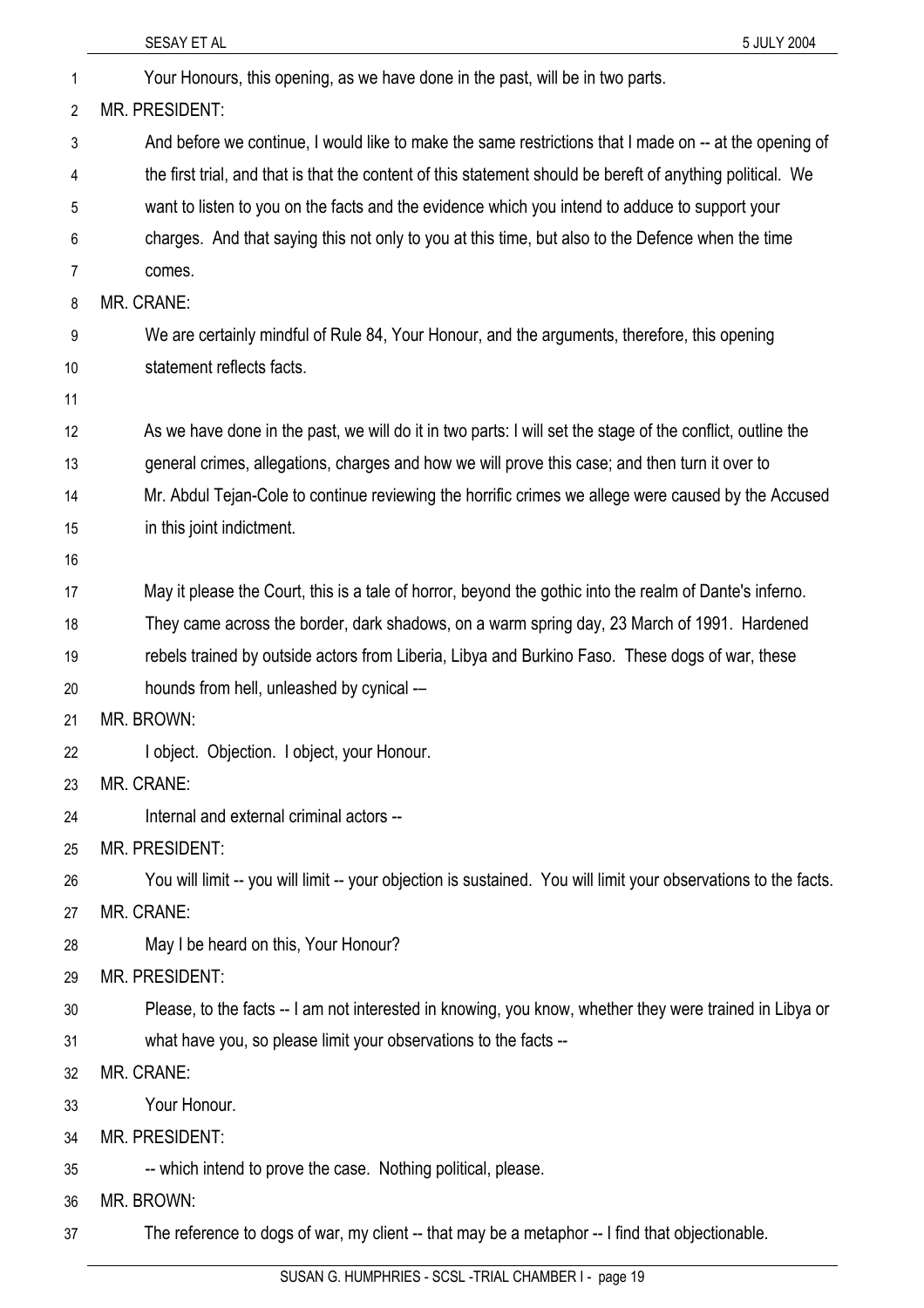37

| 1  | <b>MR. PRESIDENT:</b>                                                                                    |
|----|----------------------------------------------------------------------------------------------------------|
| 2  | Objection is sustained.                                                                                  |
| 3  | MR. CRANE:                                                                                               |
| 4  | Your Honour, may I be heard on this point? I am arguing the facts.                                       |
| 5  | <b>MR. PRESIDENT:</b>                                                                                    |
| 6  | Go ahead, we are listening to you, Mr. Crane, we are listening to you.                                   |
| 7  | MR. CRANE:                                                                                               |
| 8  | This is an opening statement, this not a presentation of evidence.                                       |
| 9  | <b>MR. PRESIDENT:</b>                                                                                    |
| 10 | Which must respect the provisions of Article 84 of the Rules of Procedure and Evidence.                  |
| 11 | MR. CRANE:                                                                                               |
| 12 | And I am certainly aware of that, Your Honour.                                                           |
| 13 | <b>MR. PRESIDENT:</b>                                                                                    |
| 14 | Right, go ahead, Mr. Crane.                                                                              |
| 15 | MR. CRANE:                                                                                               |
| 16 | But I will state the facts.                                                                              |
| 17 |                                                                                                          |
| 18 | These rebels consisted of Sierra Leoneans and Liberians were assisted by Libyan Special Forces.          |
| 19 | Among their goals was the diamond fields of eastern Sierra Leone. Their motive: power, riches, and       |
| 20 | control in furtherance of a joint criminal enterprise that extended from West Africa north into the      |
| 21 | Mediterranean Region, Europe, and the Middle East. Blood diamonds are the common thread that             |
| 22 | bound together this criminal enterprise. The rule of the gun reigned supreme.                            |
| 23 |                                                                                                          |
| 24 | Approximately 250 armed members of the Revolutionary United Front, or the RUF, were the initial          |
| 25 | invasion force backed up by members of the National Patriotic Front for Liberia, NPFL, led by Charles    |
| 26 | G. Taylor. This invasion force was under the command of Foday Sankoh.                                    |
| 27 |                                                                                                          |
| 28 | A few weeks earlier, on 27 February 1991, at the planning conference for the invasion held in            |
| 29 | Gbarnga, Liberia, Foday Sankoh had been delighted with the initial overall plan, this blueprint of death |
| 30 | and destruction, and he unconditionally promised to work with the NPFL training command to ensure        |
| 31 | professional and tactical military training of his forces. Also, at this fateful meeting, Charles Taylor |
| 32 | told Sankoh to recruit through involuntary conscription any and all able-bodied men and women, boys      |
| 33 | and girls, within captured areas. Sankoh was told by Taylor to train them and make them part of the      |
| 34 | fighting forces of the RUF -- and this is important -- those who refused to be deemed and treated as     |
| 35 | enemies of the revolution.                                                                               |
| 36 |                                                                                                          |

SUSAN G. HUMPHRIES - SCSL -TRIAL CHAMBER I - page 20

At this meeting on 27 February, Charles Taylor appointed Benjamin Yeaten and others to be the ones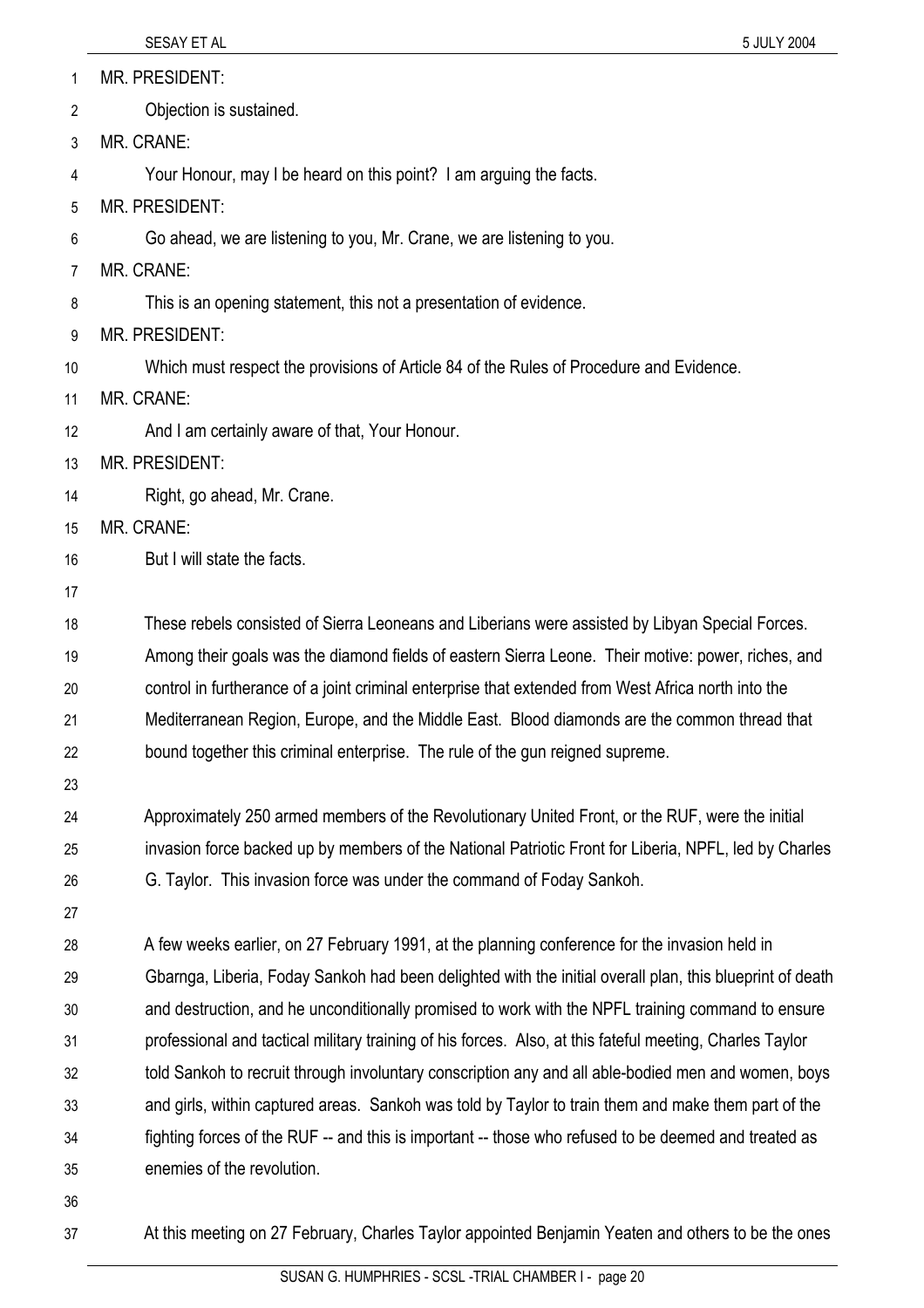to initially go into Sierra Leone. Charles Taylor told Foday Sankoh that Benjamin Yeaten was his personal representative with responsibility for bringing back all the diamonds and gold that would be mined from the Kono District as a way to help finance the war about to be started. Taylor also told Sankoh that diamonds and gold would be forwarded to Burkino Faso and Libya to pay for additional weapons, ammunition, food and other supplies. The initial joint criminal enterprise was thus laid out for all to understand. 1 2 3 4 5 6

8 9 10 11 12 13 14 To show the extent of the detailed planning around this joint criminal enterprise we allege that those sitting around the planning table in Gbarnga that sad and tragic day included not only Sierra Leoneans, but also Liberians, to include: Isaac Mussah, NPFL Battle Front Commander; Oliver Varney, NPFL War Propaganda Advisor; Oliver Council, NPFL Deputy Training Commandant; Grace Beatrice Minor, NPFL Political Advisor; Brigadier John Tarnue, NPFL training Commandant; and Joe Mulbah, NPFL Information Officer. Apart from Foday Sankoh, another Sierra Leonean was sitting at the table, Augustine Gbao, one of the indictees in this war crimes trial.

15

7

16 17 18 The military training was done in Liberia at Camp Jackson Maama, a former artillery base in Bong County. The training, done under the direction of Brigadier Tarnue, was completed by Special Forces from Libya and Burkino Faso.

19

20 21 22 23 24 As these forces stepped across the border, they ignited a fatal spark setting off a brush fire that consumed an entire nation and people, threatening the peace and security of all of West Africa. The acrid smell of this smoke of rebellion and terror began to permeate into the eastern and southern provinces. On 27 March at Bomaru, then into Koidu in the Kailahun District; and, one day later, 28 March, the Pujehun District across Mano River into Zimmi.

25

26 27 28 29 30 31 The Revolutionary United Front, the infamous RUF, was backed by a wide-ranging joint criminal enterprise that had little political motive other than to assist in the overall takeover of resource rich areas of West Africa by cynical criminal actors, war lords and heads of state who had in their personal and individual capacities operated together for decades in a dark corner of the world, a world without law and accountability. This joint criminal enterprise was an extension of individuals who manipulated the institutions, assets and governmental structures for their own personal criminal gain.

32

33 34 35 36 37 It is important to note at this juncture that the Republic of Sierra Leone at the time was no paradise. The history of Sierra Leone has been itself replete with coups, corruption, and failed governments. No one here today will be saying that the system was working. At the time there was rightfully a building resentment against the current government. We are not going to question whatever initial politics surrounded the RUF. We are going to show, however, that this abuse of a political process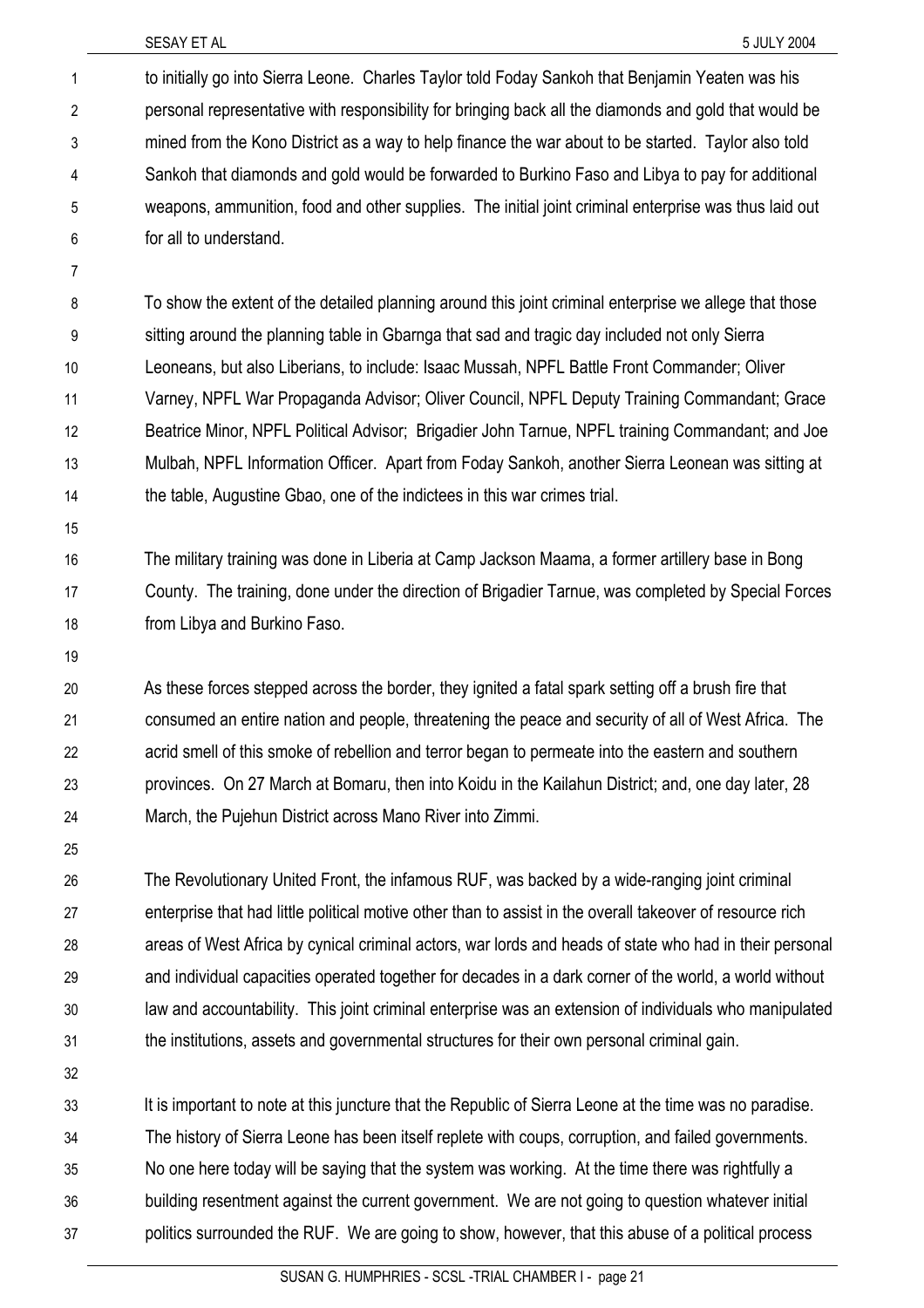SESAY ET AL 5 JULY 2004 and the discontent of the citizens of Sierra Leone was a mask for these actors' own criminal purposes. This trial is not, cannot be, about this subterfuge of frustrated political aspirations, but about war crimes, the crimes against humanitarian. 1 2 3 4 5 6 7 8 9 10 11 12 13 14 15 16 17 18 19 20 21 22 23 24 25 26 27 28 29 30 31 32 33 34 35 36 37 Cruelly led by Charles Taylor, Samuel Bockarie and Foday Sankoh, these war crimes indictees who now stand before this Tribunal, before this country, before mankind to face justice, were part of this union, this joint criminal enterprise. Issa Sesay, Battle Field Commander and leader of the RUF and an AFRC/RUF Junta member; Morris Kallon, Battle Field Commander and AFRC/RUF Junta member; and Augustine Gbao, Overall Security Commander of AFRC/RUF and senior RUF commander of Kailahun District and the Makeni area. These were the leaders after 1996, the commanders of an army of evil, a corps of destroyers and a brigade of executioners bent on the criminal takeover of Sierra Leone, once the Athens of West Africa. Today, due to these indictees, a sodden backwater, marred and broken, lapping against the shores of civilisation. Ruin was their motto, and destruction was their creed. Throughout this war crimes trial against Sesay, Kallon and Gbao, the phantoms of the deceased indictees, Foday Sankoh and Samuel Bockarie, will be ever present in this hall of justice. Additionally, Charles Taylor would be sitting next to these accused war criminals today had he been turned over to this tribunal for a fair trial. Their alleged crimes against humanity cannot justly or practically be ignored, as they were the handmaidens to the beast, the beast of impunity that walked this burnt and pillaged land. Today, before you, these indictees -- MR. CLAYSON: I am sorry, again I am going to object to these *(overlapping microphones)* emotive languages - language being used. The Accused are -- MR. PRESIDENT: I am going to *(microphone not activated)*. You can sit down. Yes, Mr. Clayson. MR. CLAYSON: The objection is to the incredibly -- the objection is to incredibly emotive and inappropriate language being used, despite Your Honour's earlier ruling and guidance to the Prosecution. MR. PRESIDENT: The language -- he is outlining the evidence. He is outlining the evidence. Mr. Crane, you can go on, the objection is overruled.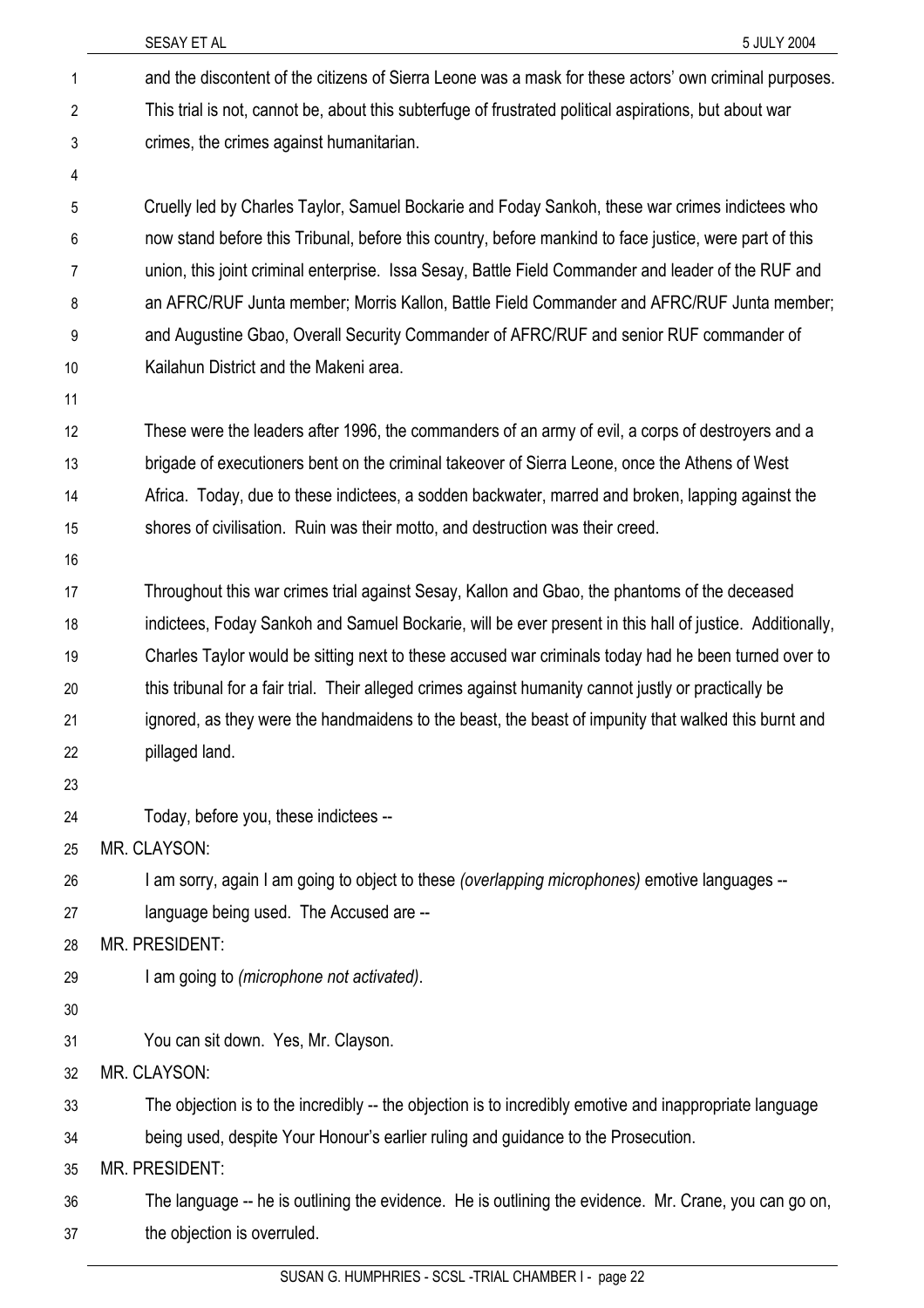| 1        | MR. CRANE:                                                                                                                                                                                                    |
|----------|---------------------------------------------------------------------------------------------------------------------------------------------------------------------------------------------------------------|
| 2        | Thank you, Your Honour.                                                                                                                                                                                       |
| 3        |                                                                                                                                                                                                               |
| 4        | Today, before you, these indictees, Sesay, Kallon and Gbao, are charged with crimes against                                                                                                                   |
| 5        | humanity, violations of Article 3 Common to the Geneva Conventions and of Additional Protocol II and                                                                                                          |
| 6        | other serious violations of international humanitarian law. All in violation of Articles 2, 3 and 4 of the                                                                                                    |
| 7        | Statute of the Special Court.                                                                                                                                                                                 |
| 8        |                                                                                                                                                                                                               |
| 9        | We generally allege there was a state of armed conflict within Sierra Leone. That the organised                                                                                                               |
| 10       | armed factions in this conflict included the Revolutionary United Front, the Civil Defences Forces and                                                                                                        |
| 11       | the Armed Forces Revolutionary Council.                                                                                                                                                                       |
| 12       |                                                                                                                                                                                                               |
| 13       | Initially the RUF led by Foday Sankoh was founded in 1988 or 1989 in Libya and organised armed                                                                                                                |
| 14       | operations began in Sierra Leone, as I have said, in March of 1991. During the ensuing armed                                                                                                                  |
| 15       | conflict the RUF forces were also referred to as the "RUF," "Rebels," and "People's army."                                                                                                                    |
| 16       |                                                                                                                                                                                                               |
| 17       | On 30 November 1996 Sankoh signed a peace agreement with the President of Sierra Leone which                                                                                                                  |
| 18       | brought a temporary cessation to active hostilities which were shortly thereafter recommenced by the                                                                                                          |
| 19       | rebel forces.                                                                                                                                                                                                 |
| 20       |                                                                                                                                                                                                               |
| 21       | The AFRC was founded by members of the armed forces of Sierra Leone who seized power from the                                                                                                                 |
| 22       | elected government by a coup d'etat on 25 May 1997. Soldiers of the Sierra Leonean army, the SLA,                                                                                                             |
| 23       | comprised the majority of the AFRC membership led by the indictee, Johnny Paul Koroma, who is                                                                                                                 |
| 24       | presently at large.                                                                                                                                                                                           |
| 25       |                                                                                                                                                                                                               |
| 26       | It must be noted that we will show clearly that there is a key and important linkage and union between                                                                                                        |
| 27       | the RUF and the AFRC factually that began in the summer of 1997 lasting throughout the rest of the                                                                                                            |
| 28       | conflict. The RUF and the AFRC in large measure became one and the same. The facts and details                                                                                                                |
| 29       | of this campaign of destruction perpetrated by these two organisations are forever intertwined in this<br>macabre dance of death. Evidence will and must be presented in this criminal trial to prove the war |
| 30       |                                                                                                                                                                                                               |
| 31<br>32 | crimes and crimes against humanity perpetrated by both of these linked units were, in fact, done by<br>Sesay, Kallon and Gbao, along with other indictees.                                                    |
| 33       |                                                                                                                                                                                                               |
| 34       | Shortly after the 25 May 1997 coup, Johnny Paul Koroma invited Foday Sankoh and the RUF to join                                                                                                               |
| 35       | the AFRC. This was accepted by Sankoh and the AFRC and the RUF acted jointly thereafter. The                                                                                                                  |
| 36       | AFRC/RUF were referred to as "Junta," "rebels," "soldier," "SLA," "ex-SLA," and "People's Army."                                                                                                              |

37 After the coup, a governing body was created called the Supreme Council which included the leaders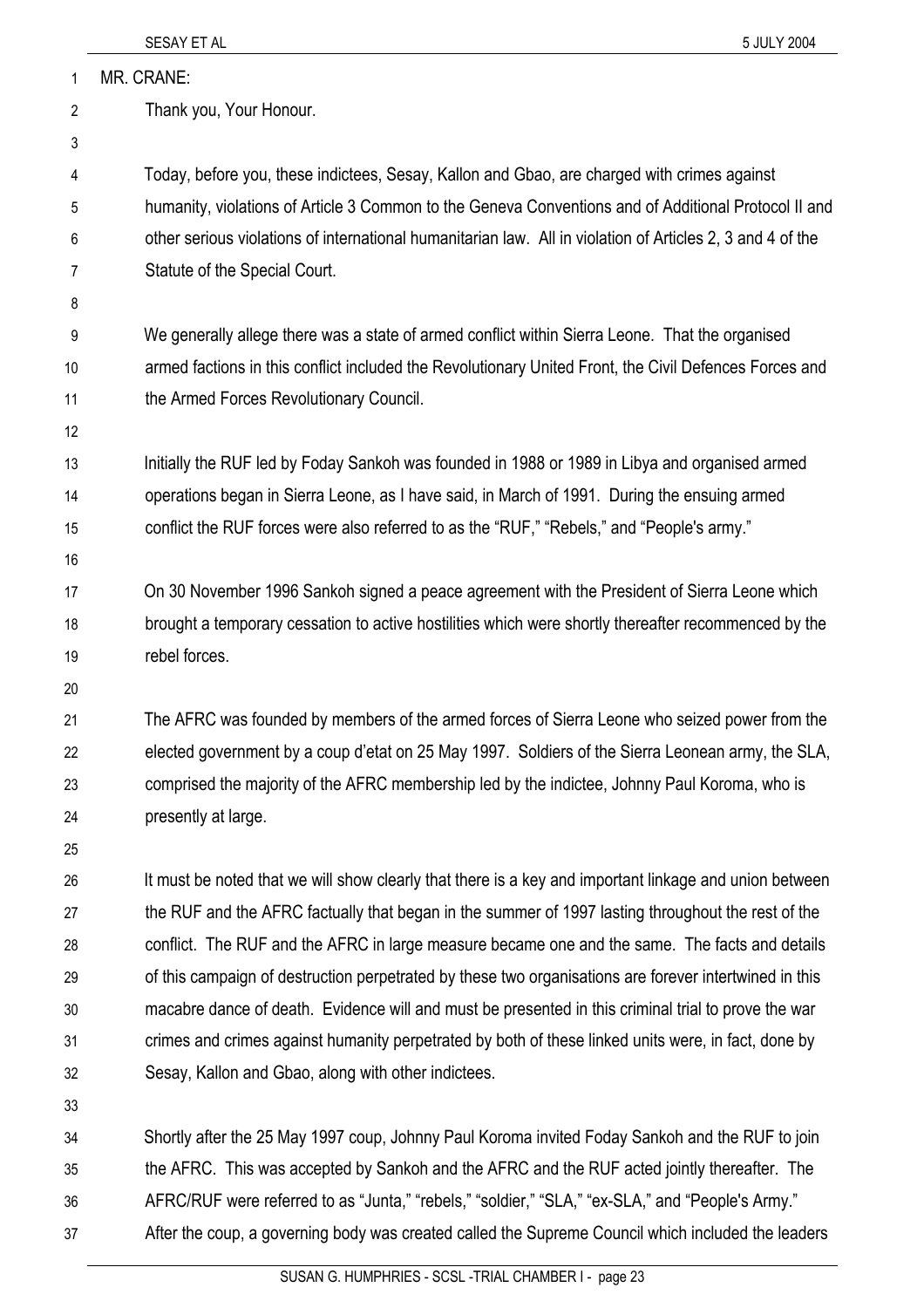|                | 5 JULY 2004<br>SESAY ET AL                                                                                                                                                                              |
|----------------|---------------------------------------------------------------------------------------------------------------------------------------------------------------------------------------------------------|
| 1              | of both the RUF and the AFRC.                                                                                                                                                                           |
| $\overline{2}$ |                                                                                                                                                                                                         |
| 3              | About 14 February 1998, after the Junta was forced from power on behalf of the ousted government,                                                                                                       |
| 4              | this AFRC/RUF alliance continued. The facts and the evidence that will be offered show that this                                                                                                        |
| 5              | alliance of the AFRC/RUF committed these crimes, led by the indictees before you today in the dock.                                                                                                     |
| 6              | On 7 July 1991 at Lome, Togo, a peace agreement was signed by the President of Sierra Leone and                                                                                                         |
| 7              | Foday Sankoh once again. However, the hostilities sadly continued, the AFRC/RUF ignoring the                                                                                                            |
| 8              | peace.                                                                                                                                                                                                  |
| 9              |                                                                                                                                                                                                         |
| 10             | Sesay, Kallon and Gbao and all the members of the organised armed factions engaged in the fighting                                                                                                      |
| 11             | within Sierra Leone where all the offences were committed after 30 November 1996, were required to                                                                                                      |
| 12             | abide by the International Humanitarian Law and the laws and customs governing the conduct of                                                                                                           |
| 13             | armed conflicts, including the Geneva Conventions of 12 August 1949 and the Additional Protocol II to                                                                                                   |
| 14             | the Geneva Conventions.                                                                                                                                                                                 |
| 15             |                                                                                                                                                                                                         |
| 16             | These acts and omissions charged in this joint indictment as crimes against humanity were committed                                                                                                     |
| 17             | as part of a widespread or systematic attack directed against the civilian population of Sierra Leone,                                                                                                  |
| 18             | among other general allegations.                                                                                                                                                                        |
| 19             |                                                                                                                                                                                                         |
| 20             | At all times relevant to this indictment Issa Hassan Sesay occupied various and key leadership                                                                                                          |
| 21             | positions within the AFRC/RUF forces to include the RUF Area Commander, Battle Group                                                                                                                    |
| 22             | Commander and eventually Battle Field Commander of the RUF, subordinate these various times                                                                                                             |
| 23             | only to Samuel Bockarie, and eventually subordinate only to the leader of the RUF, Foday Sankoh or                                                                                                      |
| 24             | the leader of the AFRC, Johnny Paul Koroma. After Sankoh's incarceration, Sesay directed all RUF                                                                                                        |
| 25             | activities in Sierra Leone.                                                                                                                                                                             |
| 26             |                                                                                                                                                                                                         |
| 27             | Morris Kallon, at all times relevant to this indictment also was a senior officer in the RUF, Junta, and                                                                                                |
| 28             | AFRC/RUF forces, to include being a member of the Junta governing body. During the pertinent                                                                                                            |
| 29             | times relevant to this joint indictment Kallon served as a Deputy Area Commander, Battle Field                                                                                                          |
| 30             | Inspector, Battle Group Commander under Sesay, Sankoh and Koroma, and eventually on or about                                                                                                            |
| 31             | June 2001 becoming RUF Battle Field Commander subordinate to Sesay who was chosen by Sankoh                                                                                                             |
| 32             | to have direct control over all RUF operations and to the AFRC leader, Johnny Paul Koroma.                                                                                                              |
| 33             |                                                                                                                                                                                                         |
| 34             | During the times relevant to this joint indictment Augustine Gbao was a senior officer and commander<br>within the RUF and AFRC/RUF forces. Gbao joined the RUF in 1991 and was present at the planning |
| 35<br>36       | session for the invasion of Sierra Leone. During his long tenure with the RUF and the AFRC/RUF,                                                                                                         |
| 37             | Gbao was Commander of the RUF Internal Defence Unit and in charge of all RUF Security Units, a                                                                                                          |
|                |                                                                                                                                                                                                         |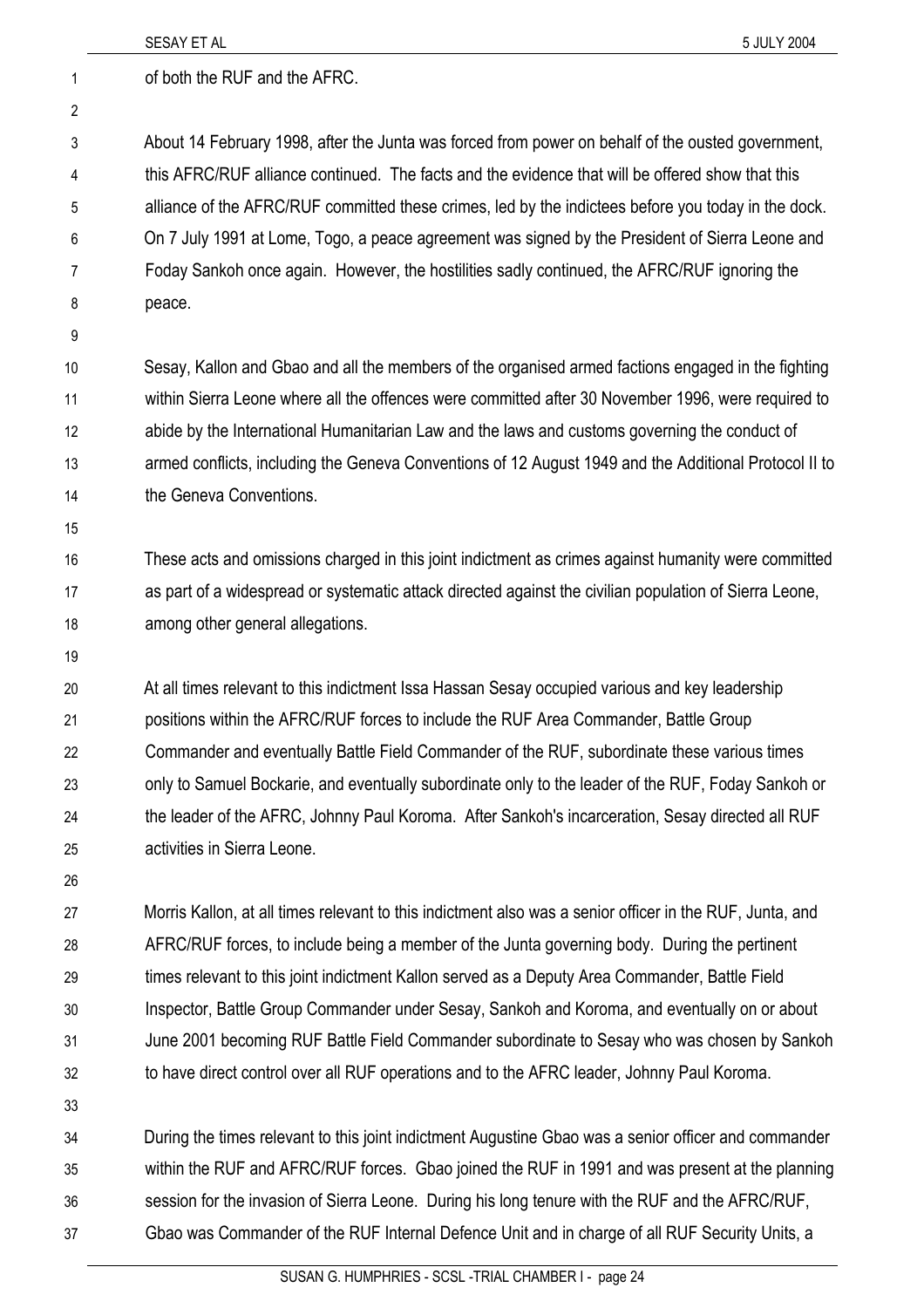senior RUF Commander in the Kailahun District, subordinate only to RUF Battle Field Commander and the leader of the RUF, Foday Sankoh and the leader of the AFRC, Johnny Paul Koroma. Later, Augustine Gbao, to the end of the conflict in January of 2002, was the Overall Security Commander in the AFRC/RUF forces subordinate only to the leader of the RUF and the AFRC, Sankoh and Koroma respectively. Also, during this time frame, Gbao was the Joint Commander of AFRC/RUF forces in the Makeni area, subordinate only to the RUF Battle Field Commander and again the leaders of the RUF and AFRC. 1 2 3 4 5 6 7

9 10 11 12 13 14 15 16 17 18 19 In these respective key, essential, and leadership positions referred to above, Sesay, Kallon and Gbao, individually, or in concert with others, and Foday Sankoh, Johnny Paul Koroma, Samuel Bockarie, also known as Maskita; Alex Tamba Brima, also known as Gullit; Brima Bazzy Kamara, also known as Bazzy; Santigie Borbor Kanu, also known as Five-Five; and other superiors in the RUF Junta, and the AFRC/RUF forces, exercised authority, command and control over all subordinate members of these forces to include acting in concert with Charles Ghankay Taylor, President and now former President of Liberia. These indictees, along with others above, shared a common plan, purpose or design, a joint criminal enterprise, which was to take any actions necessary to gain and exercise political power and control over the territory of Sierra Leone, in particular the diamond mining areas. The natural resources of Sierra Leone, mostly the diamonds, were to be provided to persons outside Sierra Leone in return for assistance in carrying out the joint criminal enterprise.

20

8

21 22 23 24 25 This joint criminal enterprise included gaining and exercising control over the population of Sierra Leone in order to prevent or minimise resistance to their geographic control, and to the population to provide support to the members of the joint criminal enterprise. For this, Sesay, Kallon, Gbao, by their acts or omissions are individually criminally responsible pursuant to Article 6.1 of the Statute for the crimes alleged in the joint indictment.

26

27 28 29 30 These crimes, each of them planned, instigated, ordered, committed or in whose planning, preparation or execution each indictee otherwise aided and abetted, or which crimes were within a joint criminal enterprise in which each indictee participated or were a foreseeable -- reasonably foreseeable consequence of the joint criminal enterprise in which each indictee participated.

31

32 33 34 35 36 37 In addition or in the alternative, pursuant to Article 6.3 of the Statute, Sesay, Kallon and Gbao while in their positions of superior responsibility and exercising effective control over their subordinates, are individually criminally responsible for the crimes that are alleged in this joint indictment. Each of these indictees is responsible for the criminal acts of his subordinates in that he knew or had reason to know that the subordinate was about to commit such acts or had done so and each indictee failed to take the necessary and reasonable measures to prevent such acts or to punish the perpetrators thereof.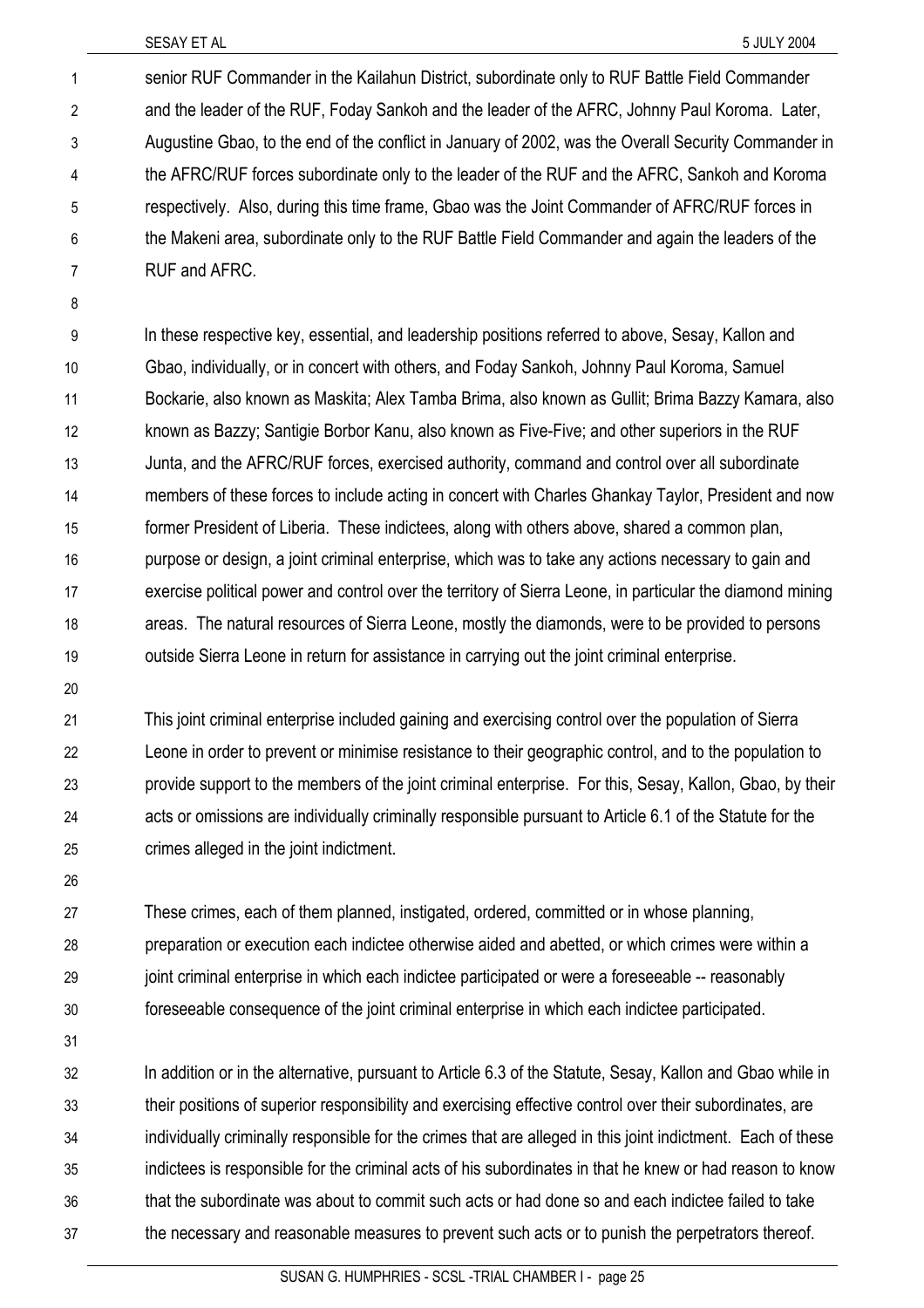Sesay, Kallon and Gbao conducted armed attacks throughout the territory of Sierra Leone, targeting civilians, humanitarian assistance personnel, and peacekeepers. These attacks were carried out primarily to terrorise the civilian population or to punish the population for failing to provide sufficient support to the AFRC/RUF, or providing support to pro-government forces. These attacks included unlawful killings, physical and sexual violence against civilian men, women and children; abductions and looting and destruction of civilian property. Many civilian saw these crimes committed. Other victims returned to their homes or places of refuge only to find the results of these crimes: dead bodies, mutilated victims, and looted and burnt property. 1 2 3 4 5 6 7 8

9

10 11 12 13 14 15 16 As part of this campaign of terror and punishment the AFRC/RUF routinely captured and abducted members of the civilian population. Captured women and girls were raped, many of them were abducted and used as sex slaves and in forced marriage arrangements. Men and boys who were abducted were also forced -- used as forced labour, some of them held captive for years. Many abducted boys and girls were given combat training and used in active fighting. AFRC/RUF also physically mutilated men, women and children including amputations of hands, feet, breasts, buttocks, lips, ears, noses, genitalia and carving A-F-R-C or R-U-F on their bodies.

17

18 19 20 21 22 23 24 25 26 27 A witness will testify that while hiding in the Malama bush near Batmis she could hear the rebels in Batmis shout out threats to those in hiding. As it became light the witness was captured by a rebel. He hit her, pushed her down on the ground and raped her while another rebel looked on. Afterwards, other rebels armed with guns, knives and cutlasses rounded up the witness, her husband and other Sierra Leoneans. They were taken into Batmis where the witness was forced to pound fundeh, which is millet. Other civilians were forced to carry water. Some managed to escape. Those who remained were punished. The rebel commander ordered the witness's husband to be killed. The witness will testify she watched while her husband was hacked to death with a cutlass. The rebels then took hold of her right hand and with four long strokes of a machete cut it off. Then they chopped off her left hand telling her to go to Kabbah, who would give her hands.

28

29 30 31 32 33 34 35 36 37 For these crimes of horror, these acts of destruction, Sesay, Kallon and Gbao as leaders and commanders within the RUF, Junta, AFRC/RUF, are charged with 18 counts of war crimes and crimes against humanity. These charges are: terrorising the civilian population and collective punishments. Count 1, acts of terrorism, a war crime; Count 2, collective punishments, a war crime; Unlawful killings, Count 3, extermination, a crime against humanity; Count 4, murder, a crime against humanity; Count 5, violence to life, health and physical or mental well-being of persons, in particular, murder, a war crime; Sexual violence, Count 6, rape, crime against humanity; Count 7, sexual slavery and other forms of sexual violence, a crime against humanity; Count 8, other inhumane acts, a crime against humanity; Count 9, outrages upon personal dignity, a war crime.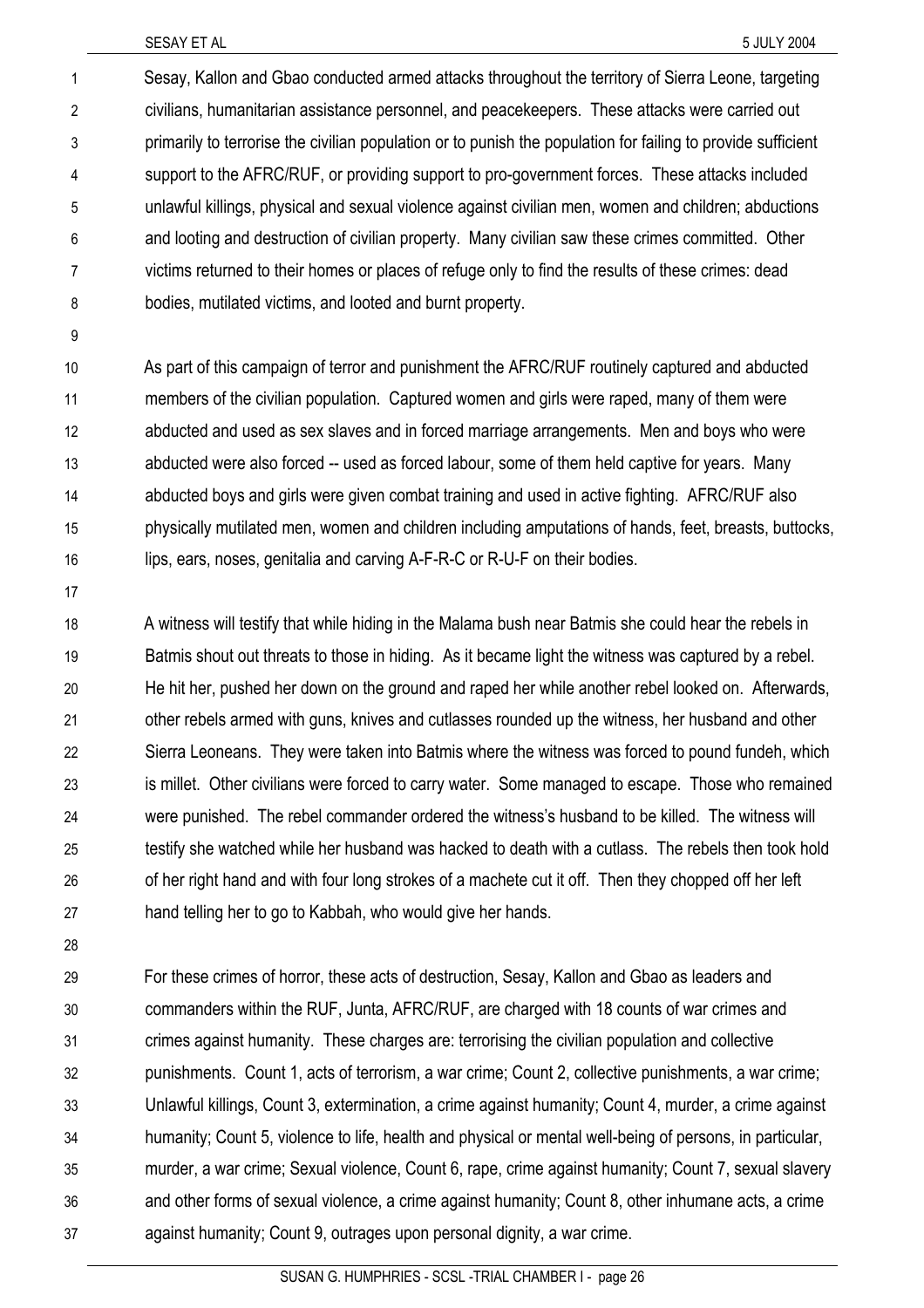Women were especially singled out for over a decade; degraded, enslaved, mutilated, assaulted, sodomised, and forced to live a life in the bush. We will show that this condition, these forced marriage arrangements, were and are inhumane acts and should forever be recognised as a crime against humanity. Sadly, even today, there are women and girls still in the bush out there in these forced marriage arrangements. It is now time to cry out to the world about what took place in SALONE regarding sexual violence. These despicable degradations should be the last time they are committed, for future war lords must know the price they will pay. 1 2 3 4 5 6 7

8

9 10 11 12 13 Physical violence, Count 10, violence to life, health and physical or mental well-being of persons, in particular, mutilation, a war crime; Count 11, other inhumane acts, a crime against humanity; Use of child soldiers, Count 12, conscripting or enlisting children under the age of 15 into armed forces or groups or using them to participate actively in hostilities and other serious violations of international humanitarian law.

14

15 16 17 18 19 There is in Sierra Leone an entire lost generation of children, lost souls due to their physical and psychological torment. No child should be forced into situations as to cause them to mutilate, maim, rape and murder. This lost generation, victim or perpetrator, are overall victims of this joint criminal enterprise that was led by Sesay, Kallon and Gbao among others. Children will come before you and testify in effect, "I killed people. I am sorry, I didn't mean it."

20

21 22 23 24 25 26 27 Abductions and forced labour, Count 13, enslavement, a crime against humanity. A witness from Kono District will testify before this Tribunal that he was forced to mine diamonds for the RUF near Tombodu. The conditions in these mines are beyond description and something out of the dark ages. They were tied up and forced to work 12-hour shifts at gunpoint and forbidden to speak. They were not paid or fed. The only sustenance was bananas and other fruit they could find. The witness will state that he saw at least 100 people brought to Tombodu each week in chains. This constant replenishment of labour was necessary as those who became ill or too weak to work were shot.

28

29 30 31 32 33 34 Who did the shootings? They were often children from RUF Small Boys Units. These children as young as 11 years of age were armed with AK-47s. On order they would kill. The bodies were dumped into the water. We will show that the very top of the RUF command was aware of these conditions. The Prosecution will show that Issa Sesay, the Battle Field Commander of RUF was seen repeatedly in Tombodu collecting packages of diamonds in front of the emaciated and subjugated civilians who mined under the barrel of an AK-47. The rule of the gun prevailed in Kono.

35

36 37 Looting and burning, Count 14, pillage, a war crime; attacks on UNAMSIL personnel, Count 15, intentionally directing against personnel involved in humanitarian assistance or peacekeeping mission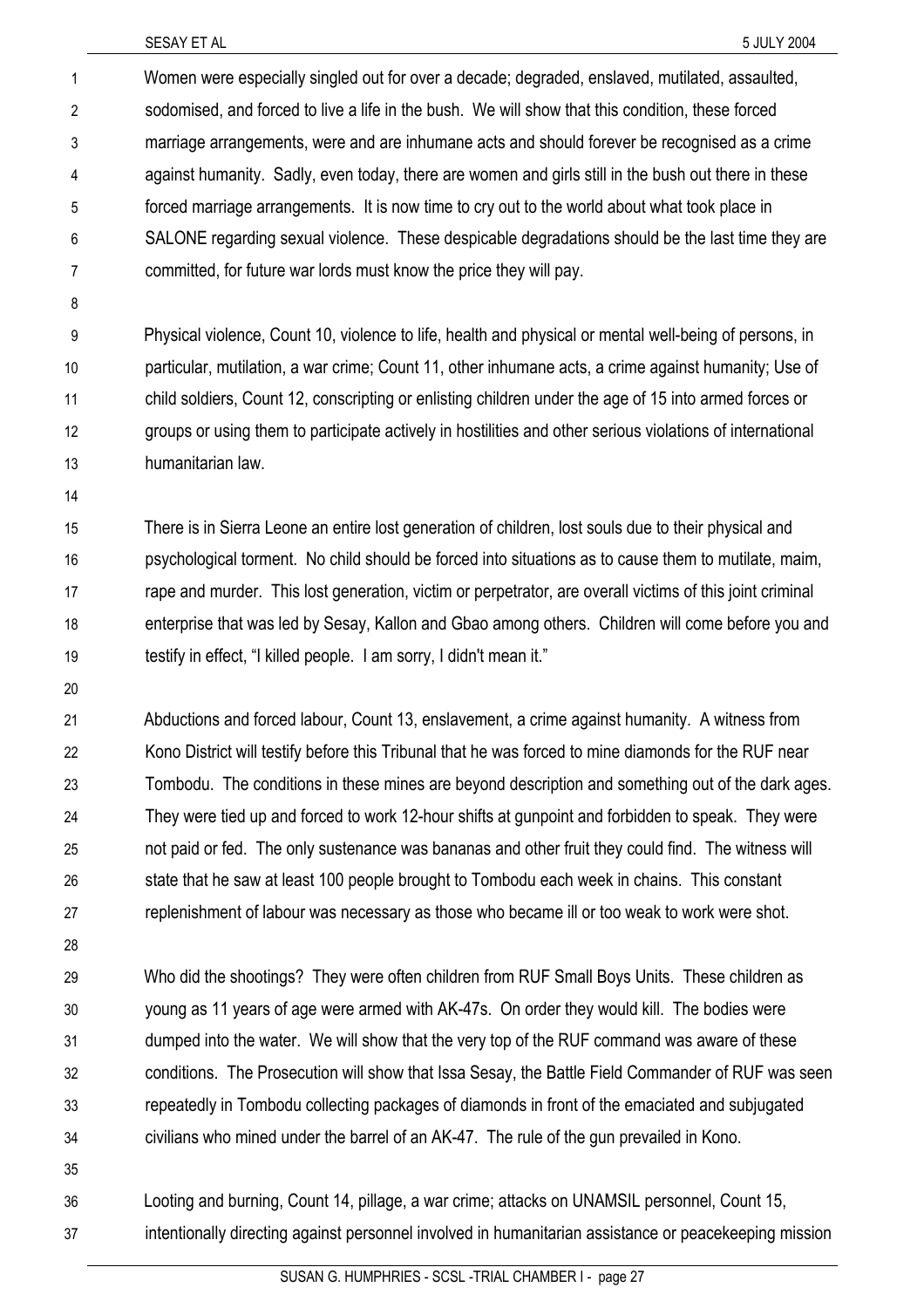and other serious violation of international humanitarian law; Count 16, for the unlawful killings, murder, a crime against humanity; Count 17, violence to life, health and physical or mental well-being of persons, in particular, murder, a crime against humanity. Count 18, for the abductions and holding as hostage, taking of hostages, a war crime. 1 2 3 4

6 7 8 9 10 11 This case will be proven by witnesses, again the brave and courageous people of Sierra Leone who stepped forward to meet and slay the beast of impunity with the righteous sword of the law. Additionally, we will bring in members of the inner circle of this joint criminal enterprise who will testify against these war crimes indictees. In this situation, in some ways, we will have to dance with the devil to put into proper context the complete, yet truthful picture. They too will come forward to face the good people of Sierra Leone and assist them in returning the rule of law to their country.

12

5

13 14 15 16 17 18 19 20 Our approach will focus on themes to highlight the widespread and systematic nature of the crimes. Our evidence will show time and time again that these indictees criminally gutted an entire nation. Themes of terrorising a populace, routine hackings and burnings to death; unlawful killings from Freetown to Bo, Kenema to Bombali, Kono to Kailahun, Koinadugu to Port Loko; widespread sexual violence against women and girls to include brutal multiple rapes and forced marriages; mutilations, conscription and abduction of children into the fighting forces of the AFRC/RUF; forced labour in the diamond mines; widespread taking and destruction by burning of civilian property; and attacks on peacekeepers and humanitarian assistance workers.

- 21
- 22

A tale of horror follows and there will be many, many more tales to follow in the months ahead.

23

24 25 26 27 28 29 30 In 1999, another witness in Koidu will testify that when RUF and AFRC rebels drove the *Kamajors*  from the town they began to burn the houses of Koidu. The witness and his family fled to a nearby village. The RUF rebels followed them in a number of trucks filled with young women. The rebel commander took the 16 year old sister of the witness. He declared loudly that he was going to take her as his wife. The witness tried to protect his younger sister, but was told he would be killed. The rebels left with around ten girls from the town, the youngest being 12. His younger sister was kept by the rebels for four long years.

31

32 33 34 35 36 37 The witness will testify further that upon hearing the ECOMOG troops had taken Koidu Town the family decided to return, walking for four days. When they reached Penduma village it was overwhelmed with armed RUF rebels. Twenty civilians who attempted flee were shot dead. The rest of the survivors were grouped together and told to wait for their commander. Upon arrival the commander addressed the frightened civilians saying to them, "So you are the supporters of Tejan Kabbah." They were separated into three groups the witness will declare: first, pregnant women,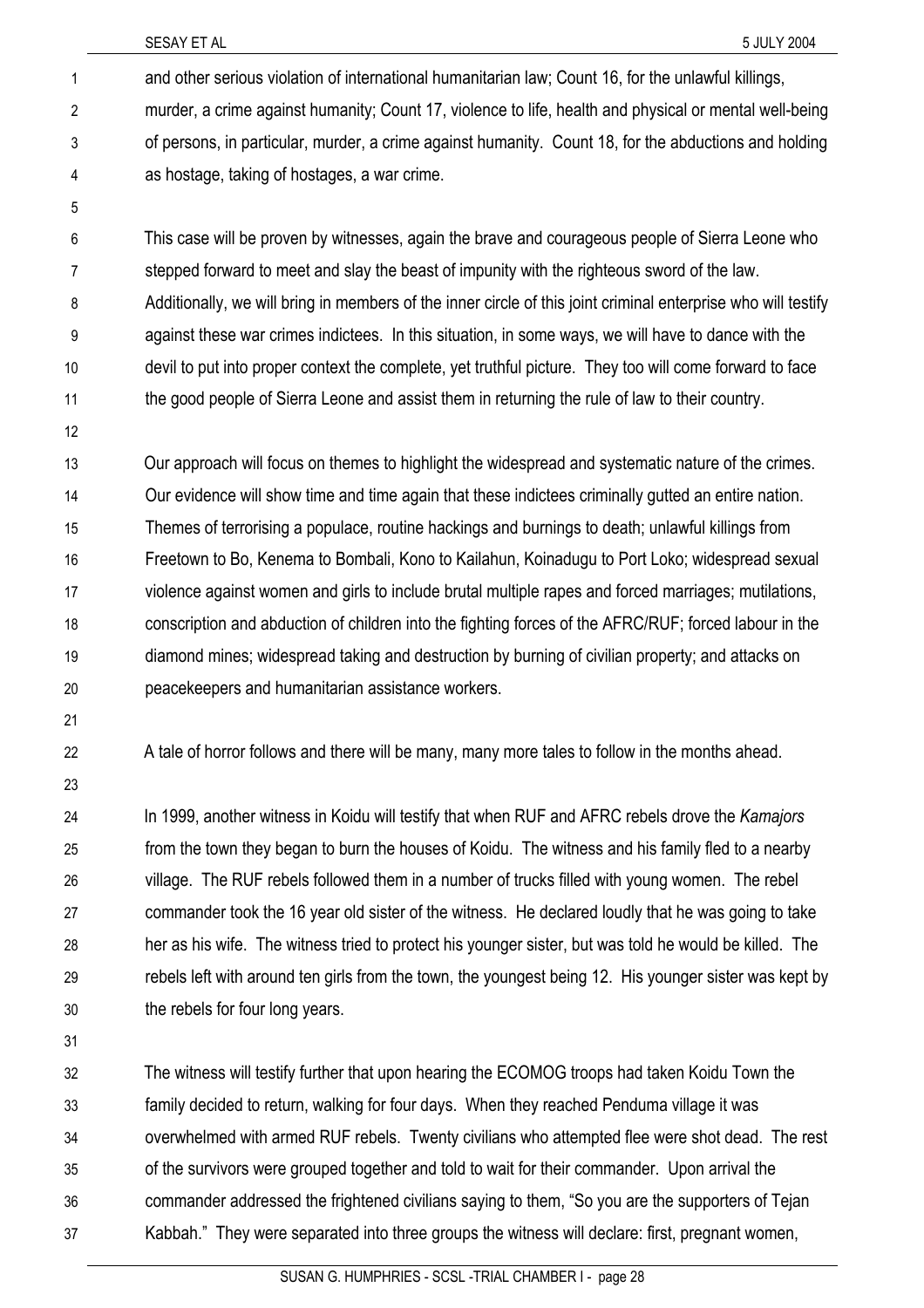suckling mothers and children; second, men and boys; third, females, teenagers to grandmothers. Twenty-five men and women were picked out at random from the last two groups. The commander gave the order, "Una take them. Make una burn dem." These civilians were placed in a house which was set on fire by the rebels. All of them were burnt alive while the others were forced to listen to their agonised screams. 1 2 3 4 5

6

7 8 9 10 11 12 13 14 The commander then pointed at the group of females. There were around 20. The wife of the witness was one of them. The women were raped in front of everyone. The witness will testify that he and his children were forced to watch while his wife and their mother was raped by eight different RUF rebels before she was stabbed to death with a bayonet by the last RUF rapist. Why does he recall their being eight rapists, he will be asked, because the witness had to count out loud the number as they tore into his wife? Two other women were likewise gang raped and then murdered. Note, while this is taking place, 25 human beings are roasting to death in a burning house, their cries adding to this true living hell on earth.

15

18

16 17 Fifteen of the men were then marched away by the rebels armed with knives. Two who attempted to run were shot. The remaining 13 had their throats cut.

19 20 21 Incredibly the witness and eight others still remained. Each of them was called forward and had a hand cut off. When the witness attempted to retrieve his severed hand he was struck in the back with a bayonet. The commander of the rebels told the witness to go to Tejan Kabbah.

22

23 24 25 Murder, rape, mutilation and pillage, a slaughter in Penduma that captures the essence of the war crimes and crimes against humanity perpetrated by the RUF and AFRC overall led by such commanders as Sesay, Kallon and Gbao.

26

27 28 29 30 Raphael Lemkin, the distinguished professor of international law reflecting upon the horrors of war crimes and crimes against humanity committed during World War II, stated that he could not believe the reality of the intent behind the crimes themselves. They seemed so much against nature, against logic, against life itself.

31

32 33 34 35 36 37 The reality of these crimes done in Sierra Leone that were committed by the RUF are so much against nature, against logic, against life itself. These crimes in our joint indictment against Sesay, Kallon and Gbao certainly defy any logic, any reason; the purely evil of these deeds of destruction are so horrific, terrible and devastating in their scope, words in any language do not describe the offences committed by these indictees. We are in the presence of crimes beyond description, but our witnesses, the people of Sierra Leone, will testify in their proud, yet humble, way and relive these crimes for this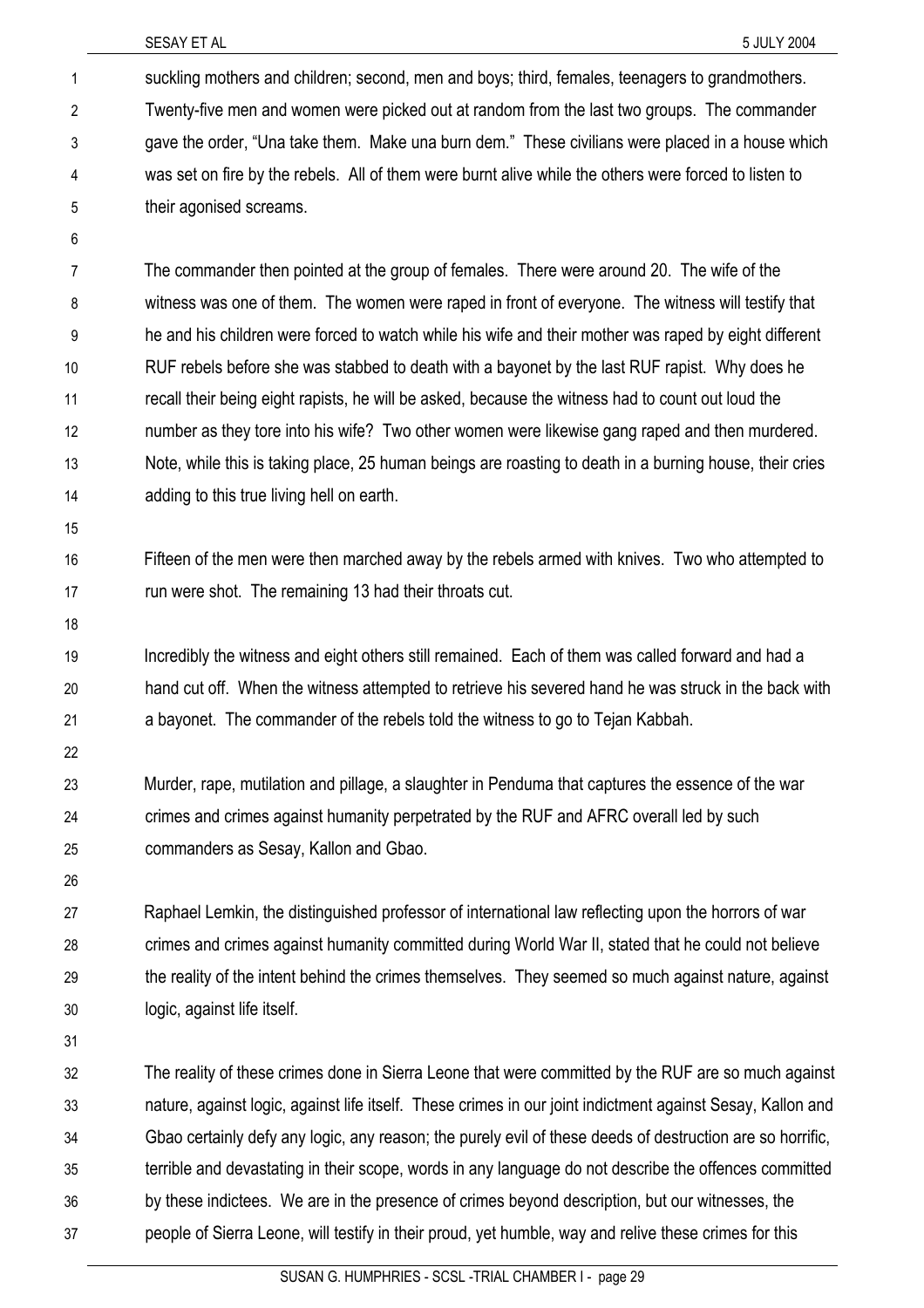|                | SESAY ET AL<br>5 JULY 2004                                                                                 |
|----------------|------------------------------------------------------------------------------------------------------------|
| 1              | Tribunal.                                                                                                  |
| $\overline{2}$ |                                                                                                            |
| 3              | Ironically, it must be noted, however, that the RUF coined the names of military operations which in       |
| 4              | some ways do capture the core meaning of these war crimes, "Operation Pay Yourself," and                   |
| 5              | "Operation No Living Thing," among others. As a commander what signal you are sending, what are            |
| 6              | you telling your soldiers? Loot, burn, terrorise, punish and murder, among other inhumane acts. Ruin       |
| 7              | was their motto and destruction was their creed.                                                           |
| 8              |                                                                                                            |
| 9              | In a cable from London to the World Jewish Congress in New York, late in 1942, after seeing the            |
| 10             | evidence of the Holocaust in Europe, Ignacy Schwarzbart declared in chilling words, "Believe the           |
| 11             | unbelievable." "Believe the unbelievable."                                                                 |
| 12             |                                                                                                            |
| 13             | I will close with another tragedy in this ten year long tale of horror. It involves a child. He lived in a |
| 14             | village in the Kono District. They were told the rebels were going to attack. The witness will testify     |
| 15             | that he fled into the bush with his parents and brother, but were caught by the RUF. The rebels took       |
| 16             | his younger brother and himself to Kaiama along with 13 other boys. The rebels lined the 15 children       |
| 17             | up and offered them a choice: Join one line if they wanted to be a rebel, another line if they wanted to   |
| 18             | be freed and allowed to go home. All 15 of these boys -- and they were just boys -- joined the line for    |
| 19             | freedom. It was the wrong choice. They were accused of sabotage to the revolution. To keep them            |
| 20             | from escaping each was held down screaming, one by one had AFRC and/or RUF carved into their               |
| 21             | chests with the blade of a sword. The witness was now just marked property and treated as such. He         |
| 22             | will be in this very chamber to tell you his horror story and show you his scarred chest that to this very |
| 23             | day bears the letters A-F-R-C R-U-F.                                                                       |
| 24             |                                                                                                            |
| 25             | What took place in Salone marks the limits of our language to communicate and falls outside the            |
| 26             | realm of expression. However, we will attempt to do so, one witness at a time, by the dozens, to           |
| 27             | show how the beast of impunity fed on SALONE. You most certainly will, beyond reasonable doubt,            |
| 28             | believe the unbelievable international crimes committed by Sesay, Kallon and Gbao.                         |
| 29             | MR. PRESIDENT:                                                                                             |
| 30             | Mr. Crane, just a minute. Yes, Mr. O'Shea, you are on your feet, what is it? Can you sit down,             |
| 31             | Mr. Crane, please?                                                                                         |
| 32             | MR. O'SHEA:                                                                                                |
| 33             | Mr. President, Mr. Crane. I do apologise for interrupting Mr. Crane's opening. I don't know how much       |
| 34             | longer it is going to be, but my client needs to relieve himself quite desperately, it would seem.         |
| 35             | MR. PRESIDENT:                                                                                             |
| 36             | Pardon me.                                                                                                 |
| 37             |                                                                                                            |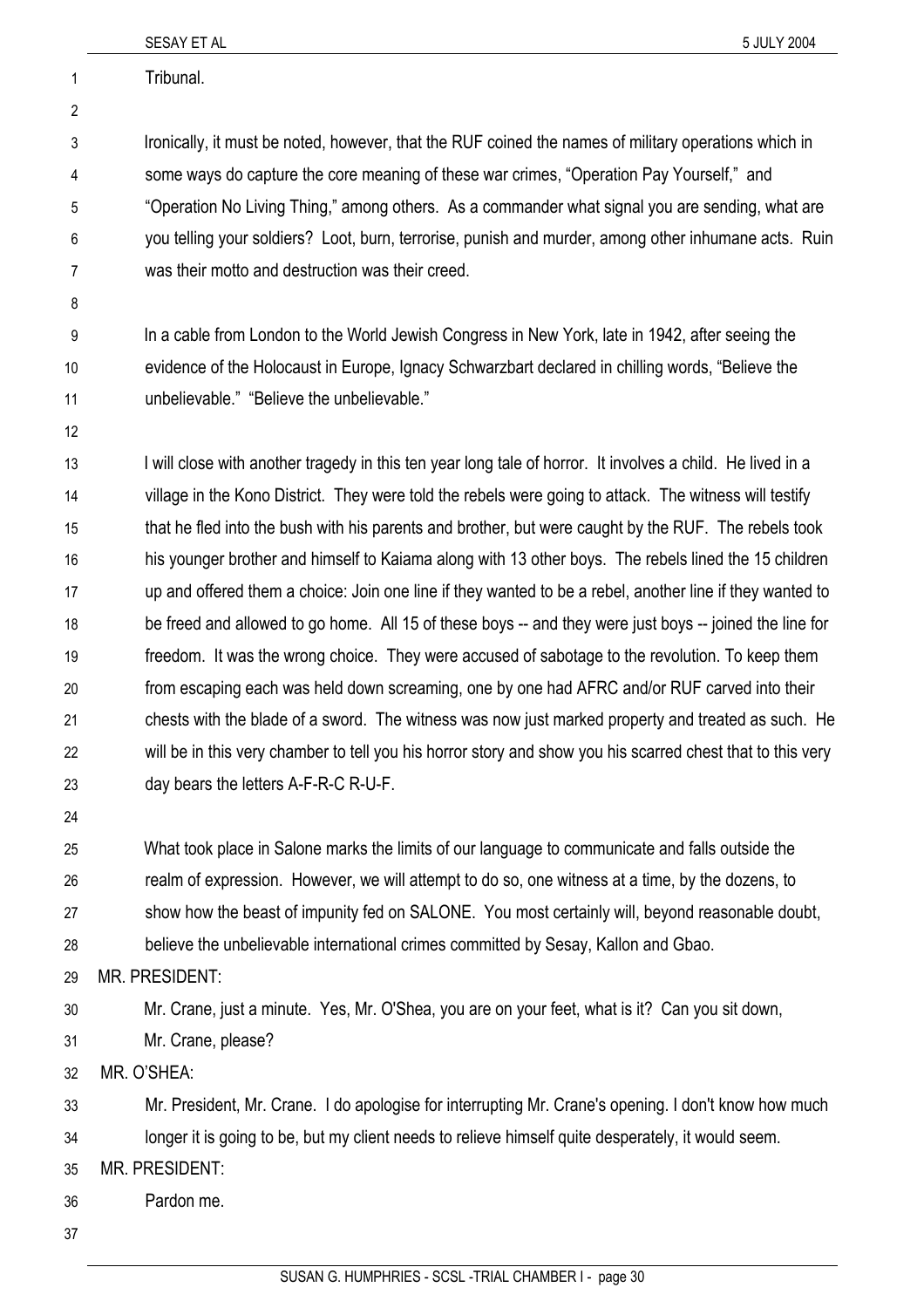| 1  | MR. O'SHEA:                                                                                             |
|----|---------------------------------------------------------------------------------------------------------|
| 2  | He needs to relieve himself quite desperately, it would seem.                                           |
| 3  | <b>MR. PRESIDENT:</b>                                                                                   |
| 4  | I see. I see. Mr. Crane, are you rounding - or are you wrapping up?                                     |
| 5  | MR. CRANE:                                                                                              |
| 6  | Your Honour, I am just finishing up my part.                                                            |
| 7  | <b>MR. PRESIDENT:</b>                                                                                   |
| 8  | Please, if you will be long we had better rise.                                                         |
| 9  | MR. CRANE:                                                                                              |
| 10 | Not at all. In fact --                                                                                  |
| 11 | MR. PRESIDENT:                                                                                          |
| 12 | Okay. Can you wrap up. I know your statement is in two stages.                                          |
| 13 | MR. CRANE:                                                                                              |
| 14 | Yes. I was just about to say will be followed by, if I may finish my last paragraph --                  |
| 15 | MR. PRESIDENT:                                                                                          |
| 16 | Yes, please go ahead.                                                                                   |
| 17 | MR. CRANE:                                                                                              |
| 18 | Thank you. I would suggest then we take a break and we could finish up with part two, with due          |
| 19 | respect.                                                                                                |
| 20 |                                                                                                         |
| 21 | What took place in Salone marks the limits of our language to communicate, it falls outside the realm   |
| 22 | of expression. However, we will attempt to do so one witness at a time, by the dozens, to show how      |
| 23 | the beast of impunity fed on Sierra Leone. You most certainly will, beyond reasonable doubt, believe    |
| 24 | the unbelievable international crimes committed by Sesay, Kallon and Gbao.                              |
| 25 |                                                                                                         |
| 26 | After the break, Your Honour, I will be followed by Mr. Abdul Tejan-Cole from Sierra Leone, who will    |
| 27 | give the second part of this opening statement.                                                         |
| 28 | MR. PRESIDENT:                                                                                          |
| 29 | Thank you. Ladies and gentlemen, the Court will rise to allow Mr. O'Shea's client to fulfil the call of |
| 30 | nature.                                                                                                 |
| 31 |                                                                                                         |
| 32 | The Court will rise for ten minutes.                                                                    |
| 33 | (Court recessed from 1207H to 1224H)                                                                    |
| 34 | <b>MR. PRESIDENT:</b>                                                                                   |
| 35 | We are resuming this session. The Prosecution, Mr. Crane, yes, yes, you may make --                     |
| 36 | MR. O'SHEA:                                                                                             |
| 37 | Mr. President.                                                                                          |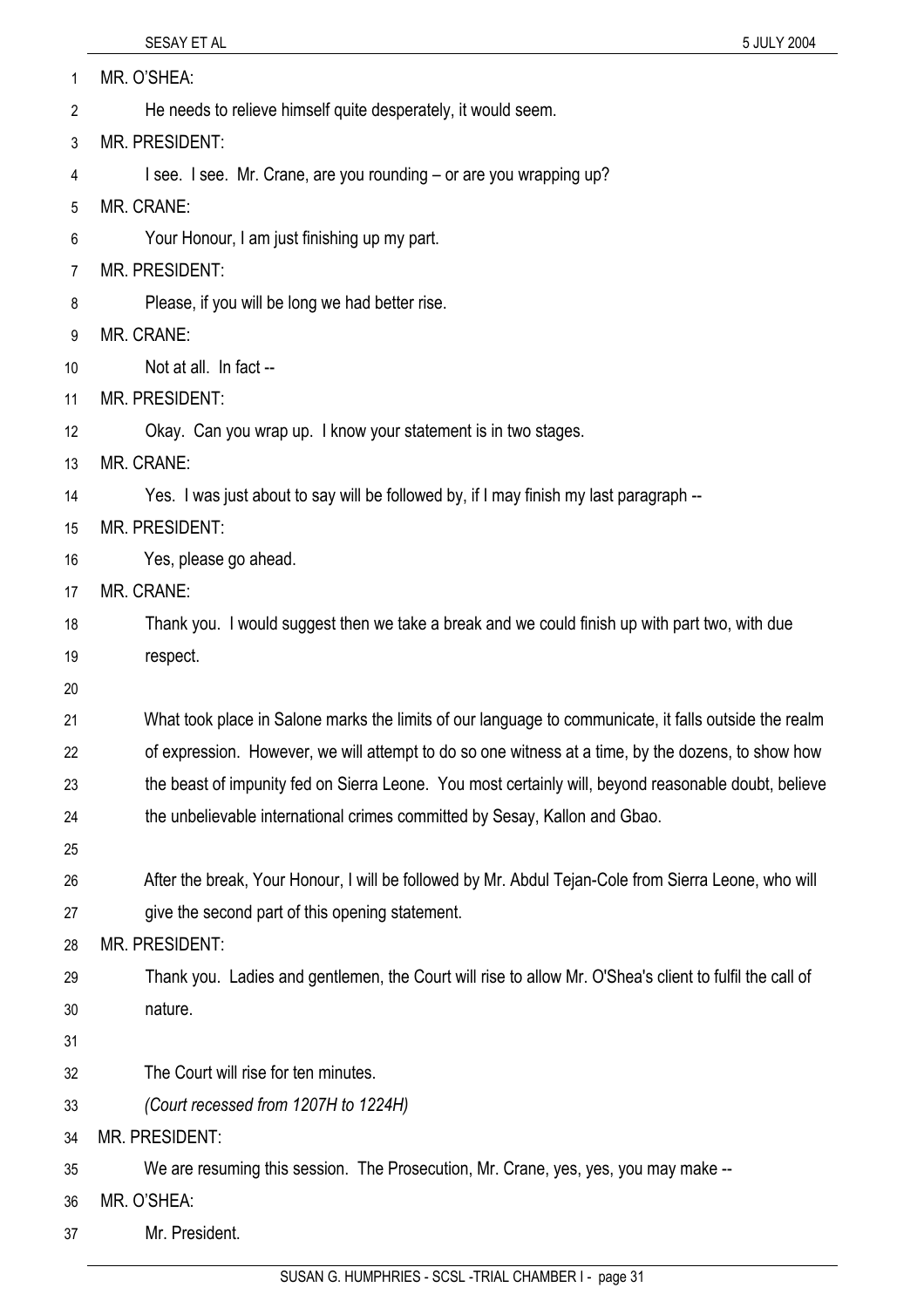MR. PRESIDENT: 1

3 MR. O'SHEA:

4 5 6 7 8 9 10 11 12 13 Before my learned friend takes the floor, I personally refrained from interrupting Mr. Crane, a course taken by my learned friends on this side of the Bar. However, I would like to place a formal objection to certain aspects of that opening statement which, in my submission, clearly fall outside the rule that Your Honour has mentioned. The matters refer to before the 30th of November 1996, the expression, "army of evil," the expression, "dance with the devil," the expression, "gutted an entire nation," the expression, "macabre dance of death," the expression, "ruin was their motto, destruction was their creed," and, most significantly for my client, the reference to the 7th July 1999 and the Lome Peace Agreement, which for our client is their biggest bone of contention. Therefore, all I do at this stage, Your Honours, is I request that when the Defence make their opening statements, that they be given the same degree of latitude as the Prosecution has been given in this -- on this occasion.

## 14 JUDGE THOMPSON:

15 16 17 18 19 20 21 22 23 24 25 26 Learned Counsel, let me tell you how I am looking at the law here. Unless you can point to some legal authority whereby the Bench, in listening to the opening statement from the parties, is given some kind of latitude to edit the opening statements, in other words, apart from the requirement that the statement must conform to Rule 84. If you are saying that those passages are objectionable, which, of course, I am not suggesting that we can't argue about that, would it not be proper to look at the issue from the perspective of the composition and the ability and the capability of the Tribunal of fact. I would readily, as a lawyer, agree with you that some parts of the opening statement may well be using language of an emotive nature, in other words, a little on the high side from an emotive perspective. But wouldn't that be more relevant in the context of a jury trial where jurors may well be carried away by the high emotive tone of an opening statement where perhaps sometimes it is difficult to know whether jurors may well determine guilt or innocence on the basis of the opening statement of the Prosecution, plus the evidence and vice versa.

27

28 29 30 31 The objections here would seem to me to fade into insignificance considering that this panel comprises judges who, by their training and education, are expected not to be carried away by emotionalism and hyperbolic statements, if you want to call them that, about crime situations. Is that a fair analysis of –

32 MR. O'SHEA:

33 34 Your Honour, I do not in any way in making this formal objection contest the ability of Your Honours to  $-$ 

35 JUDGE THOMPSON:

36 37 We have listened to the opening part of the opening speech and we already indicated to you that, as far as we are concerned, the tribunal of fact will not, in fact, be guided upon or bound by the opening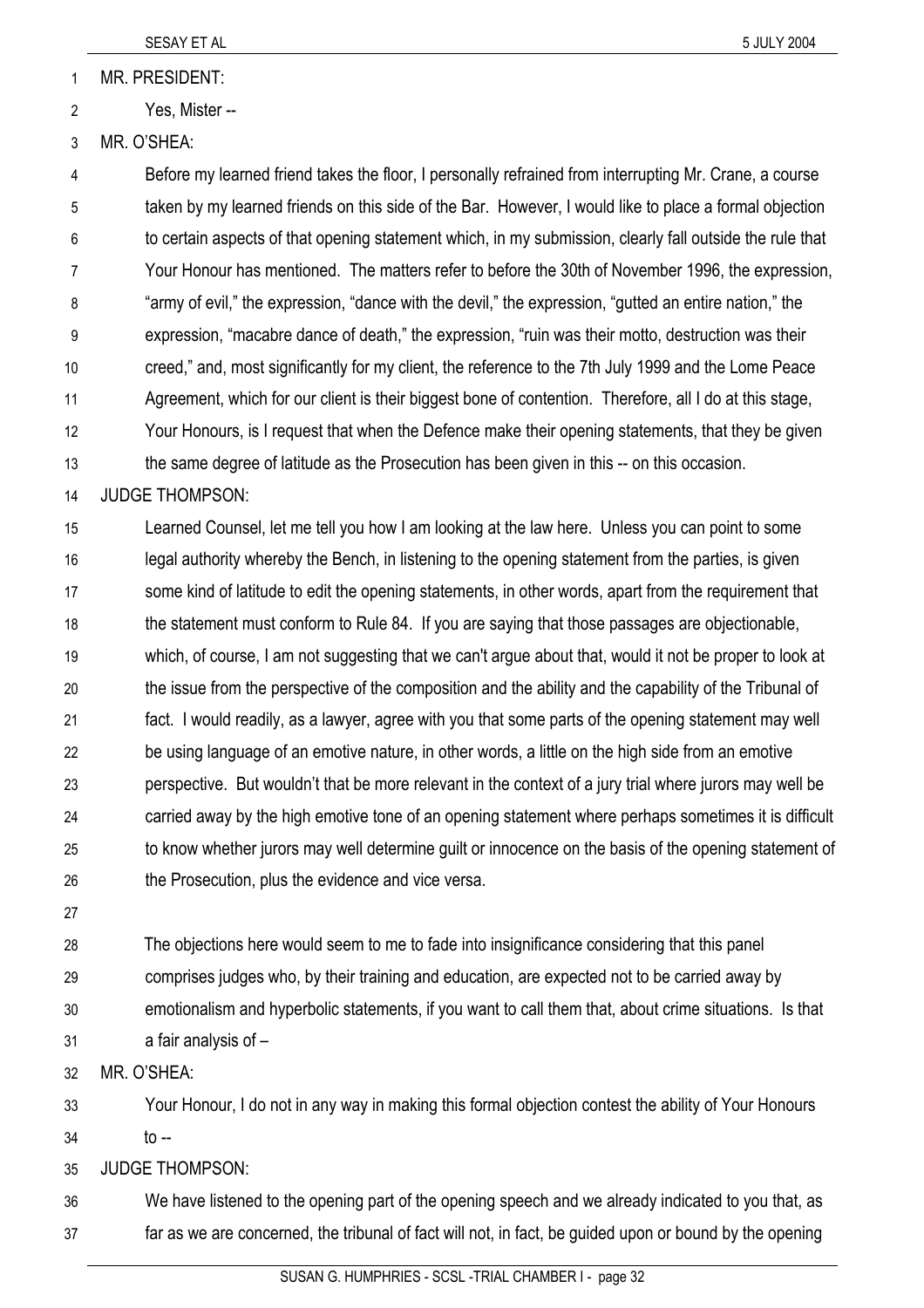|    | 5 JULY 2004<br>SESAY ET AL                                                                                  |
|----|-------------------------------------------------------------------------------------------------------------|
| 1  | speech.                                                                                                     |
| 2  |                                                                                                             |
| 3  | It is the evidence that comes from the witness box and also the state of the law the opening speech,        |
| 4  | as I say, may set high expectations for the Prosecution, but at the end of the day, in the interests of     |
| 5  | justice, it is whether the Prosecution have proved the counts that they allege and have brought             |
| 6  | evidence in support of these counts beyond a reasonable doubt. And so it would seem to me that this         |
| 7  | Chamber may not even have a way of controlling the content of opening statements, whether the               |
| 8  | Prosecution and whether the Defence, except to say, that every opening statement must conform to            |
| 9  | Rule 84, but in terms of the language, how -- the level of rhetoric, the kind of oratory that is adopted, I |
| 10 | am not sure whether we can inject some kind of judicial control over that. Of course, if language is        |
| 11 | used here which is not in conformity with the fine traditions of our profession, then I think we can        |
| 12 | intervene, but at this stage wouldn't really intervention be premature?                                     |
| 13 |                                                                                                             |
| 14 | MR. O'SHEA:                                                                                                 |
| 15 | Well, Your Honour, I am grateful for that indication, the damage is already done. The statement which       |
| 16 | has just been --                                                                                            |
| 17 | MR. PRESIDENT:                                                                                              |
| 18 | I can assure you that no damage is done.                                                                    |
| 19 | MR. O'SHEA:                                                                                                 |
| 20 | No damage from the perspective of the judges --                                                             |
| 21 | MR. PRESIDENT:                                                                                              |
| 22 | Let me assure you, Mr. O'Shea, no damage is done, this is a Bench we know what we are looking for           |
| 23 | and we know how to get around what we are looking for. And if you are measuring your damage in              |
| 24 | terms of public imagery, well that is entirely your business, but I think that the damage which should      |
| 25 | be of a lot of concern to you is what the Court perceives from the statement of the Prosecution.            |
| 26 | <b>JUDGE THOMPSON:</b>                                                                                      |
| 27 | Perhaps I should underscore what my brother is saying, that we are sworn solemnly to determine guilt        |
| 28 | or innocence on the basis of the evidence adduced before this Court conscientiously, objectively and        |
| 29 | impartially. We are not called upon here to determine guilt or innocence on the basis of rhetoric,          |
| 30 | oratory, embellishment or flourish.                                                                         |
| 31 | MR. O'SHEA:                                                                                                 |
| 32 | Yes, yes. Well, Your Honours, all I am doing here is placing in a formal objection and flagging it up for   |
| 33 | the purpose of equality of arms, because, in my submission, the matters which I have raised, whether        |
| 34 | one describes them as emotive language or not, are assertions which do not --                               |
| 35 | MR. PRESIDENT:                                                                                              |
| 36 | Mr. O'Shea, I don't want to cut you short, please, we have to move. When the time comes and you             |
| 37 | go beyond the red line, the Court will perform its duty.                                                    |
|    |                                                                                                             |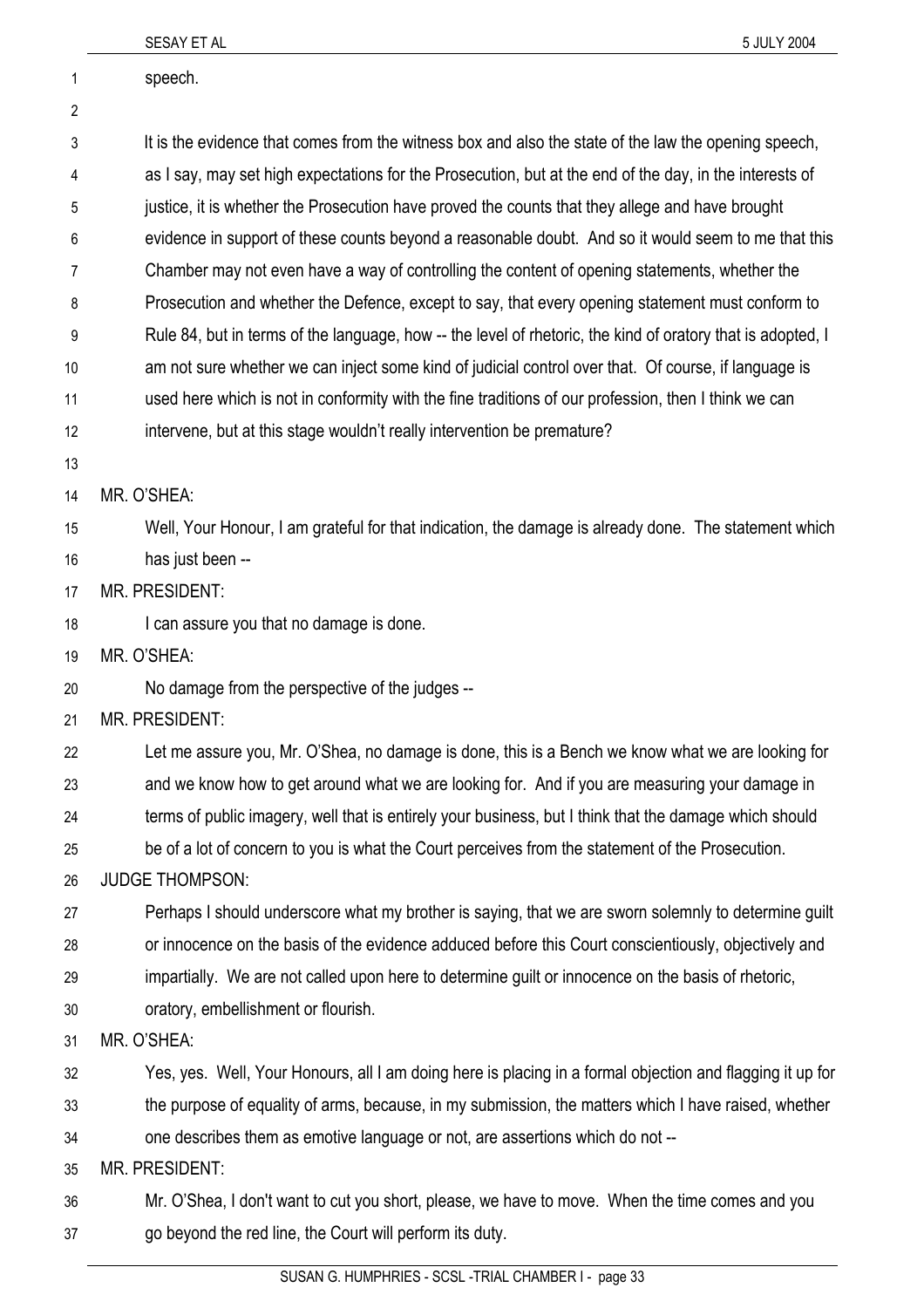MR. O'SHEA: 1

Well it is my submission that the Prosecution has gone beyond the red line, I flag up the --2

3 MR. PRESIDENT:

4 5 Where the Prosecution went beyond the red line and objections were raised, we examined them and we ruled.

6 MR. O'SHEA:

7 Yes.

8 MR. PRESIDENT:

9 10 11 12 13 14 15 16 The substance of what the Prosecution have said -- I do not know, I mean, let us -- let us understand ourselves. The substance of what the Prosecution has said does not go to the merits, you know, of this case. It is an embellishment, I mean, it is opening a case and I think we should move on, let's move on, you know, and ensure that -- because we have heard what your complaints are. If it is you who will address you will make the opening statement, you know, for your client and you overstep the red line, we will draw your attention to it or maybe the Prosecution -- the Prosecution may like you did and it is for us to see whether everybody is making his submissions or his statements, you know, within the context of what is expected under Rule 84.

17

18 I think we should move ahead, Mr. O'Shea.

19 MR. O'SHEA:

20 I understand, Your Honours, but I would like to --

21 JUDGE THOMPSON:

22 23 24 25 26 27 28 29 And perhaps I should make the point that I certainly, learned counsel, would take exception to any insinuation about the damage has already been done if that is a reflection on probably the Bench, because I think I assured you just now that we are sworn solemnly to do justice on the basis of the evidence adduced before this Court and our oath obliges us to approach our task conscientiously, impartially and objectively. And I certainly feel slightly offended, though you may probably have misspoken, that if you are suggesting that the damage has been done and the Bench is being brought into this, I think I would take very strong objection to that. I have no -- I have no preconceived or predetermined status here, except to do justice as I have sworn to do it.

30 MR. O'SHEA:

31 32 33 34 35 36 Your Honour, as I tried to indicate after you raised this point on the very first occasion, but was not allowed to do so, I do not in any way contest the ability of these three judges to be able to divide what is relevant from what is not relevant. I simply object to matters being raised in an opening statement suggesting that my client did not respect some peace treaty or that my client is evil, these are not things that my client is charged with. And that is my simple point. So if in our opening statements we digress in a similar way, I simply indicate that I hope that we are accorded the same latitude.

37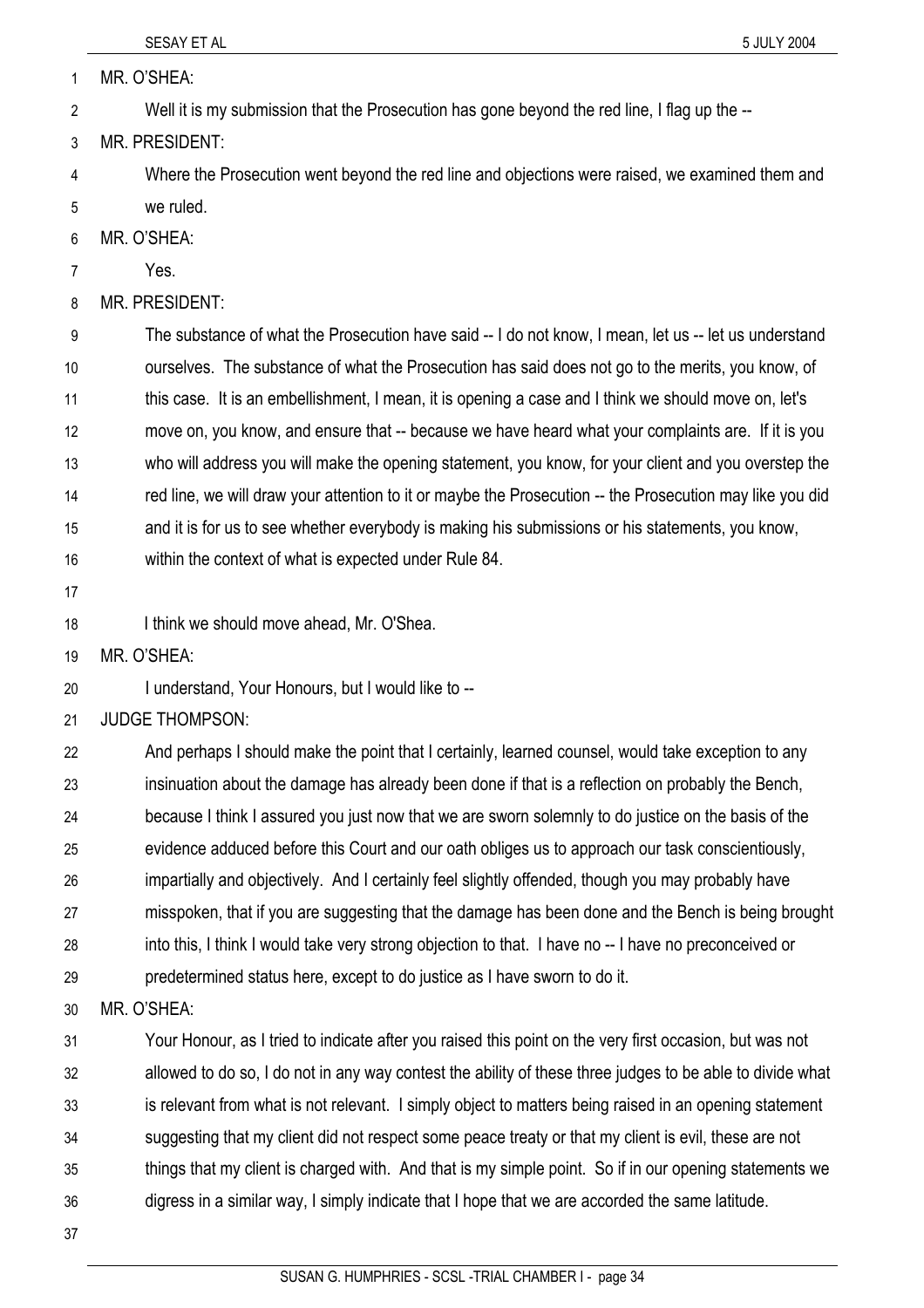MR. PRESIDENT: 1

That is why I have told you, Mr. O'Shea, that when you cross the red line, I suppose you will be called to order in one way or the other. So can we move, please. 2 3

4 MR. O'SHEA:

5 Thank you.

6 MR. PRESIDENT:

7 Thank you.

8

9 Mr. Brown.

10 MR. BROWN:

11 Yes, Your Honour, I will be brief. Now and in the future I cannot imagine at any time raising any

12 question about the impartiality or skill or *(inaudible)* ability of this Bench. I do think, however, that the

13 equality of arms remains a continuing concern and that the opening statements that go out over radio

14 15 UNAMSIL and are heard throughout the country have the capacity to affect our ability, and have so in the past, to talk even to witnesses or to procure their willingness to come voluntarily to this Court as

16 witnesses. So to that extent -- and I think that was the reference my learned colleague was making

17 when he said about damage potentially being done – not in any way including Your Honours, but we

18 do have a continuing concern about equality of arms in terms of a focused and unnaturally sensitive

19 population.

20 JUDGE THOMPSON:

21 But the prejudicial publicity there would really, I mean, as I say, if we complain about prejudicial

22 publicity in terms of some of those statements, at the end of the day they do not affect the

23 adjudicating process. The problem of prejudicial publicity in national systems has always been when

24 the system allows for jury trial, but where we talk about it in this particular case we are not -- I don't

25 26 see how those influences can interfere with the integrity of the adjudicating process where the judges are just sworn to listen to the evidence.

27 MR. BROWN:

28 29 30 That was my point, that we have no question about Your Honours, but we do have a question, which is based on experience, about witnesses being intimidated, unwilling even at times to speak because of inflammatory rhetoric of the kind to which counsel has wisely objected. So it implicates equality of

31 arms.

32 MR. PRESIDENT:

33 34 We have taken note of that, the witnesses will appear in front of you and you will have all the time to cross-examine them, Mr. Brown, I suppose --

35 MR. BROWN:

36 I meant potential Defence witnesses.

37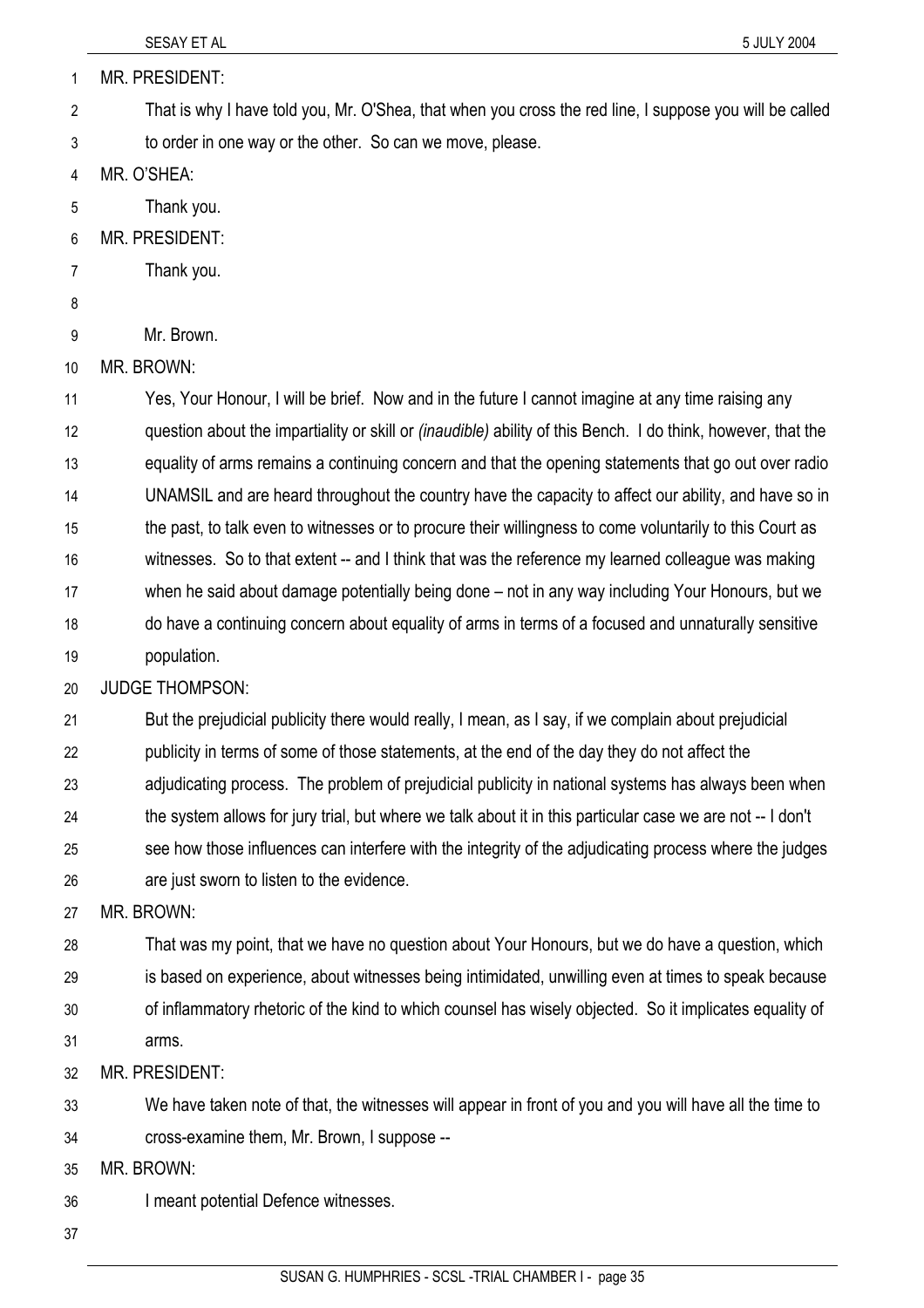|                | SESAY ET AL<br>5 JULY 2004                                                                                 |
|----------------|------------------------------------------------------------------------------------------------------------|
| 1              | MR. PRESIDENT:                                                                                             |
| $\overline{2}$ | Oh yes, well, I suppose your potential Defence witnesses are committed enough, you know, to your           |
| 3              | cause and to what they have to come and say because it is -- it is -- I do not want to believe, it could   |
| 4              | be possible, but do you think that they are intimidated by the statement of the --                         |
| 5              | MR. BROWN:                                                                                                 |
| 6              | Yes, sir.                                                                                                  |
| 7              | <b>JUDGE THOMPSON:</b>                                                                                     |
| 8              | (Inaudible) protective measures.                                                                           |
| 9              | MR. BROWN:                                                                                                 |
| 10             | And we will develop this further, I just wanted to indicate that -- and I do not wish to speak for my      |
| 11             | brethren to the extent that I join in this objection, it has nothing to do whatsoever with the capacity of |
| 12             | this Bench -- but rather the fact that we are running into on a concrete basis daily, people who are       |
| 13             | frightened not to join our cause but for the cause of truth, but even --                                   |
| 14             | <b>MR. PRESIDENT:</b>                                                                                      |
| 15             | You know what, people are frightened all over, Prosecution witnesses are frightened, Defence               |
| 16             | witnesses are frightened, that is where we are caught in the middle.                                       |
| 17             | <b>JUDGE THOMPSON:</b>                                                                                     |
| 18             | We have protective measures --                                                                             |
| 19             | <b>MR. PRESIDENT:</b>                                                                                      |
| 20             | We have to move, we have to move because, you know, witnesses are frightened on both sides of the          |
| 21             | aisle, you know, so --                                                                                     |
| 22             | MR. BROWN:                                                                                                 |
| 23             | My only point is it is relevant for us to bring to it your attention when acts occur in your presence --   |
| 24             | MR. PRESIDENT:                                                                                             |
| 25             | Yes, we have taken note of it, Mr. Brown.                                                                  |
| 26             |                                                                                                            |
| 27             | Yes, Mr. Jordash.                                                                                          |
| 28             | MR. JORDASH:                                                                                               |
| 29             | Simply to adopt what has been said. What Mr. Crane has done is effectively send a message out to           |
| 30             | Sierra Leone that if they come to this Court they are either giving evidence against the dogs of war or    |
| 31             | for the dogs of war, that helps nobody in these proceedings.                                               |
| 32             | MR. PRESIDENT:                                                                                             |
| 33             | (overlapping microphones) Sierra Leone is watching us live and hearing us. Hearing -- they know the        |
| 34             | position of this Court, I mean, it was not for flimsy reasons that I made an initial statement, you know,  |
| 35             | to indicate our position on these matters. This was the same statement that I made on the 3rd of           |
| 36             | June, you know, on behalf of the Chamber and I think that even your witnesses now have the                 |
| 37             | message, you know, that they will not be disadvantaged by any statements, you know, that I made. I         |
|                |                                                                                                            |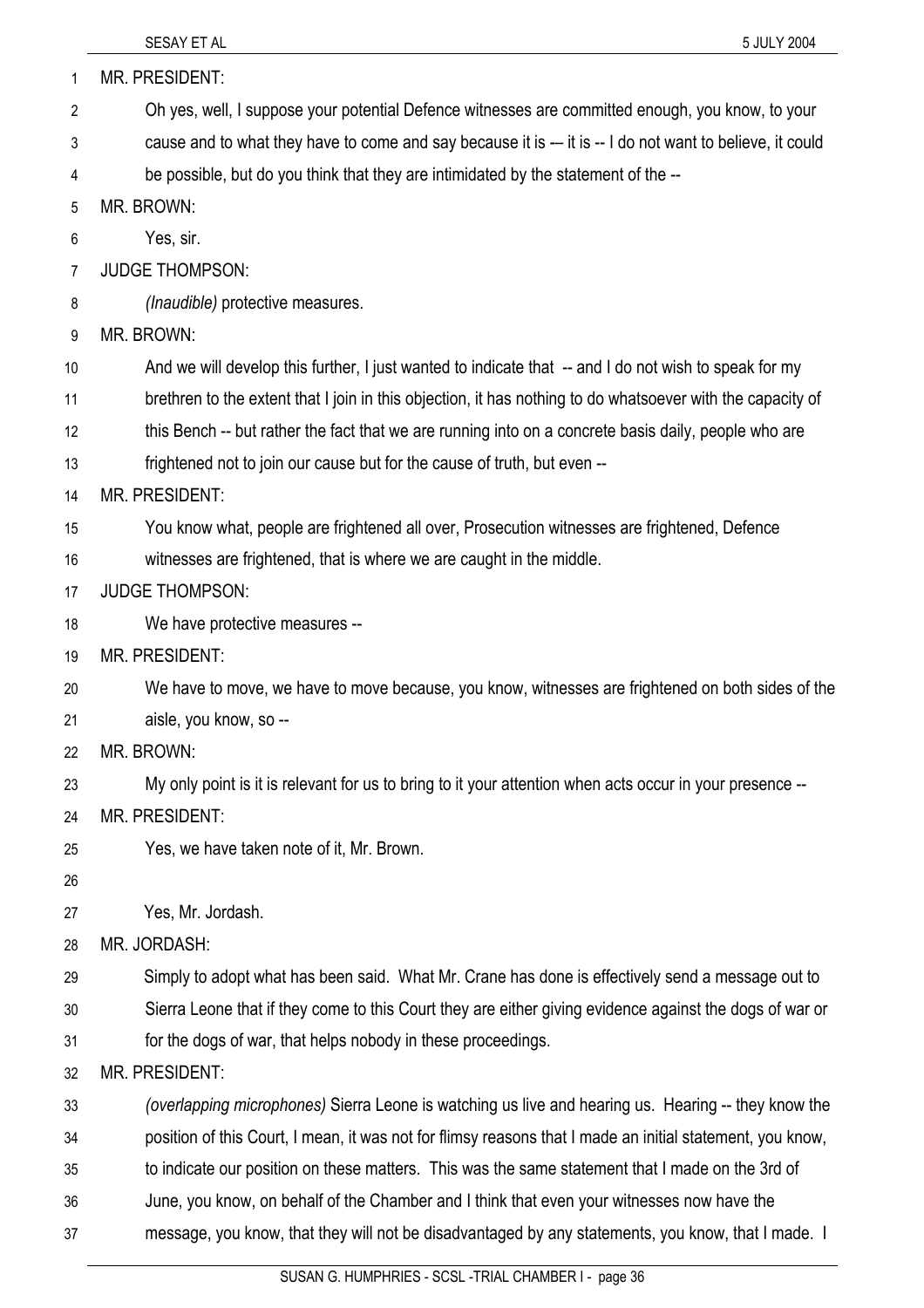| 1  | mean, we had made it constantly clear that we are not bound by the statement -- the statement made          |
|----|-------------------------------------------------------------------------------------------------------------|
| 2  | by the Prosecution under, you know, Rule 84. And so I don't think we should bother much about that.         |
| 3  | Mr. Jordash, do you think we should bother much about that or we should spend more time on this?            |
| 4  | MR. JORDASH:                                                                                                |
| 5  | Our concern is not Your Honours' ability to be able to put those comments aside, of course, we know         |
| 6  | and expect you will. Our concern is that the members -- the citizens of Sierra Leone, who are looking       |
| 7  | to come to this Court, will not be able to put those things out of their mind. You as professional          |
| 8  | judges, of course, can. They, as frightened citizens, looking, as we all are, I hope, to find out the truth |
| 9  | may well not be able to do the same.                                                                        |
| 10 | <b>MR. PRESIDENT:</b>                                                                                       |
| 11 | Right, can we move on? Mister --                                                                            |
| 12 | MR. TEJAN-COLE:                                                                                             |
| 13 | Tejan-Cole, Your Honour. Thank you, Your Honour, and I am at grateful that I can at last have a word        |
| 14 | in edgeways.                                                                                                |
| 15 |                                                                                                             |
| 16 | <b>MR. PRESIDENT:</b>                                                                                       |
| 17 | I hope you will not take much time, I hope so.                                                              |
| 18 | MR. TEJAN-COLE:                                                                                             |
| 19 | I will do my best, Your Honour.                                                                             |
| 20 | MR. PRESIDENT:                                                                                              |
| 21 | Right, do your best.                                                                                        |
| 22 | MR. TEJAN-COLE:                                                                                             |
| 23 | "High we exalt thee, realm of the free; great is the love we have for thee; firmly united ever we stand;    |
| 24 | singing thy praise O native land. We raise up our hearts and our voices on high; the hills and the          |
| 25 | valleys re-echo our cry "                                                                                   |
| 26 | MR. PRESIDENT:                                                                                              |
| 27 | What relevance has this to the facts of the case?                                                           |
| 28 | MR. TEJAN-COLE:                                                                                             |
| 29 | My Lord, these are the words --                                                                             |
| 30 | MR. PRESIDENT:                                                                                              |
| 31 | Please go to the facts of case Mr. Tejan-Cole.                                                              |
| 32 | MR. TEJAN-COLE:                                                                                             |
| 33 | These are the words --                                                                                      |
| 34 | MR. PRESIDENT:                                                                                              |
| 35 | No, no, no, no, no, no, please, go to the facts of the case, I don't want any sentiment here. Go to the     |
| 36 | facts of the case, straight to the facts of the case.                                                       |
| 37 |                                                                                                             |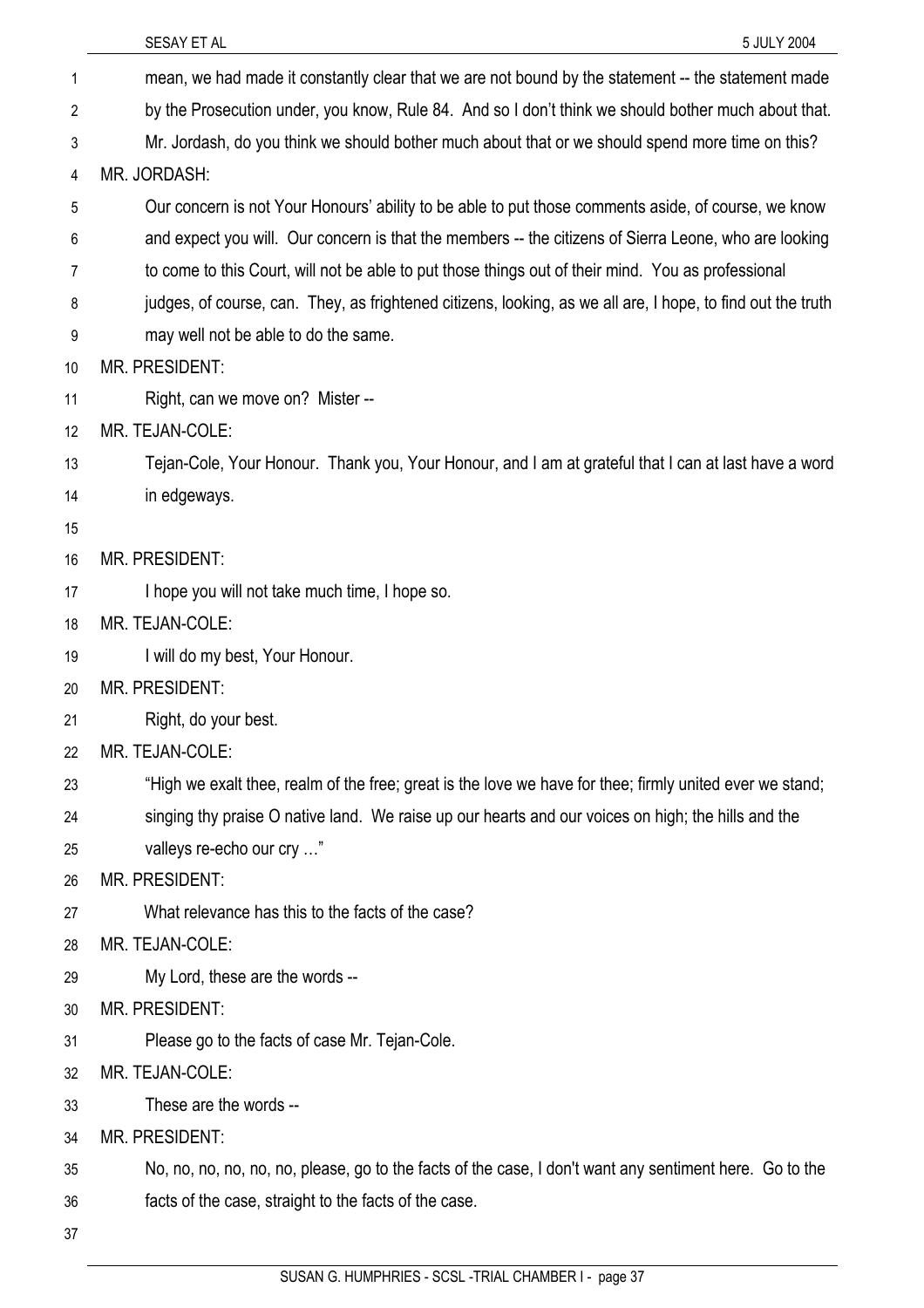- 1 MR. TEJAN-COLE:
- 2 As Your Lordship pleases.
- 3 MR. PRESIDENT:
- 4 No poetry, please.
- 5 MR. TEJAN-COLE:
- 6 My Lord, these are words which, if Your Lordship would bear with me which --
- 7 MR. PRESIDENT:
- 8 We are not listening to them at all, go to the facts, they are out of the records.
- 9 MR. TEJAN-COLE:
- 10 As Your Lordship pleases.
- 11 MR. PRESIDENT:
- 12 Yes.
- 13 MR. TEJAN-COLE:
- 14 These are words which every Sierra Leonean, boy and girl, man and woman --
- 15 MR. BROWN:
- 16 Your Honour, I object --
- 17 MR. PRESIDENT:
- 18 Please, Mr. Cole, go to the facts of the case.
- 19 MR. TEJAN-COLE:
- 20 I am going to the facts, My Lord, I –
- 21 MR. PRESIDENT:
- 22 I don't want derail you, I know you are not easily derailable, but I am sure you know where you should
- 23 start and go on.
- 24 MR. TEJAN-COLE:
- 25 I am going to go to the facts. I crave Your Lordships' indulgence -–
- 26 MR. PRESIDENT:
- 27 Leave Sierra Leone alone, go to the facts, it is not Sierra Leoneans who are indicted here, it is these
- 28 three people, it is not Sierra Leoneans --
- 29 MR. TEJAN-COLE:
- 30 My Lord, true to the words of the Sierra Leonean national anthem Sierra Leoneans sang the praise of
- 31 this nation. The Athens of West Africa. With all due respect to Professor O'Shea and the South
- 32 Africans, we have the oldest college in the south of Sahara --
- 33 MR. PRESIDENT:
- 34 Please, I do not want to hear you have the oldest college or not Fourah Bay College has no relevance
- 35 to the proceedings. Please go to the facts of the case.
- 36 MR. TEJAN-COLE:
- 37 As Your Lordship pleases.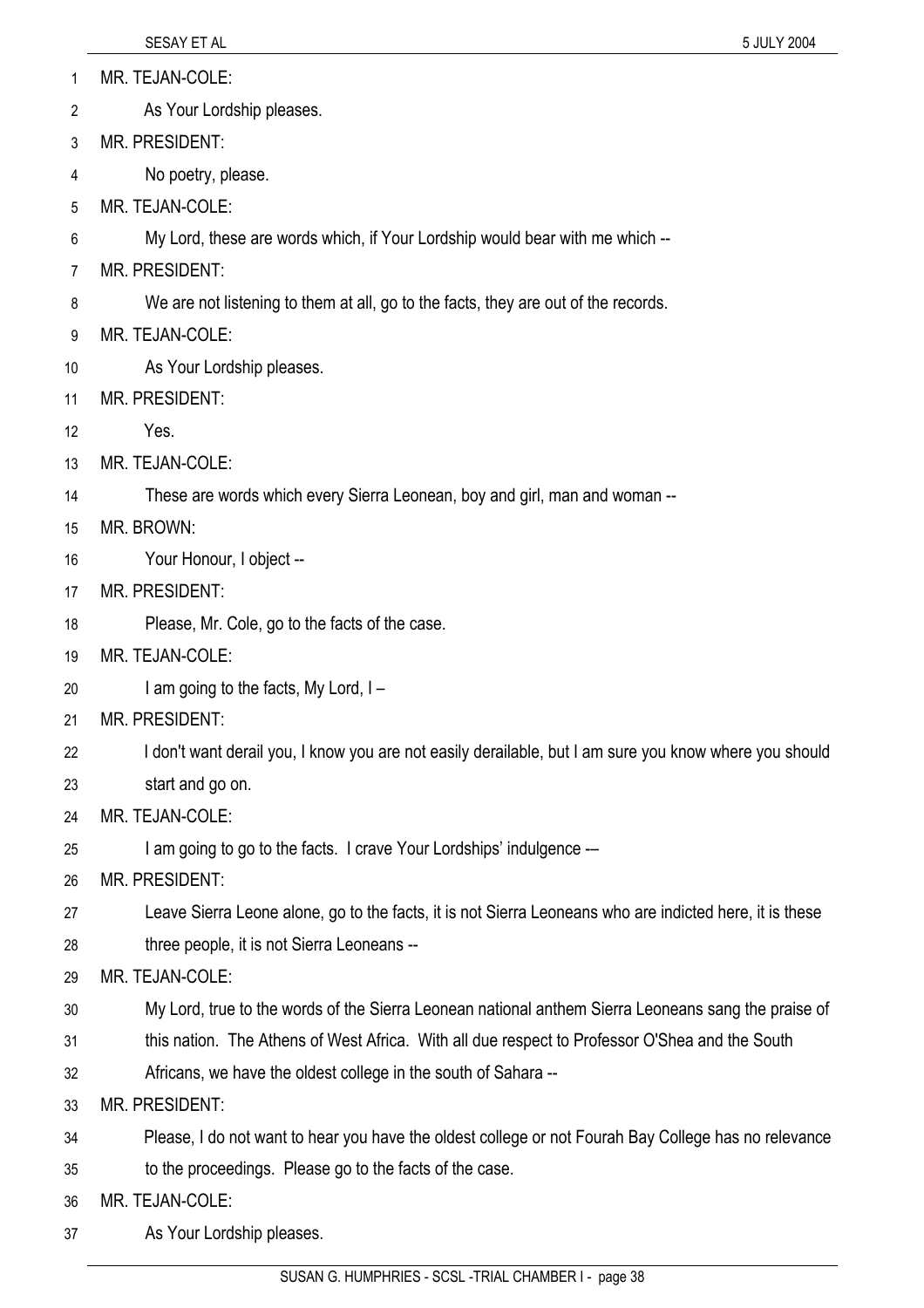- MR. PRESIDENT: 1
- Yes. 2
- 3 MR. TEJAN-COLE:
- 4 My Lord, this is not so --
- 5 MR. PRESIDENT:
- 6 We acknowledge that Fourah Bay College was the light of Africa, but --
- 7 MR. TEJAN-COLE:
- 8 As Your Lordship pleases.
- 9 MR. PRESIDENT:
- 10 I don't think Fourah Bay was an accomplice to the crimes you allege in your indictment.
- 11 MR. TEJAN-COLE:
- 12 Certainly not, My Lord.
- 13 MR. PRESIDENT:
- 14 Right.
- 15 MR. TEJAN-COLE:
- 16 My Lord, today the name Sierra Leone conjures images of brutality, it conjures images of mutilation,
- 17 abduction --
- 18 MR. PRESIDENT:
- 19 Yes, you are right, go ahead.
- 20 MR. TEJAN-COLE:
- 21 -- rape, murder and, Your Lordship, children with arms bigger than themselves.
- 22 MR. PRESIDENT:
- 23 Now you are on track.
- 24 MR. TEJAN-COLE:
- 25 26 The RUF, in its decade-long desire for political control of the land and its unquenchable and glutinous lust for diamonds and the arms they bought, was the chief architect of this brutality.
- 27
- 28 Make no mistake. This brutality was not a mere happenstance of the conflict that gripped Sierra
- 29 Leone throughout the 1990s. It was not a by-product of military combat. The RUF and its
- 30 commanders were not fighting a just war. No reference to the theology of St. Thomas Aquinus, or the
- 31 32 seven principles of just war drawn from it, will mask its brutality. This brutality was intended. It had purpose. It was designed. The RUF took aim and launched a campaign of terror directed against the
- 33 innocent unarmed civilians of this country.
- 34
- 35 That terror had certain macabre signatures: systematic amputation; the herding of frightened and
- 36 crying people into groups to be murdered en masse; repeated, relentless sexual offence; men,
- 37 women and children forcibly taken by RUF soldiers from their villages and homes; the carving of the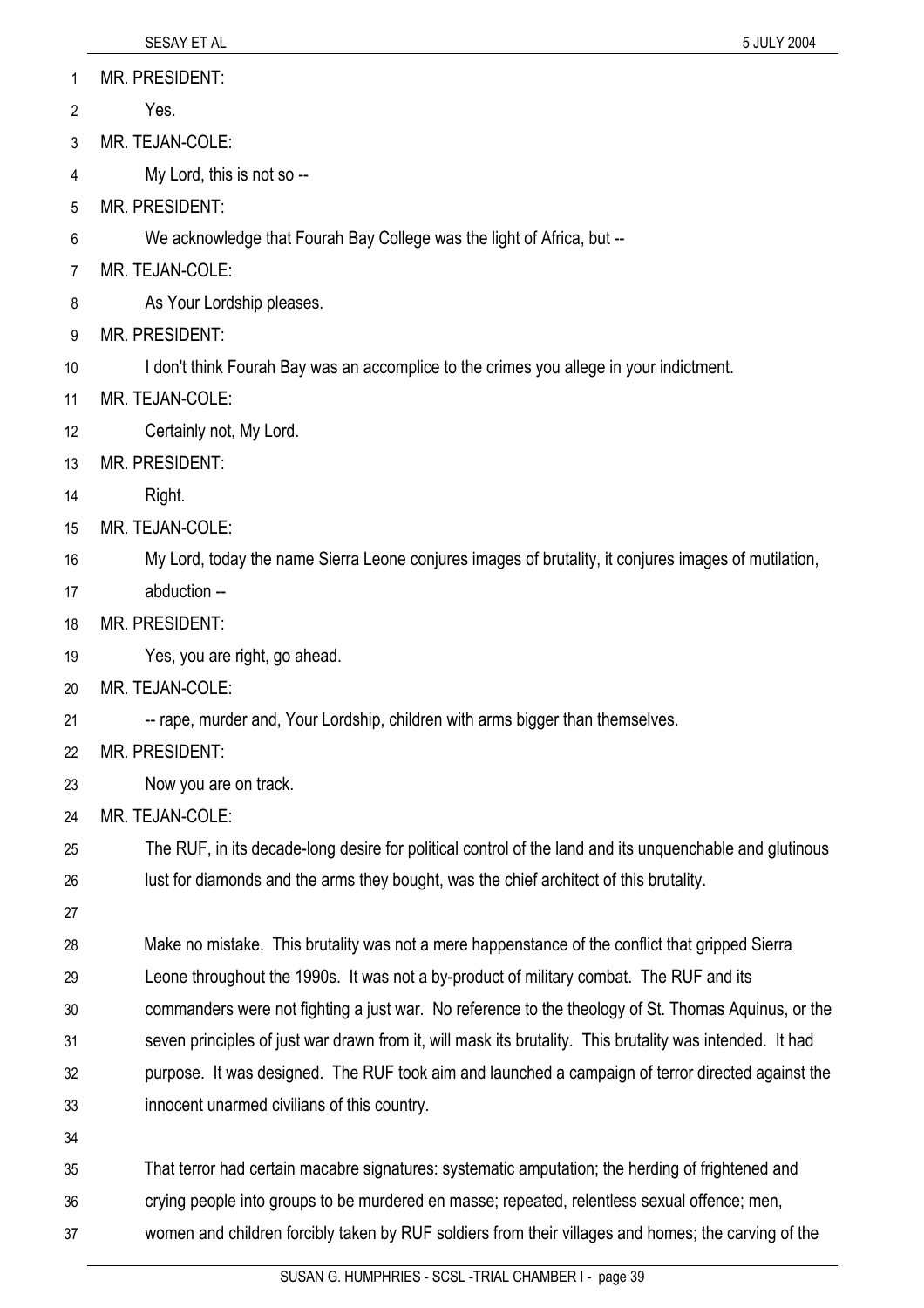| 1              | initials R-U-F into the chests and foreheads - the very skin, sinew and muscle of this country's youth.  |
|----------------|----------------------------------------------------------------------------------------------------------|
| $\mathbf{2}$   |                                                                                                          |
| $\mathfrak{Z}$ | These macabre signatures of RUF brutality will be repeated time and time again throughout the            |
| 4              | evidence, the evidence, Your Honours, that will be given before this Court.                              |
| 5              |                                                                                                          |
| 6              | The evidence will cover seven districts of Sierra Leone: Kono, Bo, Kenema, Kailahun, Koinadugu,          |
| 7              | Bombali, Port Loko and Freetown and the Western Area.                                                    |
| 8              |                                                                                                          |
| 9              | The similarity of the stories from all parts of the country will become hauntingly familiar.             |
| 10             |                                                                                                          |
| 11             | The witness from Kono who heard the screams of 25 people burnt alive by rebel forces in Penduma          |
| 12             | village will echo in the evidence of the witness from Koinadugu who saw people rounded up and burnt      |
| 13             | alive in his village. The testimony of both of these witnesses will resound in that of the witness from  |
| 14             | Port Loko who will describe the 73 innocent and helpless people burnt alive in a house in Manaarma,      |
| 15             | and again in the testimony of the many witnesses from Freetown who saw families die together in the      |
| 16             | flames of their houses.                                                                                  |
| 17             |                                                                                                          |
| 18             | Within these court room walls the terrifying words, "Go to Kabbah," "Go to Kabbah," will reverberate     |
| 19             | again and again and again. "Go to Kabbah." These words were said by thousands of rebels to               |
| 20             | thousands of Sierra Leonean men, woman and children the vast majority of whom have never met,            |
| 21             | who have never seen or did not even know the President of Sierra Leone. "Go to Kabbah," these            |
| 22             | words were said by rebels as the blood of the people of Sierra Leone dripped from their blunt and        |
| 23             | crude machetes, axes, cutlasses and swords, and the chopped-off hands and limbs of the people lay        |
| 24             | severed on the ground.                                                                                   |
| 25             |                                                                                                          |
| 26             | Witnesses from Kono, Koinadugu, Bombali, Freetown and Port Loko will tell a similar harrowing tale of    |
| 27             | vicious and primitive amputation by rebel forces. The RUF decided upon amputation as a punishment        |
| 28             | for civilians whose only crime was to support democracy.                                                 |
| 29             |                                                                                                          |
| 30             | Left faint or unconscious, left vomiting and in agony, and simply left to die, the RUF told these people |
| 31             | to go to Kabbah for new hands.                                                                           |
| 32             |                                                                                                          |
| 33             | In fact, the evidence will show that it did not matter which government the citizens of Sierra Leone     |
| 34             | supported. Amputation was a tool of fear systematically used by the RUF to terrorise the population      |
| 35             | into submission.                                                                                         |
| 36             |                                                                                                          |
| 37             | This Court will hear the evidence of girls and women who were subjected to sexual violence and           |
|                | CUCAN CULIMBURIES COST TRIAL CUAMPERT                                                                    |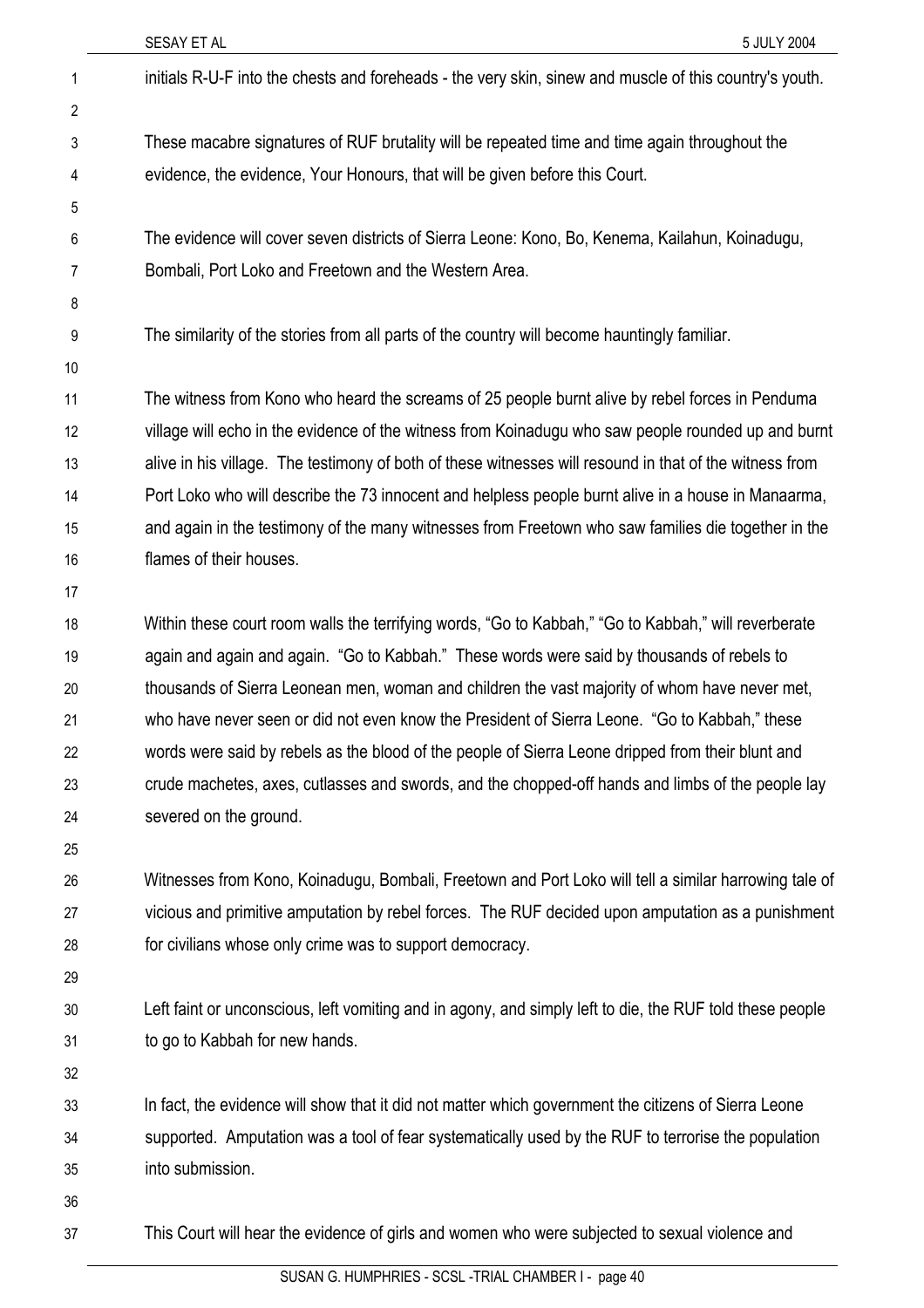| 1  | sexual slavery; the unmistakably atrocious and ghastly signature of RUF signature.                       |
|----|----------------------------------------------------------------------------------------------------------|
| 2  | <b>MR. PRESIDENT:</b>                                                                                    |
| 3  | Mr. Tejan-Cole, don't you think there are some of these facts have all been heard by this Court in the   |
| 4  | opening statement of the Prosecutor, Mr. Crane?                                                          |
| 5  | MR. TEJAN-COLE:                                                                                          |
| 6  | My Lord, most of the facts I will cover, My Lord, may be similar and, as I insist, Your Lordship, they   |
| 7  | may be similar, but they are not the same, the tales are different. And that is why I am emphasising     |
| 8  | again to Your Lordships -                                                                                |
| 9  | MR. PRESIDENT:                                                                                           |
| 10 | When you are saying — when you are saying, "Go to Kabbah, he'll give you arms," and so on, this          |
| 11 | came out, you know, during the statement and --                                                          |
| 12 | MR. TEJAN-COLE:                                                                                          |
| 13 | In respect of one witness, but as I have emphasised, Your Lordship --                                    |
| 14 | MR. PRESIDENT:                                                                                           |
| 15 | I suppose we are going to generalities, you are not treating witnesses here, you are examining -- you    |
| 16 | are presenting your case, you know, generally and the way you would like it to be. I think if we have    |
| 17 | handled certain facts or we have heard certain facts, it is good to work on the economy, you know, of    |
| 18 | time and move forward. You can go on, I just wanted to make this remark, but you can move forward.       |
| 19 | MR. TEJAN-COLE:                                                                                          |
| 20 | The evidence of the teenager from Kono who was publicly raped by eight rebels and so badly injured       |
| 21 | that she bled for three days, My Lord, I emphasise, has terrible parallels with that of the witness from |
| 22 | Koinadugu who was pregnant, but miscarried after being publicly raped by three rebels. The               |
| 23 | Prosecution will invite this Chamber to juxtapose these stories with the gruesome account of the         |
| 24 | witness from Freetown who was taken to Waterloo, raped by seven rebels and saw another girl              |
| 25 | abandoned by her captors because she had been gang raped to the point where she could no longer          |
| 26 | walk.                                                                                                    |
| 27 |                                                                                                          |
| 28 | Ample evidence, Your Honours, will be adduced before this Chamber of girls from Freetown who were        |
| 29 | abducted and held by retreating rebels and used and abused on a daily basis as the sexual slaves of      |
| 30 | their captors. These were not isolated incidents. This did not only happen in Freetown. Indeed, if the   |
| 31 | rebels could do it in Freetown where the world was watching, they could do it everywhere in Sierra       |
| 32 | Leone.                                                                                                   |
| 33 |                                                                                                          |
| 34 | Evidence adduced before this Court will show the same pattern of RUF behaviour in Bombali,               |
| 35 | Koinadugu, Kono, Kailahun, and Port Loko.                                                                |
| 36 |                                                                                                          |
| 37 | These and other patterns of violence, of brutality, of criminality that will be traced through the       |

SESAY ET AL 5 JULY 2004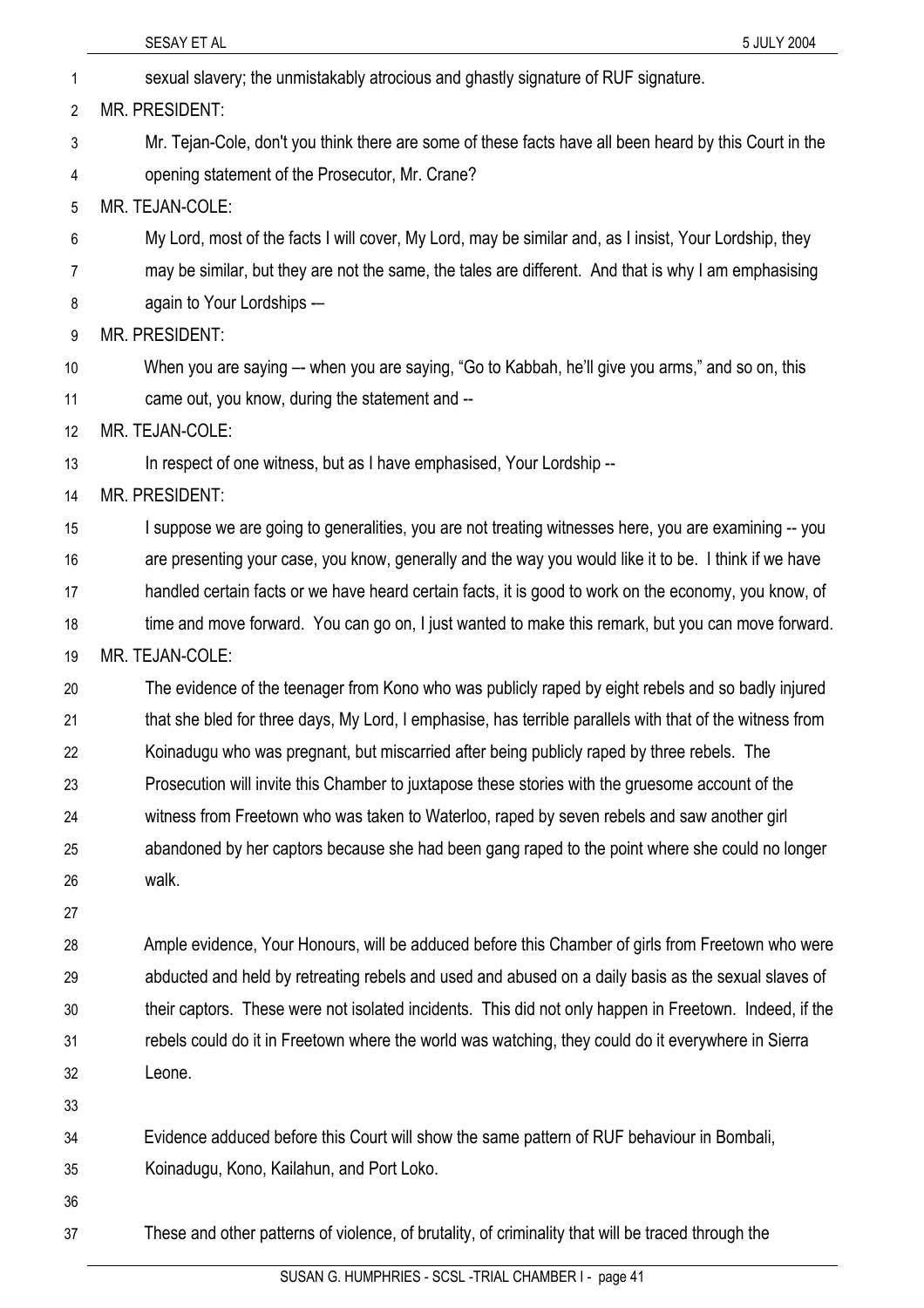| 1              | evidence, will show that the crimes committed by the RUF were planned and had method. The                     |
|----------------|---------------------------------------------------------------------------------------------------------------|
| $\overline{2}$ | finding of these patterns in the behaviour of the RUF throughout the territory of Sierra Leone is             |
| 3              | significant. These patterns will show that the RUF high command and, in particular, the three                 |
| 4              | Accused before this Court, Sesay, Kallon and Gbao, not only knew of, but condoned of these crimes.            |
| 5              | They ordered the rebel troops to commit these atrocities against the civilians of this country. Your          |
| 6              | Honour, I reiterate once more the patterns will be found and the stories will become easily                   |
| 7              | recognisable because there are so many of them, but they must not be confused with one another.               |
| 8              |                                                                                                               |
| 9              | It is crucial that it does not obscure one extraordinary yet simple and critical point, that is this, these   |
| 10             | crimes were committed upon individuals. Every single witness who will come to this Court will tell of         |
| 11             | the brutality that they endured. The rape victim from Koinadugu must not, Your Honour, I emphasise,           |
| 12             | must not be mistaken for the rape victim from Kono. The 73 people who were burned alive in                    |
| 13             | Manaarma must not, Your Honours, be confused for the 25 people burned alive in the Penduma                    |
| 14             | village. The amputee from Freetown, Your Honour, is distinct from the amputee from Port Loko.                 |
| 15             |                                                                                                               |
| 16             | The stories may be familiar, they will reveal a similar pattern, but they are not the same. The pain that     |
| 17             | each endured cannot be the same.                                                                              |
| 18             |                                                                                                               |
| 19             | The first witnesses who will be called in this trial will demonstrate both pattern and individual             |
| 20             | difference. Drawn from all over Sierra Leone, their evidence will reveal the design of RUF terror and         |
| 21             | cruelty. Their evidence will also establish that it was the innocent individual citizens of Sierra Leone      |
| 22             | who suffered the terrible consequence of that terror and brutality.                                           |
| 23             |                                                                                                               |
| 24             | This trial will provide history with a record of the organised terror that the RUF unleashed upon             |
| 25             | citizens of Salone and the responsibility of the three RUF Commanders, Sesay, Kallon and Gbao,                |
| 26             | who stand indicted before this Court for that terror. It will also be a legacy to the bravery of individual   |
| 27             | Sierra Leoneans who are willing to relive their individual terror and tell their story in front of this Court |
| 28             | and the world.                                                                                                |
| 29             |                                                                                                               |
| 30             | Your Honours, the rhetorical question one may ask at this stage and for which evidence will be led is:        |
| 31             | who are the RUF and why did they unleash a campaign of terror in Sierra Leone?                                |
| 32             |                                                                                                               |
| 33             | Founded in about 1989, the RUF was led by Corporal Foday Sabayana Sankoh, alias Popay, alias                  |
| 34             | Pa. But he did not act alone. He had the help of other insurgents he met in training camps in Libya           |
| 35             | and Burkina Faso. The most important of these is the war crimes indictee, Charles Ghankay Taylor.             |
| 36             |                                                                                                               |
| 37             | Though now a fugitive from justice, Taylor was, in the mid 1980s, an official in the government of the        |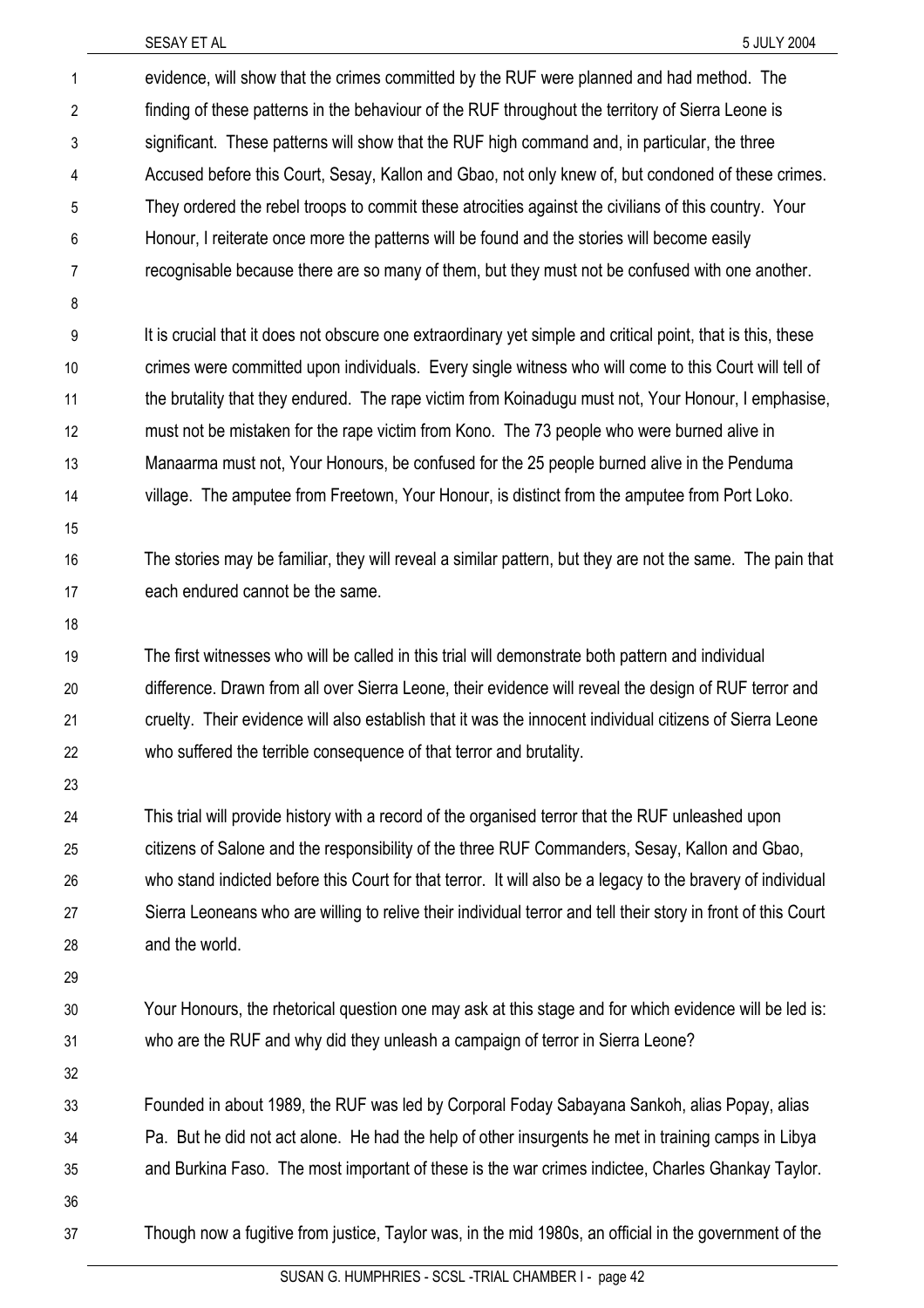then Liberian President, Samuel K. Doe. He was accused of embezzlement and fled to the United States. There he was arrested and detained pending extradition to Liberia. He joined a group of Liberian exiles determined to overthrow Samuel K. Doe's government. Moving between Burkina Faso and Libya, this group crystallised as the National Patriotic Front of Liberia or the NPFL. The Liberian civil war began in December 1989. 1 2 3 4 5

6

7 8 9 10 11 12 13 14 Foday Sankoh, leader of the RUF, travelled to Liberia and assisted both Charles Taylor and the NPFL. In turn, Charles Taylor assisted Sankoh as he began the military training of Sierra Leonean refugees and expatriates in Liberia. Sankoh's aim was to overthrow President Joseph Saidu Momoh's one-party dictatorship and gain political power in Sierra Leone. One of Taylor's objectives was to retaliate against Sierra Leone for its support of ECOMOG in blocking the NPFL from taking control of Liberia. Both Taylor and Sankoh needed to gain access to the rich diamond mining areas of Sierra Leone to bring their objective to fruition. So, in March 1991, the RUF entered Bomaru in the Kailahun district of eastern Sierra Leone from Liberia. The campaign of terror then began.

15

16 17 18 19 20 21 Your Honours, from the very outset the RUF was a military organisation with a clearly defined structure and chain of command. Leadership decision -- leadership decision-making and control rested with those at the top of that command. Target commanders answered to battalion commanders, who answered to a battalion group commander, who answered to a battle field commander. Individuals within the RUF held military titles such as major, colonel, brigadier and even general.

22

23 24 25 26 NATO-like nomenclature was adopted for its functional branches, the G4 was in charge of RUF logistics. The G5 was in charge of "sensitising" the civilians. A People's War Council was established. Its role was to plan the RUF military strategy. It always met before a major RUF offensive was launched.

27

28 29 30 31 32 Fighting forces were organised. Special forces, who had trained with Sankoh, were superior to Vanguards, who had trained in Liberia. Vanguards were superior to junior forces -- Vanguards who were superior to junior forces who had trained in Sierra Leone. Targets with names like Bronze Warriors, Jungle Warriors and Alligator Forces were established within battalions and these battalions fought along axes.

33

34 35 36 37 Training camps were also set up. The Court will hear the names such as Camp Lion, Camp Superman, Camp Rosos and Zimmi Camp. At these camps men, women and children who had been captured from their villages were given not only military training but ideological indoctrination. For the RUF did indeed have pretensions to ideology. Sankoh wrote the manifesto called Footpaths to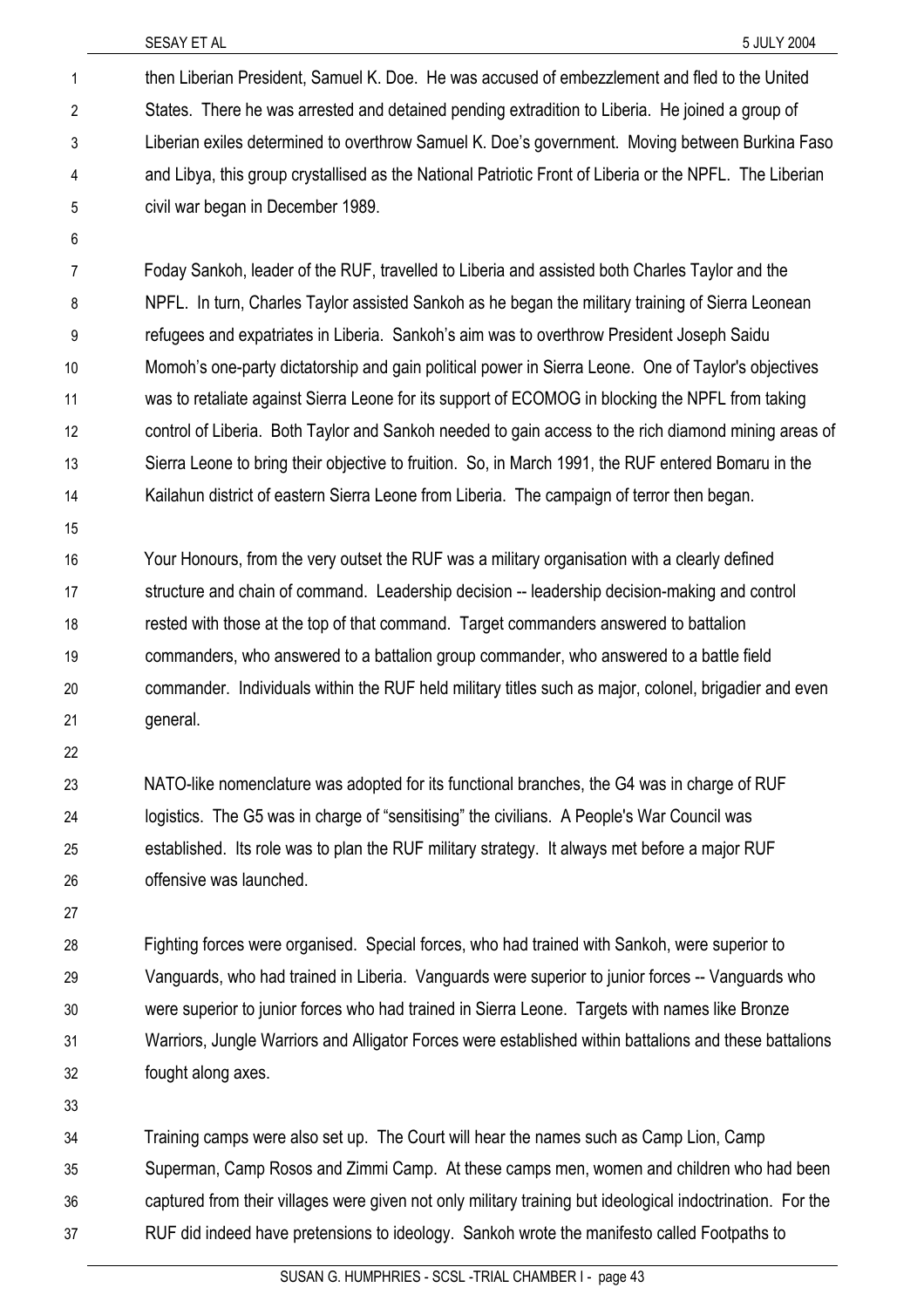|    | 5 JULY 2004<br>SESAY ET AL                                                                               |
|----|----------------------------------------------------------------------------------------------------------|
| 1  | Democracy. The RUF even had an anthem which was sung every morning four verses interspersed              |
| 2  | with a chorus.                                                                                           |
| 3  |                                                                                                          |
| 4  | "RUF is fighting to save Sierra Leone. RUF is fighting to save our people. RUF is fighting to save our   |
| 5  | country. RUF is fighting to save Sierra Leone."                                                          |
| 6  |                                                                                                          |
| 7  | The evidence adduced before this honourable Court will show crystal clearly that the RUF was no          |
| 8  | saviour. The RUF was not fighting to save Sierra Leone. It was fighting to take control of Sierra        |
| 9  | Leone.                                                                                                   |
| 10 |                                                                                                          |
| 11 | "Go and tell the President, Sierra Leone is my home. Go and tell my parents, they may see me no          |
| 12 | more. When fighting in the battle field and I'm fighting forever. Every Sierra Leonean is fighting for   |
| 13 | his land."                                                                                               |
| 14 |                                                                                                          |
| 15 | The RUF, Your Honours, did indeed send people with messages to the President, but it was only after      |
| 16 | they had amputated their arms and limbs. The messages were of terror.                                    |
| 17 |                                                                                                          |
| 18 | "Where are our diamonds, Mr. President? Where is our gold, NPRC? RUF is hungry to know where             |
| 19 | they are. RUF is fighting to save Sierra Leone."                                                         |
| 20 |                                                                                                          |
| 21 | The evidence will show why the RUF was hungry to know where the diamonds and gold were. It will          |
| 22 | show how the RUF accounted for our minerals and how they made the people of Sierra Leone,                |
| 23 | "enjoy" their land.                                                                                      |
| 24 |                                                                                                          |
| 25 | "Our people are suffering without means of survival. All our minerals have gone to foreign lands.        |
| 26 | RUF is hungry to know where they are. RUF is fighting to save Sierra Leone."                             |
| 27 |                                                                                                          |
| 28 | The evidence that will be adduced before this Court will show that the RUF took our minerals to          |
| 29 | foreign lands and exchanged them for arms and ammunition. These arms and ammunition, Your                |
| 30 | Honour, were used to exacerbate the suffering of the people of Sierra Leone. "Sierra Leone is ready      |
| 31 | to utilise her own. All our minerals will be accounted for. The people will enjoy their land. RUF is the |
| 32 | saviour we need right now."                                                                              |
| 33 |                                                                                                          |
| 34 | The RUF was no saviour. They failed to account for the minerals they mined and the properties they       |
| 35 | looted. Their thirst for diamonds, and for the arms they bought -- for the arms they could buy meant     |
| 36 | that RUF did not walk Footpaths to Democracy. They trampled democracy underfoot. Who were the            |
| 37 | people that made up the RUF, who were so hungry for the gold and diamonds, who ran roughshod             |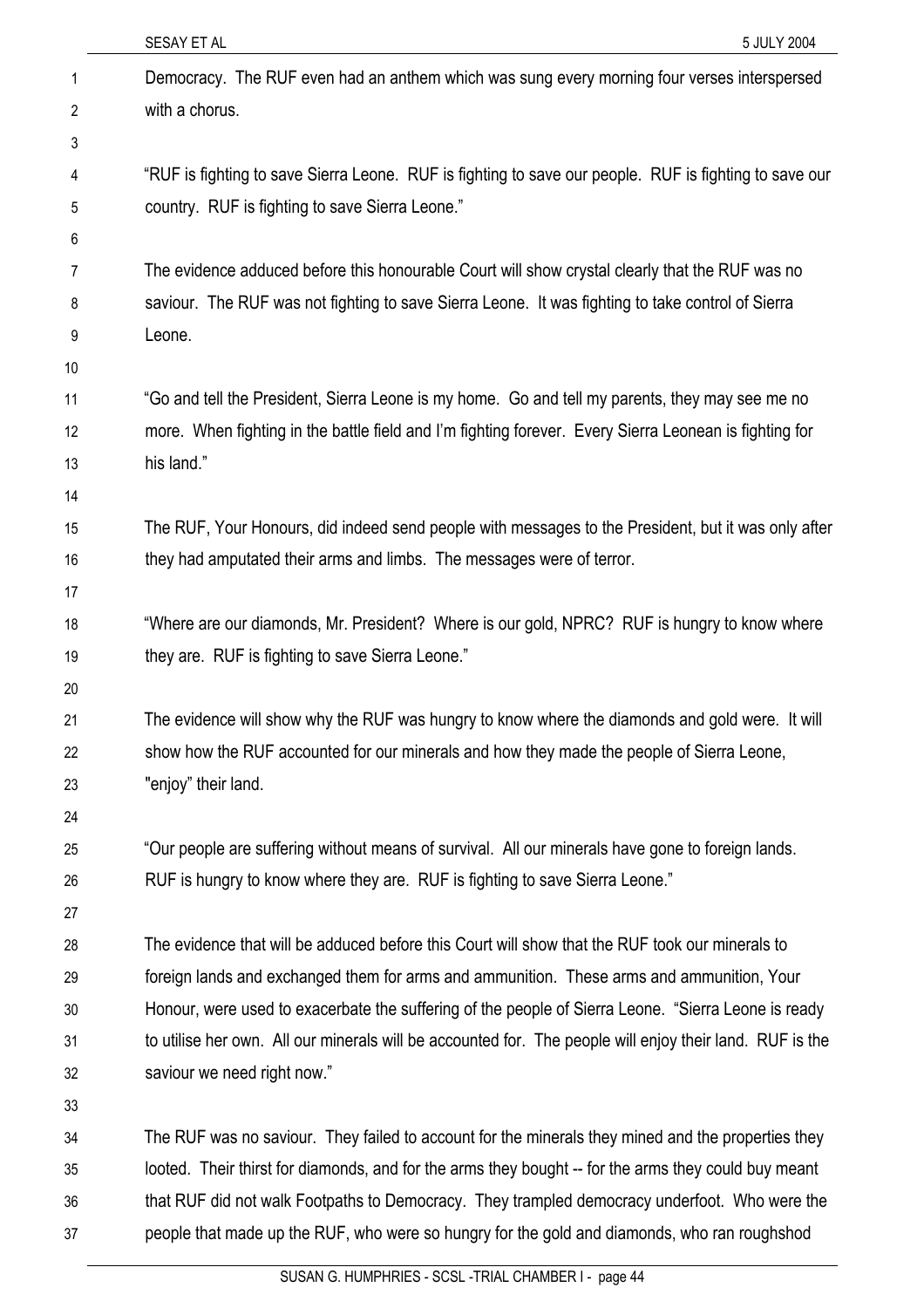| 1  | over democracy? Three of these people stand indicted before this Court today. Issa Hassan Sesay,         |  |
|----|----------------------------------------------------------------------------------------------------------|--|
| 2  | RUF Area Commander, RUF Battle Group Commander, RUF Battle Field Commander, RUF Interim                  |  |
| 3  | Leader. Morris Bilai Karim Kallon, Deputy Area Commander, Battle Field Inspector, Battle Group           |  |
| 4  | Commander, Battle Field Commander. Augustine Gbao, Commander of the RUF Internal Defence                 |  |
| 5  | Unit, Overall Security Commander, Area Commander.                                                        |  |
| 6  |                                                                                                          |  |
| 7  | These three men were senior commanders with the RUF. They planned, ordered, witnessed and                |  |
| 8  | participated in the criminal activities of the RUF. They are responsible for these crimes for what they  |  |
| 9  | did personally, for what other commanders did, and for what their subordinates did.                      |  |
| 10 |                                                                                                          |  |
| 11 | The evidence will show that the first Accused, Sesay, was in Kono between February and September         |  |
| 12 | 1998 and again from 1999 onwards, when he was the mining commander of the RUF and personally             |  |
| 13 | collected diamonds which were then exchanged for arms and ammunition. As such, he requested              |  |
| 14 | that the 24-member Small Boys Unit be prepared for him. The evidence will show that he always had        |  |
| 15 | a Small Boys Unit with him. In Koidu, he addressed the meeting of civilians who had been captured        |  |
| 16 | and brought to Kono to mine diamonds for the RUF. He told them that anyone who did not co-operate        |  |
| 17 | would be punished. The punishment ranged from flogging to execution.                                     |  |
| 18 |                                                                                                          |  |
| 19 | Sesay was present in Kailahun when about 60 civilians, accused of being Kamajors, were executed          |  |
| 20 | by his subordinates.                                                                                     |  |
| 21 |                                                                                                          |  |
| 22 | In Kenema in October 1997, Issa Hassan Sesay, on the orders of Bockarie, arrested and severely           |  |
| 23 | assaulted a civilian with a firearm.                                                                     |  |
| 24 |                                                                                                          |  |
| 25 | Sesay led attacks on Koidu and Makeni as the offensive that culminated in the invasion of Freetown       |  |
| 26 | intensified. The evidence will show that he used child soldiers in these attacks in which civilians were |  |
| 27 | brutally murdered, maimed and raped.                                                                     |  |
| 28 |                                                                                                          |  |
| 29 | Sesay organised retreat forces from Freetown. At Masiaka, following the 1999 retreat, captured           |  |
| 30 | women complained directly to him that they had been raped by rebels. His response was that the           |  |
| 31 | rebels were their "husbands" and that they therefore had nothing to complain about.                      |  |
| 32 |                                                                                                          |  |
| 33 | Issa Hassan Sesay ordered the arrest of UN personnel in Kailahun and ordered Morris Kallon to            |  |
| 34 | mobilise men to attack the Kenyan peacekeepers in Magburaka. He supplied ammunition for the              |  |
| 35 | attack. He ordered that Zambian peacekeepers detained in Makeni be transported to Kono. He               |  |
| 36 | addressed the men in transit telling them that the UN and white men were to blame for the problems       |  |
| 37 | in Africa, that his men were ready to fight the UN. Sesay said, "I could have killed all of you and      |  |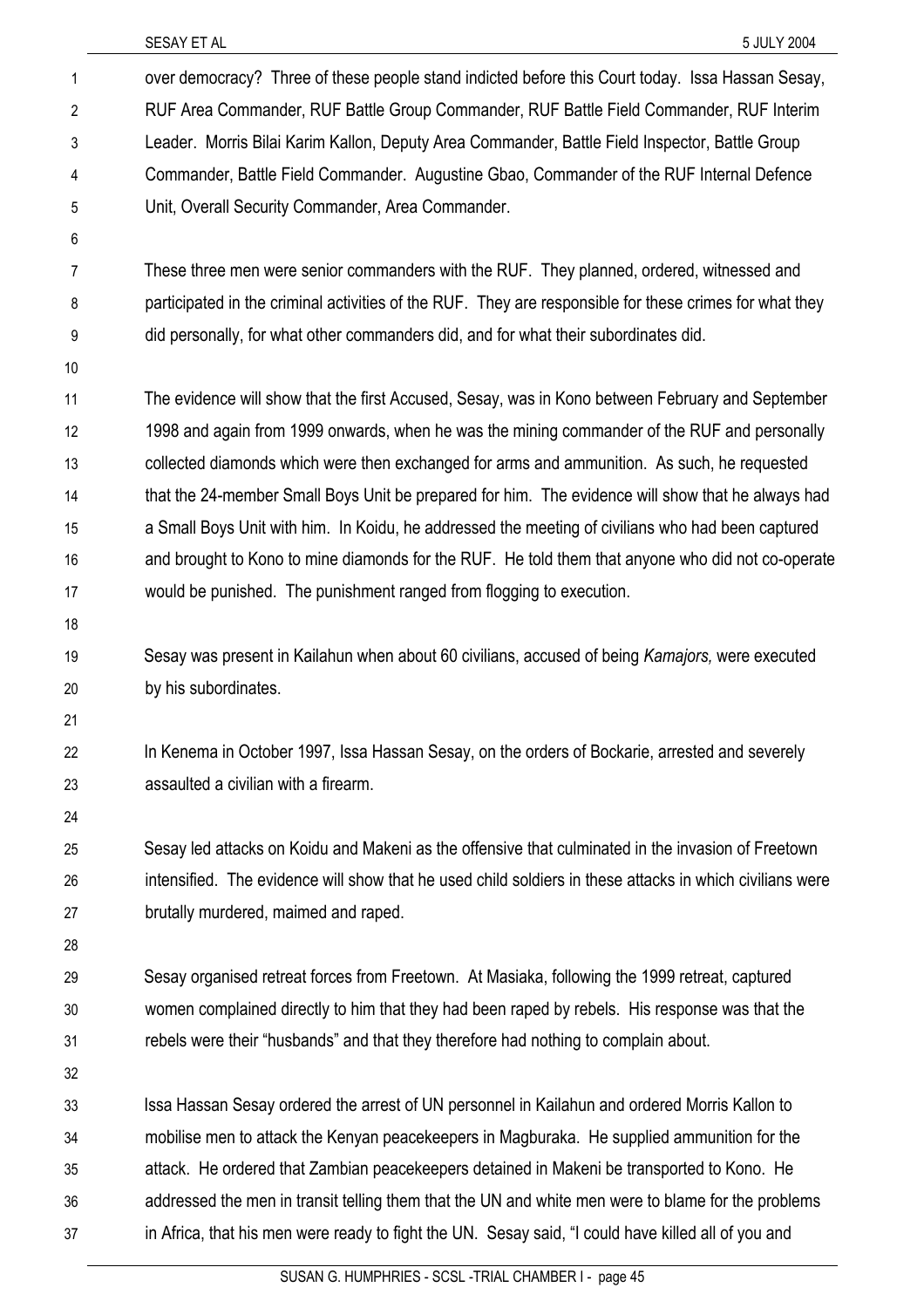1 nobody would question me."

2 3

4

The time for questions has now arrived.

5 6 7 8 9 10 11 12 13 The second Accused, Morris Kallon, alias Bilai Karim, used child soldiers in attacks he led, including on Koidu town and in Lunsar. He attempted to prevent the repatriation of 90 child combatants from Makeni to Freetown. He oversaw the use of civilian labour in the mining fields. He broke into the National Development Bank in Bo in 1998 and looted all the money. He killed a civilian in Kono over a sheep. He was present in Tombudu Town when civilians were killed by rebel forces. He was present in Koidu Town when civilians were tied up and shot. He participated in the attack on Makeni that was part of the offensive that culminated in the invasion of Freetown, and led reinforcements to Freetown. He organised retreat forces from Freetown. Kallon threatened peacekeepers at the Makeni DDR camp. He abducted UN military observers and attacked Kenyan peacekeepers.

14

15 16 17 18 19 20 The third Accused, Augustine Gbao, was a senior RUF commander in Kailahun. He controlled its civilian population and RUF fighters. He ordered the various Chiefs to congregate before him and gave them orders to provide materials and civilians for use by the RUF. He captured civilians to carry ammunition from Buedu to Pendembu and Mobai. He was present when women and girls were brought to Kailahun, raped and forced to marry RUF fighters. Gbao was present when 60 men, accused of being *Kamajors,* were killed in Kailahun.

21

22 23 24 25 26 27 28 Gbao's influence extended beyond Kailahun. He was the head of the Internal Defence Unit of the RUF and had children as young as 10 and 11 trained with guns at a camp in Bunumbu. At the end of the conflict he was involved in the negotiation for the release of children and ordered his subordinates to kill staff members of Caritas after children had been released. He also threatened death to children who had been released. He attacked the UN peacekeepers at Magburaka and read a "charge sheet" to the captives justifying his actions. He was present at the Makeni hospital when the UN Milobs were taken and one was killed.

29

30 31 32 33 Of course, other RUF commanders also bear the greatest responsibility. Charles Ghankay Taylor stands indicted, but temporarily hides from justice in Calabar, Nigeria. Foday Sankoh is dead. Sam Bockarie - Mosquito - is dead. But the role they played, their dreadful deeds, as alleged in the indictment, will be recorded in this trial.

34

35 36 37 Foday Sankoh, leader of the RUF, he ordered the capture and training of children to fight because, once again, they are loyal and show no fear. It is because of him that today there are some children and young adults who do not know their real names, their villages or their parents.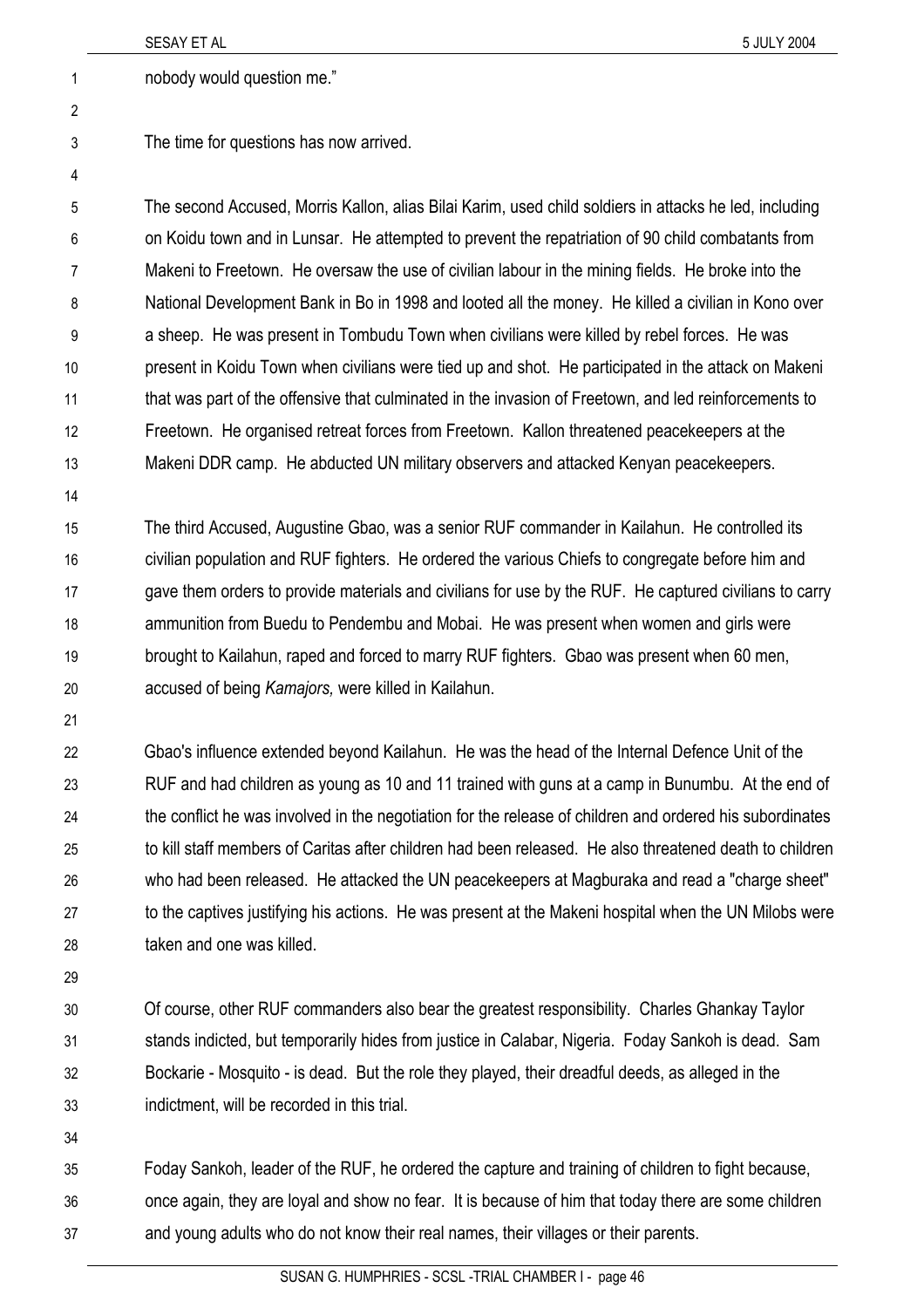Sankoh, the man who signed peace accords while arming his soldiers and planning attacks. Sankoh, the author of Footpaths to Democracy who wanted to sabotage democratic elections by ordering his soldiers to amputate the hands of people who voted. Sankoh's control was such that he could still order his troops even when detained in Nigeria. From outside Sierra Leone his order that the RUF joined the AFRC was obeyed without question. 1 2 3 4 5

7 8 9 Sam Bockarie, Mosquito, Maskita, the name brings on the cold sweat and feverish shivers usually associated with the deadly malaria disease down the collective spine of Sierra Leonean population. It is no wonder. He was everywhere, biting and sucking the life blood from this country.

10

6

11 12 13 14 15 In June 1997 he led attacks in Bo District. Bo was under the control of the CDF for large parts of the conflict. Prior to the attacks the rebels announced that the harbouring of *Kamajors* would not be tolerated. Dozens of civilians were killed in Sembehun, Tikonko, Mambona, Gerihun, and Telu. The civilians killed included the beloved, blind Chief Albert Sani Demby, Paramount Chief of Baoma Chiefdom and the father of the former Vice President of Sierra Leone.

16

17 18 19 20 21 22 23 In Kenema, prominent civilians accused of supporting the CDF were arrested and tortured. One of them, B.S. Massaquoi, a former government minister, was arrested, tied up and savagely beaten by Mosquito. Mr. Massaquoi was released but later Mosquito threatened that the Kenema police station would be burnt to the ground if he was not re-arrested. Mr. Massaquoi and five others were then tortured and killed. Witnesses before this Court will tell of the wounds they observed on the body of Mr. Massaquoi while he was in custody and of seeing his beaten corpse and other corpses in a mass grave.

24

25 26 27 28 When the first AFRC accused, Tamba Alex Brima, alias Gullit, was in Freetown in January 1999 giving orders for the wholesale spreading of terror from State House, the other AFRC Accused, Brima Bazzy Kamara and Santigie Kanu, were in State House with him. Sam Bockarie, Mosquito, of the RUF, may not have been physically present but, from Kailahun, he was directing the horror.

29

30 31 32 33 When Mosquito ordered Operation No Living Thing, he announced to the world, and I quote, "I am a ruthless commander. I am ready to damage, but I am waiting until something happens to Sankoh. When I take Freetown I shall clear every living thing and building. To my God, I'll fight. I will kill and kill and the more they tell me to stop, the more I'll kill."

34

35 36 37 "I am a ruthless commander. I am ready to damage, but I am waiting until something happens to Sankoh. When I take Freetown I shall clear every living thing and building. To my God I'll fight. I will kill and kill and the more they tell me to stop the more I'll kill."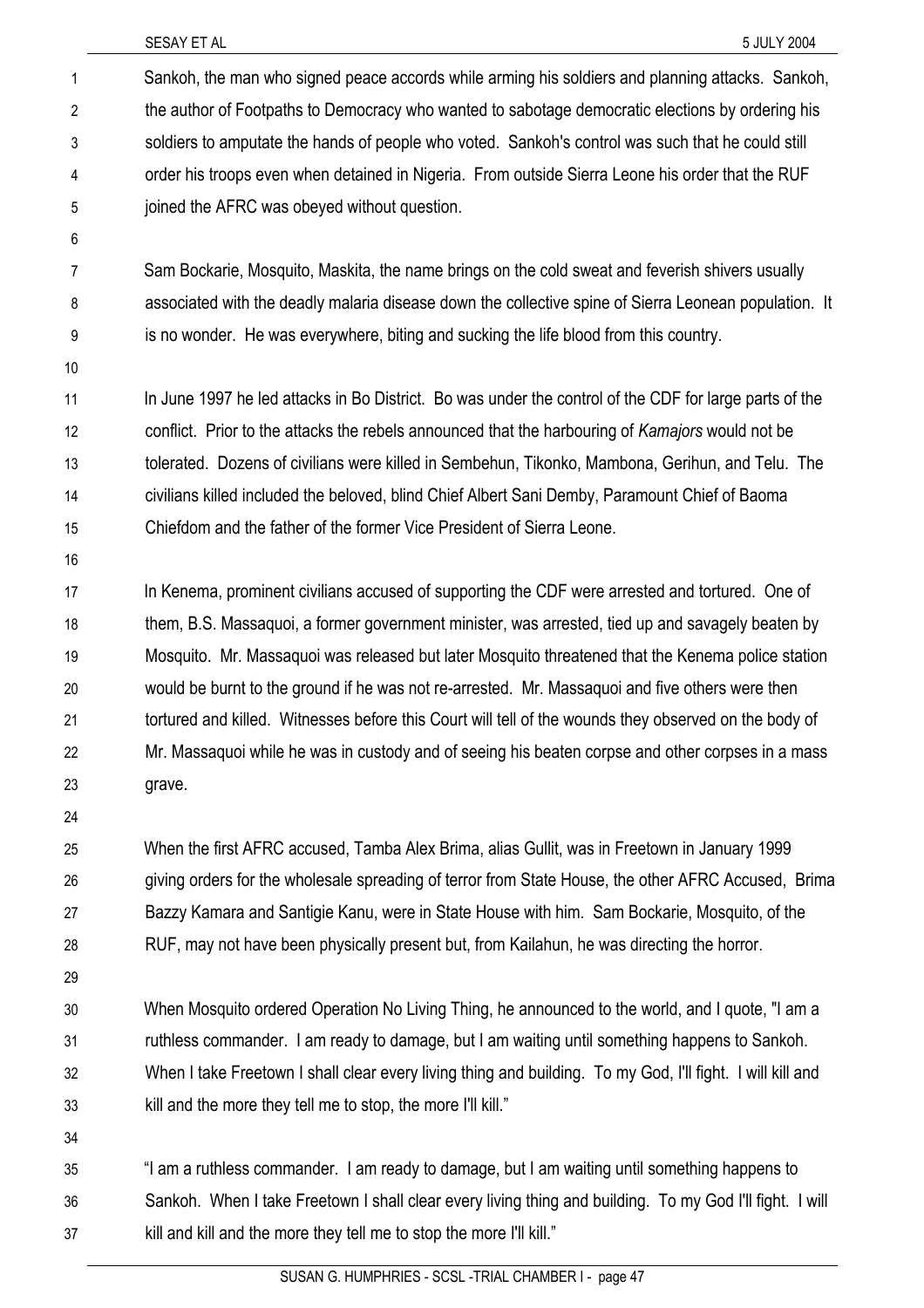1

|                | These men, dead and alive, in this courtroom or hiding in Nigeria, are responsible for every single       |
|----------------|-----------------------------------------------------------------------------------------------------------|
| $\overline{2}$ |                                                                                                           |
| 3              | murder, every single amputation, every single rape, every single beating, every single burnt house        |
| 4              | and each body marked with the terrible letters R-U-F or A-F-R-C, the suffering of every woman forced      |
| 5              | to become the wife of one or more of her captors and every single person forced from their home and       |
| 6              | made to carry goods or mine diamonds.                                                                     |
| 7              |                                                                                                           |
| 8              | It does not matter that their subordinates fired the bullets, wielded the machetes, stole the goods or    |
| 9              | raped the women, these men were in command, in control and failed to stop their subordinates in this      |
| 10             | orgy of terror. Mosquito declared, "I am a ruthless commander. I am ready to damage." They all            |
| 11             | were.                                                                                                     |
| 12             |                                                                                                           |
| 13             | Post 30 November 1996, Your Honours, in pursuit of power and control of the country the RUF               |
| 14             | committed the crimes alleged in the seven districts and the western area that formed the crime bases      |
| 15             | of the indictment. The RUF had a plan; Kono had to be controlled. The prize was Freetown.                 |
| 16             |                                                                                                           |
| 17             | Kono meant diamonds, diamonds meant arms. From 1991 to 1996, the RUF sent diamonds to                     |
| 18             | Charles Taylor at NPFL headquarters in Gbanga, Liberia. After Taylor became President of Liberia in       |
| 19             | 1997, the trade in diamonds intensified. The structures and the players were all in place. Sankoh, the    |
| 20             | leader, was directing his subordinates and dealing in diamonds with Charles Taylor for arms.              |
| 21             | Bockarie was the Battle Field commander; Sesay was the Battle Group Commander; Kallon, was the            |
| 22             | Deputy Area Commander North; and Augustine Gbao, was Commander of Kailahun.                               |
| 23             |                                                                                                           |
| 24             | Diamonds were brought to White Flower, Charles Taylor's mansion, first by Bockarie, occasionally          |
| 25             | accompanied by Kallon and then by Sesay. Gbao also met with Taylor in Liberia and Burkina Faso.           |
| 26             |                                                                                                           |
| 27             | In return consignments of AK-47s, RPGs, Uzis and ammunition would be delivered to the RUF in              |
| 28             | Sierra Leone. Some consignments were brought in by air, others were brought in by truck. Some             |
| 29             | were routine shipments of necessarily supplies to the RUF fighters.                                       |
| 30             |                                                                                                           |
| 31             | Control of the north Koinadugu, Bombali and Port Loko was central to the RUF military strategy and        |
| 32             | the jungle groups based in these districts helped maintain control of Kono. One of the keys to control    |
| 33             | of Kono was controlling Kailahun. Kailahun in the Eastern Sierra Leone was the RUF's stronghold           |
| 34             | from the beginning of the conflict until the end. It served as the corridor into Liberia. It was the home |
| 35             | of Augustine Gbao from 1997 to 1999. Mosquito was also based there. Sesay and Kallon were                 |
| 36             | regular visitors.                                                                                         |
| 37             |                                                                                                           |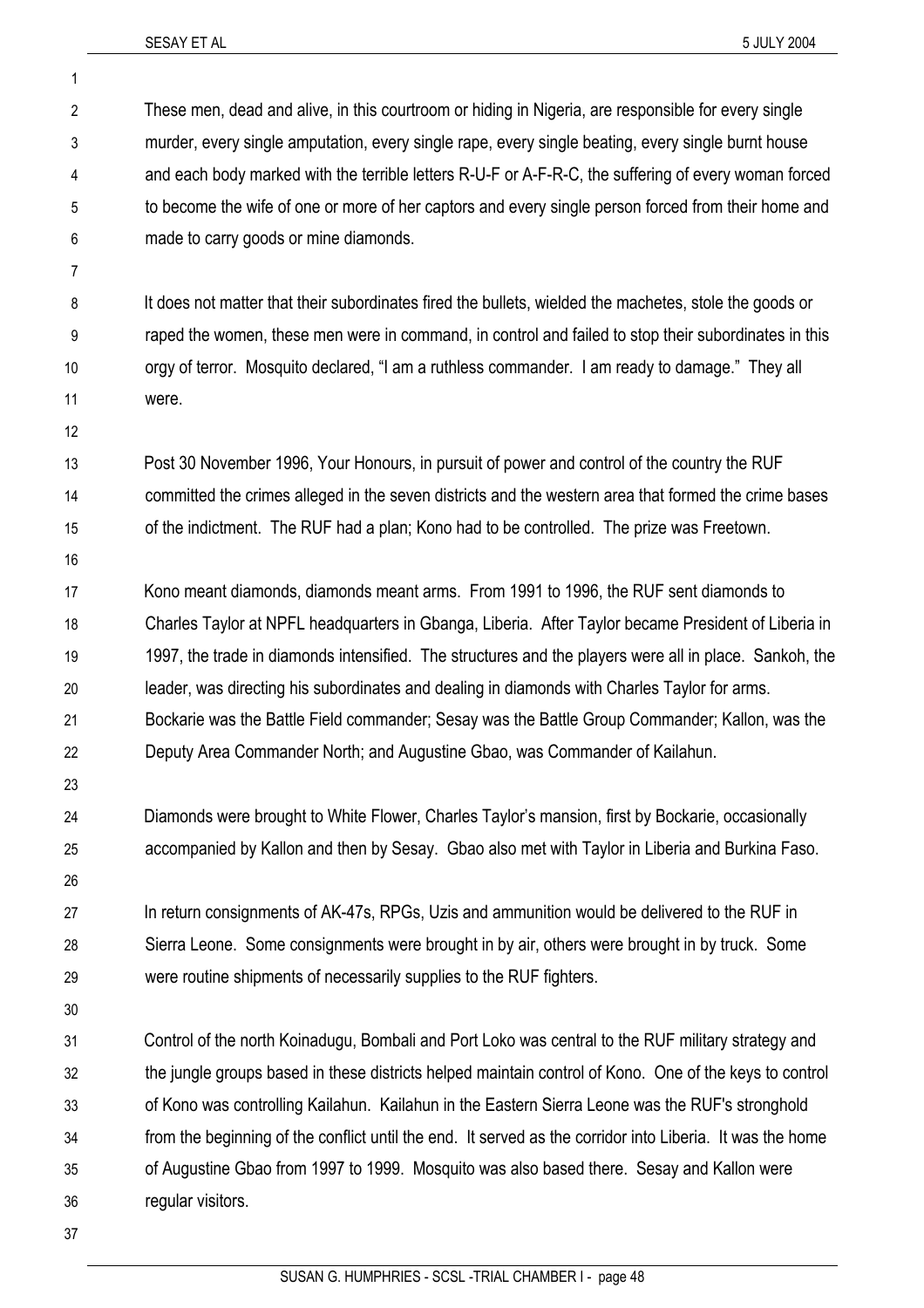| 1              | If controlling Kono was a means to an end, that end was Freetown. For the RUF believed that you        |
|----------------|--------------------------------------------------------------------------------------------------------|
| 2              | control the capital, you control the country. The ultimate Freetown invasion occurred in January 1999  |
| 3              | and the inglorious retreat from Port Loko to Makeni a few weeks later.                                 |
| 4              |                                                                                                        |
| 5              | Your Honours, central to this story of the RUF is its union with the AFRC in 1997. The AFRC, the       |
| 6              | Armed Forces Revolutionary Council, was formed by some members of the armed forces of Sierra           |
| $\overline{7}$ | Leone, particularly the Sierra Leone Army or SLA. On 25th May 1997, the RUF seized power in this       |
| 8              | country. The leader of the AFRC was Johnny Paul Koroma. It's other commanders were Alex Tamba          |
| 9              | Brima, also known as Gullit; Brima Bazzy Kamara, also known as Bazzy; and Santigie Borbor Kanu,        |
| 10             | popularly known as Five-Five. These are the three Accused in the AFRC trial.                           |
| 11             |                                                                                                        |
| 12             | At the time Sankoh was detained in Nigeria and Bockarie was in de facto command of the RUF in          |
| 13             | Sierra Leone. The evidence will show that Johnny Paul Koroma contacted Sankoh by telephone and         |
| 14             | invited the RUF to join with the AFRC. Sankoh accepted this invitation.                                |
| 15             |                                                                                                        |
| 16             | Johnny Paul Koroma made a recording of Sankoh's voice issuing an order for the RUF to join with the    |
| 17             | AFRC. This recording was played on the Sierra Leone Broadcasting Service radio in Freetown and         |
| 18             | via VHF radio to RUF commanders and troops in the field. Within days thousands of RUF soldiers         |
| 19             | had entered Freetown and major towns. Sankoh also wrote letters to various high-ranking RUF            |
| 20             | Commanders and RUF supporters directing them to join the AFRC and exhorting the two groups to          |
| 21             | work together.                                                                                         |
| 22             |                                                                                                        |
| 23             | Your Honour, thereafter the RUF and AFRC formed a joint Junta force. A governing body, the             |
| 24             | Supreme Council, was created. It became the sole executive and legislative authority within Sierra     |
| 25             | Leone. Its members were both RUF and AFRC and included Sankoh, Mosquito, the first Accused in          |
| 26             | this trial; Issa Hassan Sesay, the second Accused in this trial; Morris Kallon; Alex Tamba Brima,      |
| 27             | Gullit; Ibrahim Bazzy Kamara; Santigie Borbor Kanu; and Johnny Paul Koroma.                            |
| 28             |                                                                                                        |
| 29             | Your Honour, from May 1997 onwards the RUF and the AFRC acted jointly. Like any marriage there         |
| 30             | were occasional difficulties. However, these difficulties were not so much between the two groups as   |
| 31             | between individuals in the two groups. These individuals were violent and ruthless men and the         |
| 32             | difficulties did erupt into violence. But the RUF/AFRC marriage having been contracted, it was not put |
| 33             | asunder by this sporadic squabbling of individual commanders.                                          |
| 34             |                                                                                                        |
|                |                                                                                                        |

35 36 37 The two groups shared a common goal and shared information and resources. From the RUF base in Kailahun, Mosquito sent troops to Rosos, the RUF base in Bombali and home of Gullit, Bazzy and Five-Five. Indeed, the marriage was such that certain field commanders who were originally either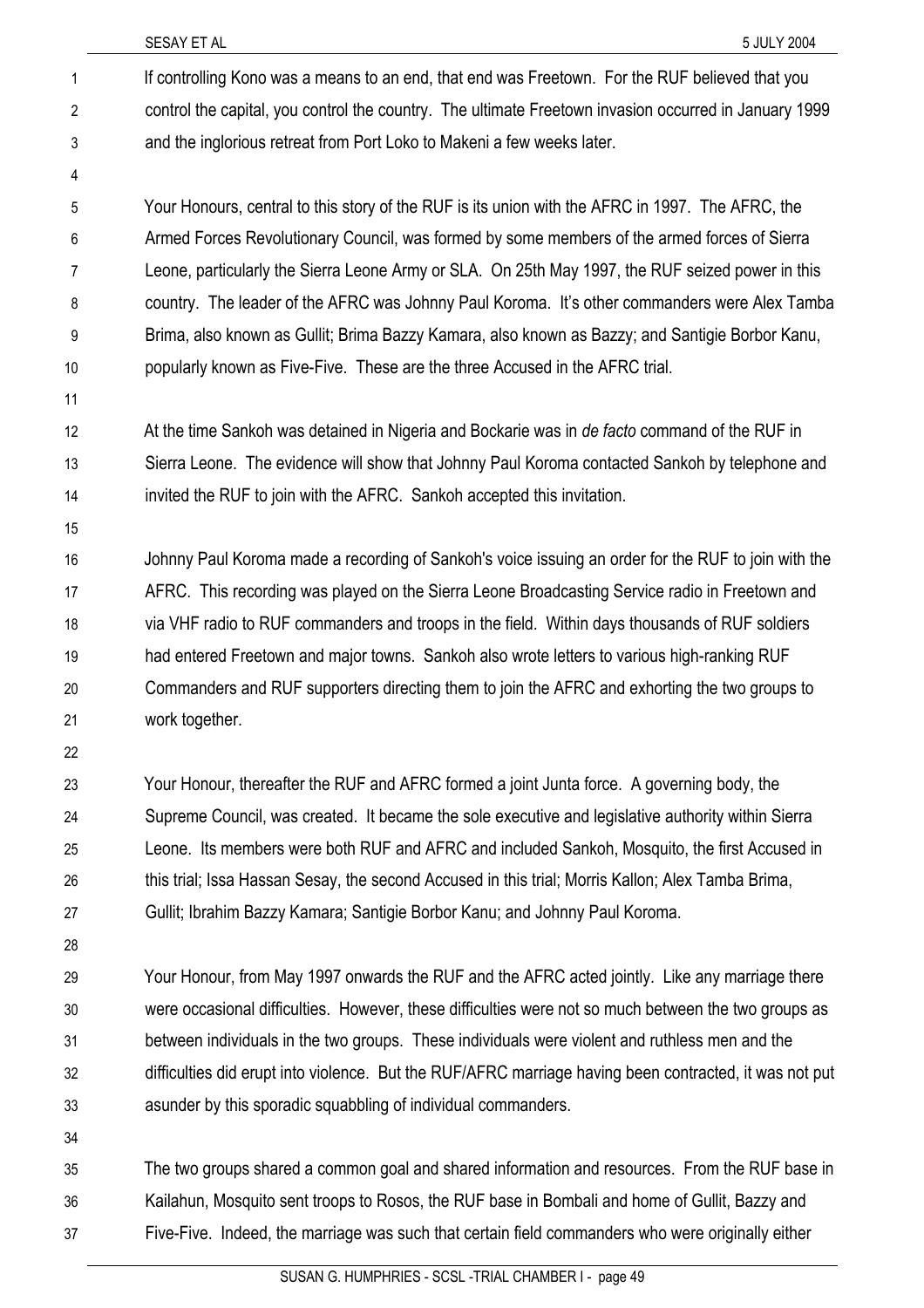RUF or AFRC would control combatants who were mixed RUF and AFRC. The combatants dressed alike and were referred to as one by each other and the populace of Sierra Leone. The witnesses who will give evidence in this Court will refer to Junta, rebels and People's Army when speaking about both RUF and AFRC forces. 1 2 3 4

6 7 8 9 10 11 12 This marriage of the two forces bears directly on the criminal responsibility of the three Accused before this Court. The RUF and the AFRC shared a common plan to gain control over Sierra Leone. These three RUF high commanders, Sesay, Kallon and Gbao, are responsible for the crimes committed by the RUF and AFRC in pursuit of that common plan. Sesay, Kallon and Gbao, are responsible because they knew that these crimes were being committed and did nothing to prevent them. Sesay, Kallon and Gbao, are responsible because the fact that crimes were going to be committed was foreseeable.

13

5

14 15 16 Sesay, Kallon and Gbao, are responsible for the countless murders, rapes and mutilations performed by the faceless AFRC soldiers. As well as for the properties burnt and stolen and the civilians abducted by them.

17

18 19 20 21 22 23 24 Sesay, Kallon and Gbao, are responsible for the crimes committed by the senior AFRC commanders, Johnny Paul Koroma, Alex Tamba Brima, Bazzy Kamara and Santigie Borbor Kanu. They are responsible for the civilians killed and abducted on the orders of Gullit as AFCR troops moved from Koidu and Koinadugu. Sesay, Kallon and Gbao are responsible for the people burnt alive in Yiffin during the attack led by Gullit and Bazzy. They are responsible for the human sacrifices ordered by Gullit in Bombali. Sesay, Kallon and Gbao, are responsible for the sexual violence done to the three women abducted from Freetown who were forced to become the "wives" of Five-Five in Masiaka.

25

26 27 28 29 30 31 Sesay, Kallon and Gbao, are responsible for the living hell that was Freetown in January 1999 as civilians were murdered, amputated, raped, as the city was burnt and looted, as civilians were abducted and forced to carry loads for the retreating junta forces. They may not have given the physical orders in Freetown to burn and kill, but there were RUF troops and commanders in the city and from Freetown Tamba Alex Brima was in radio communication with the RUF leadership and receiving directions from Mosquito.

32

33 Your Honours, many things happened after the day of the marriage of the RUF and AFRC --

34 MR. PRESIDENT:

35 36 Provided you are getting towards rounding up because the computation of the time which was agreed on during the status conference is virtually out. Yes, you can go on. Yes.

37 MR. TEJAN-COLE: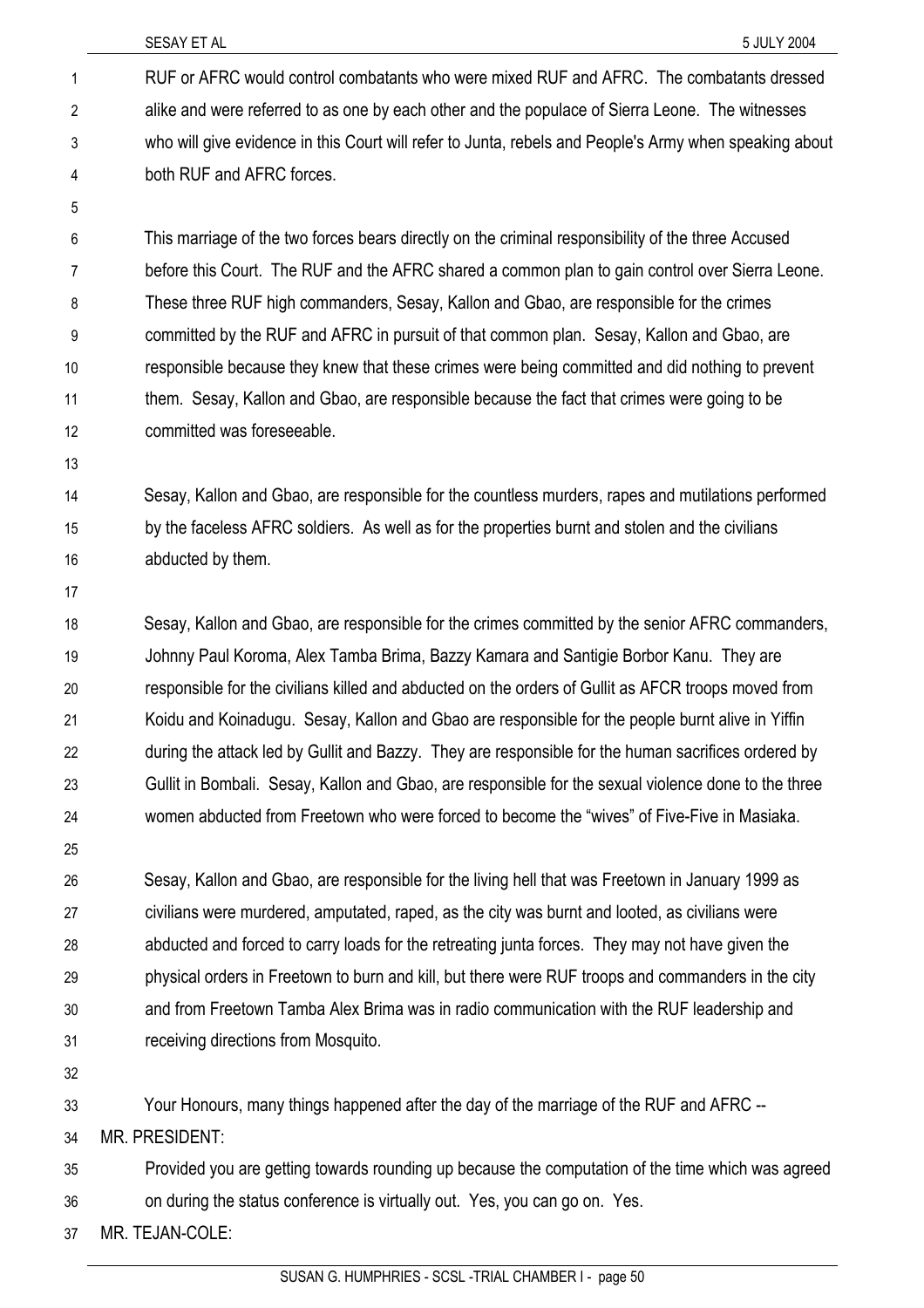|    | 5 JULY 2004<br>SESAY ET AL                                                                             |
|----|--------------------------------------------------------------------------------------------------------|
| 1  | As Your Honour pleases.                                                                                |
| 2  |                                                                                                        |
| 3  | From May 1997 the Junta forces stayed in power in Freetown until forced out by ECOMOG on the           |
| 4  | 14th of February 1998. Your Honour, it is important that I state that 1998 was a year of crucial       |
| 5  | importance to the case of the Prosecution, for two operations were launched in 1998: Operation Pay     |
| 6  | Yourself and Operation No Living Thing.                                                                |
| 7  |                                                                                                        |
| 8  | Operation Pay Yourself was a command to steal and loot; food, clothing, money and furniture were       |
| 9  | stripped from the people by the ravenous rebel forces. Operation No Living Thing, sometimes called     |
| 10 | Operation Spare No Soul, needs no elaboration.                                                         |
| 11 |                                                                                                        |
| 12 | A widespread and systematic programme of punishing civilians for supporting President Kabbah,          |
| 13 | ECOMOG or CDF forces was also instituted.                                                              |
| 14 |                                                                                                        |
| 15 | Following the expulsion of the junta from Freetown in February 1998, the Junta factions regrouped in   |
| 16 | both Koinadugu and Kono District. The first Accused, Sesay, and second Accused, Kallon, ensured        |
| 17 | that the RUF organised a safe passage for Johnny Paul Koroma to Kailahun. The marriage of the          |
| 18 | RUF and the AFRC was re-affirmed and explicit plans were made to keep control of Kono at all costs.    |
| 19 |                                                                                                        |
| 20 | Throughout all of these areas the same macabre signature of brutality will be seen as witness after    |
| 21 | witness tells the Court their story. These witnesses in many different languages and overcoming        |
| 22 | many cultural and psychological difficulties will paint this picture. Even making allowances for these |
| 23 | difficulties this picture will clearly emerge.                                                         |
| 24 |                                                                                                        |
| 25 | Counts 1 and 2, terrorising the civilian population and collective punishment, will be established by  |
| 26 | viewing the evidence as a whole, but particular features of the evidence --                            |
| 27 | <b>MR. PRESIDENT:</b>                                                                                  |
| 28 | I hope you will not go through the 18 counts --                                                        |
| 29 | MR. TEJAN-COLE:                                                                                        |
| 30 | No, My Lord, I do not intend --                                                                        |
| 31 | <b>MR. PRESIDENT:</b>                                                                                  |
| 32 | -- because we have heard all about that, we have the indictment.                                       |
| 33 | MR. TEJAN-COLE:                                                                                        |
| 34 | I will just touch on the key evidence that we intend to adduce in respect of each count, My Lord.      |
| 35 |                                                                                                        |
| 36 | <b>MR. PRESIDENT:</b>                                                                                  |
| 37 | Yes.                                                                                                   |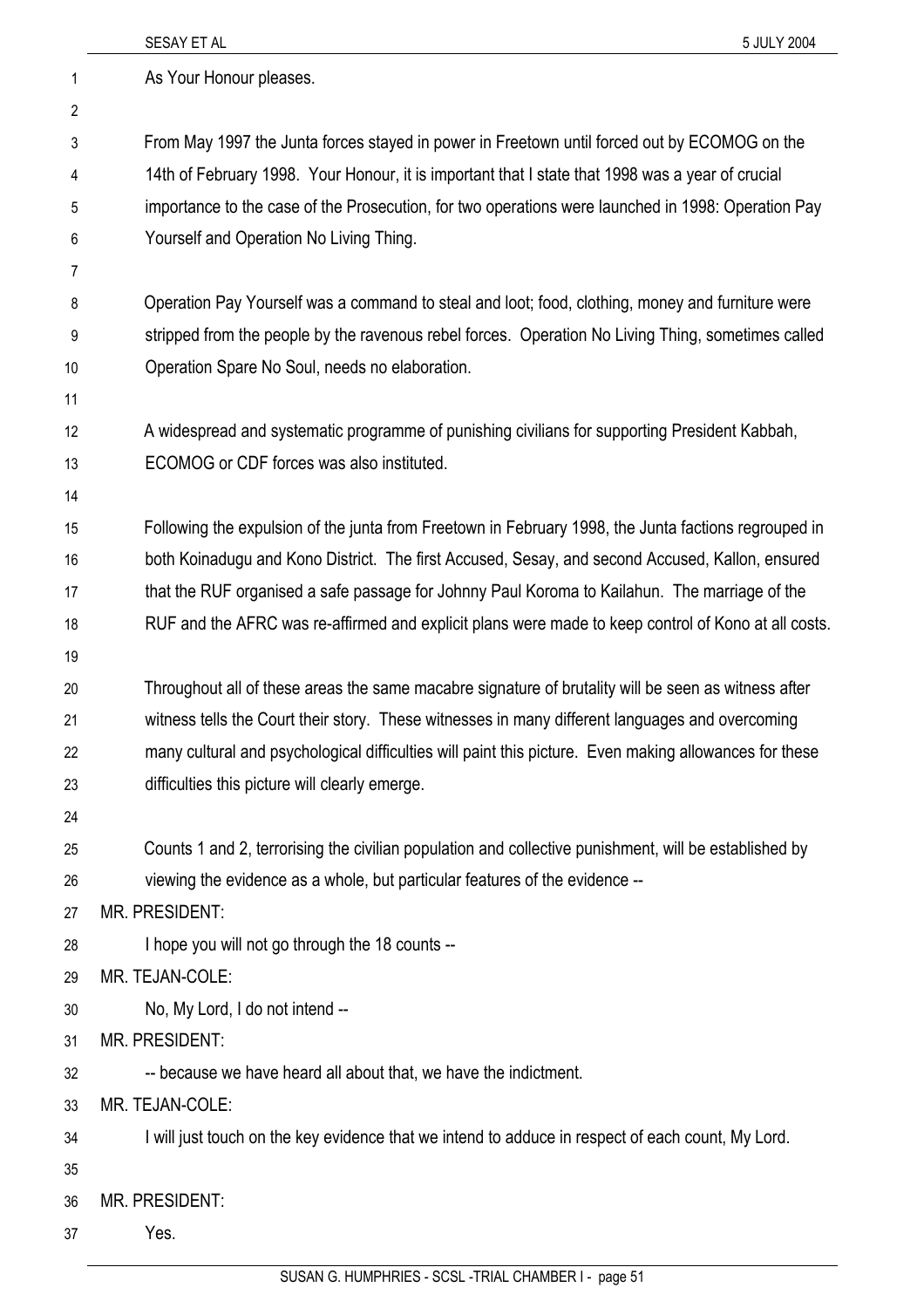| 1              | MR. TEJAN-COLE:                                                                                         |
|----------------|---------------------------------------------------------------------------------------------------------|
| $\mathbf{2}$   | Counts 1 and 2 will be proved, Your Honours, when evidence is led that shows soldiers amputating        |
| 3              | civilians and telling them to, "Go to Kabbah for new hands," or give them a letter to Kabbah, there can |
| 4              | be no other reasons for the actions of the RUF/AFRC than to instil terror or to punish.                 |
| 5              |                                                                                                         |
| 6              | When entire villages are burnt to the ground there can be no reasons other than to instil terror or to  |
| $\overline{7}$ | punish. Counts 3 to 5, unlawful killings, the murders committed by the RUF/AFRC also bear their         |
| 8              | macabre signature: victims were shot, hacked to death and burnt alive. They were often herded           |
| 9              | together to be killed en masse. Other civilians were often forced to watch.                             |
| 10             |                                                                                                         |
| 11             | The evidence will establish that across the crime bases in the indictment thousands and thousands of    |
| 12             | people were killed at the hands of the RUF and the AFRC.                                                |
| 13             |                                                                                                         |
| 14             | Counts 6 to 9, sexual violence. The sexual violence of the RUF was vicious and endemic. This will       |
| 15             | be demonstrated throughout the evidence relating to Kono, Koinadugu, Bombali, Kailahun, Freetown        |
| 16             | and Port Loko. Gang rape, sexual slavery, forced marriage, often accompanied by other physical          |
| 17             | violence, these crimes left deep wounds both physical and psychological.                                |
| 18             |                                                                                                         |
| 19             | Counts 10 and 11, physical violence, the damage done to the very bodies of the civilians of this        |
| 20             | country is perhaps the most notorious of the RUF signature of violence. The reason for the              |
| 21             | amputation and the carving of the initials on the chest and foreheads is almost unfathomable.           |
| 22             |                                                                                                         |
| 23             | Count 12, child soldiers. Thousands of children were abducted from all over Sierra Leone and forced     |
| 24             | to undergo training at RUF and AFRC camps. They were indoctrinated, drugged and often given new         |
| 25             | names. Organised into Small Boys Units and Small Girls Units, they were forced to carry ammunition,     |
| 26             | take part in military attacks and to participate in the criminal activities of the rebel forces.        |
| 27             |                                                                                                         |
| 28             | Count 13, abduction and forced labour, although not as enduringly visible as the amputations and        |
| 29             | sexual violence, the abduction of people and the use of these people as labour were just as             |
| 30             | pernicious. The evidence will show that thousands of people from Kenema, Kono, Koinadugu,               |
| 31             | Bombali, Freetown and Port Loko were forcibly taken from their homes and made to work for the RUF       |
| 32             | and the AFRC.                                                                                           |
| 33             |                                                                                                         |
| 34             | Count 14, looting and burning, Operation Pay Yourself.                                                  |
| 35             |                                                                                                         |
| 36             | MR. PRESIDENT:                                                                                          |

37 *(Microphone not activated)*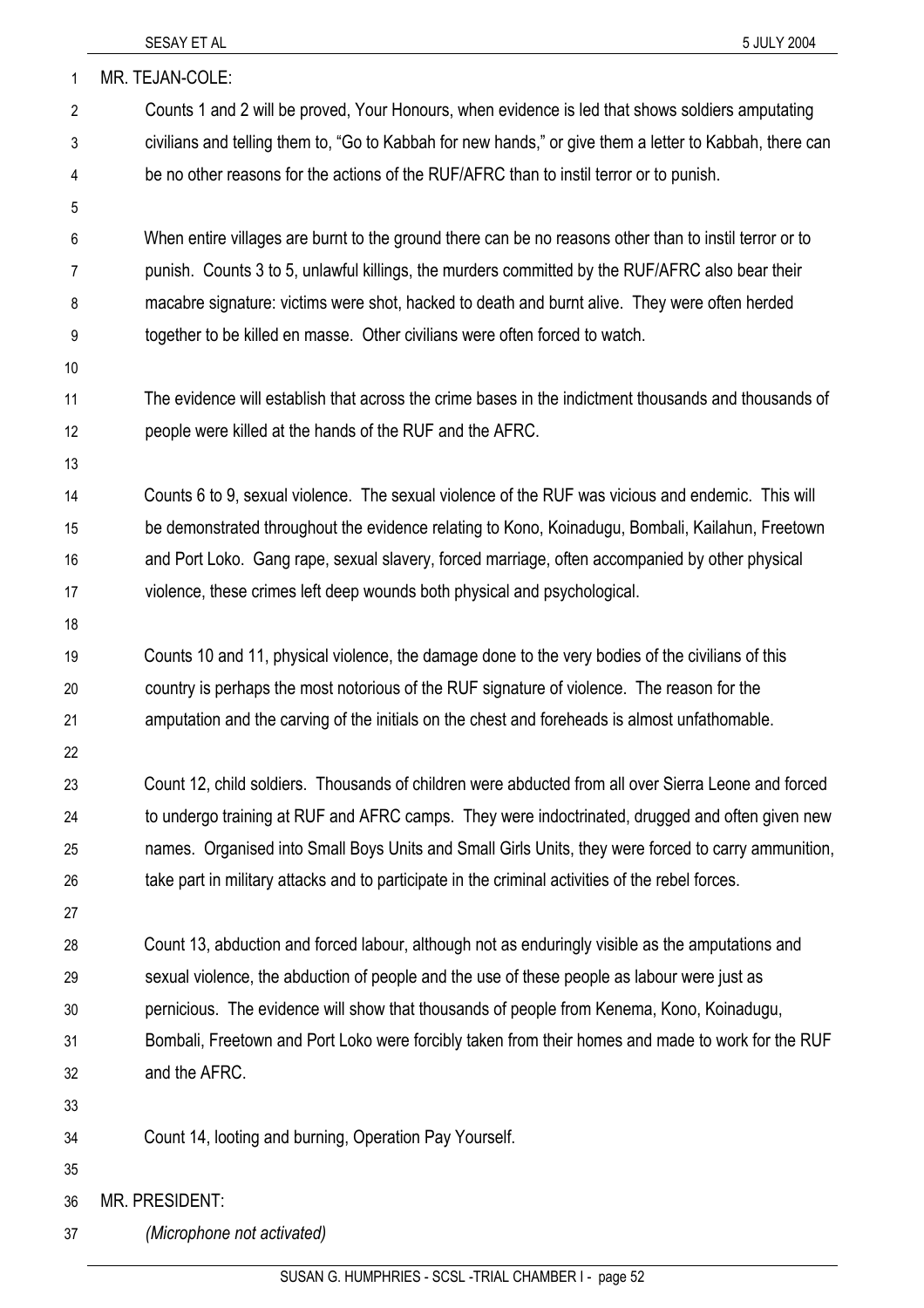| <b>SESAY ET AL</b> |  |
|--------------------|--|

| 1              | MR. TEJAN-COLE:                                                                                          |
|----------------|----------------------------------------------------------------------------------------------------------|
| $\overline{2}$ | There can be no – there can be no clearer directions to loot than Operation Pay Yourself.                |
| 3              |                                                                                                          |
| 4              | Counts 15 to 18, attacks on UNAMSIL personnel. Between April and September 2000, the RUF                 |
| 5              | attacked UNAMSIL peacekeepers and humanitarian assistance workers who were there on behalf of            |
| 6              | international community to help restore peace following the Lome Peace Agreement, 7 July 1999.           |
| $\overline{7}$ | Radio communication between the accused Kallon and Sesay and Foday Sankoh resulted in Sankoh             |
| 8              | ordering the arrest of UNAMSIL personnel. Kallon threatened the peacekeepers in Makeni at the            |
| 9              | DDR Camp that the camp should be dismantled in 72 hours.                                                 |
| 10             |                                                                                                          |
| 11             | Your Honours, the Prosecution's case will be presented as follows: The first witnesses who will be       |
| 12             | called -- the first witnesses will be called to demonstrate the nature of the crimes committed and the   |
| 13             | geographic spread over which the crimes were committed.                                                  |
| 14             |                                                                                                          |
| 15             | The next witnesses will be a few of the insiders, those who can explain the history and structure of the |
| 16             | RUF and the place of the three Accused within it. These witnesses who will give evidence about the       |
| 17             | structure and methods of the RUF come from the core of the organisation. Former soldiers and             |
| 18             | commanders, they saw and participated in the activities of this group.                                   |
| 19             |                                                                                                          |
| 20             | The Prosecution will then move through the crime bases in the following order. We will start with        |
| 21             | Kono, then Bo, Kenema, Kailahun, Koinadugu, Bombali, Freetown and Port Loko. As the evidence             |
| 22             | for each crime base is presented, the Court will hear evidence from men, women, insiders and former      |
| 23             | child soldiers.                                                                                          |
| 24             |                                                                                                          |
| 25             | Interspersed between the crime bases will be the evidence of expert witnesses.                           |
| 26             |                                                                                                          |
| 27             | The Prosecution will then present concentrated evidence relating to Count 12, the conscription of child  |
| 28             | soldiers. The Court will hear further testimony of former child soldiers and child victims.              |
| 29             |                                                                                                          |
| 30             | Finally, the Prosecution will present evidence relating to Count 15 to 18, the attacks on UNAMSIL        |
| 31             | personnel and peacekeepers.                                                                              |
| 32             |                                                                                                          |
| 33             | In concluding, Your Honours, the evidence that will be presented before this Court will be harrowing,    |
| 34             | disturbing and upsetting. Many of the witnesses are fearful of the Court process, of being on display,   |
| 35             | of having to relive traumatic and humiliating experiences, but they have agreed to come because they     |
| 36             | understand that this Court and its findings are important to more than just the people of Sierra Leone.  |
| 37             |                                                                                                          |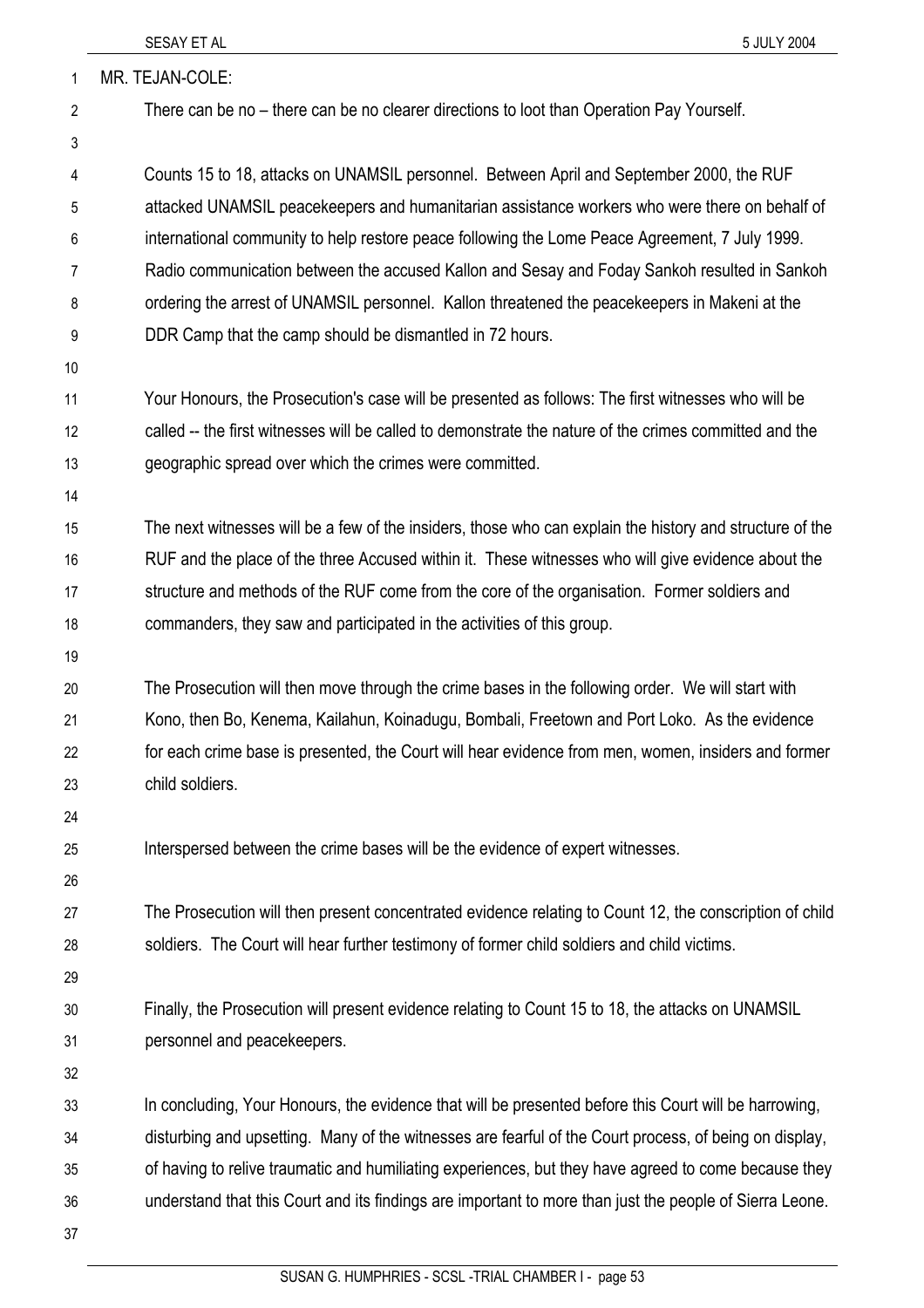|    | SESAY ET AL<br>5 JULY 2004                                                                               |
|----|----------------------------------------------------------------------------------------------------------|
| 1  | The scale of the criminality of the three Accused, Sessay, Kallon and Gbao, who stand before you, is     |
| 2  | such that they committed international crimes. There must be no impunity for those who bear the          |
| 3  | greatest responsibility for them.                                                                        |
| 4  |                                                                                                          |
| 5  | The threat of those who ignore universal standard of civilised behaviour, who seek power and control     |
| 6  | for their own ends, who unleashed terror on the civilians of their own country becomes less by the       |
| 7  | establishment of international courts and the fairness of their proceedings. Such will be the legacy of  |
| 8  | this Court.                                                                                              |
| 9  |                                                                                                          |
| 10 | Your Honour, that concludes the opening statement for the Prosecution. I am grateful, Your Honours,      |
| 11 | for your indulgence. Thank you.                                                                          |
| 12 | <b>MR. PRESIDENT:</b>                                                                                    |
| 13 | We'll adjourn the proceedings to three o'clock, 3:00 p.m. today, when we will continue with whatever     |
| 14 | the other side of the aisle decides to do. So, we will adjourn and --                                    |
| 15 |                                                                                                          |
| 16 | Yes, Mr. Crane.                                                                                          |
| 17 | MR. CRANE:                                                                                               |
| 18 | Yes, Your Honour, even though, of course, our learned colleagues can certainly say whatever they'd       |
| 19 | like to say, but we are ready to present witnesses and we have them standing by.                         |
| 20 | MR. PRESIDENT:                                                                                           |
| 21 | We are aware of that. We will take care about that, there is no problem about that.                      |
| 22 | <b>JUDGE THOMPSON:</b>                                                                                   |
| 23 | We are looking to a full day, but we need to take care of their concerns too.                            |
| 24 | MR. PRESIDENT:                                                                                           |
| 25 | I am sure, you know, there are some members of the Bar, and maybe yourself, who are used to the          |
| 26 | lunch tradition and time is very fast spent. I think we had better have a break, you know, for lunch and |
| 27 | resume at three o'clock.                                                                                 |
| 28 |                                                                                                          |
| 29 | The Court will rise, please.                                                                             |
| 30 | (Court recessed from 1337H to 1510H)                                                                     |
| 31 | MR. PRESIDENT:                                                                                           |
| 32 | We are resuming this session and I think we suspended at a time where we were to turn to the left        |
| 33 | side of the hall.                                                                                        |
| 34 | <b>JUDGE THOMPSON:</b>                                                                                   |
| 35 | Learned counsel for the Defence, we listened to the two segments of the Prosecution opening              |
| 36 | statement before we adjourned for lunch. It would seem now that we have to ask the Defence               |
| 37 | counsel if they are electing to make an opening statement at this point in time, pursuant to Rule 84, or |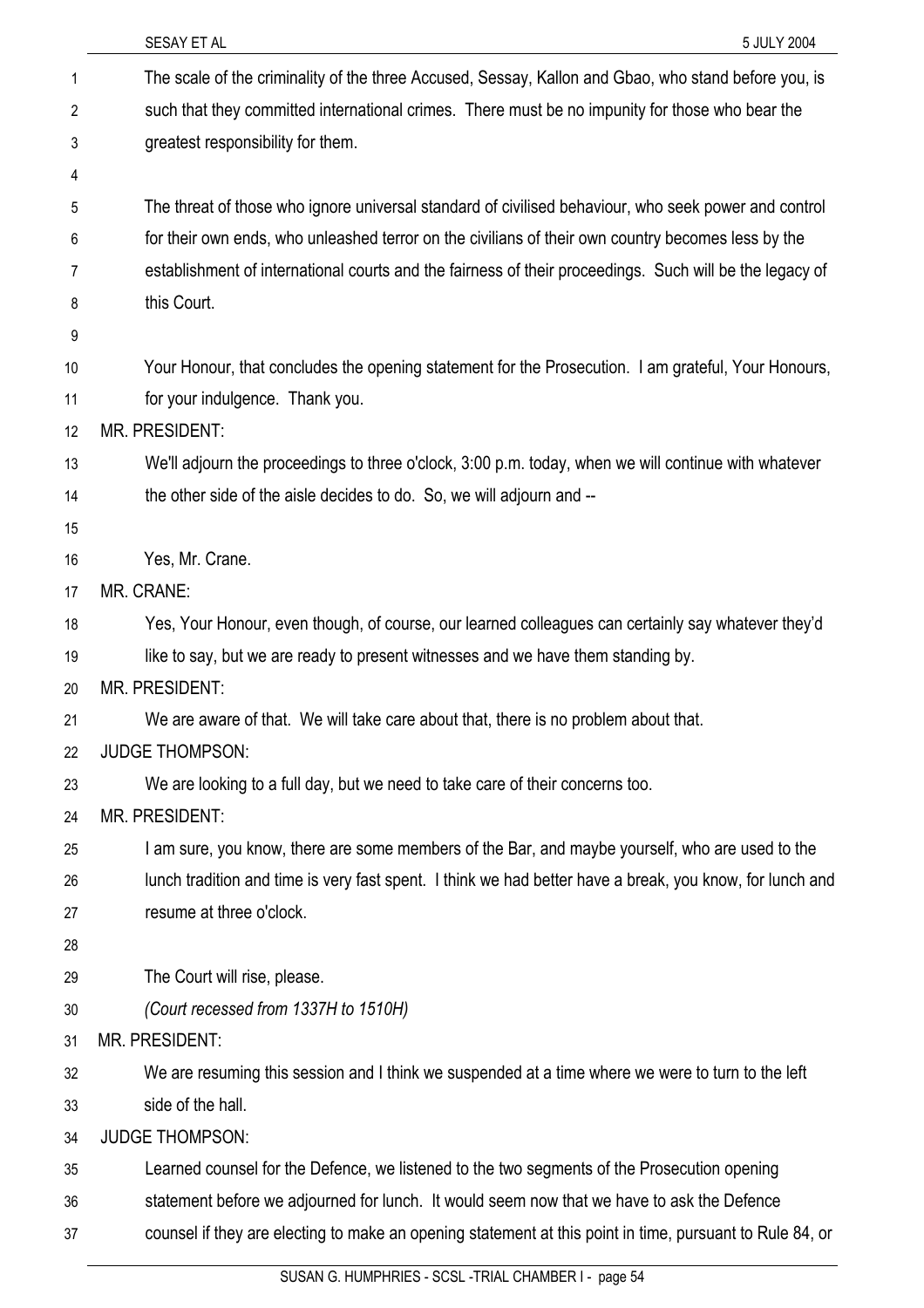| 1  | whether they are reserving the right to an opening statement at the point when they decide to present   |
|----|---------------------------------------------------------------------------------------------------------|
| 2  | their case. Because our records show that at the last Status Conference, the most recent Status         |
| 3  | Conference, each counsel for the Defence, each leading counsel indicated that they would not be         |
| 4  | making an opening statement after the Prosecution's opening statement. I do not know whether that       |
| 5  | position remains the same or has changed or been reversed.                                              |
| 6  | MR. PRESIDENT:                                                                                          |
| 7  | My attention has been drawn to another batch of interpreters who need to be sworn in. I think we had    |
| 8  | better get through that, you know, before we continue. Can you, Mister -- Can you please swear          |
| 9  | them in or they do it themselves. For the afternoon sessions were they not sworn.                       |
| 10 | <b>MR. WALKER:</b>                                                                                      |
| 11 | They weren't sworn this morning.                                                                        |
| 12 | MR. PRESIDENT:                                                                                          |
| 13 | They were sworn in this morning? Oh, they weren't, okay.                                                |
| 14 | (Interpreters sworn)                                                                                    |
| 15 | <b>JUDGE THOMPSON:</b>                                                                                  |
| 16 | Learned counsel, I indicated that at the last Status Conference on this matter held on the 23rd of June |
| 17 | this year, learned counsel for all three Accused persons stated that they are not electing to make      |
| 18 | opening statements pursuant to Rule 84 after the Prosecutor's opening statement. The inquiry now is     |
| 19 | whether that position has been revised or altered in respect of any of the Accused persons. First       |
| 20 | Accused.                                                                                                |
| 21 | MR. CLAYSON:                                                                                            |
| 22 | Your Honours, I respect the fact that the Trial Chamber wishes to proceed with this case as             |
| 23 | expeditiously as possible, but just before the break for the luncheon adjournment the Presiding Judge   |
| 24 | did indicate that after the adjournment the Defence would be invited to raise their concerns. I have    |
| 25 | three concerns of which --                                                                              |
| 26 | <b>JUDGE THOMPSON:</b>                                                                                  |
| 27 | But before you proceed --                                                                               |
| 28 | MR. CLAYSON:                                                                                            |
| 29 | Well, forgive me, I am not allowed to finish my sentence.                                               |
| 30 | <b>JUDGE THOMPSON:</b>                                                                                  |
| 31 | Let me interrupt. Of course, because I think we want to take --                                         |
| 32 | MR. PRESIDENT:                                                                                          |
| 33 | We, who have also practised in the Bar know, you know -                                                 |
| 34 | MR. CLAYSON:                                                                                            |
| 35 | (overlapping microphones)                                                                               |
| 36 | MR. PRESIDENT:                                                                                          |
| 37 | Excuse me, sorry. We have also practised in the Bar and we know that time and again, you know, the      |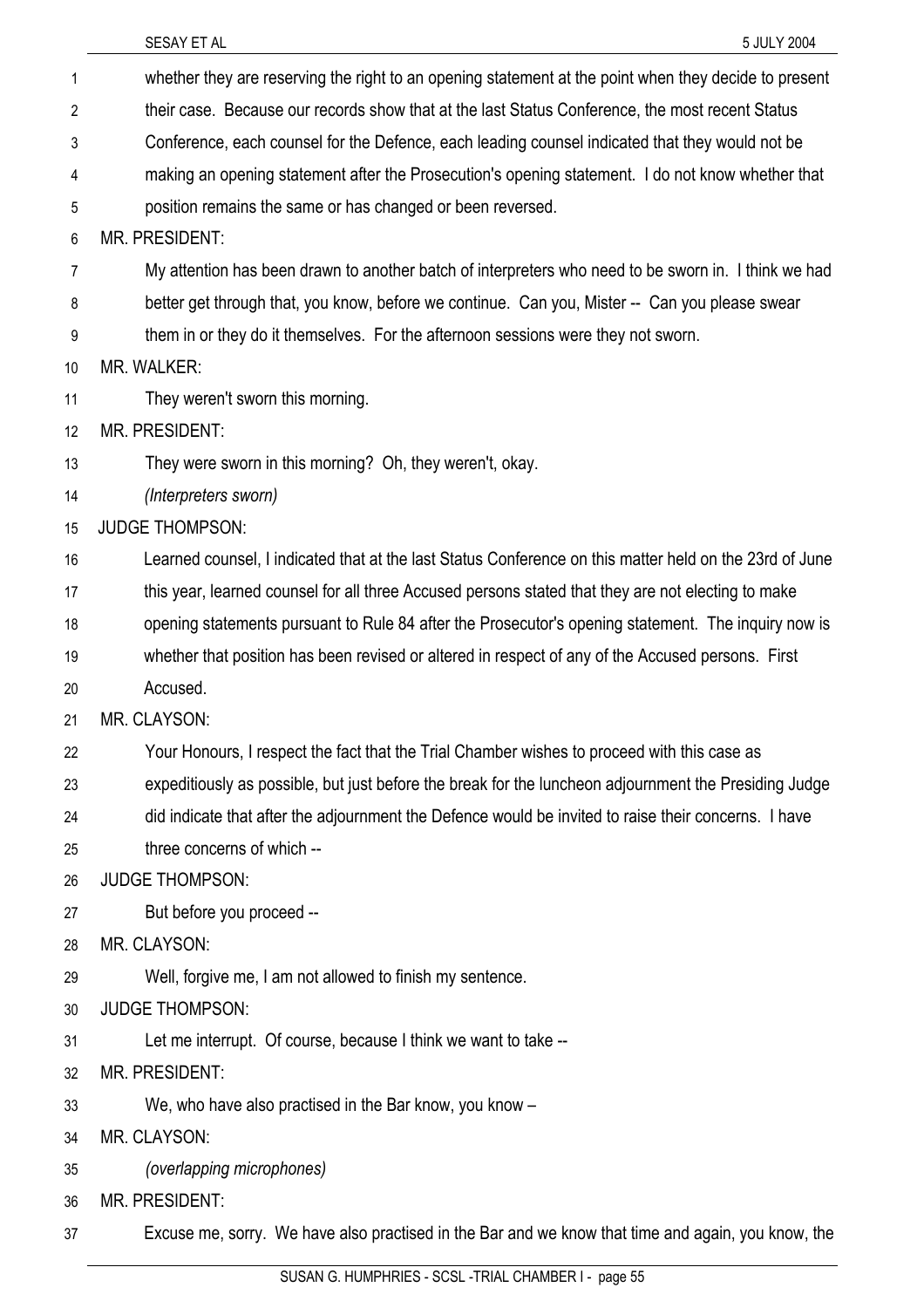| 1  | Court can come in and interrupt a bit. There is no discourtesy about it, so don't get inflamed about it  |
|----|----------------------------------------------------------------------------------------------------------|
| 2  | whatever --                                                                                              |
| 3  | MR. CLAYSON:                                                                                             |
| 4  | Well I-                                                                                                  |
| 5  | <b>MR. PRESIDENT:</b>                                                                                    |
| 6  | No, it is okay. I just want to let you know that we are not new in this business and that we are just    |
| 7  | doing what the practices have been --                                                                    |
| 8  | MR. CLAYSON:                                                                                             |
| 9  | My concern is to raise --                                                                                |
| 10 | <b>MR. PRESIDENT:</b>                                                                                    |
| 11 | You can go on.                                                                                           |
| 12 | MR. CLAYSON:                                                                                             |
| 13 | My concern is to raise issues with the Court.                                                            |
| 14 | <b>JUDGE THOMPSON:</b>                                                                                   |
| 15 | May I -- actually we are trying to keep the sequence with -- here that after listening to the opening    |
| 16 | statement of the Prosecution, the sequence here is that we ask counsel for the Defence or the            |
| 17 | accused persons, if they are not represented, whether they intend to make an opening statement. We       |
| 18 | just want to proceed as tidily as the Rules allow us to do that. Of course, if you have any issues that  |
| 19 | you think should come before opening statement, you should seek the leave of the Bench --                |
| 20 | MR. CLAYSON:                                                                                             |
| 21 | That is what I tried to do.                                                                              |
| 22 | <b>JUDGE THOMPSON:</b>                                                                                   |
| 23 | -- because we are in control of the proceedings, as the learned President has said, we want to make      |
| 24 | sure that we proceed as expeditiously as possible and to keep the normal trend, making exceptions        |
| 25 | only when we grant our leave. So, if you can make a case for not proceeding with opening                 |
| 26 | statements, if any, for the accused persons and that you want to raise issues, intervening issues, we    |
| 27 | will listen to what you have to say and decide whether we will allow you to raise those intervening      |
| 28 | issues.                                                                                                  |
| 29 | MR. CLAYSON:                                                                                             |
| 30 | I am grateful.                                                                                           |
| 31 | <b>JUDGE THOMPSON:</b>                                                                                   |
| 32 | My question to you was: Does your client intend to make an opening statement either in person or         |
| 33 | through you? You are having difficulty in answering that question before raising the issue, is that what |
| 34 | you are saying? You want to raise the issue before you answer the question?                              |
| 35 |                                                                                                          |
| 36 | MR. CLAYSON:                                                                                             |
| 37 | Forgive me, I will answer as soon as I have an opportunity.                                              |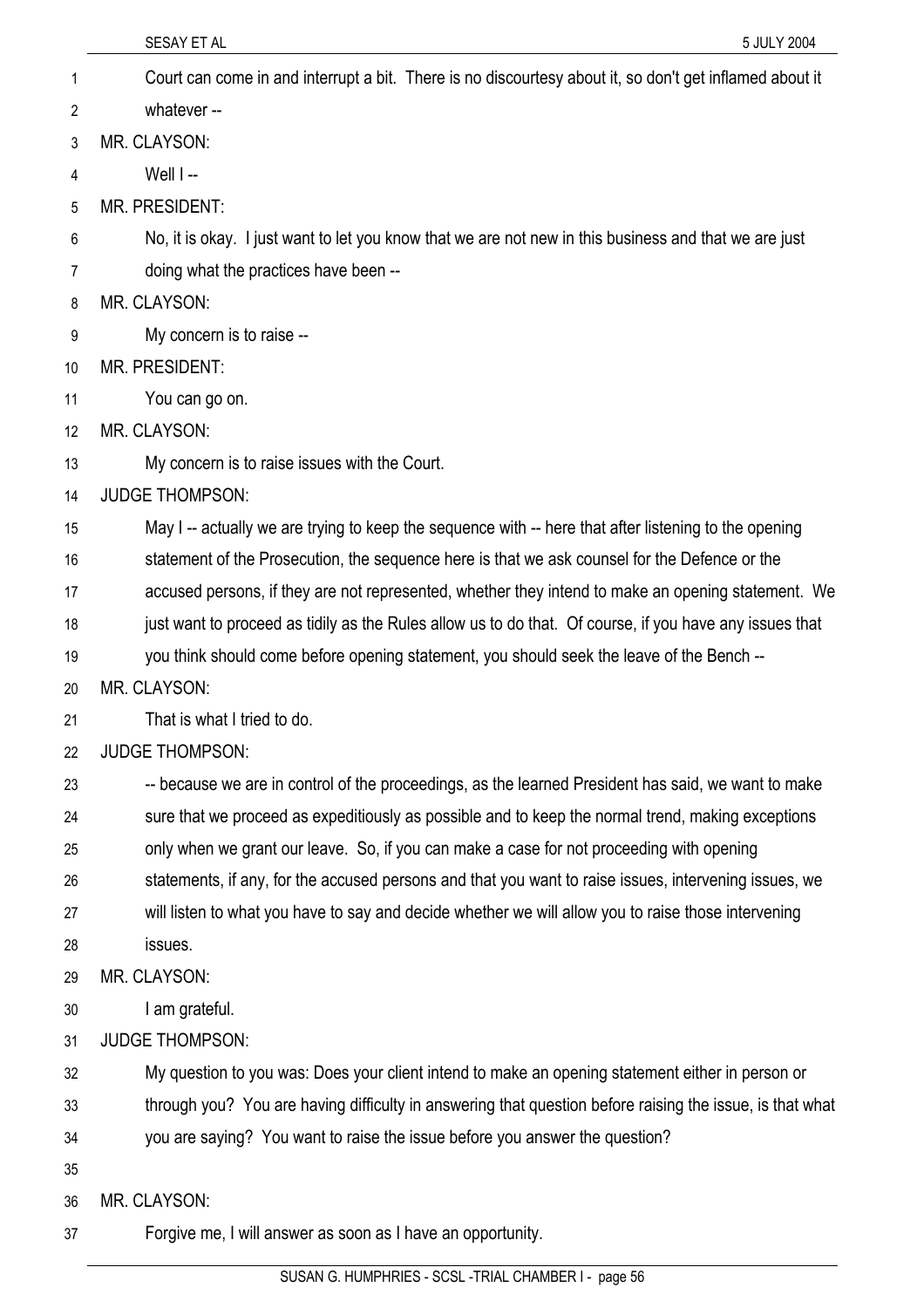|    | SESAY ET AL<br>5 JULY 2004                                                                                  |
|----|-------------------------------------------------------------------------------------------------------------|
| 1  | <b>JUDGE THOMPSON:</b>                                                                                      |
| 2  | Quite, quite.                                                                                               |
| 3  | MR. CLAYSON:                                                                                                |
| 4  | There are three issues I would wish to raise with the Court as soon as the Court considers it proper        |
| 5  | for me to do so. May I indicate what they are?                                                              |
| 6  | <b>JUDGE THOMPSON:</b>                                                                                      |
| 7  | Yes, quite.                                                                                                 |
| 8  | MR. CLAYSON:                                                                                                |
| 9  | One concerns the issue of an opening statement which the defendant that we represent would wish to          |
| 10 | make himself exceptionally, and if I may, in a moment turn to Rule 84, I would seek to address you          |
| 11 | briefly about that Rule and its application.                                                                |
| 12 |                                                                                                             |
| 13 | The other two matters that I would wish to raise are, first of all, I wish to record, on behalf of the team |
| 14 | that represents Issa Sesay, the deepest possible objection to the terms of the Prosecution opening          |
| 15 | which you heard this morning and I shall do so very briefly.                                                |
| 16 | <b>JUDGE THOMPSON:</b>                                                                                      |
| 17 | But I would like to interrupt you at that point in time. I think we need to proceed sequentially and        |
| 18 | logically. If you are raising the issue of -- if you are raising the issue of whether you intend to make or |
| 19 | your client intends to make a statement, in person or through you, I think we should dispose of that        |
| 20 | first before we go into the question of what may have been alleged excesses or extravagancies in the        |
| 21 | Prosecution's opening statement.                                                                            |
| 22 | MR. CLAYSON:                                                                                                |
| 23 | So be it.                                                                                                   |
| 24 | <b>JUDGE THOMPSON:</b>                                                                                      |
| 25 | And we insist on having it in that order.                                                                   |
| 26 | MR. CLAYSON:                                                                                                |
| 27 | I respect that, Your Lordship made that clear, and at the moment I am only indicating the topics I          |
| 28 | would wish to address you about.                                                                            |
| 29 | <b>JUDGE THOMPSON:</b>                                                                                      |
| 30 | I see, very well. So, one election -- opening statement. And two, alleged -- shall we say,                  |
| 31 | extravagancies of language?                                                                                 |
| 32 | MR. CLAYSON:                                                                                                |
| 33 | Objection which we would wish to outline.                                                                   |
| 34 | <b>JUDGE THOMPSON:</b>                                                                                      |
| 35 | Yes, alleged objection to Prosecution statement. And issue number three?                                    |
| 36 | MR. CLAYSON:                                                                                                |
| 37 | Yes, the third issue concerns disclosure by the Prosecution --                                              |
|    |                                                                                                             |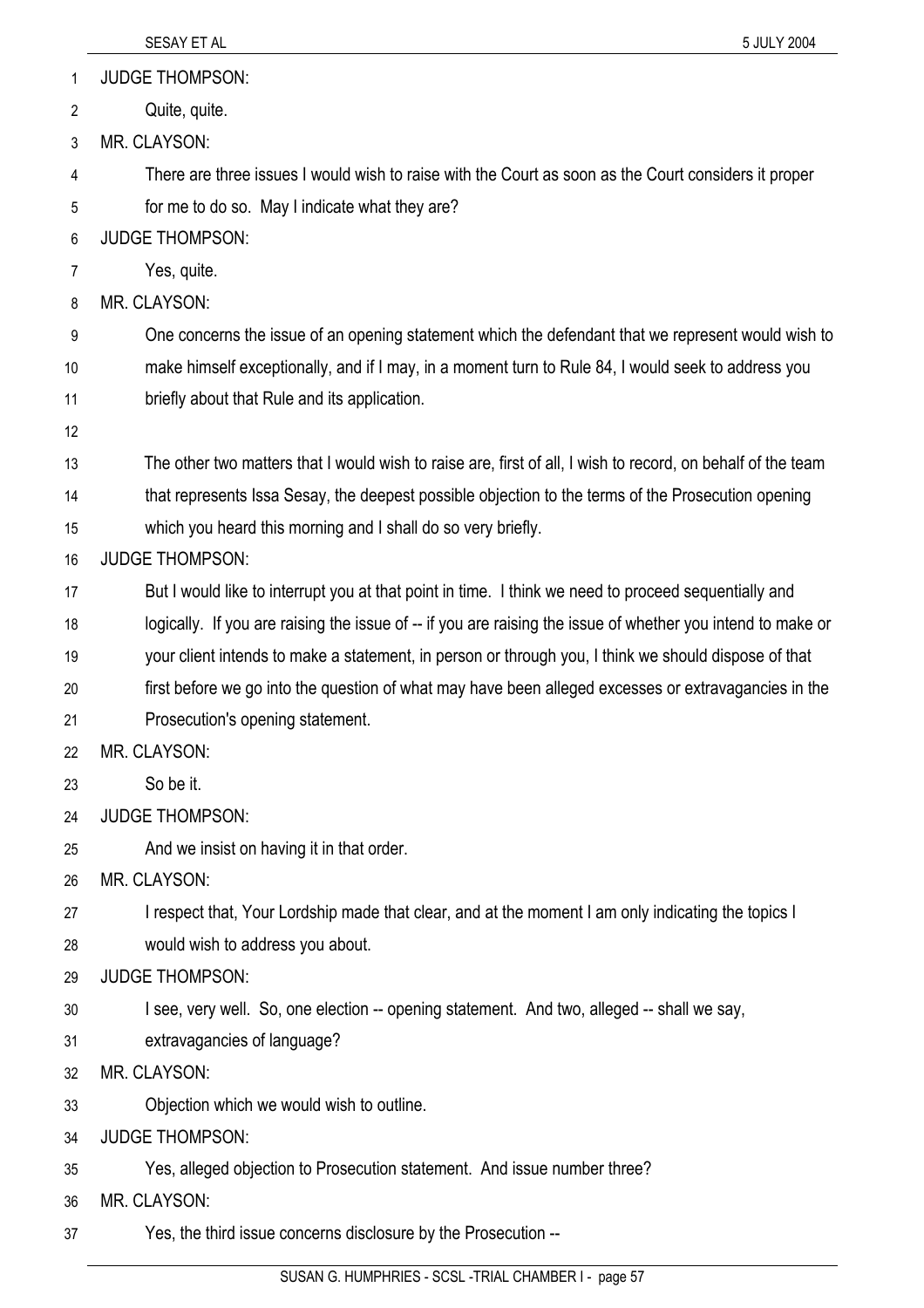- JUDGE THOMPSON: 1
- Disclosure by the Prosecution. 2
- 3 MR. CLAYSON:
- 4 -- of exculpatory material.
- 5 JUDGE THOMPSON:
- 6 Of exculpatory material.
- 7 MR. CLAYSON<sup>.</sup>
- 8 -- and material under Rule 66 as well.
- 9 JUDGE THOMPSON:
- 10 So both Rules 66 and 68?
- 11 MR. CLAYSON:
- 12 Yes.
- 13 JUDGE THOMPSON:
- 14 Here you are alleging non-compliance.
- 15 MR. CLAYSON:
- 16 Yes, absolutely. And there are some very fundamental matters which I will have to address Your
- 17 Lordships about in that regard.
- 18
- 19 Can I deal with the first matter?
- 20 JUDGE THOMPSON:
- 21 Right, we have noted them. Go ahead.
- 22 MR. CLAYSON:
- 23 The position here is that we seek Your Lordships' leave for the defendant that we represent to make --
- 24 and it will be a brief statement -- but a brief statement, as soon as you consider it appropriate, without
- 25 any derogation from his right under Article 84 to make, or for there to be made on his behalf --
- 26 JUDGE THOMPSON:
- 27 You mean Rule 84?
- 28 MR. CLAYSON:
- 29 30 31 32 33 Yes. Rule 84 in terms says that, "At the opening of his case, each party may make an opening statement." There is, therefore, in our submission, an absolute right vested in the defendant or those who represent him to make such a statement. That right, in our submission, cannot be prohibited or restricted by virtue of any other fact. That is why we say that our application is exceptionally to ask you to permit the defendant that we represent to make a brief statement soon, as soon as you would
- 34 permit it, about this case. That would be in addition to the right under Rule 84 which, as I submit, in
- 35 its terms plainly vests an absolute right in each party to make an opening statement at the opening of
- 36 his case. That is our argument.
- 37 JUDGE THOMPSON: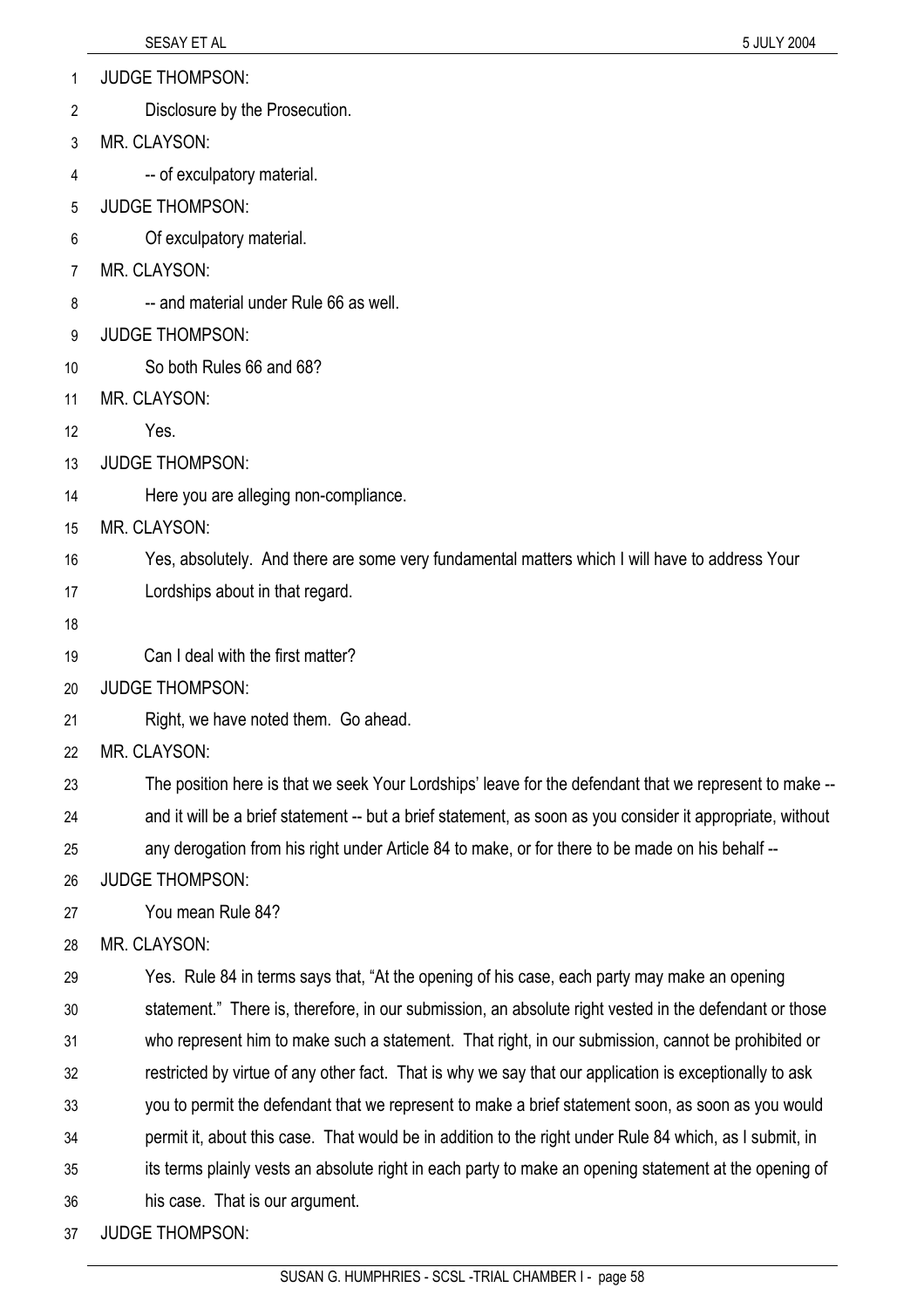| 1  | And the practice of the Court has not been that such right is subject to what has been the usual            |
|----|-------------------------------------------------------------------------------------------------------------|
| 2  | practice, that if the Defence -- the Defence makes a statement, an opening statement, at the -- in          |
| 3  | response or after the statement of the Prosecutor, that this would amount to an election not to make        |
| 4  | an opening statement at the beginning of the presentation of the Defence case.                              |
| 5  | MR. CLAYSON:                                                                                                |
| 6  | $Well -$                                                                                                    |
| 7  | <b>JUDGE THOMPSON</b>                                                                                       |
| 8  | Is that not the accepted practice, that has not become almost a rule of procedural rule of law in not       |
| 9  | only international tribunals, but I am sure that in the national systems?                                   |
| 10 | MR. CLAYSON:                                                                                                |
| 11 | Your Honours, I would submit the rule is plain in its terms, there can really be no derogation by way of    |
| 12 | election or otherwise from its terms. What I am asking for the leave of this Court for is that he           |
| 13 | additionally be entitled, because he seeks your leave so to do, to make a brief statement --                |
| 14 | <b>JUDGE THOMPSON:</b>                                                                                      |
| 15 | Short statement.                                                                                            |
| 16 | MR. CLAYSON:                                                                                                |
| 17 | -- of his response, essentially, to what he has heard from the Prosecutors. Such a statement will not       |
| 18 | cause any significant delay to the proceedings or disrupt them in any way and, of course, this Court        |
| 19 | can control its own procedure, it is in the interests of justice and fair play that a defendant at an early |
| 20 | opportunity be given this additional chance.                                                                |
| 21 | <b>JUDGE THOMPSON:</b>                                                                                      |
| 22 | In other words, you want us to grant our leave with reservation of a right for him to make an opening       |
| 23 | statement when the Defence presents its case.                                                               |
| 24 | MR. CLAYSON:                                                                                                |
| 25 | I do. That is all have to say on that matter and there is nothing else I would wish to add.                 |
| 26 | <b>JUDGE THOMPSON:</b>                                                                                      |
| 27 | Would you, before you sit down, would you -- would you care to cite any authorities for this where this     |
| 28 | particular approach has been adopted and --                                                                 |
| 29 | MR. CLAYSON:                                                                                                |
| 30 | Well, My Lords, it comes to mind that in the other cases which Your Lordships are dealing with, as I        |
| 31 | understand it --                                                                                            |
| 32 | <b>JUDGE THOMPSON:</b>                                                                                      |
| 33 | Yes.                                                                                                        |
| 34 | MR. CLAYSON:                                                                                                |
| 35 | -- one of the Defendants was accorded a right to speak in these circumstances. I can do no better           |
|    |                                                                                                             |

- 36 than cite that example.
- 37 JUDGE THOMPSON: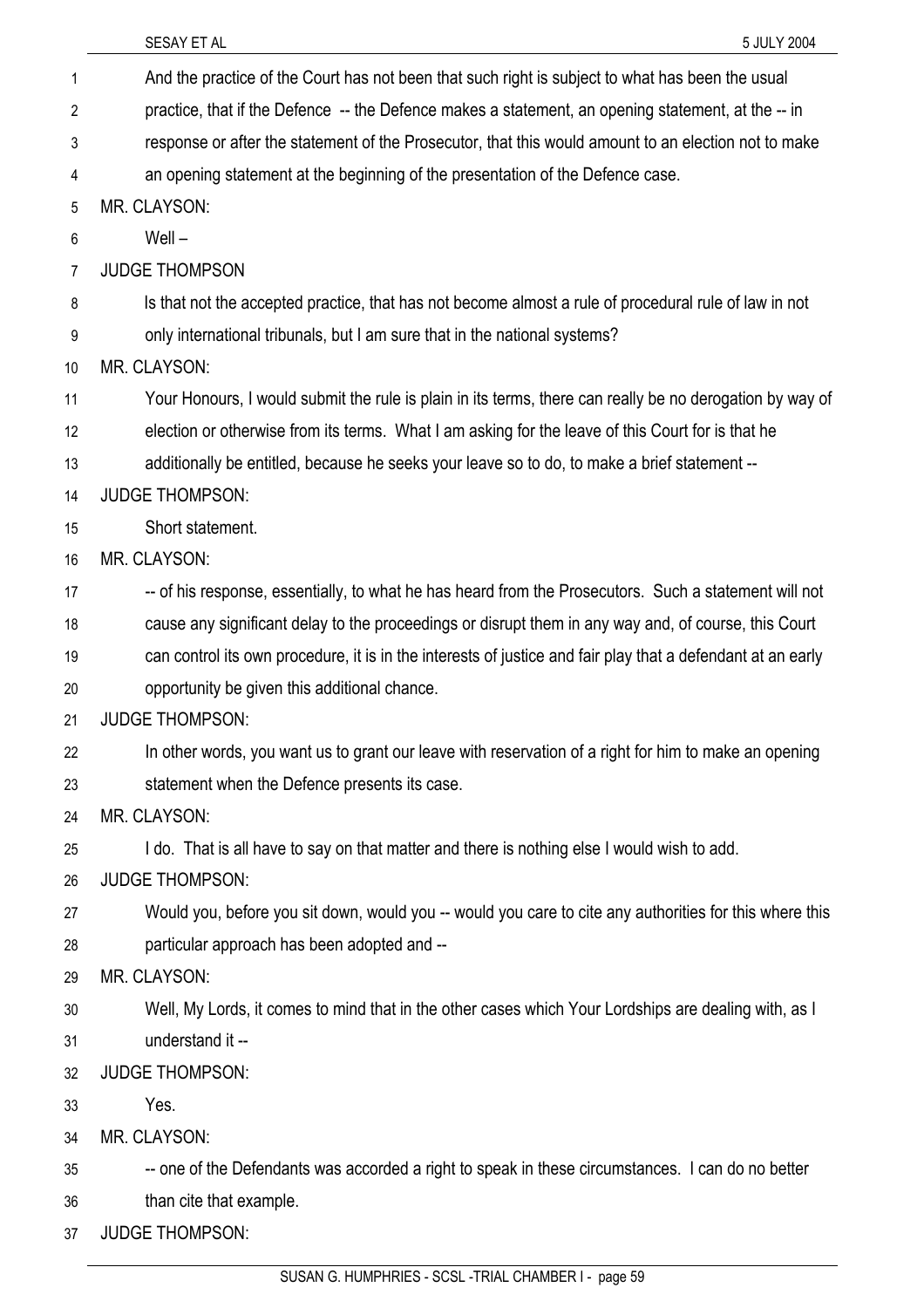Well, it was in fact, if the case is the same that I am thinking about, it was with reservation -- no reservation at all, in fact, on the express understanding that the Accused in question would not be, in fact, exercising that right at the beginning of the presentation of the case of the Defence. 1 2 3 4 5 6 7 8 9 10 11 12 13 14 15 16 17 18 19 20 21 22 23 24 25 26 27 28 29 30 31 32 33 34 35 JUDGE BOUTET: If I may add to that, it was clearly explained to the Accused in that case that you are making reference to that it was one or the other, it was not "May I get permission now and again keep my rights open?" The answer to that was no. It was very clearly expressed that if they were making an opening statement they could do so, but if they were to do so now they would be precluded from doing so after the case for the Prosecution closed. JUDGE THOMPSON: Before we proceed further, if you can give us one compelling reason why we should depart from what I consider in my own years of practice to be the accepted procedure, well, if you can give us one compelling reason to persuade us to depart from this accepted procedure, and then after that we will consider whether to grant your client leave or not. MR. CLAYSON: May I just have a moment? Yes, I am reminded that indeed it is very common in civil law jurisdictions for a Defendant to have the right immediately to respond to what the Prosecution says at the beginning of its case. Indeed, I think in many such jurisdictions the Court is actually required to afford him that right rather than it being a matter of discretion. And indeed, as I understand it, there is at least one case proceeding, a case called *Ngeze,* in the Rwandan Tribunal, where remarks were permitted to be made by a defendant at the -- as I understand it, at the end of the Prosecution case. Now, whether it goes further than that and that those remarks were additional to an opening statement by the Defendant, I can't say at the moment. But, as I hope I have made clear, my submissions are that Rule 84 provides for an absolute right, which cannot be derogated from, for a Defendant to make a statement at the opening of his case. JUDGE THOMPSON: But you agree that Rule 84 doesn't govern the situation -- MR. PRESIDENT: But you see is -- JUDGE THOMPSON: It does not mean to say that that there would not be an election. MR. PRESIDENT: Is the Defendant opening his case now? MR. CLAYSON: No, he is not, that is why as I said I am asking your leave that he should be able to make a statement

36 now rather than insisting on his right to do so because we are not at the opening of his case. So this

37 is, insofar as it is a departure, one that is already provided for in broad terms under Your Lordships'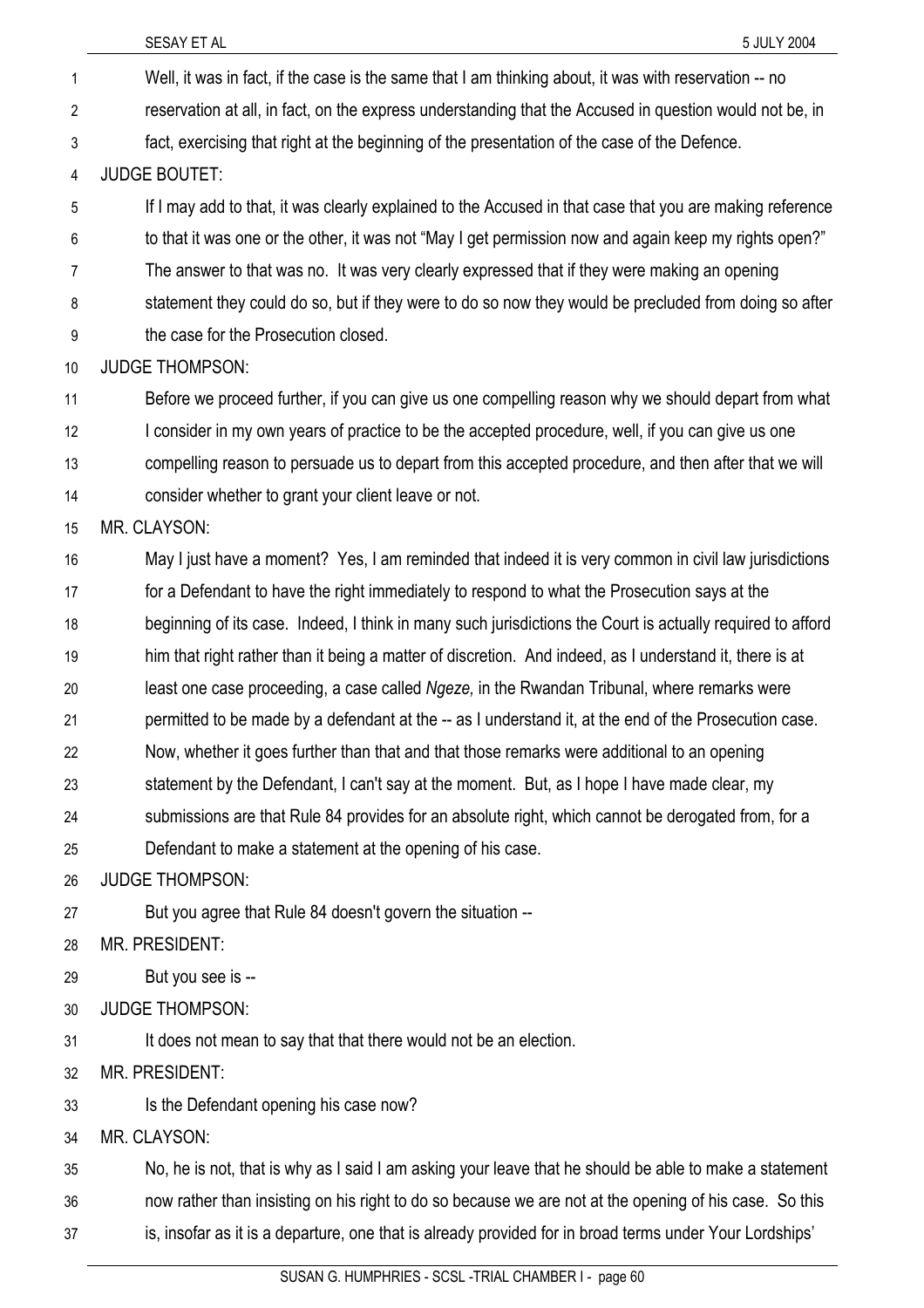1 much greater general powers --

2 JUDGE THOMPSON:

3 4 5 6 7 8 9 10 11 12 Let me give you a little further enlightenment on the law, as far as I understand it. You have cited the law in civil law situation. In common law, as far as I know, it is the standard practice, the one which we are using now. Of course, this Tribunal is not bound by national legal principles or procedural tenets, but, of course, I think it is -- it would be naive to say that international criminal tribunals have not borrowed extensively from the national law systems and the Special Court is authorised that where it doesn't have any particular provisions governing the issue at hand, it would have recourse to the procedure that is applicable in Sierra Leone and Sierra Leone is one of the common law countries and this has always been the accepted practice. Of course, you are seeking our leave -- your seeking our leave is a recognition of the limitation of your applications, but I think we can -- my brother judges and I will confer and decide whether it would be appropriate to --

13 MR. CLAYSON:

14 15 I am sure it may be that others would wish to make submissions about this point as well. I don't know if it's convenient for Your Lordships to hear them before ruling.

16 JUDGE THOMPSON:

17 Yes.

18 MR. O'SHEA:

19 20 21 22 23 24 Yes, good afternoon, Your Honours. I would like to support the submission that has just been made. I do not in any way contest the statements that Your Honours have made with regard to the practice with regard to opening statements in national jurisdictions. I would, however, like to draw Your Honours' attention to Rule 54 of the Rules of Procedure and Evidence which gives this Court a general power to make such orders or decisions which may be necessary *inter alia* for the conduct of trial.

25

26 27 28 29 30 31 32 33 Your Honours have quite properly pointed out that expediency is an important aspect of the running of this trial. Now, it is our submission -- and in a sense this is a submission both to Your Honours and to the Prosecution as well because I anticipate the Prosecution's initial reaction would be to object to This, but it is a submission to the Prosecution and Your Honours that in the interests of expediency it would, in fact, assist to allow these three Defendants, or two Defendants, to make a brief statement. When one looks at the prejudice to the proceedings and expediency I would submit the prejudice is minimal. Your Honours can limit the amount of time that they can speak. The potential benefit to these proceedings is, however, great.

34

35 36 37 These defendants find themselves before a forum they are not familiar with, they find themselves before a forum that they disagree with the legitimacy of. In those circumstances, there may be some benefit –-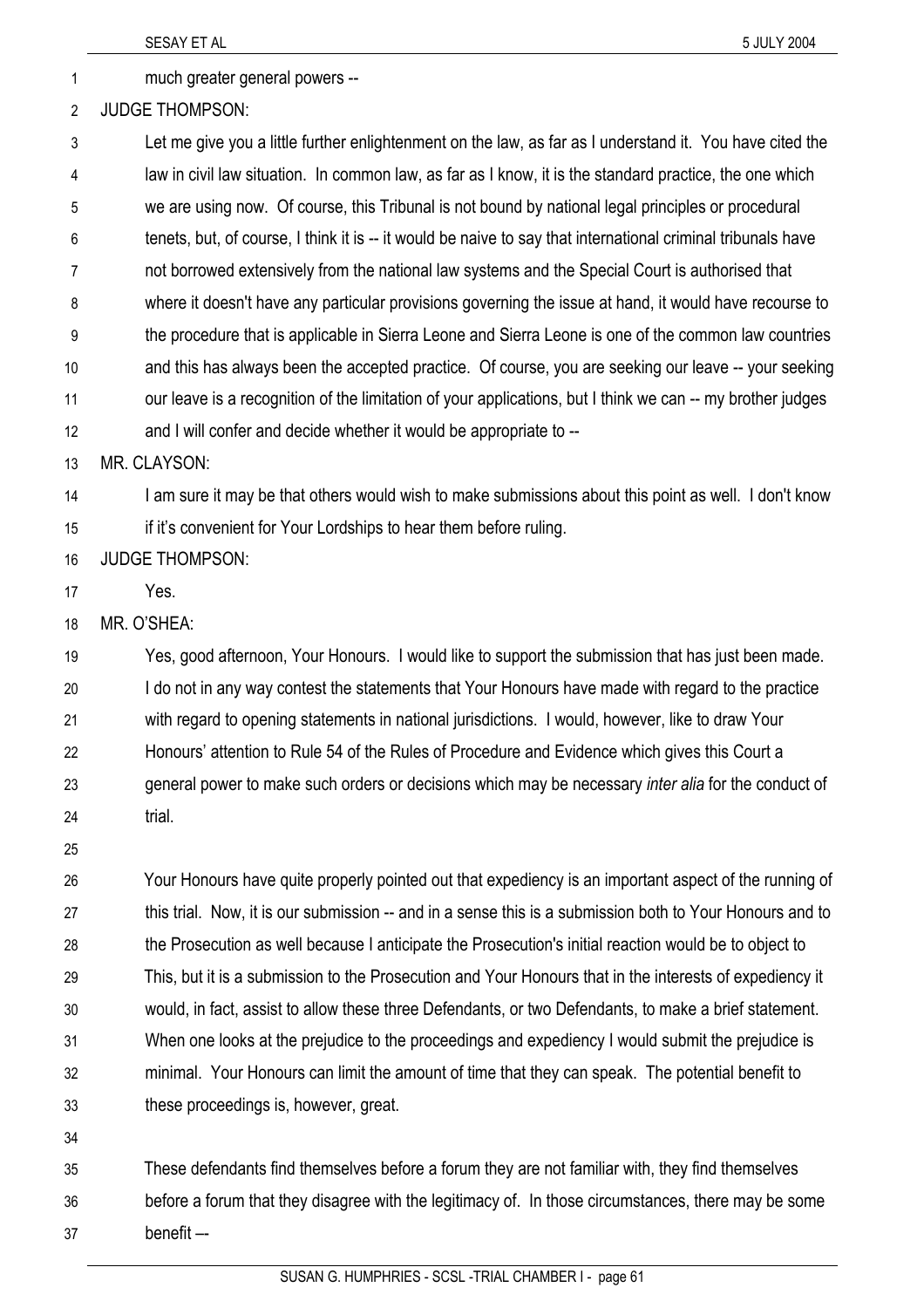|    | SESAY ET AL<br>5 JULY 2004                                                                                |
|----|-----------------------------------------------------------------------------------------------------------|
| 1  | MR. PRESIDENT:                                                                                            |
| 2  | Do you continue to contest the legitimacy of their being here, Mr. O'Shea?                                |
| 3  | MR. O'SHEA:                                                                                               |
| 4  | Well, I must point out, Your Honours, that there is an Appeal Chamber --                                  |
| 5  | <b>MR. PRESIDENT:</b>                                                                                     |
| 6  | You are, up to this point in time, continuing to contest the legitimacy of their being here?              |
| 7  | MR. O'SHEA:                                                                                               |
| 8  | Well, my client does from a legal point of view --                                                        |
| 9  | MR. PRESIDENT:                                                                                            |
| 10 | I mean you, you yourself as counsel?                                                                      |
| 11 | MR. O'SHEA:                                                                                               |
| 12 | Well, as counsel, I cannot contest the fact that the Appeal Chamber has made a number of rulings          |
| 13 | regarding the legal legitimacy of this Court.                                                             |
| 14 | MR. PRESIDENT:                                                                                            |
| 15 | That's the point I wanted to hear from you.                                                               |
| 16 | MR. O'SHEA:                                                                                               |
| 17 | Yes. This is not a matter of concern to Your Honours, but it is a matter of great concern to the          |
| 18 | Accused that there may still be a question mark over the political legitimacy of this Court. This is a    |
| 19 | court that has been set up in special circumstances and it is not the national courts. I am not trying to |
| 20 | open this question here --                                                                                |
| 21 | <b>JUDGE THOMPSON:</b>                                                                                    |
| 22 | No, in fact, I would like to come in here and ask you to desist from -- desist from going down that road  |
| 23 | which we are not prepared to travel along with you because of two principles: one, the doctrine of        |
| 24 | judicial hierarchy --                                                                                     |
| 25 | MR. O'SHEA:                                                                                               |
| 26 | Yes.                                                                                                      |
| 27 | <b>JUDGE THOMPSON:</b>                                                                                    |
| 28 | -- a matter that has been legally laid to rest by a higher tribunal whose decisions bind us unless we     |
| 29 | distinguish them. And the second reason would be that in a sense, broadly speaking, we can say that       |
| 30 | this is an issue which is res judicata.                                                                   |
| 31 | MR. O'SHEA:                                                                                               |
| 32 | Yes.                                                                                                      |
| 33 | <b>JUDGE THOMPSON:</b>                                                                                    |
| 34 | And so to encourage you to travel along that road, even though maybe academically enlightening,           |
| 35 | would be for the purposes of the speedy administration of justice of this Court, having regard to its     |
| 36 | limited mandate, an extremely futile exercise. And I would like respectfully to caution you not to invite |

37 us to travel along that road.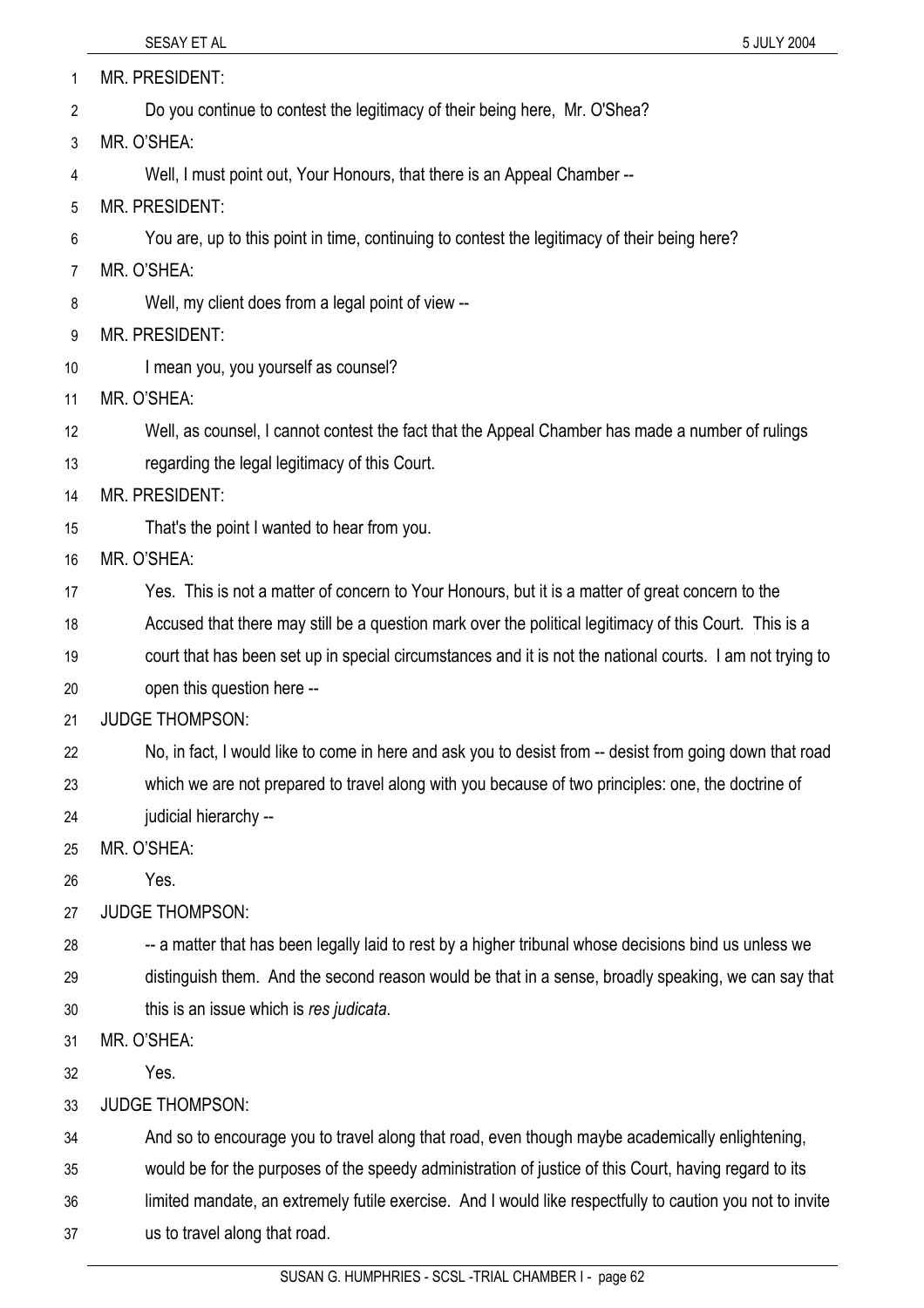MR. O'SHEA: 1

Yes. 2

3 JUDGE THOMPSON:

4 5 6 7 8 9 10 11 12 13 14 15 16 17 The issue here for me is a precise one. At this point in time it is whether your clients should be put to their election as to whether to make an opening statement in response to the Prosecution's opening statement at this stage and lose their right to do so when they come to present their evidence pursuant to Rules 95 *(inaudible)*. So that is the precise issue for determination. And it is of benefit to the Chamber, as well as to the other side, that we hear your submissions with the necessary relevant case authorities on precisely that issue. The question of whether we will have to limit the length and content of any opening statement is a subsequent issue, the antecedent question is whether we should Rule on that. If we agree that they should speak then, of course, we go the next stage. Rule 84 gives us the right to say, "Confine the substance of your speech to the evidence and not to matters of an extraneous nature and also we don't want to stay here and listen to a two-hour speech." So I want us to proceed legally, tidily and neatly on this issue. I don't think you have persuaded the Bench yet as to whether they should be given the right to make an opening statement at this stage and at the same time, so to speak, have a second bite at the cherry at the time when they present their evidence.

18 MR. O'SHEA:

19 20 21 22 23 24 Your Honour, please don't misunderstand me. At the point at which Your Honour interrupted me, and I say this respectfully, I was about to say that it is not my wish to open the question of legitimacy of this Court. The only reason why I mentioned that is to convey to this Court that there are feelings, amongst at least my client and perhaps the other Accused, and that those feelings influence the way in which they defer or not defer to this Court. And what I am trying to convey to this Court is that sometimes --

25 JUDGE THOMPSON:

26 If I may interrupt and ask you how far should such extraneous matters in my respectful judicial

27 opinion --

28 MR. O'SHEA:

29 Yes.

30 JUDGE THOMPSON:

31 32 33 34 35 -- factor into the determination of a neat and precise legal question. I am not suggesting that courts should not in any way be sensitive to certain extra legal matters, but it is a matter of legitimacy. We are determining a neat procedural issue and I'm not sure whether the Bench is inclined to have you propound any sociological thesis as to factors which are extraneous to the law which should, in fact, influence our decision.

36 MR. O'SHEA:

37 Well, Your Honour --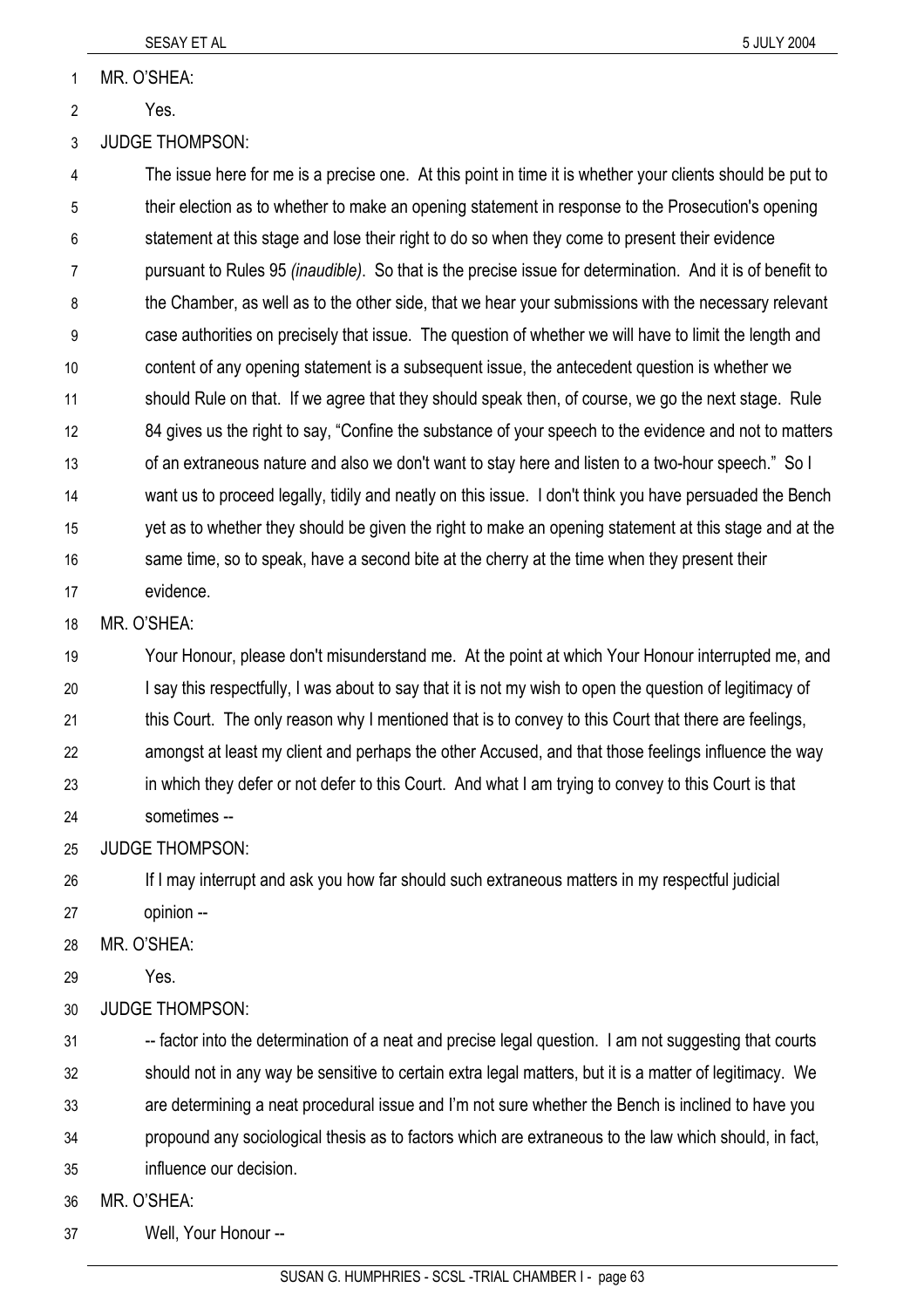JUDGE THOMPSON: 1

Whether they believe in the legitimacy or the non-legitimacy of this Court would not seem to me to be a factor which should influence this Court in deciding issues before it. Am I stretching it? Would it be the same thing that if perhaps somebody outside thinks that certain political factors should influence this Court we should not resist any attempt to politicise the process of the Courts because the Courts are guided by the principle of legality and I want to be satisfied why I should take into consideration the fact that accused persons believe in the legitimacy or illegitimacy of a court, a matter that has been authoritatively settled, in an issue of such narrow compass. I am not persuaded. 2 3 4 5 6 7 8

9 MR. O'SHEA:

10 11 12 13 14 15 16 Can I put it in this way, Your Honour? We are at the very outset of this trial, these Accused, or at least two of them at any rate, have expressed that they have something that they wish to get off their chests at this juncture of the proceedings, the very beginning of the proceedings. I am not in any way suggesting that this should form any kind of precedent for the way in which these proceedings continue. What I am suggesting is that it may exceptionally be in the interests of the expediency of this trial, given the novelty of the situation they find themselves in, for Your Honours to exercise exceptional discretion here under Rule 54 --

17 JUDGE THOMPSON:

18 19 20 21 22 23 24 25 You mean even at the expense of sacrificing legality, because we have a principle practice which says that once Defendants decide to make opening statements after the Prosecution's opening statement, they are not going to exercise or be allowed -- it is not permissible to exercise that right at the beginning of the presentation of their case. You are urging this Court to move away from that hallowed practice and you are saying to us -- and that is what I am trying to process intellectually -you are saying to us the fact that they believe in the non-legitimacy of this Court is such an important factor or circumstance that should influence us to move from the ordinary to the extraordinary. I think that is what you are saying.

26 MR. O'SHEA:

27 28 29 As I said at the outset, Your Honour, I would prefer not to rely on Rule 84 and interpret what is meant by opening statements. I would prefer if we relied on Rule 54 and treat this as a separate issue from opening statements.

30 31 32 33 34 35 36 37 Earlier when Mr. Clayson was making his submissions, you asked if there had been any precedent for this kind of thing. I remember one case in the case of *Karemera et al* in the International Criminal Tribunal for Rwanda, counsel made a request to the judges for the Accused, Mr. Nzirorera, even though he was represented to make a short statement to the Court. It was an entirely exceptional circumstance, it had nothing to do with opening statements or closing statements and it was in the middle of the proceedings. I can't remember exactly what the issue was, but the Court did allow him to make a brief statement, he made a brief statement which was highly respectful to the Court, it didn't last more than ten minutes and in the final analysis of things it perhaps smoothed the proceedings in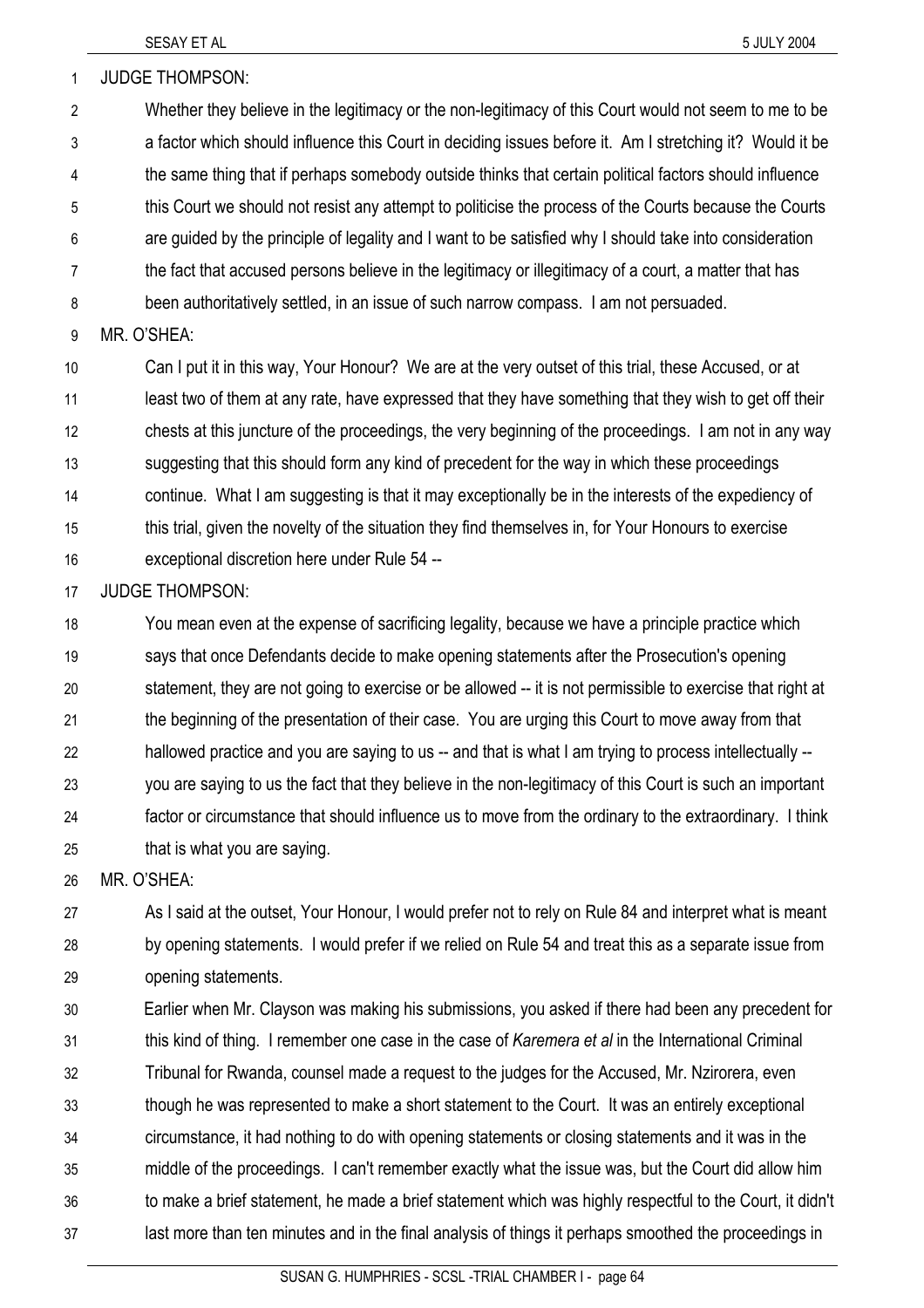|    | SESAY ET AL<br>5 JULY 2004                                                                                |
|----|-----------------------------------------------------------------------------------------------------------|
| 1  | that particular instance.                                                                                 |
| 2  | <b>JUDGE THOMPSON:</b>                                                                                    |
| 3  | Well, we have not had the assurances from you about the nature of this projected statement.               |
| 4  | MR. O'SHEA:                                                                                               |
| 5  | Yes.                                                                                                      |
| 6  | <b>JUDGE THOMPSON:</b>                                                                                    |
| 7  | What you have done is you have told this Bench of well-practised lawyers who are now on the Bench,        |
| 8  | that your clients have some kind of doubts about the legitimacy of this Tribunal. How can we allow        |
| 9  | that to influence --                                                                                      |
| 10 | MR. PRESIDENT:                                                                                            |
| 11 | I am sure Mr. O'Shea has abandoned that contention.                                                       |
| 12 | <b>JUDGE THOMPSON:</b>                                                                                    |
| 13 | Have you abandoned it, do you want to move on? Is it --                                                   |
| 14 | <b>MR. PRESIDENT:</b>                                                                                     |
| 15 | I understood him to mean that he was abandoning that premise.                                             |
| 16 | <b>JUDGE THOMPSON:</b>                                                                                    |
| 17 | Let me be fair to you, I agree, let me be fair to you, you don't -- you are not asking for a dispensation |
| 18 | under Rule 84 now, you are moving the Court under Rule 54, is that what you are saying?                   |
| 19 | MR. O'SHEA:                                                                                               |
| 20 | My argument would be this, my client would like to make a statement, it would be my submission that       |
| 21 | the Court allow him to make that statement under Rule 54.                                                 |
| 22 | <b>JUDGE THOMPSON:</b>                                                                                    |
| 23 | 54 not 84?                                                                                                |
| 24 | MR. O'SHEA:                                                                                               |
| 25 | And if Your Honours are against me on that then he will make the statement under Rule 84. But it is       |
| 26 | not -- that Rule 84 is perhaps not an appropriate forum for his statement, but I am in your hands I       |
| 27 | have made the submission.                                                                                 |
| 28 | MR. PRESIDENT:                                                                                            |
| 29 | Mr. O'Shea, may I move the debate, you know, to somewhere else. Can you please sit down. The              |
| 30 | Prosecution, I would like to hear from the Prosecution on this, please. You want -- Mr. Brown, Mr.        |
| 31 | Brown --                                                                                                  |
| 32 | MR. BROWN:                                                                                                |
| 33 | I was waiting for the Court to reach me, but as you indicated you would move in a tidy fashion, I'm not   |
| 34 | in a hurry.                                                                                               |
| 35 |                                                                                                           |
| 36 | Our position is three-fold, but straight-forward. I am prepared to open on behalf of Morris Kallon when   |
| 37 | the Court gives me that opportunity today or in the morning, depending on how long this discussion        |
|    |                                                                                                           |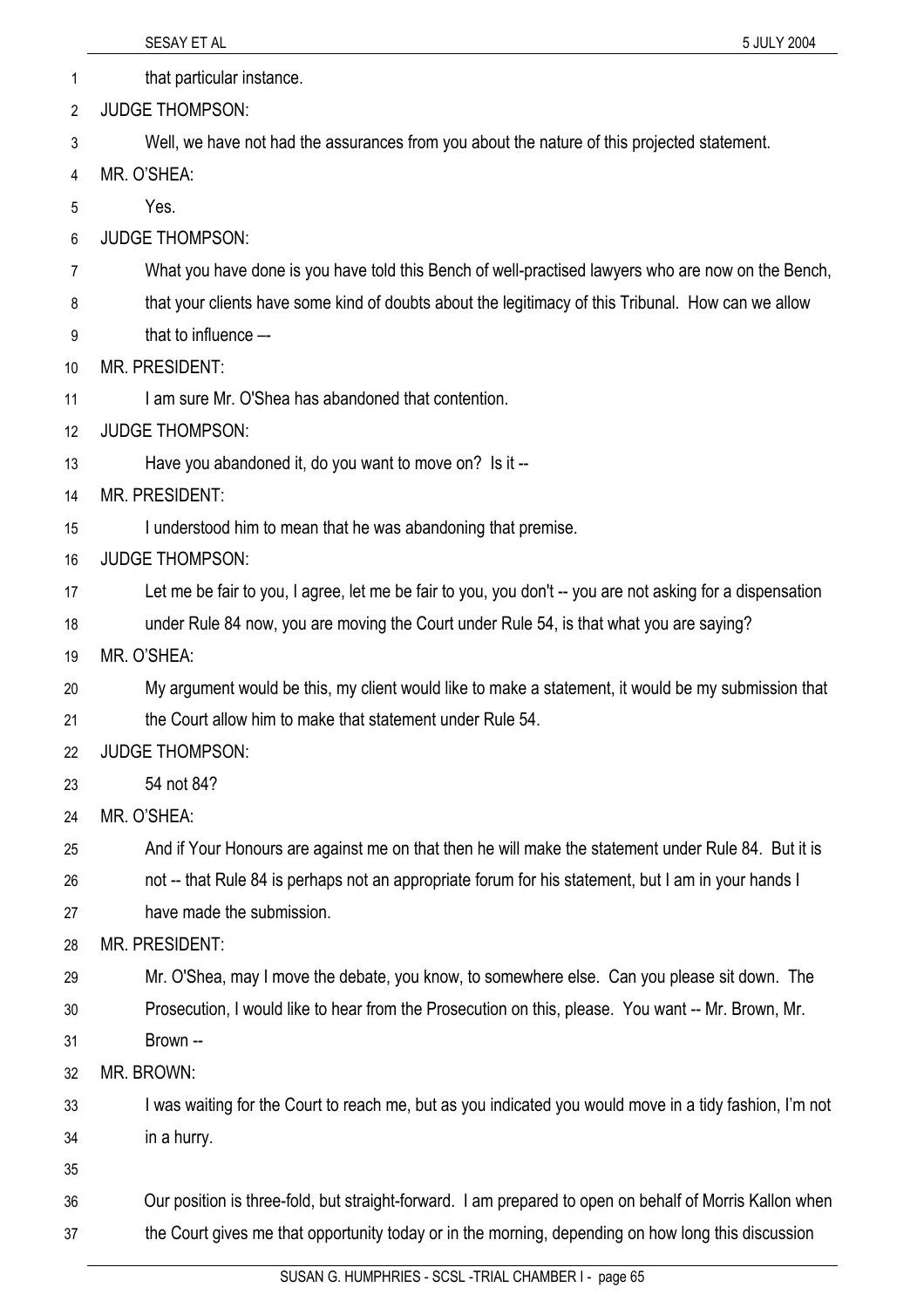| 1              | goes. Secondly, our position is changed from that which was offered at the Pre-Trial Conference.         |
|----------------|----------------------------------------------------------------------------------------------------------|
| $\overline{2}$ | <b>JUDGE THOMPSON:</b>                                                                                   |
| 3              | Yes, quite right.                                                                                        |
| 4              | MR. BROWN:                                                                                               |
| 5              | Please forgive me, at the Status Conference. And three, should the Court establish that the laws of      |
| 6              | the case that each Defendant is entitled to two openings, I will be back before you seeking to avail     |
| 7              | myself of that Rule.                                                                                     |
| 8              | MR. PRESIDENT:                                                                                           |
| 9              | Thank you. Yes, is there any other enguiry any other finger up here, any hand raised here for any        |
| 10             | observations? Yes, the Prosecution, please, do you have observations on this?                            |
| 11             | <b>MS. TAYLOR:</b>                                                                                       |
| 12             | Your Honours, the position of the Prosecution is that the practice, as has been clear in this Court, and |
| 13             | the indication of the practice as has been clear in this Court, is that Rule 84 -                        |
| 14             | <b>MR. PRESIDENT:</b>                                                                                    |
| 15             | May we have your name, please, for the records?                                                          |
| 16             | <b>MS. TAYLOR:</b>                                                                                       |
| 17             | Lesley Taylor, Your Honour.                                                                              |
| 18             | <b>MR. PRESIDENT:</b>                                                                                    |
| 19             | Lesley Taylor, that's right. Yes, okay.                                                                  |
| 20             | <b>MS. TAYLOR:</b>                                                                                       |
| 21             | Your Honour, the position of the Prosecution is that Rule 84 is clear and that the practice that this    |
| 22             | Court has indicated it intends to adopt under Rule 84 is clear and that is that the Defence only gets    |
| 23             | one bite at the cherry. They get to make an opening statement; they must elect when that is. They        |
| 24             | can do it immediately after the Prosecution opening or they can do it when they open their case at the   |
| 25             | end of the Prosecution case. But there is nothing that indicates that they may do so twice.              |
| 26             |                                                                                                          |
| 27             | In relation to the motion under Rule 54, my learned friend moved from the position of it would be        |
| 28             | expeditious to allow the Accused to address this Court directly because they find themselves in a        |
| 29             | forum in which they are unfamiliar and because they disagree with the legitimacy of the Court, to a      |
| 30             | position of saying, "They just have something to get off their chests."                                  |
| 31             |                                                                                                          |
| 32             | As regards the forum with which they may be unfamiliar, that is why they are represented by counsel.     |
| 33             | As regards something that they simply wish to get off their chests, there is nothing in the Rules that   |
| 34             | indicates anything that allows the Accused before this Court to do so and, more than that, Rule 85       |
| 35             | deals with the presentation of evidence. And Rule 85(C) says that, "The Accused may, if he so            |
| 36             | desires, appear as a witness in his own Defence."                                                        |
| 37             |                                                                                                          |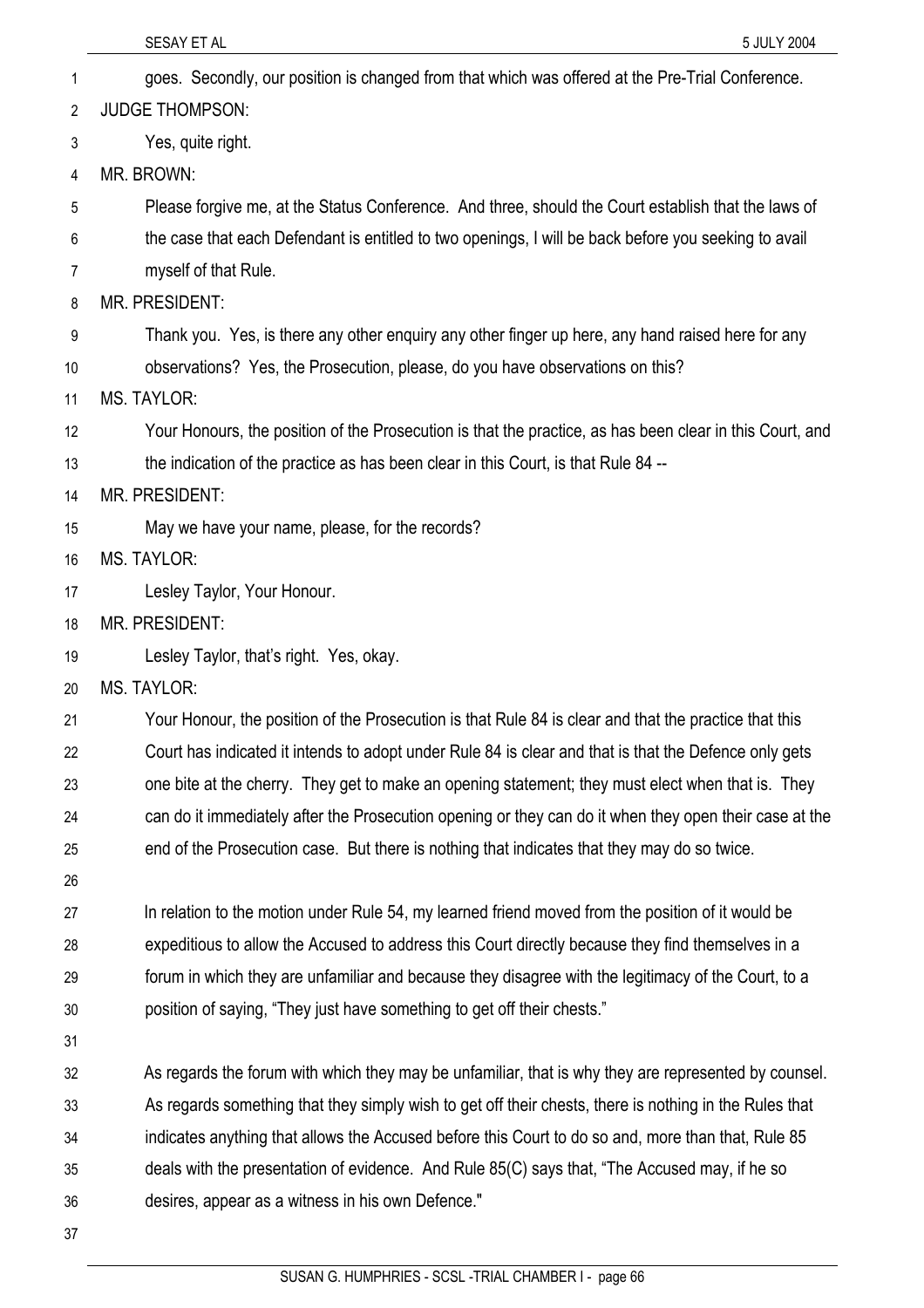Now what my learned friends are asking this Court to do at the moment is tantamount to allowing the Accused to make an unsworn statement before this Court and then later on open their case, and then later on maybe give evidence. And there is nothing in the Rules of this Court that allows that procedure, there has been nothing indicated which shows that it is expedient to depart from the practice that this Court has indicated it will follow and, in my respectful submission, my learned friends -- and for the first and third Accused should be put to their election and make an opening statement now or make an opening statement at the beginning of their case. As Your Honours please. 1 2 3 4 5 6 7 8 9 10 11 12 13 14 15 16 17 18 19 20 21 22 23 24 25 26 27 28 29 30 31 32 33 34 35 MR. PRESIDENT: Do you have any reply to that? No reply. MR. CLAYSON: I think we have made our submissions clearly. There is nothing new that has been raised by the Prosecution. There is nothing further I would wish to say at this stage, I may wish to address the Court once the Court has ruled on this matter. MR. PRESIDENT: Mr. Brown. MR. BROWN: I have nothing further to add at this time, Your Honour. JUDGE THOMPSON: Learned counsel on both sides, we have had the opportunity of conferring and this Court -- this Chamber is satisfied that there has not been advanced any compelling arguments justifying departure from the application of Rule 84 of our Rules. And in that regard, we have no alternative but to overrule these submissions. In fact, we are unable to see our way clear to allow the Accused person to make an opening statement at this juncture and then have to make an opening statement at a subsequent stage during the presentation of the evidence for the Defence. We rule accordingly. MR. PRESIDENT: Right, this said, I mean, this is the unanimous opinion of the Tribunal and we have no objection taking the opening statements from either counsel or from the Accused persons themselves, and we don't mind what length -- I mean, we are not bothered about their being short or long. They should make their statements provided, provided that they don't touch or border on politics nor should they have political connotations, because we do not want to politicise these trials, this is a court of law and we are looking at the commission, alleged commission, of crimes which are governed, you know, by rules of law. We don't want -- we want as much as possible to estrange our proceedings from any political considerations anywhere. So can we –- yes, Mr. Clayson? Yes, Mr. Clayson, you had some other presentations which you wanted to make?

36 MR. CLAYSON:

37 Yes, simply request for the fact now for two reasons that the Court grant us a short adjournment,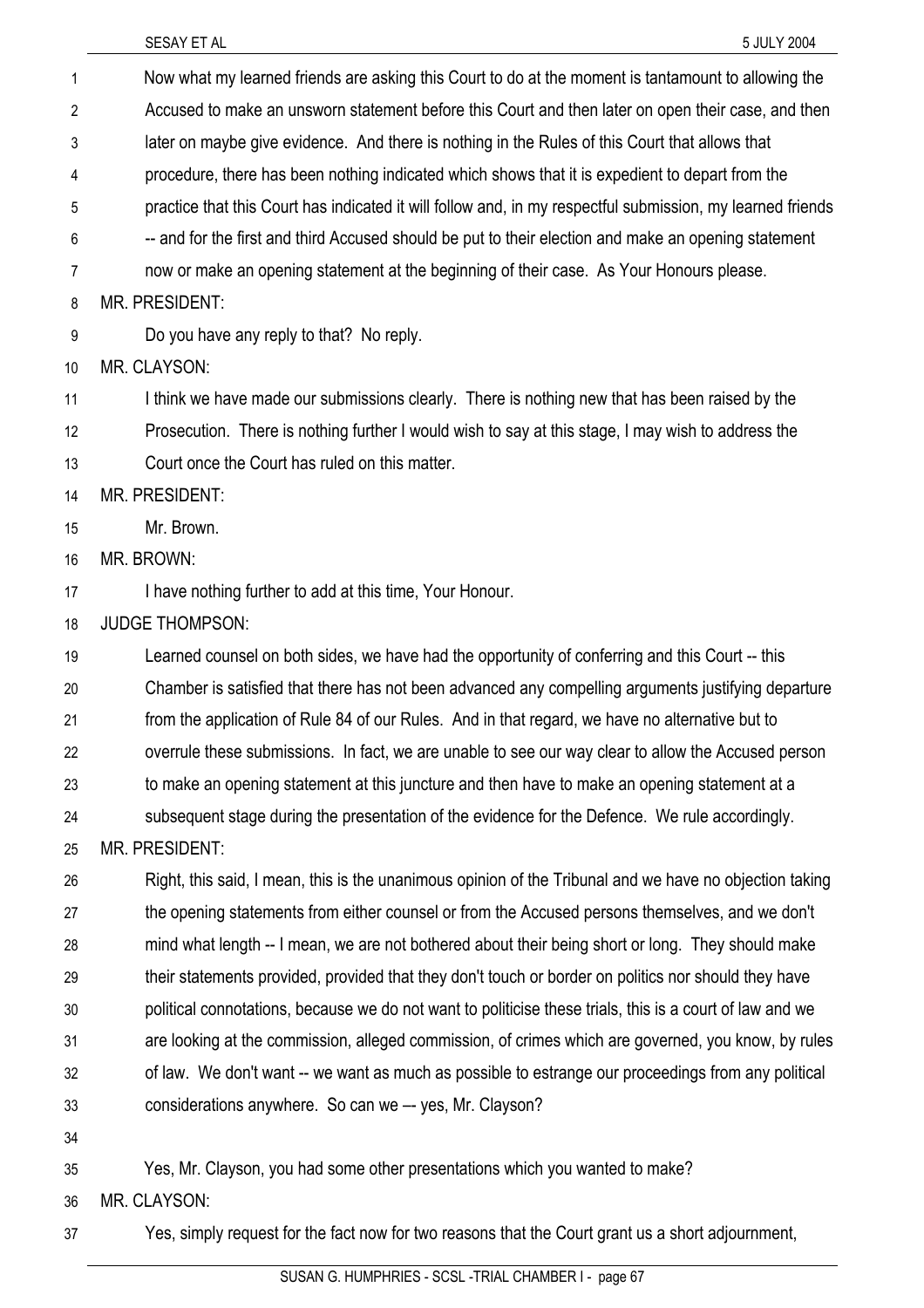|          | <b>SESAY ET AL</b><br>5 JULY 2004                                                                     |
|----------|-------------------------------------------------------------------------------------------------------|
| 1        | please, firstly so we can take instructions as to the way that the Defendant wishes us to proceed and |
| 2        | secondly, because he wishes to use the toilet.                                                        |
| 3        | MR. PRESIDENT:                                                                                        |
| 4        | Right, okay. Is there any other application from the Defence? Right. How many -- Mr. Clayson, how     |
| 5        | many minutes do you want to consult?                                                                  |
| 6        | MR. CLAYSON:                                                                                          |
| 7        | Would you give us 15 minutes, please?                                                                 |
| 8        | <b>MR. PRESIDENT:</b>                                                                                 |
| 9        | Pardon?                                                                                               |
| 10       | MR. CLAYSON:                                                                                          |
| 11       | Fifteen minutes.                                                                                      |
| 12       | <b>MR. PRESIDENT:</b>                                                                                 |
| 13       | Fifteen minutes, we will grant you 15 minutes. We shall resume in 15 minutes. The court will rise.    |
| 14       | (Court recessed from 1555 to 1623)                                                                    |
| 15       | <b>MR. PRESIDENT:</b>                                                                                 |
| 16       | Yes, we are resuming the session. Can I call on the first Accused?                                    |
| 17       | MR. CLAYSON:                                                                                          |
| 18       | Your Honours, I believe Mr. Sesay now wishes to address you to make a statement to you.               |
| 19       | <b>MR. PRESIDENT:</b>                                                                                 |
| 20       | Right, Mr. Sesay. Yes, if you want to make a statement you have your microphone -- you have your -    |
| 21       | - put -- take it closer to yourself, please.                                                          |
| 22       | MR. BROWN:                                                                                            |
| 23       | Your Honour, one brief question.                                                                      |
| 24       | MR. PRESIDENT:                                                                                        |
| 25       | Please.                                                                                               |
| 26       | MR. BROWN:                                                                                            |
| 27       | Your Honour, I should not like to object at all should there be things with which I differ during the |
| 28       | comments of an Accused, and I would ask for the opportunity, if there are any objections, I may       |
| 29       | preserve them until the end of his presentation without being seen to waive them.                     |
| 30       | <b>MR. PRESIDENT:</b>                                                                                 |
| 31       | Mr. Sesay --                                                                                          |
| 32       | THE ACCUSED SESAY:                                                                                    |
| 33       | Yes, sir.                                                                                             |
| 34       | <b>MR. PRESIDENT:</b>                                                                                 |
| 35       | -- you are about to make your opening statement under the provisions of Article 84 of the Rules of    |
| 36<br>27 | Procedure and Evidence --<br>THE ACCHICED CECAV-                                                      |
|          |                                                                                                       |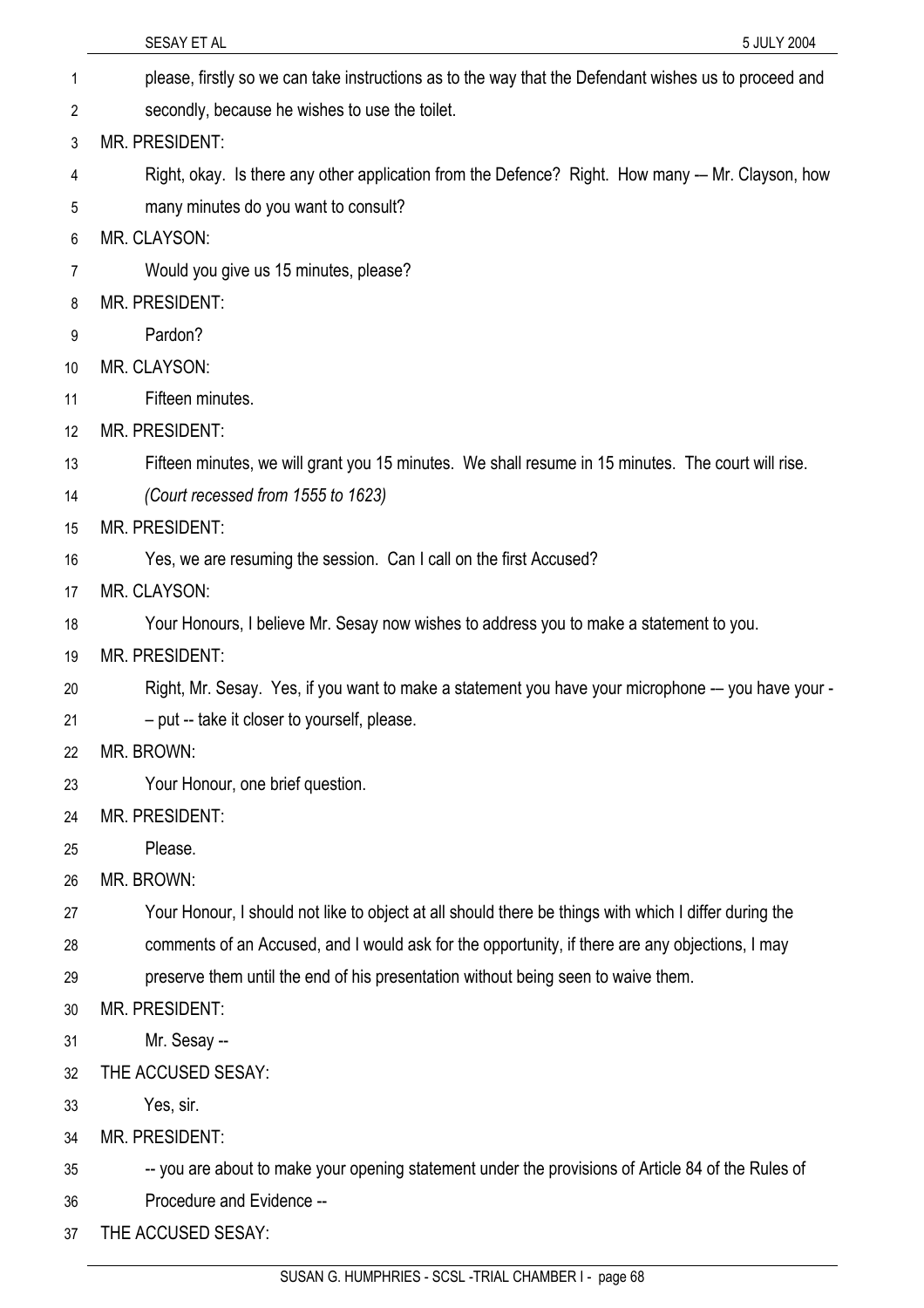|    | SESAY ET AL<br>5 JULY 2004                                                                               |
|----|----------------------------------------------------------------------------------------------------------|
| 1  | Yes, sir.                                                                                                |
| 2  | MR. PRESIDENT:                                                                                           |
| 3  | I am going to read to you those provisions so that -- I know your counsel must have spoken to you        |
| 4  | elaborately on this, but I would like to read to you the provisions of Rule 84. "At the opening of his   |
| 5  | case, each party may make an opening statement confined to the evidence he intends to present in         |
| 6  | support of his case. Confined to the evidence he intends to present in support of his case. The Trial    |
| 7  | Chamber may limit the length of those statements in the interests of justice." I have been saying this   |
| 8  | all along and those statements do not include political declarations or statements that have a political |
| 9  | connotation, they are supposed to relate to the facts of the case that has been brought against you as   |
| 10 | per the indictment. Have you understood me?                                                              |
| 11 | THE ACCUSED SESAY:                                                                                       |
| 12 | Yes, sir.                                                                                                |
| 13 | MR. PRESIDENT:                                                                                           |
| 14 | Right. You can proceed.                                                                                  |
| 15 | THE ACCUSED SESAY:                                                                                       |
| 16 | Yes, sir, My Lord. I am making the following reasons for the attention --                                |
| 17 | <b>MR. PRESIDENT:</b>                                                                                    |
| 18 | And you can make reference, you know, to what the Prosecution has said, you know. You can do             |
| 19 | that.                                                                                                    |
| 20 | THE ACCUSED SESAY:                                                                                       |
| 21 | Yes, sir, My Lord.                                                                                       |
| 22 | MR. PRESIDENT:                                                                                           |
| 23 | Yes.                                                                                                     |
| 24 | THE ACCUSED SESAY:                                                                                       |
| 25 | I am making the following reasons for the attention of the Judges of the Special Court, the people of    |
| 26 | Sierra Leone and the world to know.                                                                      |
| 27 |                                                                                                          |
| 28 | Since the application by the Government of Sierra Leone to the United Nations dealing with people        |
| 29 | involved in the conflict in Sierra Leone did not allow --                                                |
| 30 | MR. PRESIDENT:                                                                                           |
| 31 | You had better stop. These facts don't concern -- don't concern the facts relating to your case, you     |
| 32 | are going contrary to section -- the provisions of Section 84 which I have just read to you, Mr. Sesay.  |
| 33 | I would like you to confine yourself, you know, to that and I think that you are better advised -- you   |
| 34 | must have been advised by your counsel. Mr. Clayson, did you have a chat with your client on this?       |
| 35 | MR. CLAYSON:                                                                                             |
| 36 | I should not, I think, reveal the discussions that we have had --                                        |
| 37 | MR. PRESIDENT:                                                                                           |
|    |                                                                                                          |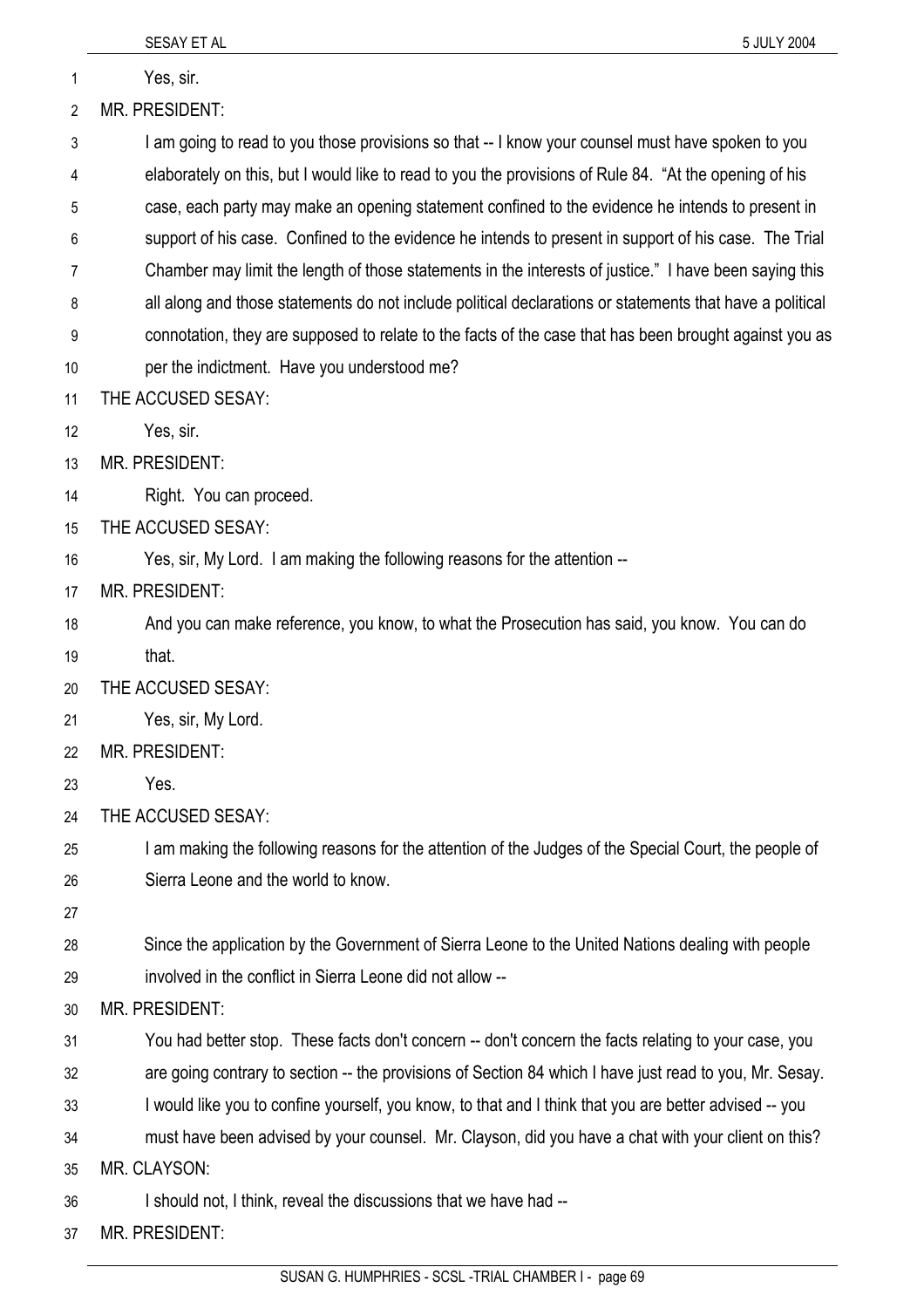| $\mathbf{1}$    | Okay, that's all right, they are confidential discussions. That's all right.                                |
|-----------------|-------------------------------------------------------------------------------------------------------------|
| $\overline{2}$  | MR. CLAYSON:                                                                                                |
| 3               | -- albeit that I make that remark respectfully. But I think we do take the view that we should ask the      |
| 4               | Court, if you would grant us some further time in this situation, because the ruling which Your Honours     |
| 5               | made is a matter obviously which very significantly affects the presentation of the Defence case and I      |
| 6               | know that Mr. Sesay is very concerned about that. And whilst we have had a discussion within the            |
| 7               | time limit which I asked for, and which you granted, it seems to me that I should say to you that further   |
| 8               | time, I think, is needed so that I can be and we can be completely confident that the defendant has         |
| 9               | understood all aspects of your ruling and can make a careful and considered choice about how he             |
| 10 <sup>1</sup> | wishes the case to proceed.                                                                                 |
| 11              | MR. PRESIDENT:                                                                                              |
| 12              | Mr. Clayson, I think we will grant you time --                                                              |
| 13              | MR. CLAYSON:                                                                                                |
| 14              | Thank you.                                                                                                  |
| 15              | <b>MR. PRESIDENT:</b>                                                                                       |
| 16              | -- until tomorrow --                                                                                        |
| 17              | MR. CLAYSON:                                                                                                |
| 18              | Thank you.                                                                                                  |
| 19              | <b>MR. PRESIDENT:</b>                                                                                       |
| 20              | -- to be able to consult exhaustively and sufficiently with your client and to advise him on what to do.    |
| 21              | MR. CLAYSON:                                                                                                |
| 22              | Thank you very much.                                                                                        |
| 23              | MR. PRESIDENT:                                                                                              |
| 24              | Mr. Sesay, we are adjourning your presentation to tomorrow so that you can be able to have a further        |
| 25              | consultation, tête-à-tête, with your – with Mr. Clayson, your lawyer, yes.                                  |
| 26              | THE ACCUSED SESAY:                                                                                          |
| 27              | Yes. This is just in the interests of justice because I am not – I'm not going to challenge the Special     |
| 28              | Court, but it's a matter of, I mean, giving the truth before this Court.                                    |
| 29              | <b>MR. PRESIDENT:</b>                                                                                       |
| 30              | That is all right, we will adjourn the matter to tomorrow.                                                  |
| 31              | THE ACCUSED SESAY:                                                                                          |
| 32              | (overlapping microphones) the conflict (inaudible) no loser, so I believe that there is party to the        |
| 33              | conflict.                                                                                                   |
| 34              | MR. PRESIDENT:                                                                                              |
| 35              | We would adjourn the matter to tomorrow. You will consult sufficiently with Mr. Clayson and the panel       |
| 36              | of lawyers who are representing you and I think they are in a better position to advise you on this         |
| 37              | matter. That is why they are there and that is a role which they are fulfilling. Is that all right? So, you |
|                 | SUSAN G HUMPHRIES - SCSL - TRIAL CHAMRER L- nane 70                                                         |

SESAY ET AL 5 JULY 2004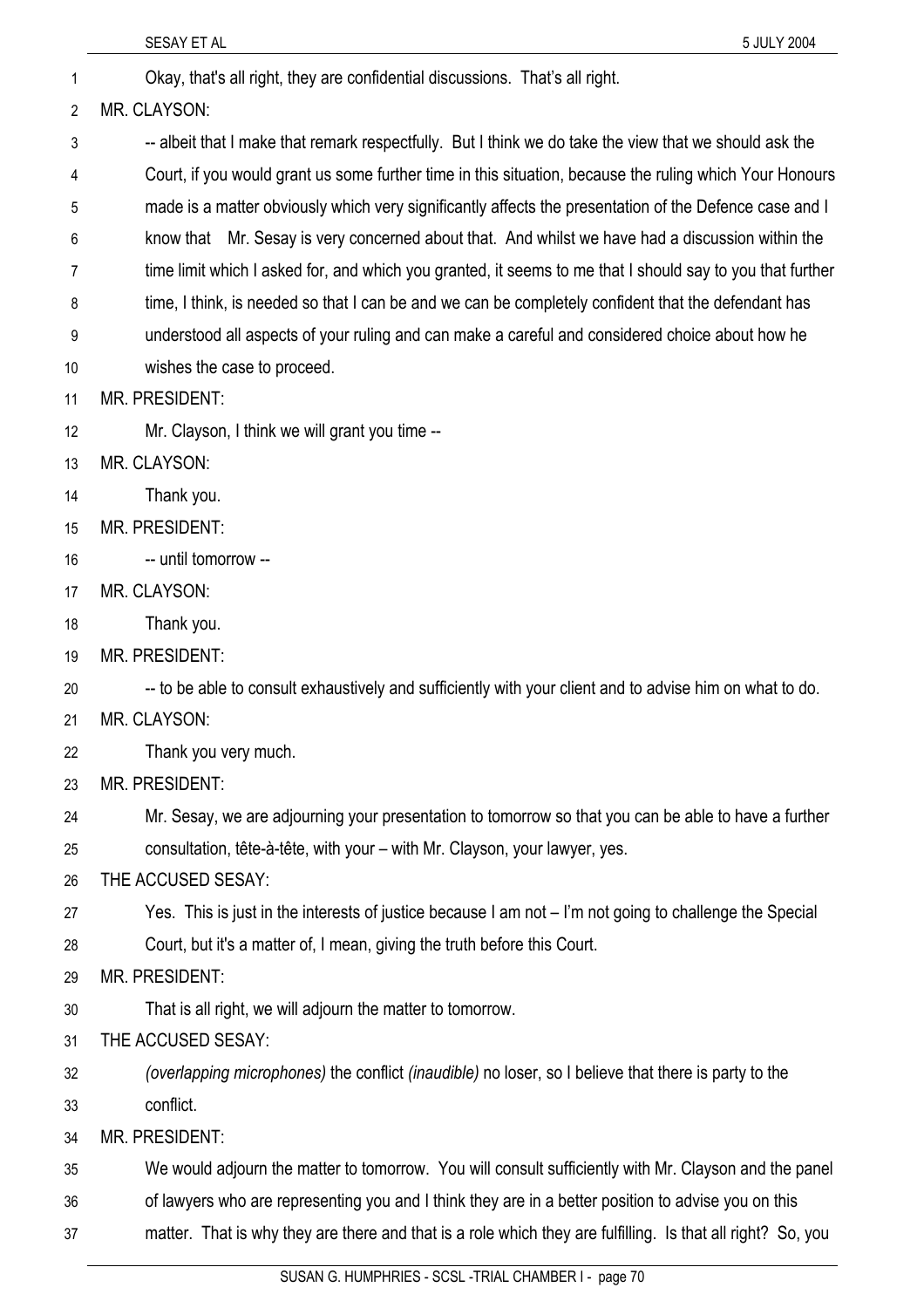| 1  | will sit there and we will tell you when we shall start tomorrow morning, okay?                                |
|----|----------------------------------------------------------------------------------------------------------------|
| 2  | THE ACCUSED SESAY:                                                                                             |
| 3  | Thank you, sir.                                                                                                |
| 4  | MR. PRESIDENT:                                                                                                 |
| 5  | Right, second Accused?                                                                                         |
| 6  | MR. BROWN:                                                                                                     |
| 7  | I am sure on behalf of --                                                                                      |
| 8  | <b>MR. PRESIDENT:</b>                                                                                          |
| 9  | May we have your microphone, your microphone, please.                                                          |
| 10 | MR. BROWN:                                                                                                     |
| 11 | Sorry, sir, I wish to open on behalf of Mr. Kallon. I was going to ask if I might make use of the podium       |
| 12 | that is in front of -                                                                                          |
| 13 | <b>MR. PRESIDENT:</b>                                                                                          |
| 14 | Oh yes, why not, you can use it, you can use it. It's for everybody.                                           |
| 15 | MR. BROWN:                                                                                                     |
| 16 | Thank you, sir.                                                                                                |
| 17 | <b>MR PRESIDENT:</b>                                                                                           |
| 18 | -- who wishes to make use of it.                                                                               |
| 19 | MR. BROWN:                                                                                                     |
| 20 | Your Honour, I have been receiving a flurry of notes all of which say, "You must speak slowly," and so         |
| 21 | I will try to overcome a lifetime of bad habits as I proceed.                                                  |
| 22 | MR. PRESIDENT:                                                                                                 |
| 23 | You will have to speak very slowly in the interests of your client so that he follows you <i>(inaudible)</i> . |
| 24 | MR. BROWN:                                                                                                     |
| 25 | My Lord, learned adversaries, co-counsel, Morris Kallon, Mr. Gbao, Mr. Sesay, Your Honour, I have              |
| 26 | been given the honour of being invited by Mr. Kallon and Mr. Touray to work with Miss Akin and                 |
| 27 | Mr. Melron Nicol-Wilson on behalf of Morris Kallon. And I wish to start by making points that are              |
| 28 | fundamental. Please do not consider these are so fundamental as to suggest that I don't appreciate             |
| 29 | the nuance and understanding of the Court.                                                                     |
| 30 |                                                                                                                |
| 31 | But the first point is that this team represents Morris Kallon and not this marriage, so-called by             |
| 32 | Mr. Tejan-Cole, of the AFRC/RUF and not something called the RUF, but Morris Kallon. And I make                |
| 33 | that point because in listening to the arguments of our adversaries this morning, it seemed as though          |
| 34 | some wild and large leaps of logic were being made in terms of how this Court might interpret the              |
| 35 | evidence. And so I wish to make comments about interpreting the evidence in terms of the very                  |
| 36 | fundamental notions of whether this prosecution can prove beyond a reasonable doubt that there was             |
| 37 | both a culpable mental state and criminal acts on behalf of Morris Kallon. And we wish to present              |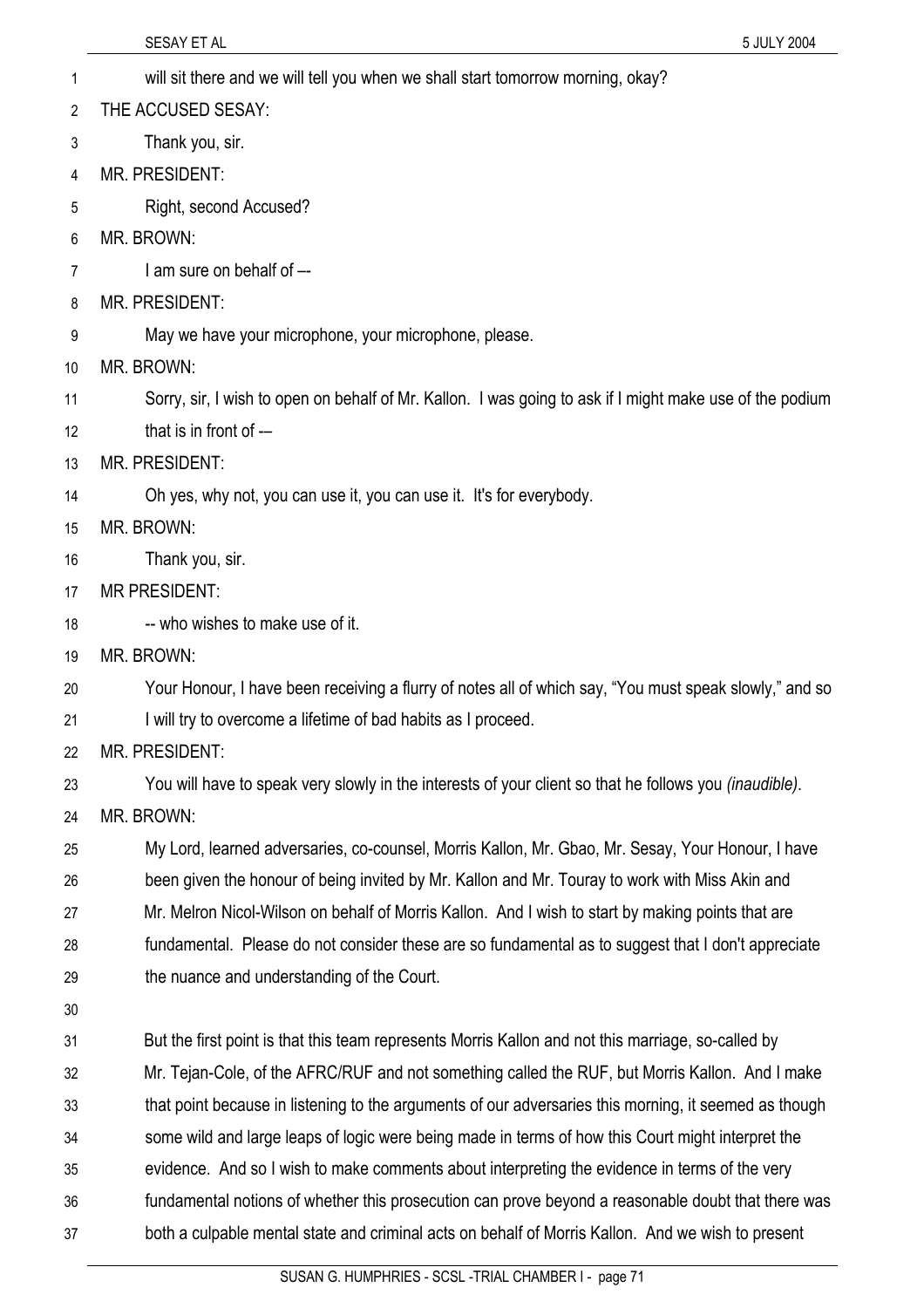both some assessment of evidence which are likely to come in both parts of the case as they relate to that part.

2 3

1

4 5 6 7 8 9 10 11 12 I cannot, however, pass by without comment Mr. Crane's eloquent references on at least three occasions to something called the beast of impunity or comments about the army of evil and dancing with the devil. The latter two because I am afraid they invite – and again I have no fear that this Court will be misled -- but I regard this as a temple of a secular faith called justice and some things cannot remain unchallenged on behalf of an Accused, but talking about an army of evil and dancing with the devil invites a violation of the principle of legality. Those are not precise terms, those are not analytical phrases about nature of the evidence in this case and they do not touch upon the law, indeed they invite its disregard. Again, I want to be clear that I do not disrespect the Court or mistrust it in any way, but those comments cannot be ignored.

13

14 15 16 17 18 19 20 21 22 23 And as for impunity it seems to me that it has been the practice of almost every prosecutor at a moment as significant as this to want to think about the transcended values that bring us here and so I cannot be personally critical of any of them for doing that in the name of advocacy. But there is something troubling about talking about impunity by itself because it invites us to say, "Well there clearly were," and this Court is judicially noticed "wide-scale humanitarian violations in Sierra Leone during the period of this conflict and someone must pay," and the phrase "beast of impunity" invites us to say, "Well we must find someone who can pay from among these Accused," or perhaps from over across the way when in fact the nature of impunity does not revolve such sacrifices, but rather a continued adherence to the rule of law and the burden of this Prosecution and their obligation to prove a case against Morris Kallon.

24

25 26 27 28 29 30 31 32 33 And so in looking at the language and listening to the words this morning, it seems to me the suggestion that we should focus on the beast of impunity rather than on a phrase which is equally important because the concept of the conscience of mankind is what must guide us and I note that it's a clear and critical part of humanitarian law and the Marten's Clause in the Common Renunciation clauses of the Geneva Convention of 1949, clearly part of humanitarian law, but it is also part of the law of human rights and the preamble to the universal declaration of human rights. And so the concept of impunity, while not to be regarded, cannot be our lode stone or our touch stone, but a fair trial for Morris Kallon which means the evidence and matching it to the law and not rhetoric about impunity.

34

35 36 The evidence about Morris Kallon will not demonstrate or even come close to suggesting that he is a hand-maiden of evil as has been suggested in this hall.

37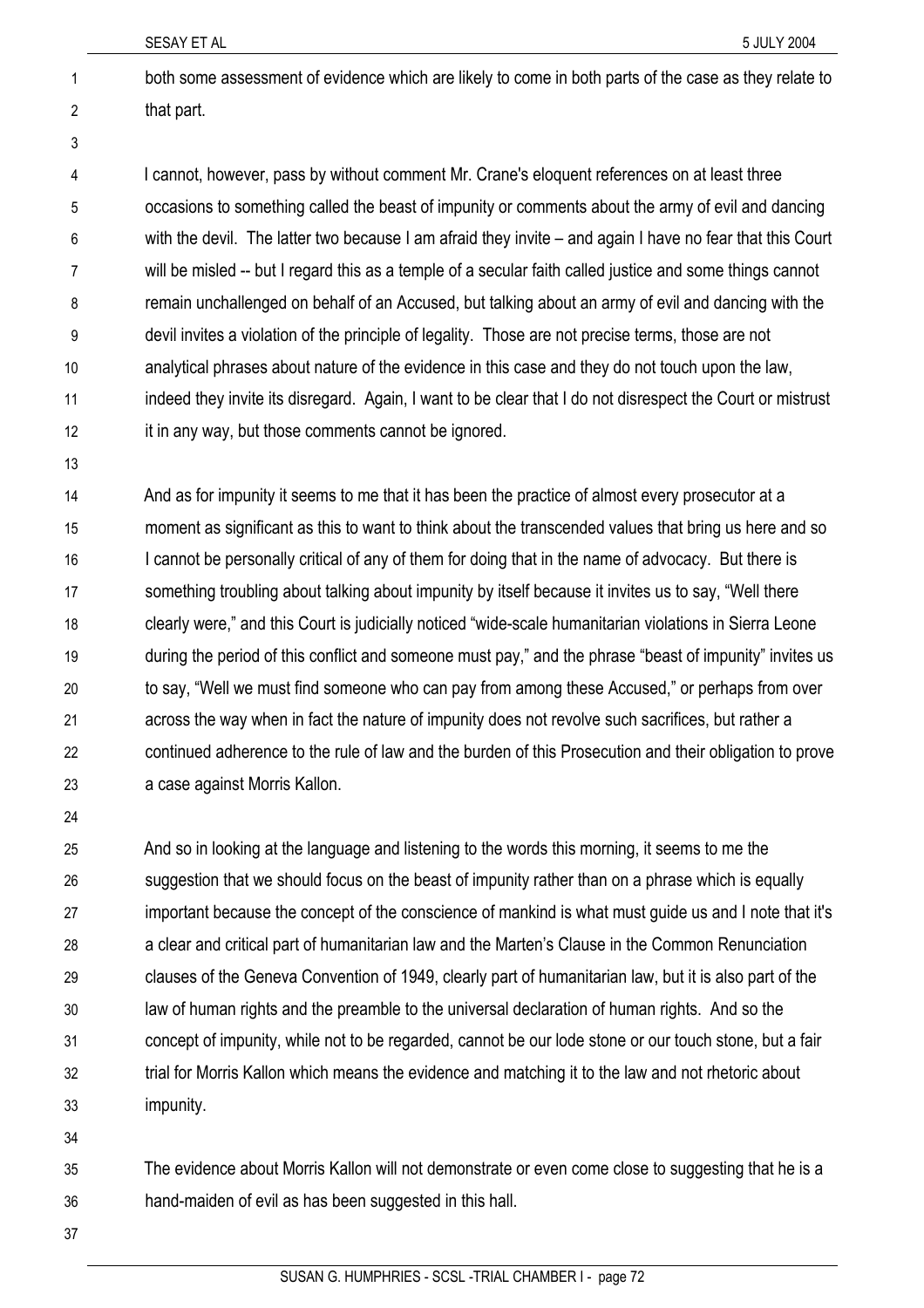| 1  | In 1989, Morris Kallon was working for something where he actually had the opportunity to matriculate           |
|----|-----------------------------------------------------------------------------------------------------------------|
| 2  | with respect to something called the Liberian Opportunities Industrial Centre, a chance to develop              |
| 3  | himself as a working man. And the evidence will show that shortly after he matriculated from that               |
| 4  | institution he began to work for a furniture company and this work was being done in Liberia. And               |
| 5  | then there started some events, events that we have been told -- and there is no reason to challenge            |
| 6  | them -- or sparked by Mr. Taylor and during the flight from Monrovia in which Mr. Kallon was                    |
| 7  | participating, a vehicle carrying the furniture personnel was stopped, by whom? By the men of                   |
| 8  | Charles Taylor. And upon seeing that he carried a passport from Sierra Leone they incarcerated him              |
| 9  | at Harbel Hill. They tied the ropes round him so tightly that to this day -- and I trust the Court will see     |
| 10 | this -- he carries the scars of that unlawful and brutal incarceration. He was rescued from that state          |
| 11 | by a person who seemed to him a gentle person, a person who called himself Pa Morlai. My                        |
| 12 | pronunciation is being corrected by my colleagues and I welcome it. It's Pa Morlai, forgive my                  |
| 13 | mispronunciation of the name.                                                                                   |
| 14 | <b>MR. PRESIDENT:</b>                                                                                           |
| 15 | For the records we would like to have maybe the precise spelling, you know, for our records.                    |
| 16 | MR. BROWN:                                                                                                      |
| 17 | M-O-R-L-A-I.                                                                                                    |
| 18 | MR. PRESIDENT:                                                                                                  |
| 19 | For the records -- are the records right?                                                                       |
| 20 | MR. BROWN:                                                                                                      |
| 21 | Pa, P-A, M-O-R-L-A-I, my spelling is greater than my pronunciation.                                             |
| 22 | MR. PRESIDENT:                                                                                                  |
| 23 | That's all right.                                                                                               |
| 24 | MR. BROWN:                                                                                                      |
| 25 | This person, Pa Morlai, took Morris Kallon to Camp Nama where he was effectively conscripted into               |
| 26 | the RUF and the evidence will demonstrate that while Morris Kallon resented the succession of being             |
| 27 | unlawfully incarcerated and then conscripted by force, he came to have some views that he had long-             |
| 28 | held about politics come to the fore, and I don't want to suggest that Morris Kallon is <i>(inaudible)</i> to a |
| 29 | political theorist, Morris Kallon is an ordinary man of high intelligence who came to the conclusion that       |
| 30 | the one-party state and other aspects of life in Sierra Leone to which he objected, were matters that           |
| 31 | warranted his involvement in an armed struggle. Now, the Prosecution, which I think has to some                 |
| 32 | extent attempted to suggest certainty where there is chaos, and organisation and structure where                |
| 33 | there is disorganisation, has really taken two views on this: one is, Mr. Crane suggested that there            |
| 34 | should be no criticism of the initial political thrust of those in the RUF, I think he put it, "Sierra Leone"   |
| 35 | was not a paradise." Mr. Tejan-Cole, on the other hand, chose to introduce what I think with respect            |
| 36 | was an extraneous legal concept by saying, "This was not a just war." I actually don't criticise either         |
| 37 | of them for what seemed disparate views because they reflect the fact that these were not simple                |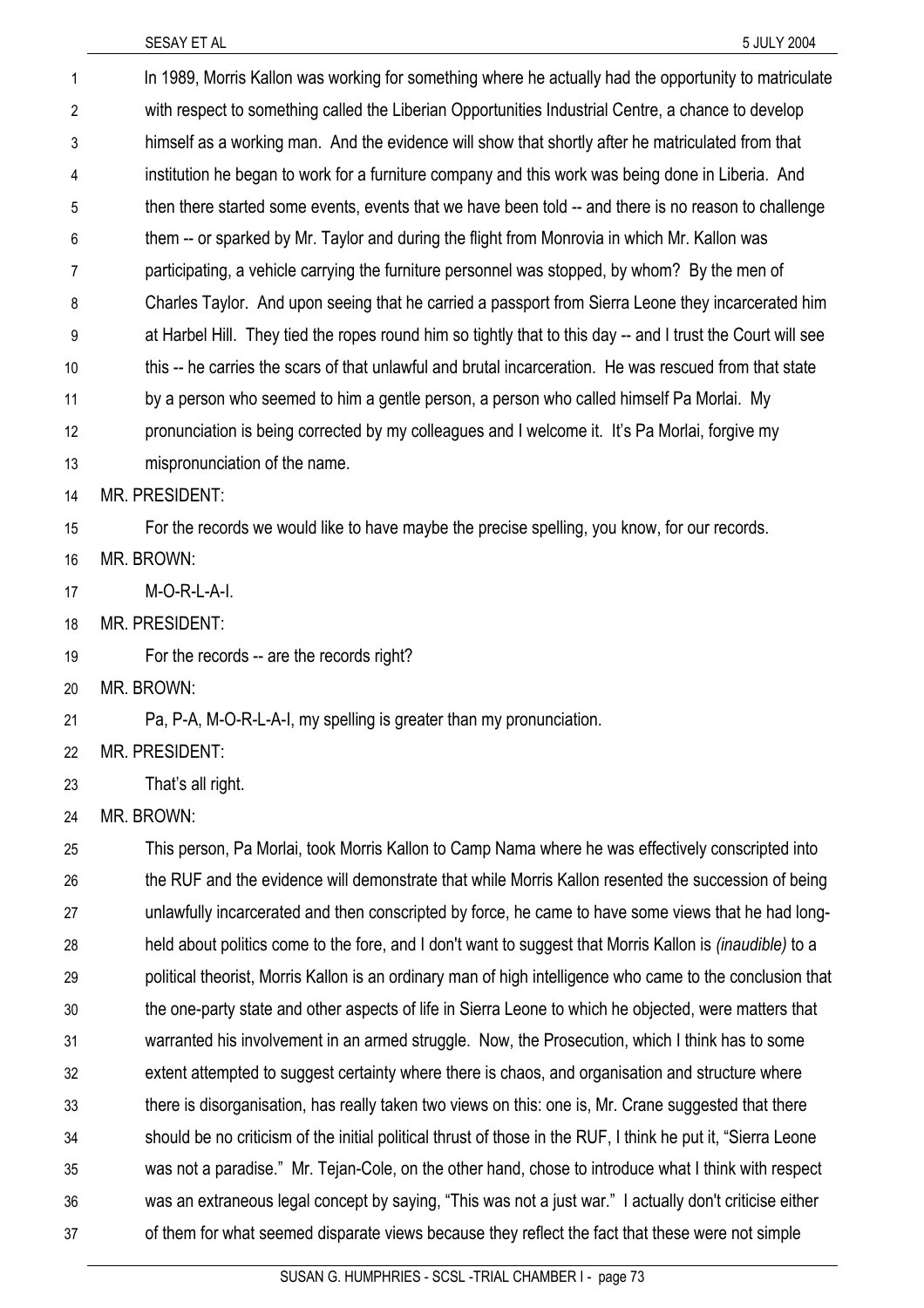- times. But what is straight forward is that Morris Kallon was a man with a political view that led him to act. 1 2
- 3

4 5 6 7 8 9 Now, if we go back to this period of 1989, late 1989 and the beginning of 1991 when he was in Camp Nama, it is important to note in its resting factual juxtaposition. The Prosecution talked about a February 1991 meeting where it suggested that evil and corruption were spawned at a meeting involving Mr. Sankoh and Mr. Taylor. At that moment, the evidence will show, Morris Kallon didn't even know that the man Pa Morlai, who had rescued him from Harbell Hill was Foday Sankoh, but he learned it subsequently soon thereafter by listening to a broadcast and recognising the voice.

10

11 12 13 14 I say to suggest that that kind of fact, of which there will be more as the trial progresses, suggests that this broad brush of saying, "There were humanitarian violations throughout Sierra Leone and this man is accountable," without demonstrating or urging on this Court facts that reflect in detail or knowledge or culpable mental state is an invitation to injustice.

15

16 17 18 19 20 21 22 23 24 25 26 27 It's important to observe that the facts in this case will demonstrate that Morris Kallon remained committed to this idea of democracy and a struggle against a one-party state, as opposed to the kind of involvement in a corrupt enterprise that has been alleged by this Prosecution. We have in prior motions submitted a certification of General Opande, Force Commander of UNAMSIL on his role in the disarmament process, not to argue Lome or any other matter that has been decided, but to indicate that Morris Kallon's commitment continued to be one towards democracy. There were no winners and losers in this war, but a peaceful end and the RUF, that involved Morris Kallon, was involved in that. And that reflects on his mental state in a way that we ask you to take account as you listen to a Prosecution that can indeed paint pictures of horrors that took place in this country that chill the spine on listening to it. But they must, in ways that Your Honours are well familiar with, connect them to Morris Kallon, they have not even done it in their opening statements and they will not do it in the evidence of this trial.

28

29 30 31 32 33 34 35 36 37 One of the other concepts advanced by the Prosecution -- and this strikes me as being on the edge of unbelievable to reverse a quote that Mr. Crane used this morning -- and that is that there was a clearly defined command structure in the RUF. I cannot believe those words were uttered by people who have read the same thousands of pages of documents, including members of this inner circle. The RUF was a guerrilla organisation. It was civilian run by men who had, in most instances, the most rudimentary of military training, whose concepts, for example, about a T O and E, which they probably would not know to this day, were as sophisticated organisations are not even part of this case. And indeed, one of the other kinds of evidence that this Court will hear is that Charles Taylor, and even more often, Mr. Sankoh, gave commands directly to troops on the ground violating every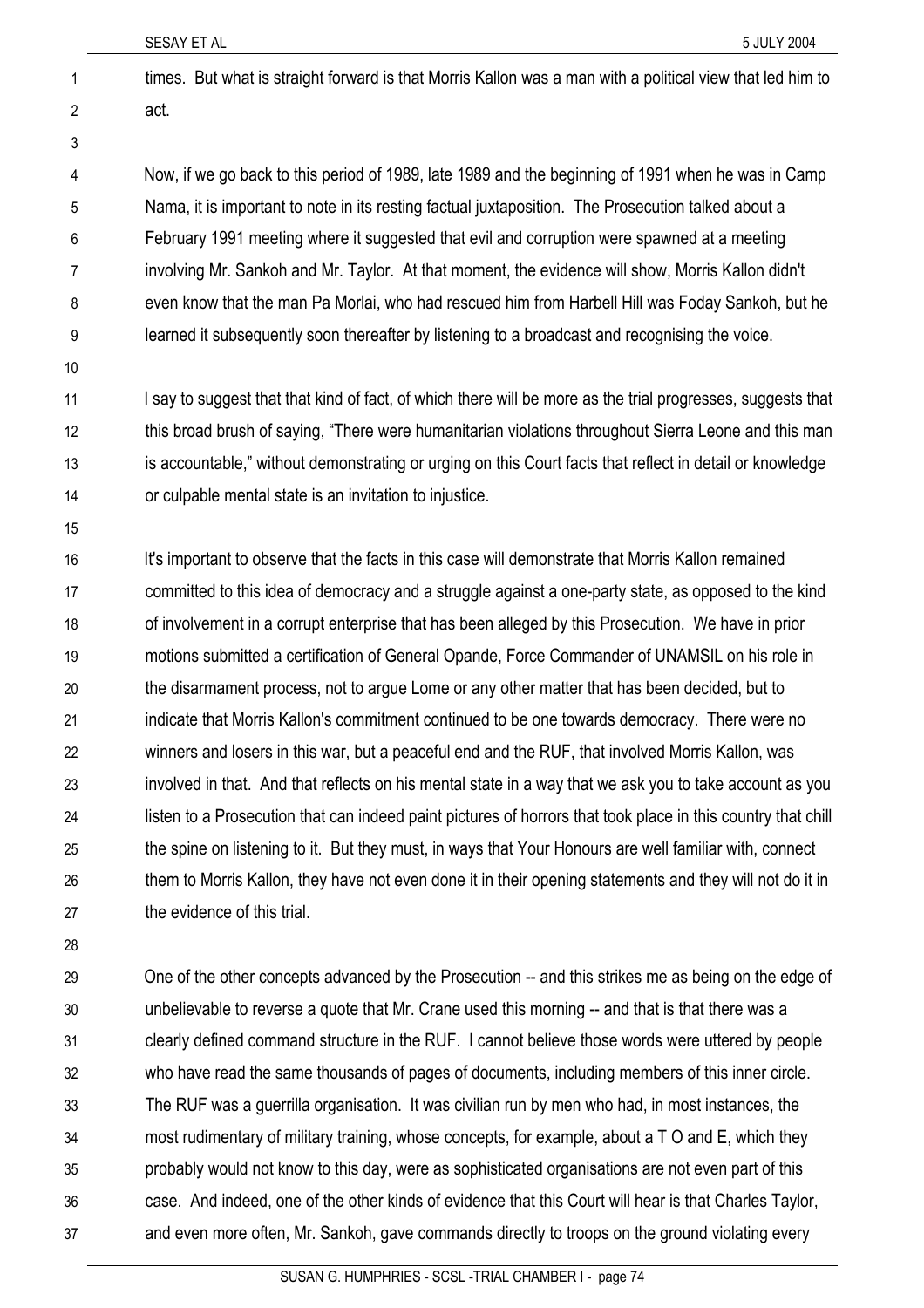principle we know about chain of command. And that promotions, so-called, were arbitrary. I can call myself a turtle or a swan, but that title will not transfer me into one. And I submit that in listening to the evidence in this case, this Court must not start with the assumption, which defies logic and reason, that there was a clearly defined chain of command in the RUF. Indeed, there were many RUFs and the skirmishes and battles and shoot-outs between various factions and groups in the RUF are not to be dismissed as mere organisational chaos that occasionally occurred, but rather reflecting its genesis as an organisation of men largely untrained in military matters. Perhaps the witnesses who come before us, xxxx and others, will tell us how long they had been trained and how thoroughly they had been schooled in order to understand and maintain chains of command and the absurdity of suggesting that the RUF had a chain of command, but its a purposeful suggestion, Your Honour, because the purpose of the suggestion is to fill that gap between these things that happened that horrify us all and this man. 1 2 3 4 5 6 7 8 9 10 11 12

13

14 15 16 And our concern about the beast of impunity concept is that if there is anything approaching horror, things that have been done to the ordinary people of this country, it would be to have a man falsely accused or falsely convicted on the basis of that kind of generalised notion.

17

18 19 20 There is the marriage, as Mr. Tejan-Cole called it, of the AFRC and the RUF. I think it in some ways unfair to hold a man too literally to his metaphors, but a marriage that functions like that would indeed be jeopardy from the opening day and would not lead to very much bliss.

21

22 23 24 25 26 27 28 29 To begin with, each of these organisations were different in their culture. The evidence will be overwhelming about the civilian and disorganised nature of the RUF. The AFRC wasn't one group, but a group of soldiers who staged a coup. But even within that organisation there were factions. There will be testimony that after their retreat from Freetown SAJ Musa fell out with Johnny Paul Koroma and came almost to firing at each other, and subsequently, SAJ Musa, who had held cabinet positions fell out with both Superman and Mosquito and in the latter case said he would not serve under a civilian, a civilian, what does that say about his view of this clearly defined chain of command?

30

31 32 33 34 35 36 Then you take the fact that this marriage was performed over the radio, an agreement at the top, not something that anyone suggests was organically put together because men will function together on the ground. The evidence will suggest that there was anything but a marriage and that indeed the chaos and confusion that existed on the ground between people pretending to be one thing and another and between organisations that didn't meld, didn't mix or even a real alliance let alone a marriage.

37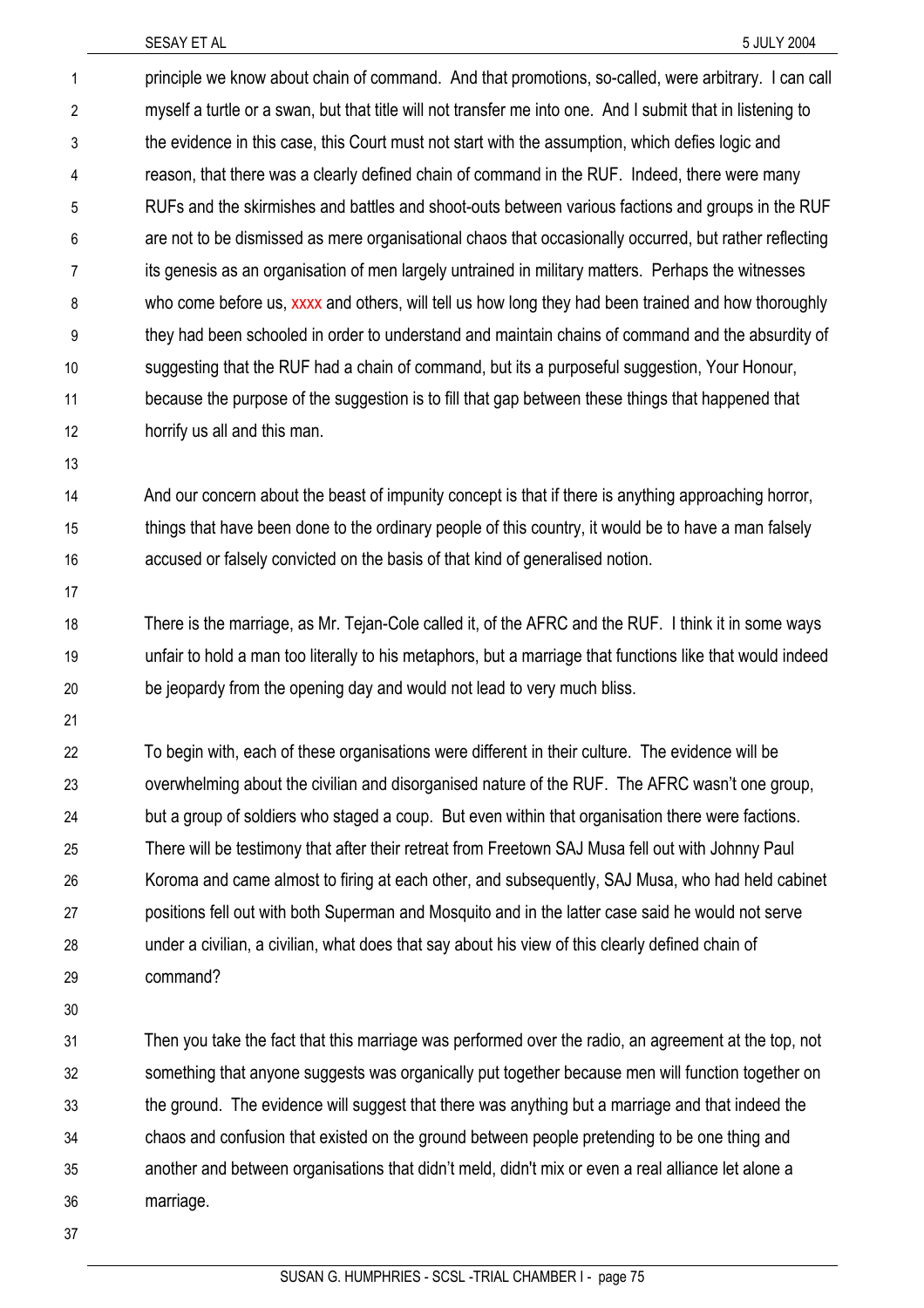A generalisation is made because -- and this maybe the key -- because Mr. Tejan-Cole ended his very eloquent presentation, by talking about faceless soldiers and the problem is that if you don't have Bockarie, and you don't have Sankoh, and you don't have Taylor, and you don't have Koroma, then who will you charge with the acts taking place on behalf of those faceless soldiers? Well, Kallon is here and perhaps others. 1 2 3 4 5

7 8 For this beast of impunity ought not be satiated by feeding him Morris Kallon in the absence of evidence of proof beyond a reasonable doubt.

9

6

10 11 12 13 14 15 16 17 18 19 20 21 22 23 24 There is another issue that hangs in this courtroom and hangs over these proceedings and has been ripened in the work that is so important that has been done in terms of Additional Protocol II and that is the question of child soldiers. And I urge the Court, as it looks at the evidence, to look closely at the question of how knowledge may be established. Yes, there may be some people who say this or that person was a child soldier and I knew him from youth or he was five, which is beyond question, but far more often the descriptions are more vague, are of strangers. And the question of knowledge becomes critical. This is a nation in which there will be evidence that less than ten per cent of children will be found in the birth registry. So even subsequent determinations of age are uncertain, let alone those made under circumstances like those that prevailed in Sierra Leone. And there will also be evidence concerning the state of malnutrition so that many children may seem younger than they were. This is not to suggest, just as we don't claim there were no violations or to suggest that there were no child soldiers, of course, there were, but to deal with the question of a burden on this Prosecution, not to bring rhetoric and I started to say not to inflame, and I remember the conversation from this morning, I know I will be insulting Your Honours, I was inflamed in a negative way and I apologised to you.

25

26 27 28 29 30 31 32 33 Now, the circumstances under which these kinds of judgments and about knowledge and mental states are critical is very, very, very important. Because one of the ways in which the Court has to view, for example, chain of command is a very factual question and even more fact intensive is whether that chain of command can warrant an inference about command responsibility. And the *Delalic* case and others have clearly set forth what are significant factors, and we can even go back to the rather eloquent dissent in *Yashamita* whether or not under maximum pressure you have to look carefully -- and by pressure I mean military pressure -- at the kinds of knowledge that may be available on the ground.

34

35 36 37 Mr. Crane said in the CDF opening at page 9 on June 3rd, "The CDF's plan and purpose and that of their subordinates was to defeat, by any means necessary, the Revolutionary United Front, to include the complete elimination of the RUF and members of the Armed Forces Revolutionary Council, their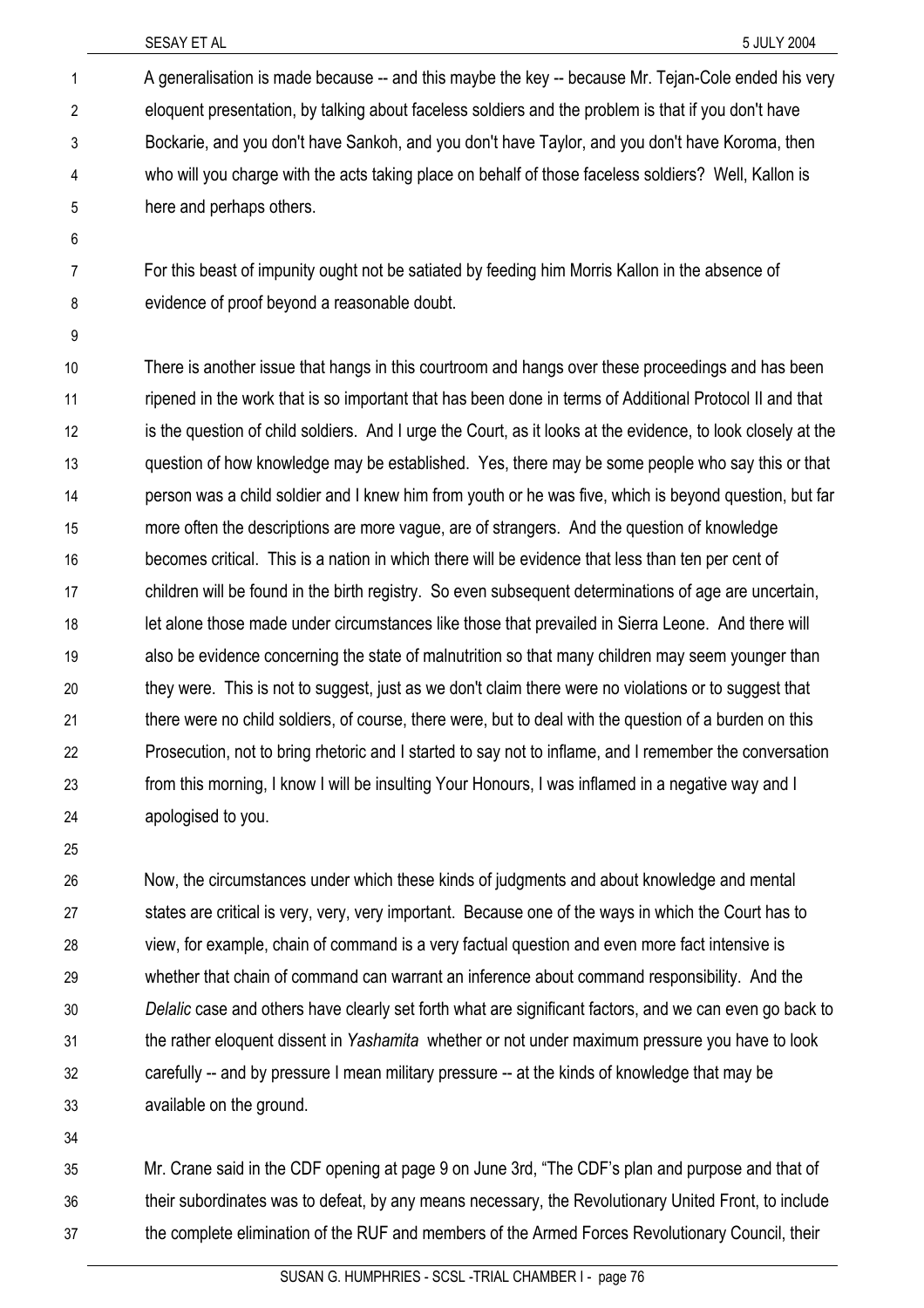supporters, sympathisers and anyone who did not actively resist the RUF/AFRC occupation of Sierra Leone." I say that not because that would be a warrant to violate the laws of war, but I am aware of honoured doctrine of *(inaudible)*, but I say it to say under the circumstances and chaos that existed and the pressure that was being exerted, the question has to be asked in each instance when the Prosecution tries to say, "Well look at what happened in Port Loko and how you can draw inferences about that concerning a man who was in Bo?" What was the capacity to know? What was the capacity to foresee? Those are the elements, not broad rhetoric about beasts of impunity. 1 2 3 4 5 6 7

8

9 10 11 12 13 14 15 16 Your Honour, one of the things that can never be ignored in a case, and it is always difficult and dangerous to go too much into detail because I learned a long time ago that cases on paper are almost never the same as they are in the courtroom, but there was talk about an inner circle as though somehow that a person who claims to be an accomplished or a knowledgeable insider can come in here and because of that alone that person should be believed. I submit that one of the most important tasks Your Honours will have to do would be to make credibility findings about such persons. What have they to gain? What have they to lose? And have we been honestly supplied with information about that by our learned adversaries?

17

18 19 20 I am not an expert in Sierra Leone, it's a country that each time I come here seems more complex than the time before and I fear I will never be, but I know that from the investigations we have done there is fear among former RUF people that to come forth is to walk into the jaws of incarceration.

21

22 23 24 I would ask the Court to ask the question of the insiders who will allegedly come in here, have you been given the key? Is the key of value? Does it affect your credibility? Surely the Court will allow us to do that in terms of questions, but I ask the Court to examine very carefully what that is about.

25

26 27 28 29 30 31 32 33 34 35 There was an examination of one of that person, a person has given 2000 pages of statements about what happened and seemed remarkably, despite being a confidante of Mr. Sankoh and to know everything that happened, to have never done anything himself. So remarkable was this that John Barry and Louise Taylor who were working in the Prosecutor's office could not stop in terms of their duty without saying to him, "Look at this paragraph of this document you have signed," the document we have not seen yet, "It provides that you have got to give truthful information to us in exchange for what the OTP is going to do for you." Well there is a lot there, what is the OTP going to do? What does he expect the OTP to do? "But then ever since we have started interviewing you have all ways down-played your role, you have down-played it to the point well what you did was really nothing, you were kind of in the shadow, always on the sidelines, never in the front."

36 37

It is this person who has pointed a finger at Morris Kallon, and all I ask -- and again I ask this most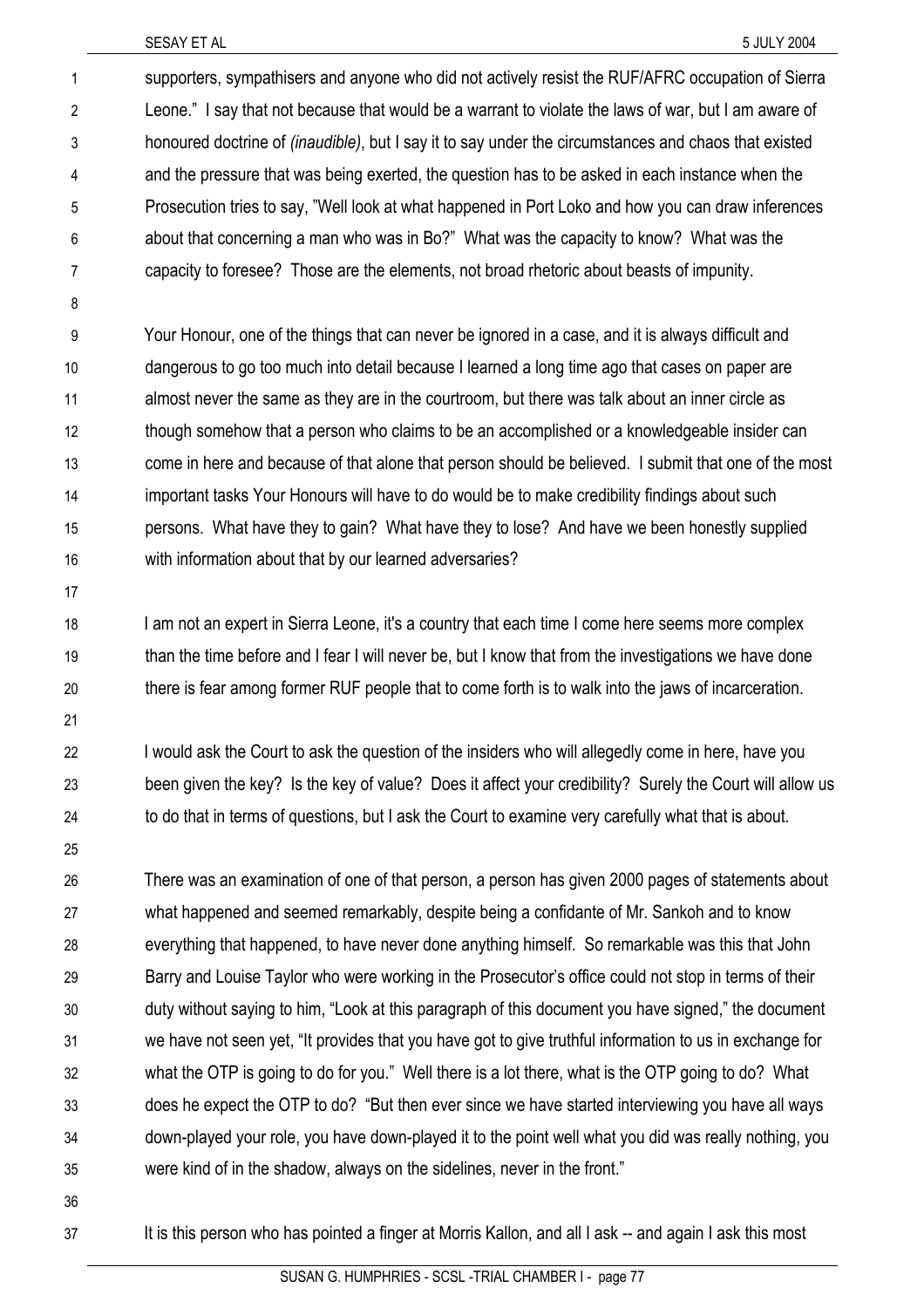respectfully not with any doubt about your fairness insight or impartiality -- is to look in human terms at the issues of credibility carefully. In terms of this magical inner circle of the Prosecutors suggests to you will in fact be the key to inside, it will be, but the insight will require intellectual labour and that sacred engine of truth; cross-examination. But when the dust has cleared, this person, in particular, and others like him, will not seem so pure, so believable, their words not worthy of sacrificing Morris Kallon. 1 2 3 4 5 6

8 9 10 11 12 13 14 15 I want to make it very, very clear that not only are we aware of that which the Court is judicially noticed, but we are aware and indeed we embrace the tremendous advances in the rule of law in terms of humanitarian law broadly since the *(inaudible)* code and much more specifically since Nuremberg. And we recognise that horrible events took place in this country and that some of them were done by men who called themselves RUF, but it is a broad leap from there to a conclusion about Morris Kallon that was urged on you this morning by those who were quite facile, but advanced propositions that don't withstand logical analysis and cannot withstand the evidence that will be adduced in the coming days and months.

16

7

17 I have been urged at this late stage to slow down, but my time is up, as is almost the court day.

18 MR. PRESIDENT:

19 Which *(inaudible)*.

- 20 MR. BROWN:
- 21 I understand.
- 22 MR. PRESIDENT:
- 23 We will listen to you; equality of arms.
- 24 MR. BROWN:
- 25 Yes.
- 26 MR. PRESIDENT:
- 27 But it doesn't mean that --
- 28 MR. BROWN:

29 No, no, I understand it doesn't mean the quantity of arms.

- 30 MR. PRESIDENT:
- 31 Right, okay.
- 32 MR. BROWN:

33 I am glad, however, that you used that phrase for there is one last point I would like to bring to Your

34 Lordships' attention.

35

36 I have no warrant and no desire to suggest that the words of the people on that side of the room

37 should be muffled in any way and they have the right to go where they want and speak as they will as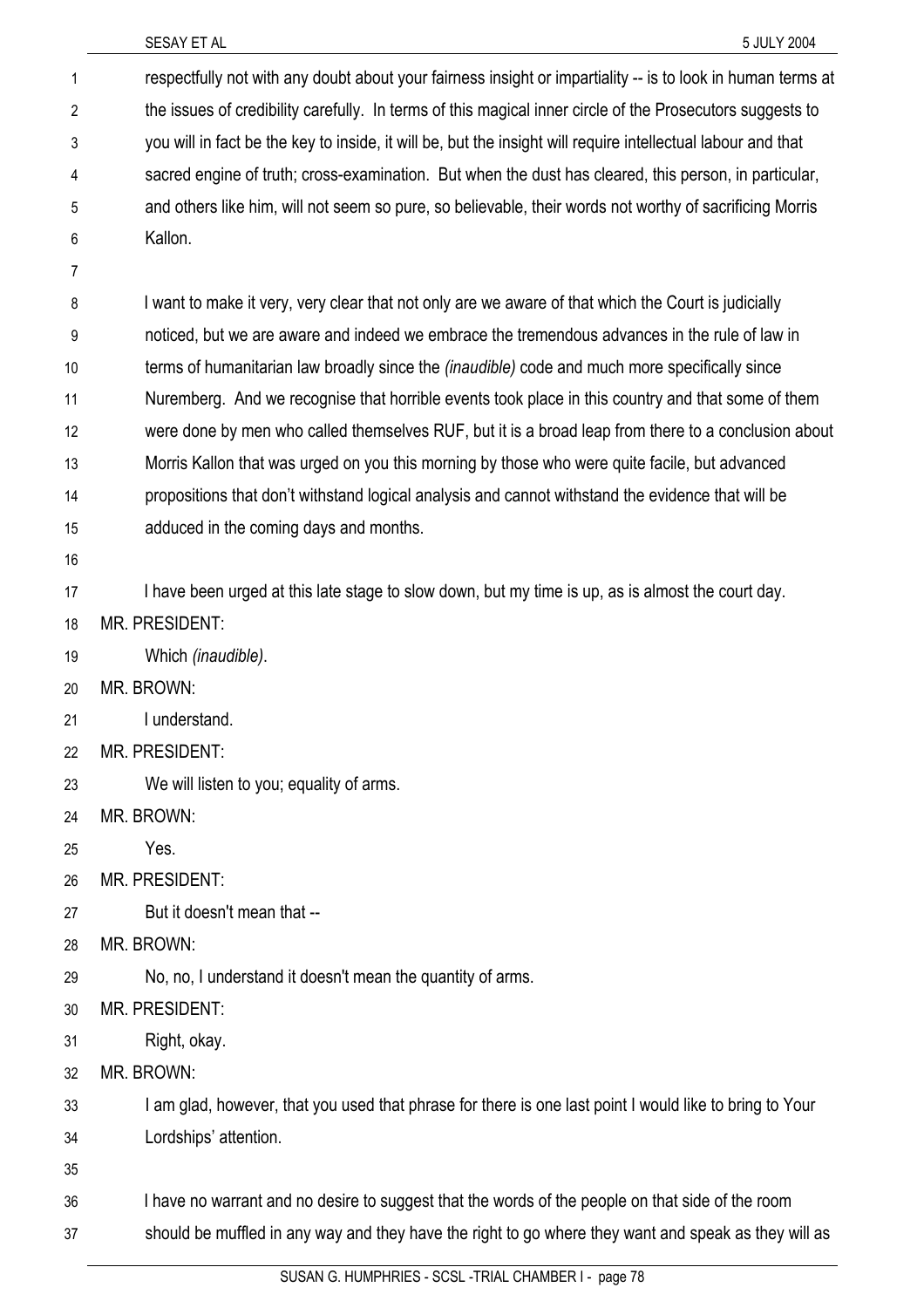long as they are as I would expect them to be, but the fear of which I spoke earlier is real and there is fear that pertains not just to Prosecution witnesses, indeed it seems that every single one, including at one point experts need to be protected, but also to Defence witnesses who are fearful of this government, who are fearful of consequences and of prosecution, whether or not they are culpable, and who are reluctant. And we will leave no stone unturned, no province unexplored in continuing to talk to such witnesses, and indeed some of them have already come forth and indicated some willingness to talk, for example, about the schools that Morris Kallon set up, which would suggest something contrary to a willingness to use child soldiers. 1 2 3 4 5 6 7 8

9

10 11 12 13 14 15 16 17 I suggest that some in this inner circle who have been accepted by the Prosecution as believable are not truthful in the things they say about Morris Kallon. But we do think it important that the Court be aware that the background in which we work and which we toil and in which the sacred duty we have to champion the cause of Morris Kallon, is profoundly affected by that fear that is on the other side, and while we may make specific application as we move forward for relief that may help us, we think we should not move beyond this point without bringing to your attention that that fear is palpable, it is ubiquitous, it is powerful and sometimes it spawned and increased by the words, however wellmeaning, by our adversaries and that should not be a touchstone and deciding factor in this trial.

18

19 20 21 22 23 24 25 Your Honour, I turn for the last time to the beast of impunity. It is important to be aware of Article 1. It is important, however, that the frustration that Sankoh and Bockarie will never be here, and Koroma and Taylor seem remote possibilities, that those possibilities can have no effect on what this Court does. That if it were necessary to acquit those nine Accused, the principle of impunity would not be damaged, indeed it would be damaged were the Accused convicted on flimsy evidence, but particularly as to Morris Kallon, about whom surprisingly little was really heard today, it would be indeed a shame were he to be fed to that beast.

26 MR. PRESIDENT:

27 Thank you, Mr. Brown. The third Accused.

28 MR. O'SHEA:

29 30 Perhaps I can have Your Honours' guidance as to the situation with time. It will help me to make a decision on this issue.

31 MR. PRESIDENT:

32 What guidance, Mr. O'Shea, what guidance?

33 MR. O'SHEA:

34 Well, at what time do Your Honours wish to rise?

35 MR. PRESIDENT:

- 36 For how long would you like to talk?
- 37 MR. O'SHEA: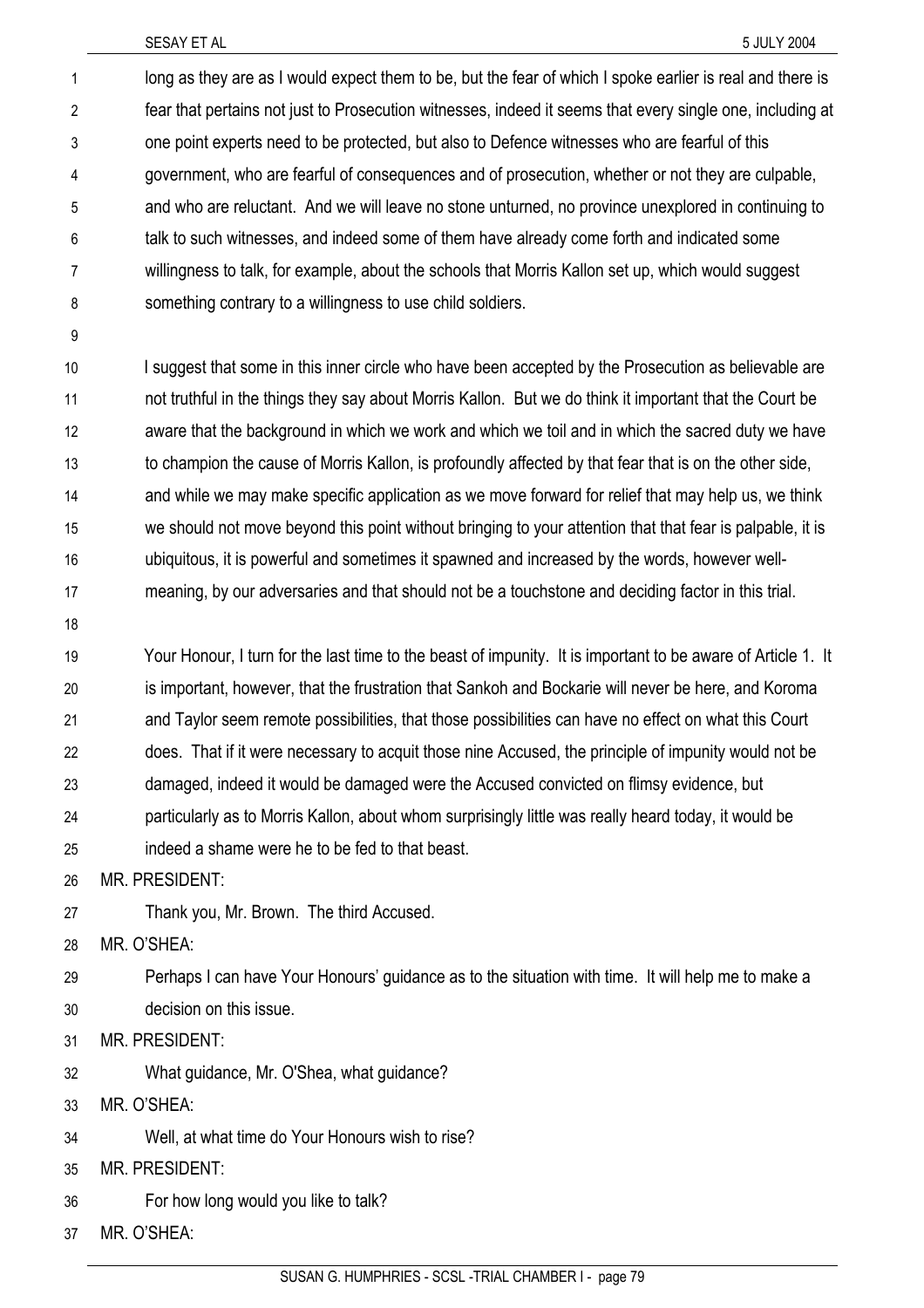|    | SESAY ET AL<br>5 JULY 2004                                                                                |
|----|-----------------------------------------------------------------------------------------------------------|
| 1  | Well, at the moment my position is that Mr. Gbao would like to make a statement.                          |
| 2  | <b>MR. PRESIDENT:</b>                                                                                     |
| 3  | And for you to complement this statement?                                                                 |
| 4  | MR. O'SHEA:                                                                                               |
| 5  | I would like to think about that and it may be -- I think that I've advised my client comprehensively.    |
| 6  | However, there may be some benefit in going along with the position requested by Mr. Clayson.             |
| 7  | <b>MR. PRESIDENT:</b>                                                                                     |
| 8  | Yes, I was going to say, you know, because these are very important issues. On the same basis as          |
| 9  | we granted the application, you know, to Mr. Clayson, you may wish to carry out, you know, further        |
| 10 | consultations, you know, with your client and you will decide on who between you and him would            |
| 11 | make the statement.                                                                                       |
| 12 | MR. O'SHEA:                                                                                               |
| 13 | Yes.                                                                                                      |
| 14 | <b>MR. PRESIDENT:</b>                                                                                     |
| 15 | So we don't have duplications and what have you, so I think that -                                        |
| 16 |                                                                                                           |
| 17 | Yes, Mr. O'Shea, yes.                                                                                     |
| 18 | MR. O'SHEA:                                                                                               |
| 19 | Yes, Mr. President, I think that would be wise.                                                           |
| 20 | <b>MR. PRESIDENT:</b>                                                                                     |
| 21 | You see what we were saying here is -- can the Court Management help Mr. Brown to lift that over,         |
| 22 | please. Thank you.                                                                                        |
| 23 |                                                                                                           |
| 24 | Because we would like to take the statement, you know, the opening statement from either you on his       |
| 25 | behalf or he does it himself. So, I would like you to consult with him extensively since you are not      |
| 26 | very sure, you know, of what option he is likely to adopt --                                              |
| 27 |                                                                                                           |
| 28 | MR. O'SHEA:                                                                                               |
| 29 | There is -- there was a third option which I am not --                                                    |
| 30 | <b>MR. PRESIDENT:</b>                                                                                     |
| 31 | Why don't you consult about this third option because we are not concerned with these options? We         |
| 32 | want you to consult with your client and come up with the option you think best suits your Defence        |
| 33 | strategy.                                                                                                 |
| 34 | MR. O'SHEA:                                                                                               |
| 35 | I appreciate that, Your Honour, but I would like to mention what that third option is to see the reaction |
| 36 | of the Court because Your Honours have just indicated to me that you would like to hear --                |
| 37 | <b>MR. PRESIDENT:</b>                                                                                     |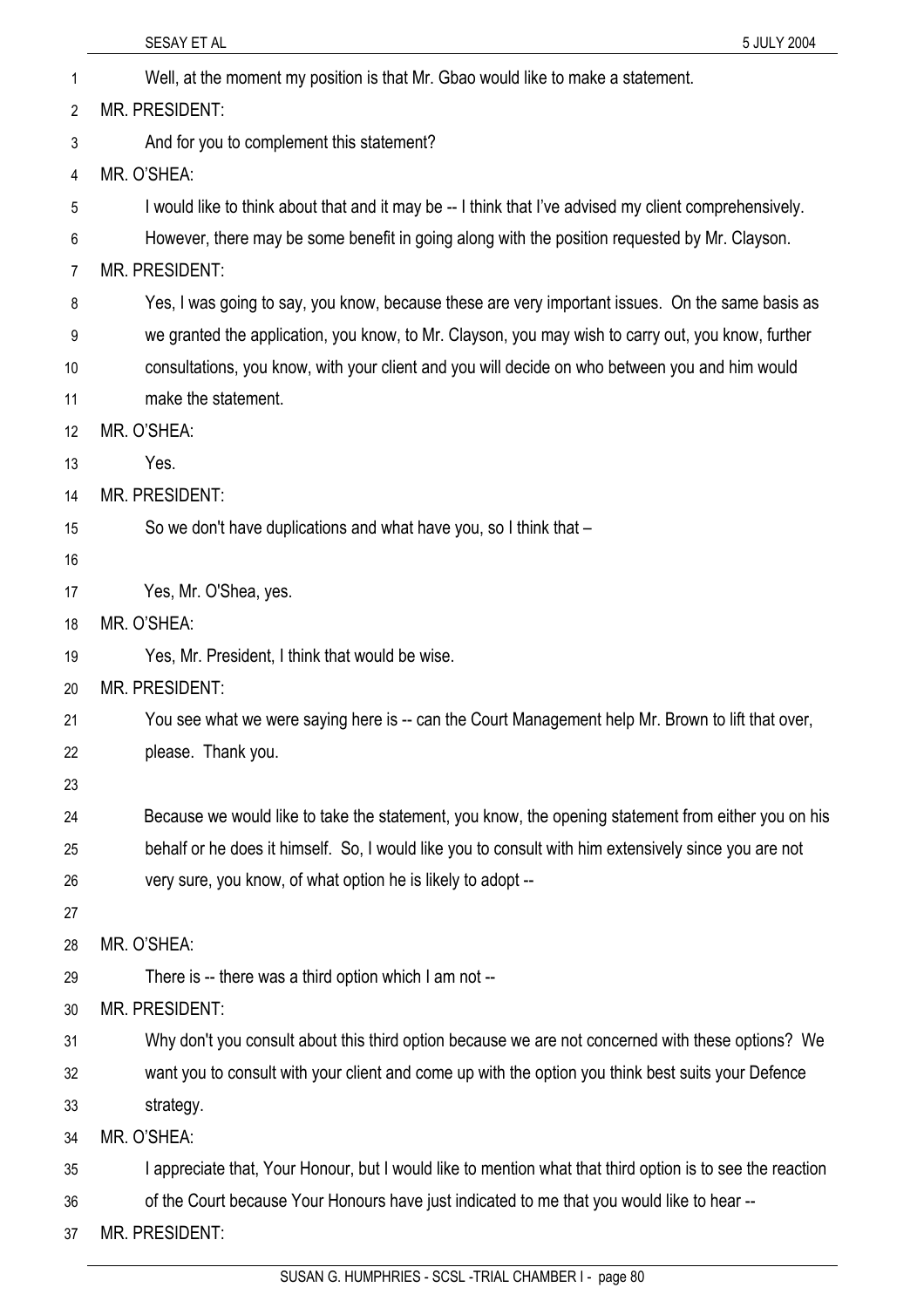|    | SESAY ET AL<br>5 JULY 2004                                                                                  |
|----|-------------------------------------------------------------------------------------------------------------|
| 1  | (inaudible) please.                                                                                         |
| 2  | <b>JUDGE THOMPSON:</b>                                                                                      |
| 3  | Yes, I was going to suggest that the Bench is of the opinion that we cannot have you both, you know,        |
| 4  | split the opening statement, it's either the Accused does it in person or you do it as his legal            |
| 5  | representative. If the Accused were -- and that would be the preference of the Bench that one or the        |
| 6  | other would deliver the opening statement, not have both yourself and the Accused do that. But              |
| 7  | perhaps if we hear the third option might make a final determination on that.                               |
| 8  | MR. O'SHEA:                                                                                                 |
| 9  | Well, Your Honour has answered my question because that was the third option.                               |
| 10 | <b>JUDGE THOMPSON:</b>                                                                                      |
| 11 | The – perhaps, to keep an open mind on this, you might want to persuade us or endeavour to                  |
| 12 | persuade us why the third option --                                                                         |
| 13 | <b>MR. PRESIDENT:</b>                                                                                       |
| 14 | What is this third option?                                                                                  |
| 15 | <b>JUDGE THOMPSON:</b>                                                                                      |
| 16 | In other words --                                                                                           |
| 17 | <b>MR. PRESIDENT:</b>                                                                                       |
| 18 | Mr. O'Shea, what is this third option?                                                                      |
| 19 | <b>JUDGE THOMPSON:</b>                                                                                      |
| 20 | State it precisely.                                                                                         |
| 21 | MR. O'SHEA:                                                                                                 |
| 22 | I am not inclined to push this point strongly, but simply put it forward as a possibility at this stage and |
| 23 | it is useful if the Court turns round to me at this stage and says that is not an option and that helps     |
| 24 | me. But while it is quite a different situation where two counsels share an opening statement --            |
| 25 | <b>JUDGE THOMPSON:</b>                                                                                      |
| 26 | That's it, yes.                                                                                             |
| 27 |                                                                                                             |
| 28 | MR. O'SHEA:                                                                                                 |
| 29 | -- it does raise the question whether if the Prosecution have had two individuals sharing an opening        |
| 30 | statement, providing the Court controls the time involved in the opening statement, why should the          |
| 31 | Accused and his counsel not share it, if the Court accepts the principle that the Accused can deliver       |
| 32 | it?                                                                                                         |
| 33 |                                                                                                             |
| 34 | I am not going to push this submission very hard because I am not finally decided on what's best, but       |
| 35 | if I were to make a submission to Your Honours as to why I should be allowed to employ that third           |
| 36 | option, I think that would be it.                                                                           |
| 37 |                                                                                                             |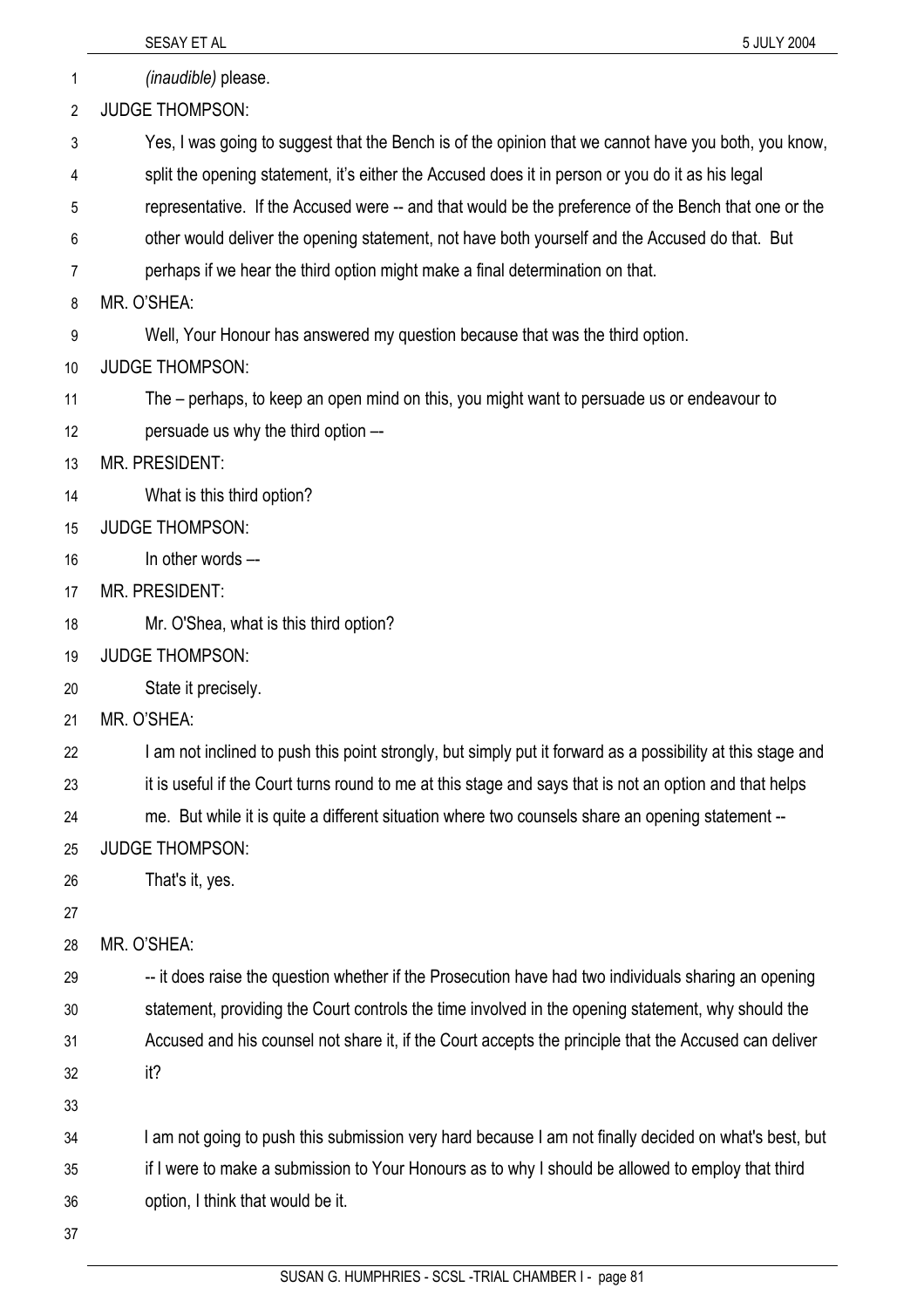SESAY ET AL 5 JULY 2004 JUDGE THOMPSON: In other words, you are suggesting that the best option may be that you share the workload, in other words you both -- you take one part of it and he takes another part of it, just as the Prosecution has done? 1 2 3 4 5 6 7 8 9 10 11 12 13 14 15 16 17 18 19 20 21 22 23 24 25 26 27 28 29 30 31 32 33 34 35 36 MR. O'SHEA: Yes, and the fact --JUDGE THOMPSON: Because you yourself have answered the question that in the case of the Prosecution these are two legally qualified persons. MR. O'SHEA: Yes. JUDGE THOMPSON: Of course, we have been struggling with the idea of trying to get your client to understand that if he makes a statement it will have to conform to the prescriptions of Rule 84. MR. O'SHEA: Yes. JUDGE THOMPSON: Of course, you understand that because you are legally qualified. I am sure it is not disingenuous to suggest that he would not even appreciate that, unless you take him through and advise him as carefully as you can, whilst in the case of the Prosecution there is no difficulty there. The reason I am not myself sure whether -- if you share this workload whether that would advance the interests of justice here or whether that would not unnecessarily delay the trial. Except, of course, if you are prepared to say that you would exercise all the control that you have, professional control, over what is going to come from him as the opening statement which he would want to give and your part of it. Perhaps I need to be persuaded on that. MR. O'SHEA: Yes, well in so far as the interests of justice are concerned it is exactly because my client may not fully appreciate the meaning of Rule 84, notwithstanding my advice, that the interests of justice may dictate that it would be fair to allow counsel to supplement the statement depending on the content of the statement. I have to say quite frankly with the Court that I cannot control the content of the statement which Mr. Gbao wishes to make. JUDGE THOMPSON: Well, that is my difficulty, that is my difficulty. And you would see that that would distinguish your situation from the Prosecution situation where what was done here presumably -- and I think it is a fair presumption to make -- was a result of some joint effort by both Prosecution counsel and they each knew exactly what part of the opening statement they would take on and that, you could see, was very

37 helpful this morning, we got -- everything flowed very well in that context. But this procedure,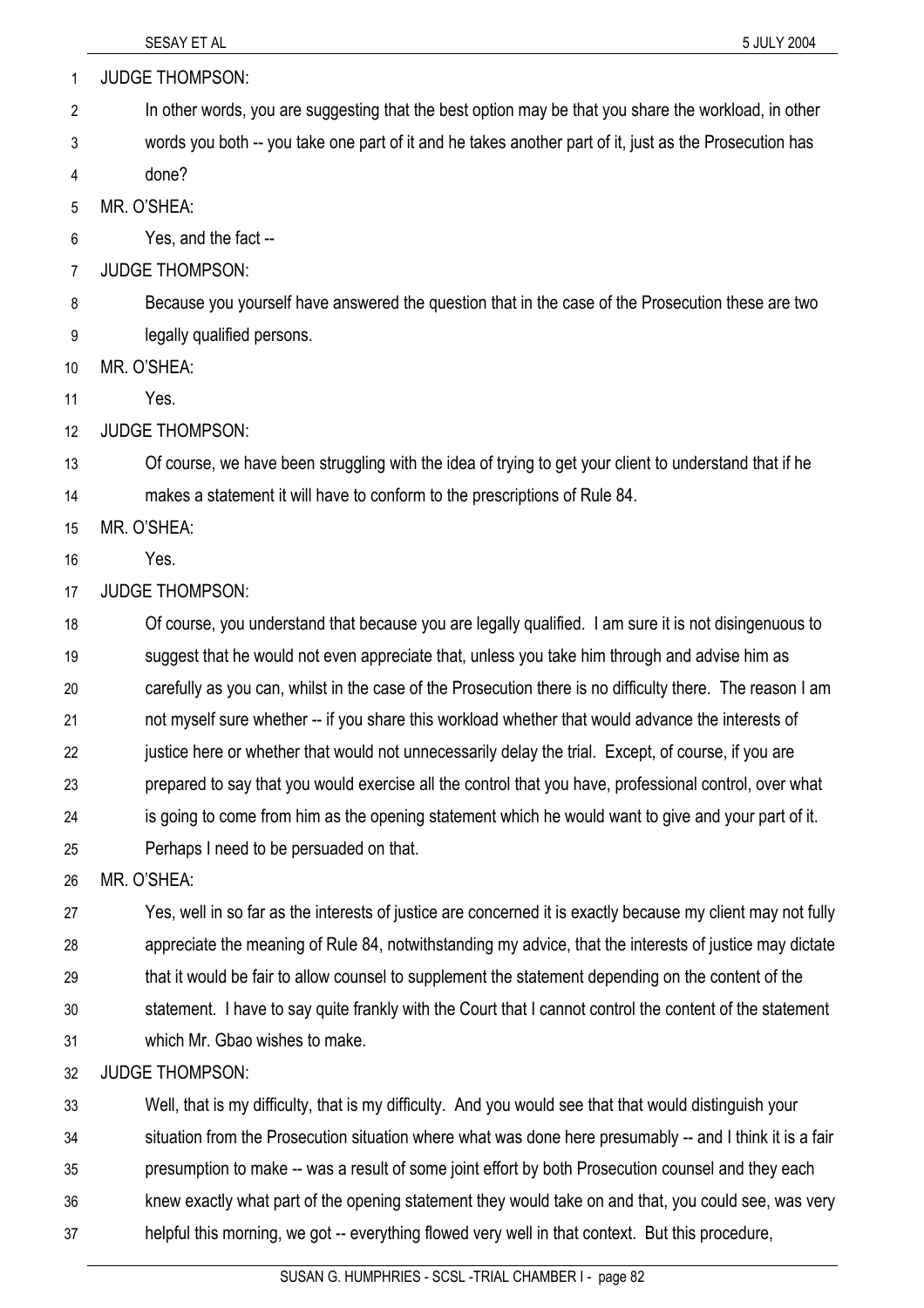|    | SESAY ET AL<br>5 JULY 2004                                                                                  |
|----|-------------------------------------------------------------------------------------------------------------|
| 1  | extraordinary procedure, which you are urging upon us, although you say are not pressing it, can            |
| 2  | become problematic if you are saying that you cannot guarantee control over the content of what your        |
| 3  | client might want to say.                                                                                   |
| 4  | MR. PRESIDENT:                                                                                              |
| 5  | I think Mr. O'Shea will be delighted with an adjournment to tomorrow so that he examines his options        |
| 6  | with his client and comes before us tomorrow with a clearer view as to what he would do or what his         |
| 7  | client, you know, would do, because we are working -- I mean, it is good, you know, that you --             |
| 8  | because he may well concede to you, like Mr. Kallon conceded to Mr. Brown, to make an opening               |
| 9  | statement for him. Why not? It could well be the same thing with Mr. Clayson tomorrow, why not?             |
| 10 | We are keeping our minds, you know, very open and we look forward to having clear options                   |
| 11 | tomorrow when we resume the session.                                                                        |
| 12 | MR. O'SHEA:                                                                                                 |
| 13 | Very well.                                                                                                  |
| 14 | <b>MR. PRESIDENT:</b>                                                                                       |
| 15 | Is there any other matter that is -- yes, please.                                                           |
| 16 | <b>MS. TAYLOR:</b>                                                                                          |
| 17 | There is one matter, Your Honour, with your leave I would like to raise and that is whatever option is      |
| 18 | urged by my learned friends on Your Honours tomorrow, that my learned friends remember                      |
| 19 | themselves and, if it comes to that, remind their clients to respect the confidentiality of the Prosecution |
| 20 | witnesses and whatever is said before the Court in these open sessions. Thank you, Your Honour.             |
| 21 | MR. PRESIDENT:                                                                                              |
| 22 | That is all right. So in the absence of any further requests or motions before the Court, we will rise      |
| 23 | and adjourn to tomorrow, the 5th – the 6th of July 2003 – 2004, I'm sorry, at ten o'clock.                  |
| 24 |                                                                                                             |
| 25 | The Court will rise, please.                                                                                |
| 26 | (Court Adjourned at 1713H)                                                                                  |
| 27 | (Pages 1 to 83 by Susan G. Humphries)                                                                       |
| 28 |                                                                                                             |
| 29 |                                                                                                             |
| 30 |                                                                                                             |
| 31 |                                                                                                             |
| 32 |                                                                                                             |
| 33 |                                                                                                             |
| 34 |                                                                                                             |
| 35 |                                                                                                             |
| 36 |                                                                                                             |
| 37 |                                                                                                             |